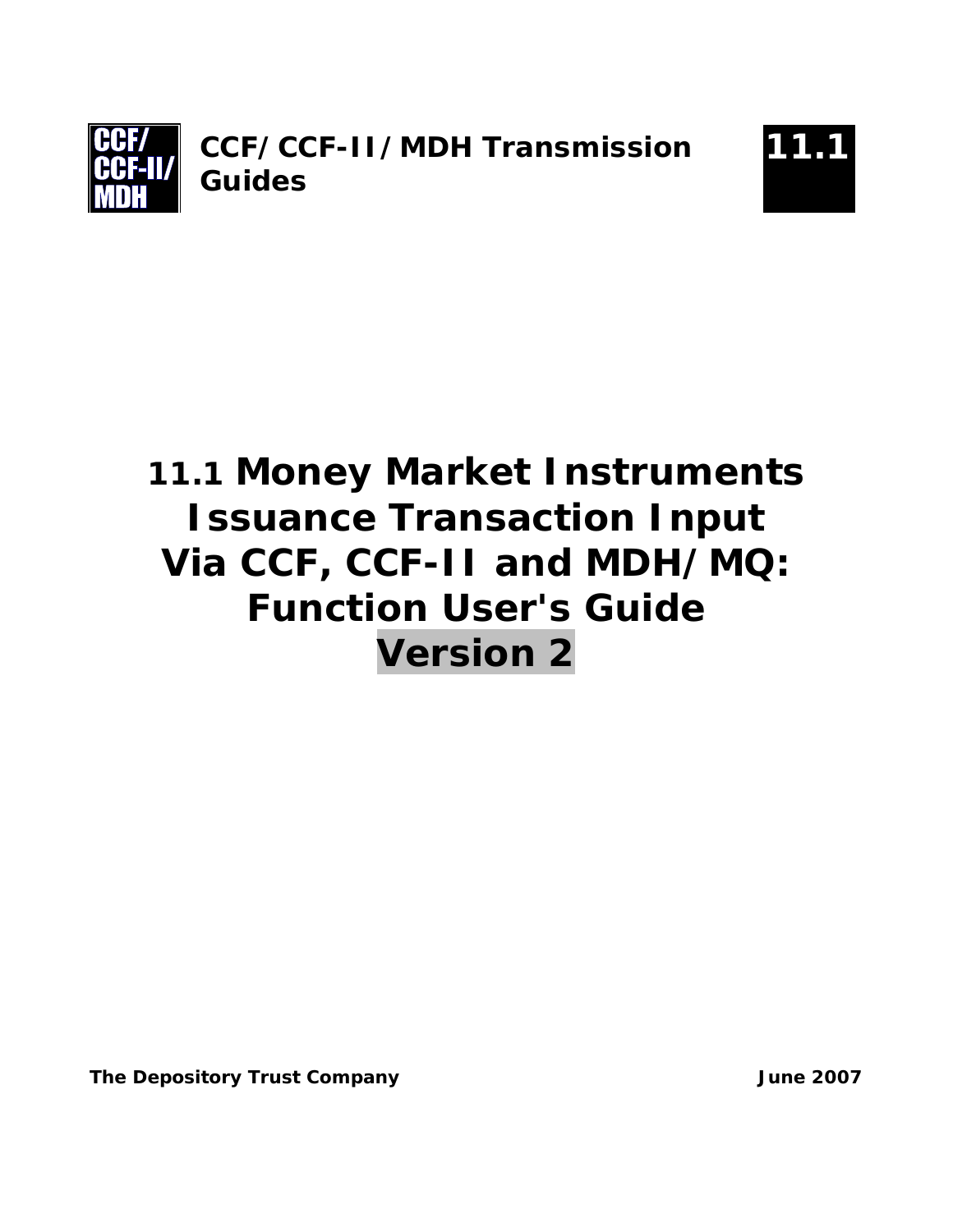

# **11.1 Money Market Instruments: Issuance Transaction Input via CCF, CF2 and MDH/MQ Participant User's Guide**

**Table of Contents**

| Section      |            | <b>Title Page</b>                                                                                                                                                                                                                                                                                                                                                                                                                                                                                                                                                                                                                                                                                                                                                                                                                                                                                                                                                              |
|--------------|------------|--------------------------------------------------------------------------------------------------------------------------------------------------------------------------------------------------------------------------------------------------------------------------------------------------------------------------------------------------------------------------------------------------------------------------------------------------------------------------------------------------------------------------------------------------------------------------------------------------------------------------------------------------------------------------------------------------------------------------------------------------------------------------------------------------------------------------------------------------------------------------------------------------------------------------------------------------------------------------------|
| 1            |            |                                                                                                                                                                                                                                                                                                                                                                                                                                                                                                                                                                                                                                                                                                                                                                                                                                                                                                                                                                                |
| $\mathbf{2}$ |            |                                                                                                                                                                                                                                                                                                                                                                                                                                                                                                                                                                                                                                                                                                                                                                                                                                                                                                                                                                                |
| 3            |            |                                                                                                                                                                                                                                                                                                                                                                                                                                                                                                                                                                                                                                                                                                                                                                                                                                                                                                                                                                                |
|              | 3.1        | MMI Issuance Segment from Participant-Version 2  2                                                                                                                                                                                                                                                                                                                                                                                                                                                                                                                                                                                                                                                                                                                                                                                                                                                                                                                             |
| 4            |            |                                                                                                                                                                                                                                                                                                                                                                                                                                                                                                                                                                                                                                                                                                                                                                                                                                                                                                                                                                                |
|              | 4.1<br>4.2 | MMI Products: Corporate/Municipal Commercial Paper,<br>4.1.1<br>Bankers' Acceptance, Discount Note and STBN  16<br>4.1.2<br>Detailed MMI Field Requirements (Part 1)  19<br>4.1.3<br>4.1.3.1<br>Issuance, DO and Ticket Info (Part 2) 19<br>4.1.3.2<br>4.1.3.3<br>Features<br>21<br>4.1.3.4<br>Variable Rate Income Payment Information 24<br>4.1.3.5<br>4.1.3.6<br>4.1.3.7<br>Periodic Principal Payment Information 26<br>4.1.3.8<br>Indexed Principal Payment Information  27<br>4.1.3.9<br>Bankers' Acceptance Issuance Information 28<br>Bankers' Acceptance Commodity Information  29<br>4.1.3.10<br>MMI Products: MTN, MTBN, MTDN, CD, PFD/CP and<br>4.2.1<br>4.2.2<br>4.2.3<br>Detailed MMI Field Requirements (Part 2)  34<br>Issuance, DO and Ticket Information (Part 1)  34<br>4.2.3.1<br>4.2.3.2<br>Issuance, DO and Ticket Information (Part 2)  34<br>4.2.3.3<br>37<br>Features<br>4.2.3.4<br>Variable Rate Income Payment Information 40<br>4.2.3.5<br>4.2.3.6 |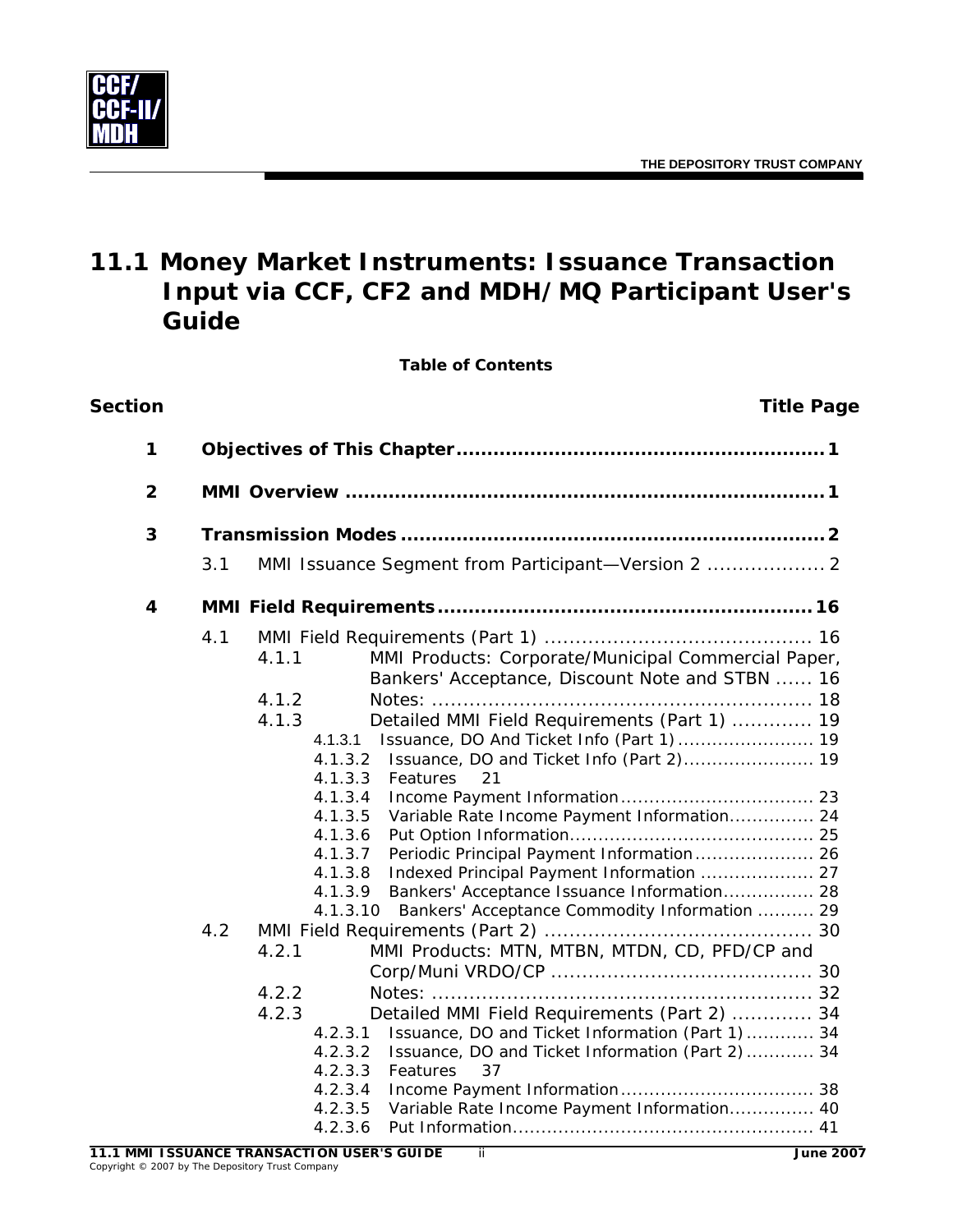

|   |  | 4.2.3.8 Periodic Principal Payment Information 42      |  |
|---|--|--------------------------------------------------------|--|
|   |  | 4.2.3.9 Indexed Principal Payment Information  44      |  |
|   |  | 4.2.3.10 Bankers' Acceptance Issuance Information  45  |  |
|   |  | 4.2.3.11 Bankers' Acceptance Commodity Information  45 |  |
| 5 |  |                                                        |  |
|   |  |                                                        |  |
|   |  |                                                        |  |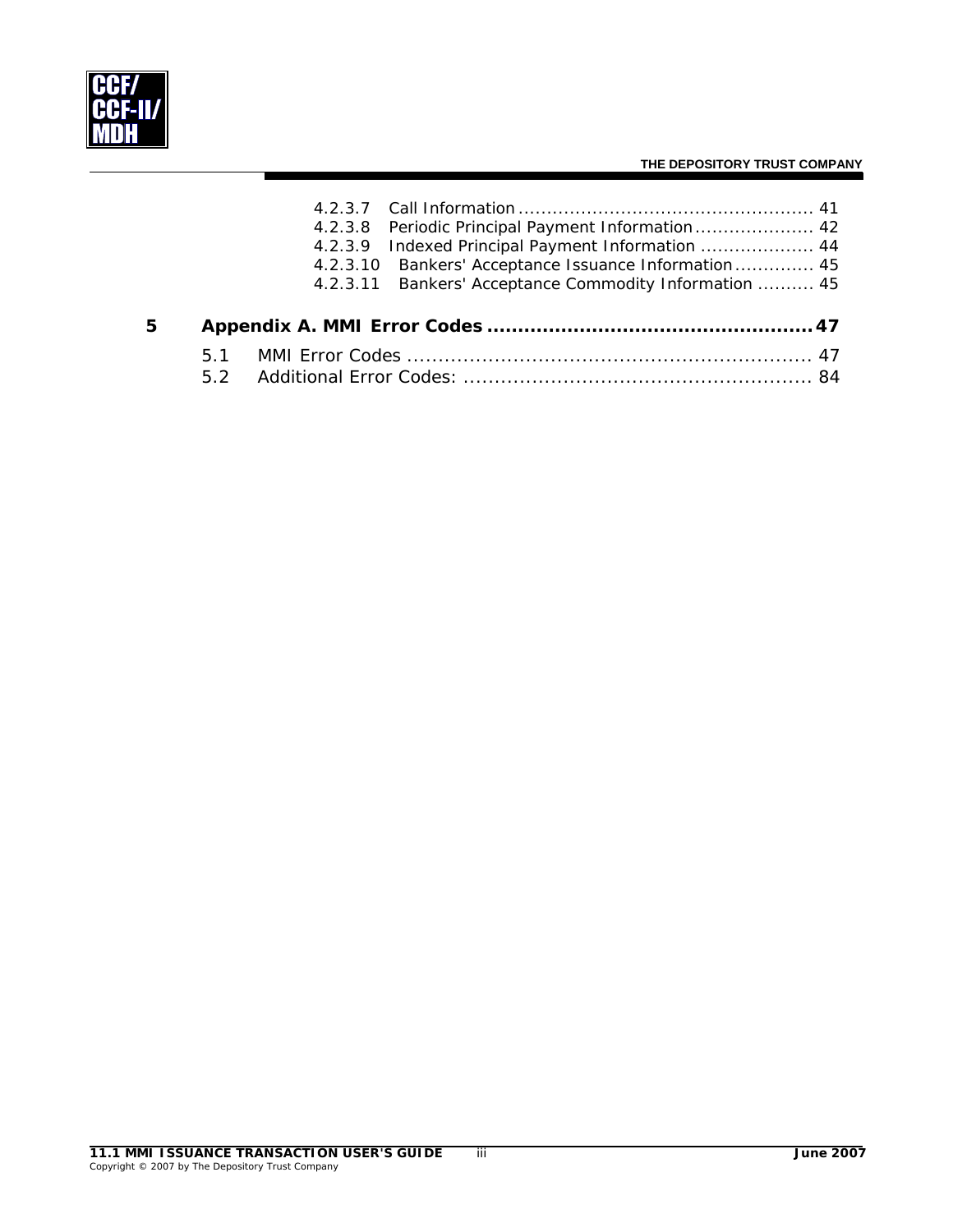<span id="page-3-0"></span>

# **1 Objectives of This Chapter**

The objectives of this chapter are to:

- Give information about DTC's Money Market Issuance Transaction (MMI) function
- Provide formats for required records
- List MMI error codes

# **2 MMI Overview**

This document describes how Participants can transmit Money Market Instrument (MMI) issues to DTC via CCF, CCF-II, and MDH/MQ. This guide describes the MMI Issuance processing for both CCF and MDH/MQ.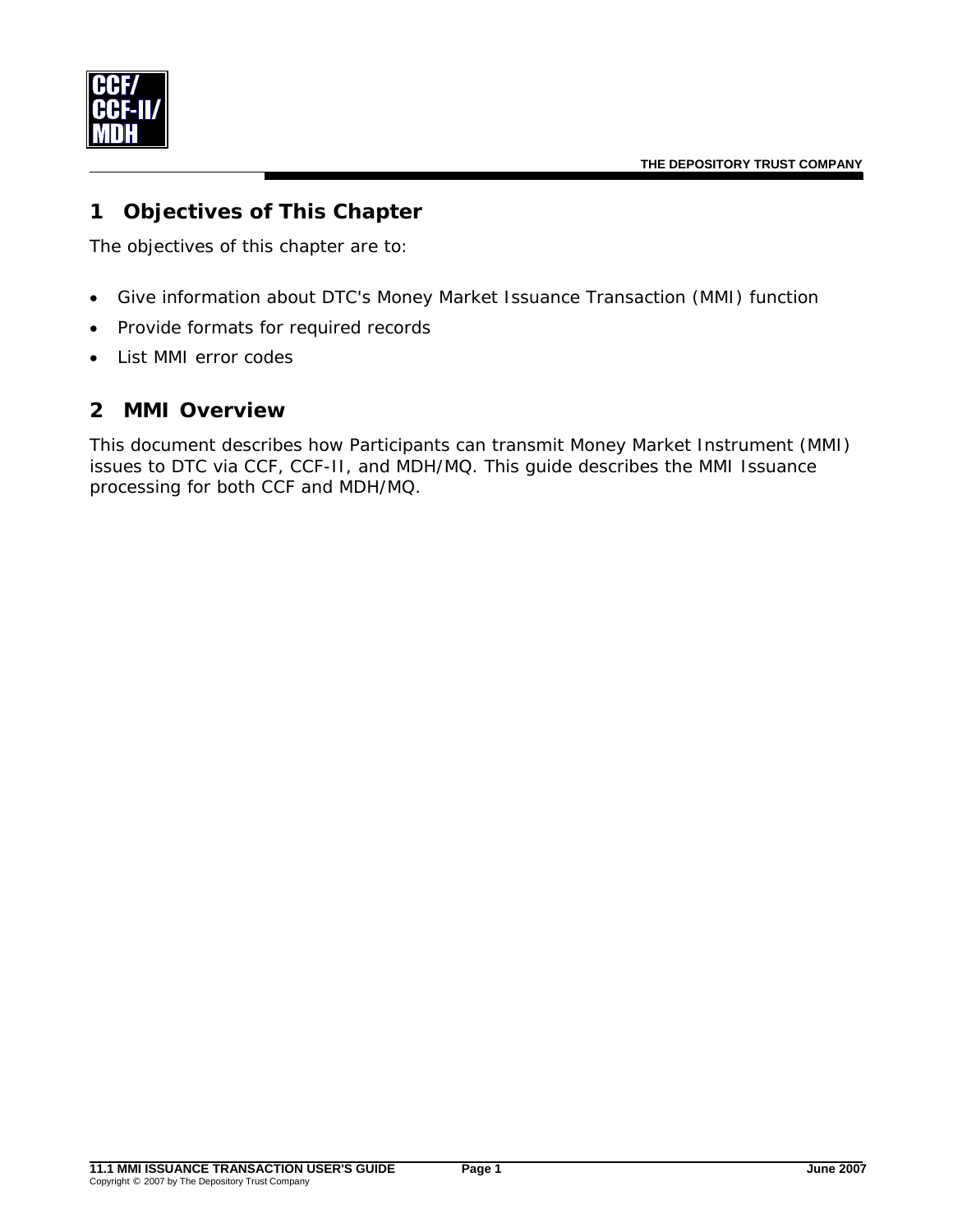<span id="page-4-0"></span>

# **3 Transmission Modes**

MMI transactions can be transmitted via CCF, CCF-II or MDH/MQ. Participants must familiarize themselves with DTC's document *Computer-to-Computer Facility Procedures Manual,* Chapter 2.03, "Interface Control Management – Transaction Input For CCF, CCF-II, MDH," which describes standards for transaction processing with DTC's automated systems and provides specifics relating to the operation, error processing and recovery for CCF, CCF-II and MDH transmissions. For MDH, up to four records can be entered per input block.

The function names associated with each interface are as follows:

- CCF/CCF-II MMIC
- MDH MMIM

The following Section 3.1, MMI Issuance Segment from Participant, beginning on page [2,](#page-4-1) describes the input record for all MMI Issuances (including CDs). This version of the specification is designed to support enhancements for issuance of information related to providing initial maturity date and exchangeable MMIs. The changes to the layout start at position 833.

#### <span id="page-4-1"></span>**3.1 MMI Issuance Segment from Participant—Version 2**

The MMI Issuance Segment from Participant is a record of 895 bytes. This version of the specification is designed to support enhancements for issuance of information related to providing initial maturity date and exchangeable MMIs. The changes to the layout start at position 833. The format of this record is shown below.

| <b>MMI Issuance Segment from Participant Format</b> |        |                |                                     |                          |  |  |
|-----------------------------------------------------|--------|----------------|-------------------------------------|--------------------------|--|--|
| <b>Position</b>                                     | Length | Format         | <b>Field Name</b>                   | <b>Field Description</b> |  |  |
|                                                     |        | Character      | ICMPFX-<br>ERROR-FLAG               | Space                    |  |  |
| $\mathcal{P}$                                       |        | Character      | ICMPFX-TEST-<br>OR-PROD-IND         | T or P                   |  |  |
| 3                                                   | 6      | Character      | ICMPFX-<br>RECORD-TYPE              | <b>MMICDI</b>            |  |  |
| 9                                                   | 2      | <b>Numeric</b> | ICMPFX-<br>RECORD-<br><b>SUFFIX</b> | 01                       |  |  |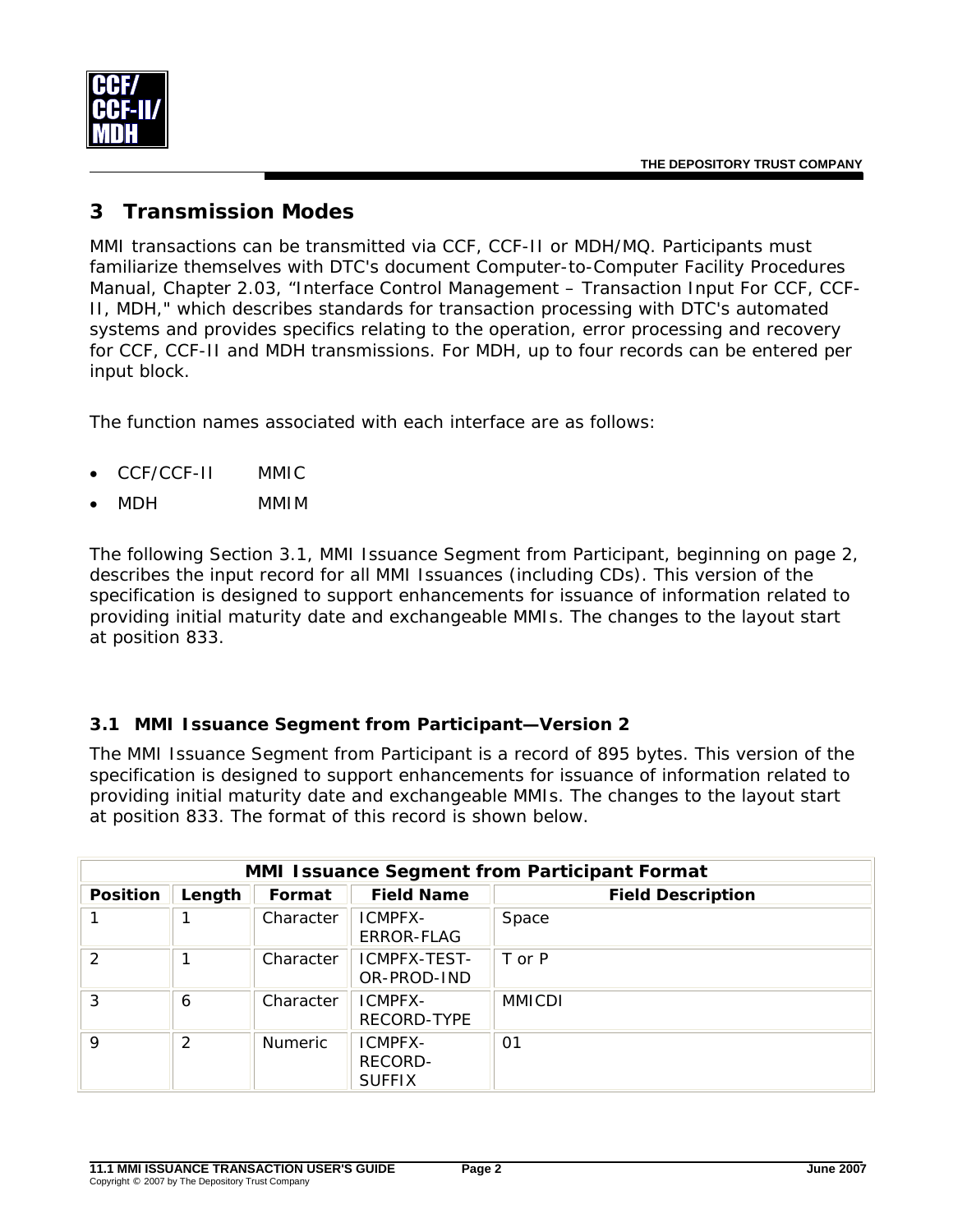

|                 | MMI Issuance Segment from Participant Format |           |                                             |                                                                                                                                                                                                                                                                                                                                                                                                                                                                                                                                                                                                                                                                                                                                                                                                                                                 |  |  |  |  |
|-----------------|----------------------------------------------|-----------|---------------------------------------------|-------------------------------------------------------------------------------------------------------------------------------------------------------------------------------------------------------------------------------------------------------------------------------------------------------------------------------------------------------------------------------------------------------------------------------------------------------------------------------------------------------------------------------------------------------------------------------------------------------------------------------------------------------------------------------------------------------------------------------------------------------------------------------------------------------------------------------------------------|--|--|--|--|
| <b>Position</b> | Length                                       | Format    | <b>Field Name</b>                           | <b>Field Description</b>                                                                                                                                                                                                                                                                                                                                                                                                                                                                                                                                                                                                                                                                                                                                                                                                                        |  |  |  |  |
| 11              | 2                                            | Numeric   | ICMPFX-<br><b>RECORD-</b><br><b>VERSION</b> | 02                                                                                                                                                                                                                                                                                                                                                                                                                                                                                                                                                                                                                                                                                                                                                                                                                                              |  |  |  |  |
| 13              | 6                                            | Numeric   | ICMPFX-<br>RECORD-USR-<br>SEQ-NO            | Unique transaction sequence number<br>(optional)                                                                                                                                                                                                                                                                                                                                                                                                                                                                                                                                                                                                                                                                                                                                                                                                |  |  |  |  |
| 19              | 8                                            | Character | ICMPFX-<br><b>ADDRESSEE</b>                 | Identifier of entity on behalf of whom the<br>transaction is being processed (required).<br>Must be numeric of Mnnnnnnn.                                                                                                                                                                                                                                                                                                                                                                                                                                                                                                                                                                                                                                                                                                                        |  |  |  |  |
| 27              | $\mathbf{1}$                                 | Character | MMI-IN-PROD-<br><b>TYP</b>                  | Type of MMI being issued (must be an<br>authorized issuance product type for the<br>issuer number, as established by DTC<br>Underwriting Department prior to the<br>submission of the issuance instruction.)<br>(required).<br>Institutional Cert of Deposit<br>A<br>$=$<br>Corporate Commercial Paper<br>в<br>$=$<br>C<br>Corporate VRDO in CP Mode<br>$=$<br>Е<br>Muni Commercial Paper - Tax Exempt<br>$=$<br>Muni Commercial Paper - Taxable<br>F<br>$=$<br>Muni CP - Tax Exempt VRDO/CP mode<br>G<br>$=$<br>н<br>Muni CP - Taxable VRDO in CP mode<br>$=$<br>Medium Term Note (excl. K & L)<br>J<br>$=$<br>К<br>Deposit Note, Medium Term<br>$=$<br>Bank Note, Medium-Term<br>L<br>$=$<br>Bank Note, Short-Term<br>N<br>$=$<br>Discount Note<br>O<br>$=$<br>Preferred Stock in CP-like mode<br>P<br>$=$<br>Q<br>Bankers' Acceptance<br>$=$ |  |  |  |  |
| 28              | 1                                            | Character | MMI-INST-TYP                                | Type of transaction being submitted<br>(required)<br><b>Issuance Instruction</b><br>$=$                                                                                                                                                                                                                                                                                                                                                                                                                                                                                                                                                                                                                                                                                                                                                         |  |  |  |  |
| 29              | 15                                           | Numeric   | MMI-IN-<br><b>TRANS-NO</b>                  | An internal transaction number used by the<br>issuing agent to identify this transaction, for<br>printing on the deposit ticket and issuance<br>deposit; can contain blanks (optional).                                                                                                                                                                                                                                                                                                                                                                                                                                                                                                                                                                                                                                                         |  |  |  |  |
| 44              | 8                                            | Numeric   | $MMI-IN-$<br><b>ISSUING-AGT</b>             | Number of the DTC participant submitting the<br>issuance instruction; right-justified with<br>leading zeroes (required).<br>Note: this must be an authorized issuing<br>agent for the issuer, as established by DTC's<br>Underwriting Department prior to the<br>submission of the issuance instruction.                                                                                                                                                                                                                                                                                                                                                                                                                                                                                                                                        |  |  |  |  |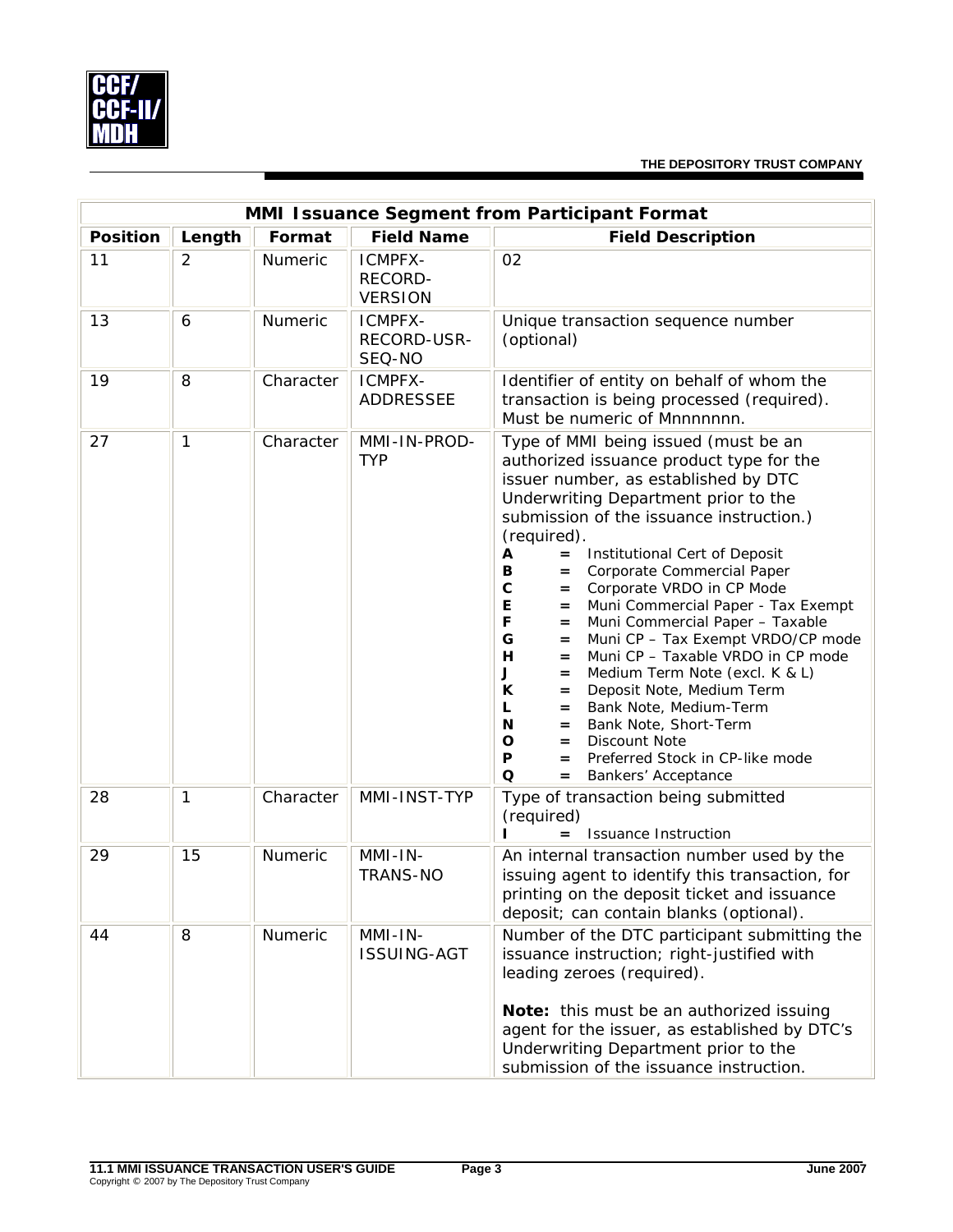

| MMI Issuance Segment from Participant Format |        |           |                                       |                                                                                                                                                                                                                                                             |  |  |
|----------------------------------------------|--------|-----------|---------------------------------------|-------------------------------------------------------------------------------------------------------------------------------------------------------------------------------------------------------------------------------------------------------------|--|--|
| <b>Position</b>                              | Length | Format    | <b>Field Name</b>                     | <b>Field Description</b>                                                                                                                                                                                                                                    |  |  |
| 52                                           | 8      | Numeric   | MMI-IN-PAY-<br>AGT-NO                 | Number of the DTC participant identified as<br>the paying agent on the issuance instruction;<br>right-justified with leading zeroes (required).                                                                                                             |  |  |
|                                              |        |           |                                       | Note: This must be an authorized paying<br>agent for the issuer, as established by DTC's<br>Underwriting Department prior to the<br>submission of the issuance instruction.                                                                                 |  |  |
| 60                                           | 12     | Character | MMI-IN-CUSIP                          | Identifier of the MMI issued.                                                                                                                                                                                                                               |  |  |
|                                              |        |           |                                       | Note: If the issuer number is established on<br>DTC's Issuer Control Table as a discount<br>issuer number, the $7th$ and $8th$ positions of the<br>CUSIP number are verified on the basis of an<br>industry-accepted algorithm based on a<br>maturity date. |  |  |
| 72                                           | 1      | Character | MMI-IN-ISS-<br>EX-DTC-IND             | Indicator of whether the security was issued<br>outside DTC prior to becoming eligible at<br>DTC.<br>N<br><b>No</b><br>$=$<br>Y<br>Yes<br>$=$<br>Not applicable<br>Space<br>$\qquad \qquad =$                                                               |  |  |
| 73                                           | 8      | Numeric   | MMI-IN-LAST-<br>PAY-DATE              | ccyymmdd target payment date of last<br>payment made before security<br>was brought into DTC; only for<br>securities previously issued ex-<br>DTC (zeroes if not applicable).                                                                               |  |  |
| 81                                           | 8      | Numeric   | MMI-IN-<br>SETTLEMENT-<br><b>DATE</b> | date the pending deposit and<br>ccyymmdd<br>deliver order transaction must<br>be processed (required).                                                                                                                                                      |  |  |
| 89                                           | 8      | Numeric   | MMI-IN-<br>DATED-DATE                 | date from which income is<br>ccyymmdd<br>calculated $($ = effective date of<br>the issuance); back dating of<br>issuances is permitted<br>(required).                                                                                                       |  |  |
| 97                                           | 8      | Numeric   | $MMI-IN-$<br>MATURE-DATE              | date on which the security<br>ccyymmdd<br>matures (required).                                                                                                                                                                                               |  |  |
| 105                                          | 19     | Numeric   | MMI-IN-PRINC-<br><b>AMOUNT</b>        | 9(12)V9(7)<br>(for a debt instrument) $=$<br>original principal (face value)<br>amount (for $PFD/CP$ ) = the<br>number of shares (required).                                                                                                                |  |  |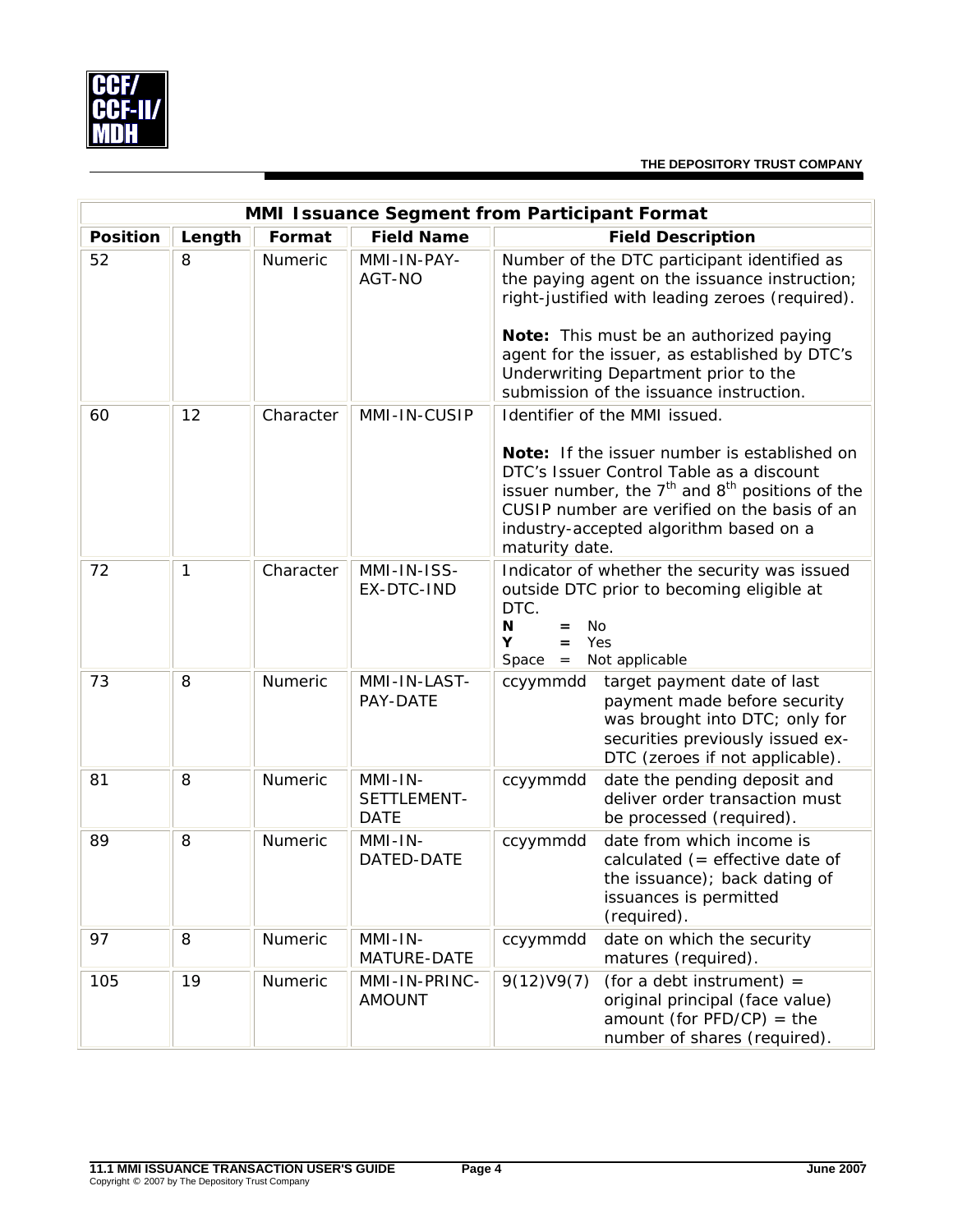

|                 | MMI Issuance Segment from Participant Format |           |                                         |                                                                                                                                                                                                                                                                                                                                                                                                                                                                        |  |  |  |
|-----------------|----------------------------------------------|-----------|-----------------------------------------|------------------------------------------------------------------------------------------------------------------------------------------------------------------------------------------------------------------------------------------------------------------------------------------------------------------------------------------------------------------------------------------------------------------------------------------------------------------------|--|--|--|
| <b>Position</b> | Length                                       | Format    | <b>Field Name</b>                       | <b>Field Description</b>                                                                                                                                                                                                                                                                                                                                                                                                                                               |  |  |  |
| 124             | 15                                           | Numeric   | MMI-IN-<br>SETTLEMENT-<br><b>AMOUNT</b> | 9(13)V9(2)<br>dollar amount and cent amount<br>due to change hands upon<br>completion of the MMI issuance<br>deliver order; can be zero<br>(required).                                                                                                                                                                                                                                                                                                                 |  |  |  |
| 139             | 8                                            | Numeric   | MMI-IN-<br>RECEIVE-PART                 | Number of the DTC participant receiving the<br>issuance DO; right-justified with leading<br>zeroes (required).                                                                                                                                                                                                                                                                                                                                                         |  |  |  |
| 147             | 79                                           | Character | $MMI$ -IN-<br><b>COMMENT</b>            | (Free-form text) settlement instructions<br>associated with the deliver order, if any<br>(optional).<br>Note: If comments are supplied and the<br>issuance is for a dealer turnaround DO, the<br>comments are printed on the DO ticket as<br>comment line #1. If comments are supplied<br>as an issuance instruction they are printed on<br>the DO ticket as comment line $#2$ (comment<br>line #1 on the DO ticket contains a literal<br>indicating the input media). |  |  |  |
| 226             | 78                                           | Character | MMI-IN-SPEC-<br><b>INST</b>             | (Free-form text) special instructions related<br>to the issuance, for S&P and IDSI<br>notifications (optional).                                                                                                                                                                                                                                                                                                                                                        |  |  |  |
| 304             | 9                                            | Numeric   | MMI-IN-MIN-<br><b>DENOM</b>             | Minimum trading denomination or shares for<br>the security issue (required).                                                                                                                                                                                                                                                                                                                                                                                           |  |  |  |
| 313             | 9                                            | Numeric   | MMI-IN-INC-<br><b>SHR</b>               | Incremental amount of the minimum<br>denomination or shares for the security issue<br>(required).                                                                                                                                                                                                                                                                                                                                                                      |  |  |  |
| 322             | $\mathbf{1}$                                 | Numeric   | MMI-IN-AGE-<br>DIR-TYP                  | Designates the type of sale.<br>It is used for billing purposes.<br>Sales Agent Sale (Receiving<br>S<br>$=$<br>Participant is billed)<br>Direct Sale (Issuing Agent is billed).<br>D<br>$=$<br>(Must = space if not applicable).                                                                                                                                                                                                                                       |  |  |  |
| 323             | 6                                            | Numeric   | MMI-IN-SALE-<br>PRICE-PER               | 9(3)V9(3)<br>sales prices expressed as a<br>percentage of \$1,000 per value.<br>(Must = Zero if not applicable).                                                                                                                                                                                                                                                                                                                                                       |  |  |  |
| 329             | 4                                            | Numeric   | $MMI-IN-$<br>COMMISS-PER                | commission rate.<br>9(1)V9(3)<br>(Must = Zero if not applicable).                                                                                                                                                                                                                                                                                                                                                                                                      |  |  |  |
| 333             | $\mathbf{1}$                                 | Character | MMI-IN-INC-<br>RTE-TYP                  | Income rate indicator (required).<br>$=$ fixed<br>F<br>$\mathbf v$<br>variable<br>$=$<br>discount MMI<br>Blank<br>$=$                                                                                                                                                                                                                                                                                                                                                  |  |  |  |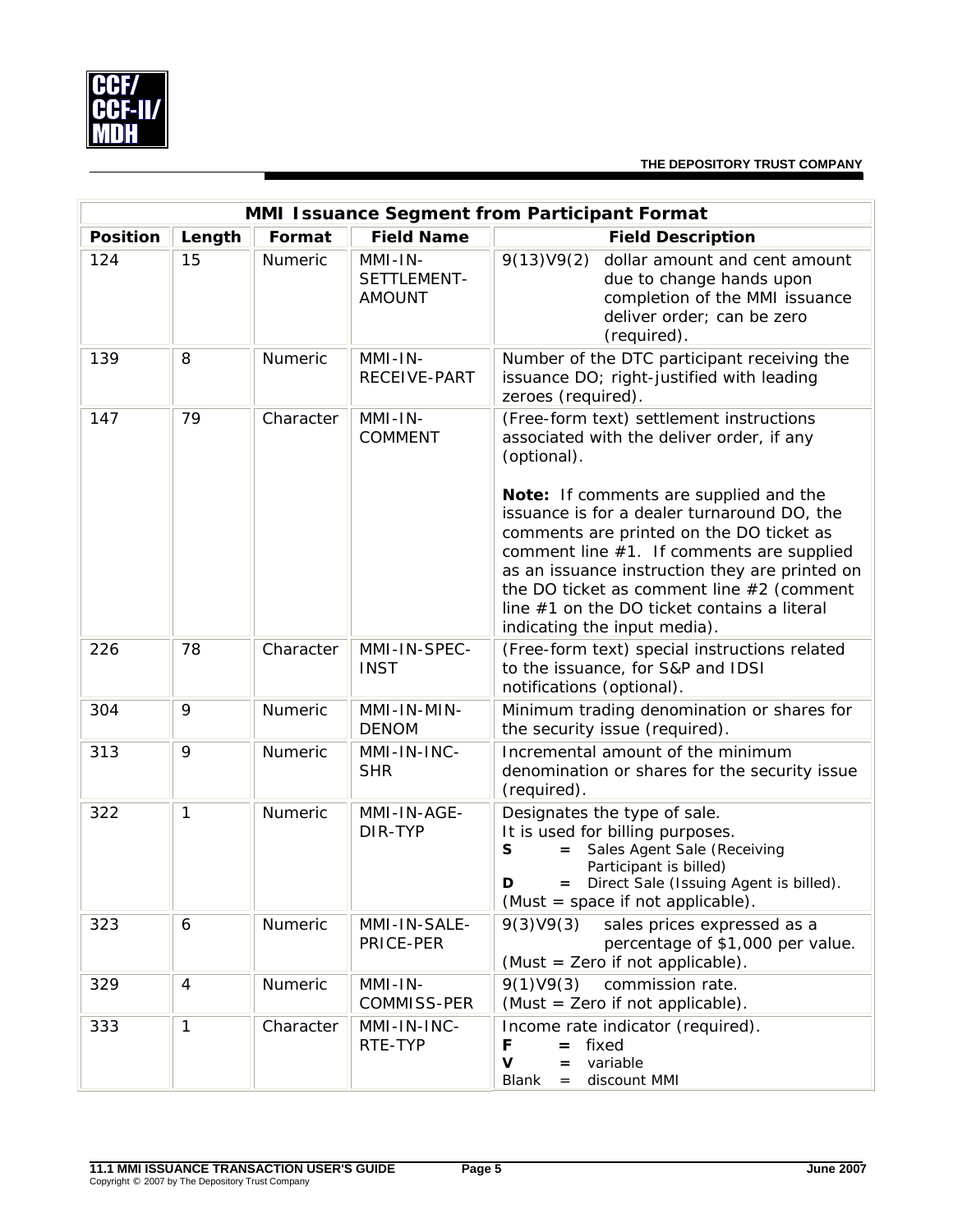

| MMI Issuance Segment from Participant Format |              |           |                                 |                                                                                                                                                                                                                                                                               |  |  |
|----------------------------------------------|--------------|-----------|---------------------------------|-------------------------------------------------------------------------------------------------------------------------------------------------------------------------------------------------------------------------------------------------------------------------------|--|--|
| <b>Position</b>                              | Length       | Format    | <b>Field Name</b>               | <b>Field Description</b>                                                                                                                                                                                                                                                      |  |  |
| 334                                          | 1            | Character | MMI-IN-INC-<br>PAY-TYP          | Income structure associated with the security<br>being issued (required).<br>= Periodic Income Payments<br>Ρ<br>Income at Maturity<br>H.<br>$=$<br>Discount<br>z<br>$=$                                                                                                       |  |  |
| 335                                          | $\mathbf{1}$ | Character | MMI-IN-IND-<br>PRIN-IND         | Indicator of whether the principal payments<br>are determined via a specific index; for<br>example, foreign currency or commodity<br>price (required).<br><b>No</b><br>N<br>Y<br>Yes<br>$=$                                                                                   |  |  |
| 336                                          | $\mathbf{1}$ | Character | MMI-IN-<br>AMORTIZ-IND          | Periodic principal payments indicator<br>(required).<br>N<br><b>No</b><br>$=$<br>Y<br>Yes<br>$=$                                                                                                                                                                              |  |  |
| 337                                          | $\mathbf{1}$ | Character | MMI-IN-FOR-<br><b>CURR-IND</b>  | Security denomination in a currency other<br>than US Dollars (required).<br><b>No</b><br>N<br>$=$<br>Y<br>Yes<br>$=$                                                                                                                                                          |  |  |
| 338                                          | 3            | Character | MMI-IN-FOR-<br><b>CURR-CODE</b> | $($ If MMI-IN-FOR-CURR-IND entry = N) leave<br>blank<br>$($ If MMI-IN-FOR-CURR-IND entry = Y)<br>denomination currency of security<br>Note: Entry must be a valid ISO currency<br>code.                                                                                       |  |  |
| 341                                          | $\mathbf{1}$ | Character | MMI-IN-US-<br><b>IND</b>        | $($ If MMI-IN-FOR-CURR-IND entry = Y)<br>indicator of whether income and/or principal<br>payments must be made in the denomination<br>foreign currency.<br><b>No</b><br>N<br>$=$<br>$=$ Yes<br>Y<br>$($ If MMI-IN-FOR-CURR-IND entry = N)<br>(Must = Space if not applicable) |  |  |
| 342                                          | 1            | Character | MMI-IN-PUT-<br><b>IND</b>       | Repayment PUT option terms are in effect.<br>Ν<br>No<br>$=$ Yes<br>Υ<br>(Must = Space if not applicable)                                                                                                                                                                      |  |  |
| 343                                          | $\mathbf{1}$ | Character | MMI-IN-CALL-<br><b>IND</b>      | Issue has a call feature.<br>No.<br>N<br>$=$ Yes<br>Y<br>(Must = Space if not applicable)                                                                                                                                                                                     |  |  |
| 344                                          | $\mathbf{1}$ | Character | $MMI-IN-$<br>CHANGE-IND         | The security has a feature allowing a change<br>in the frequency of income payments.<br>N<br><b>No</b><br>$=$<br>Υ<br>$=$ Yes<br>(Must = Space if not applicable)                                                                                                             |  |  |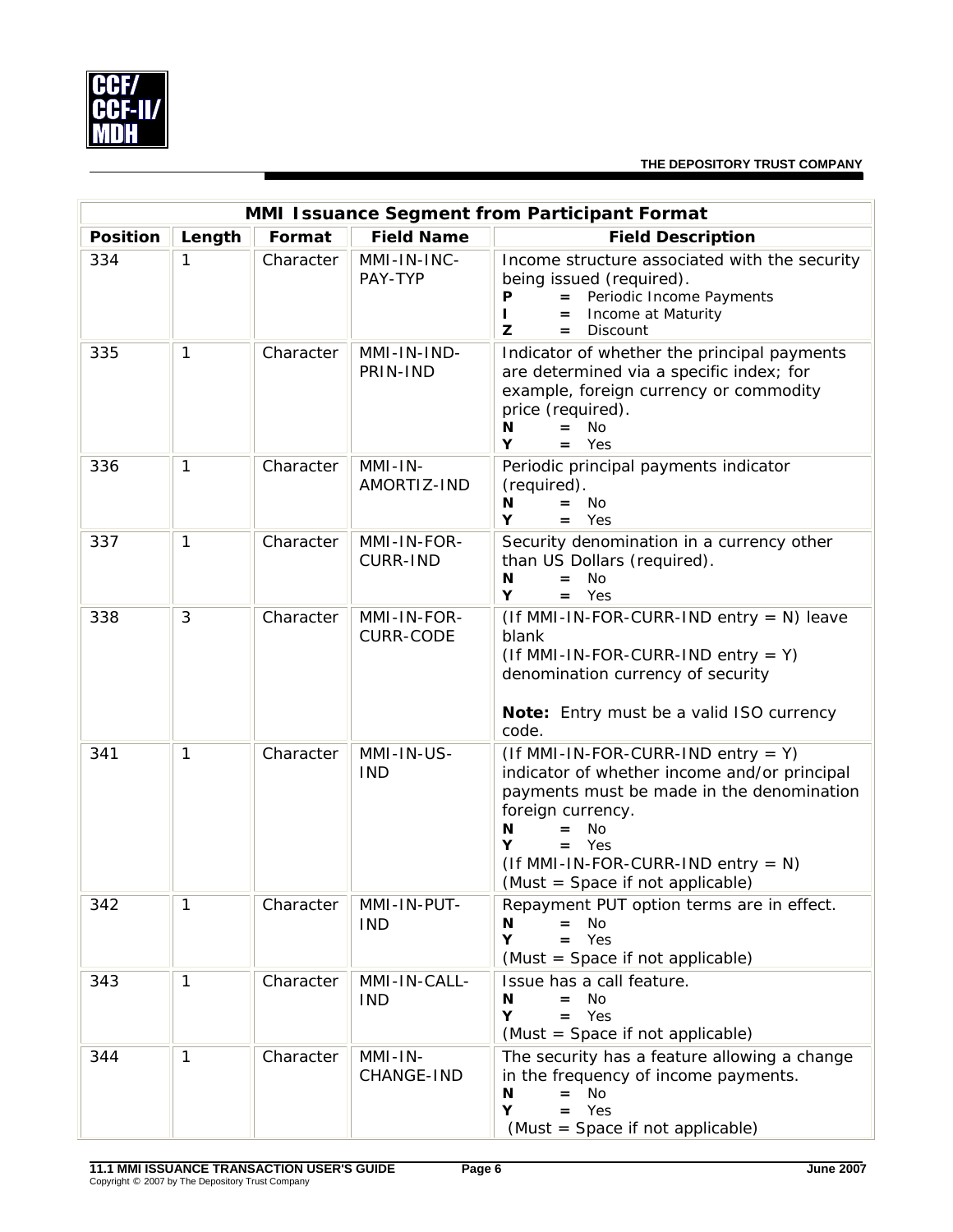

| MMI Issuance Segment from Participant Format |              |           |                                 |                                                                                                                                                                                                                                                                                                                                      |  |  |
|----------------------------------------------|--------------|-----------|---------------------------------|--------------------------------------------------------------------------------------------------------------------------------------------------------------------------------------------------------------------------------------------------------------------------------------------------------------------------------------|--|--|
| <b>Position</b>                              | Length       | Format    | <b>Field Name</b>               | <b>Field Description</b>                                                                                                                                                                                                                                                                                                             |  |  |
| 345                                          | 1            | Character | MMI-IN-PUT-<br><b>DEATH-IND</b> | Bond can be redeemed if the holder of the<br>securities dies.<br>N<br>No.<br>$=$<br>$=$ Yes<br>Y<br>(Must = Space if not applicable)                                                                                                                                                                                                 |  |  |
| 346                                          | 1            | Character | MMI-IN-EXT-<br>MAT-IND          | MTN has an extendable maturity provision.<br><b>No</b><br>N<br>Yes<br>Y<br>$=$<br>(Must = Space if not applicable)                                                                                                                                                                                                                   |  |  |
| 347                                          | $\mathbf{1}$ | Character | MMI-IN-RATE-<br>RES-IND         | (If variable-rate security) Indicator of<br>whether the spread/spread or spread<br>multiplier for a variable rate security can be<br>reset at the option of the Issuer<br>(If fixed-rate security) Indicator of whether<br>the fixed rate can be reset.<br><b>No</b><br>N<br>$=$<br>Y<br>$=$ Yes<br>(Must = Space if not applicable) |  |  |
| 348                                          | $\mathbf{1}$ | Character | MMI-IN-REN-<br>NOTE-IND         | Indicator of whether the security is<br>renewable.<br>- No<br>N<br>$=$<br>$=$ Yes<br>Y<br>(Must = Space if not applicable)                                                                                                                                                                                                           |  |  |
| 349                                          | 1            | Character | MMI-IN-STEP-<br>RTE-IND         | Indicator of whether the issue being made<br>eligible can have its income rate reset one<br>other time during its life.<br>N <sub>O</sub><br>N<br>$=$<br>Υ<br>Yes<br>$=$<br>(Must = Space if not applicable)                                                                                                                         |  |  |
| 350                                          | 9            | Numeric   | MMI-IN-STEP-<br><b>RTE</b>      | 9(3)V9(6)<br>Income rate for the issue on the<br>effective date of income rate<br>change.<br>(Must = Zeroes if not applicable)                                                                                                                                                                                                       |  |  |
| 359                                          | 8            | Numeric   | MMI-IN-STEP-<br><b>DATE</b>     | ccyymmdd effective date of income rate<br>change.<br>(Must = Zeroes if not applicable)                                                                                                                                                                                                                                               |  |  |
| 367                                          | 13           | Numeric   | MMI-IN-INC-<br>$AMT-1^{ST}$     | dollar amount of income per<br>9(7)V9(6)<br>\$1,000 face value to be paid on<br>the first income payment date.<br>(Must = Zeroes if not applicable)                                                                                                                                                                                  |  |  |
| 380                                          | 9            | Numeric   | MMI-IN-INC-<br><b>RATE</b>      | 9(3)V9(6)<br>rate of interest or dividend to be<br>paid by the issued security.<br>(Must = Zeroes if not applicable)                                                                                                                                                                                                                 |  |  |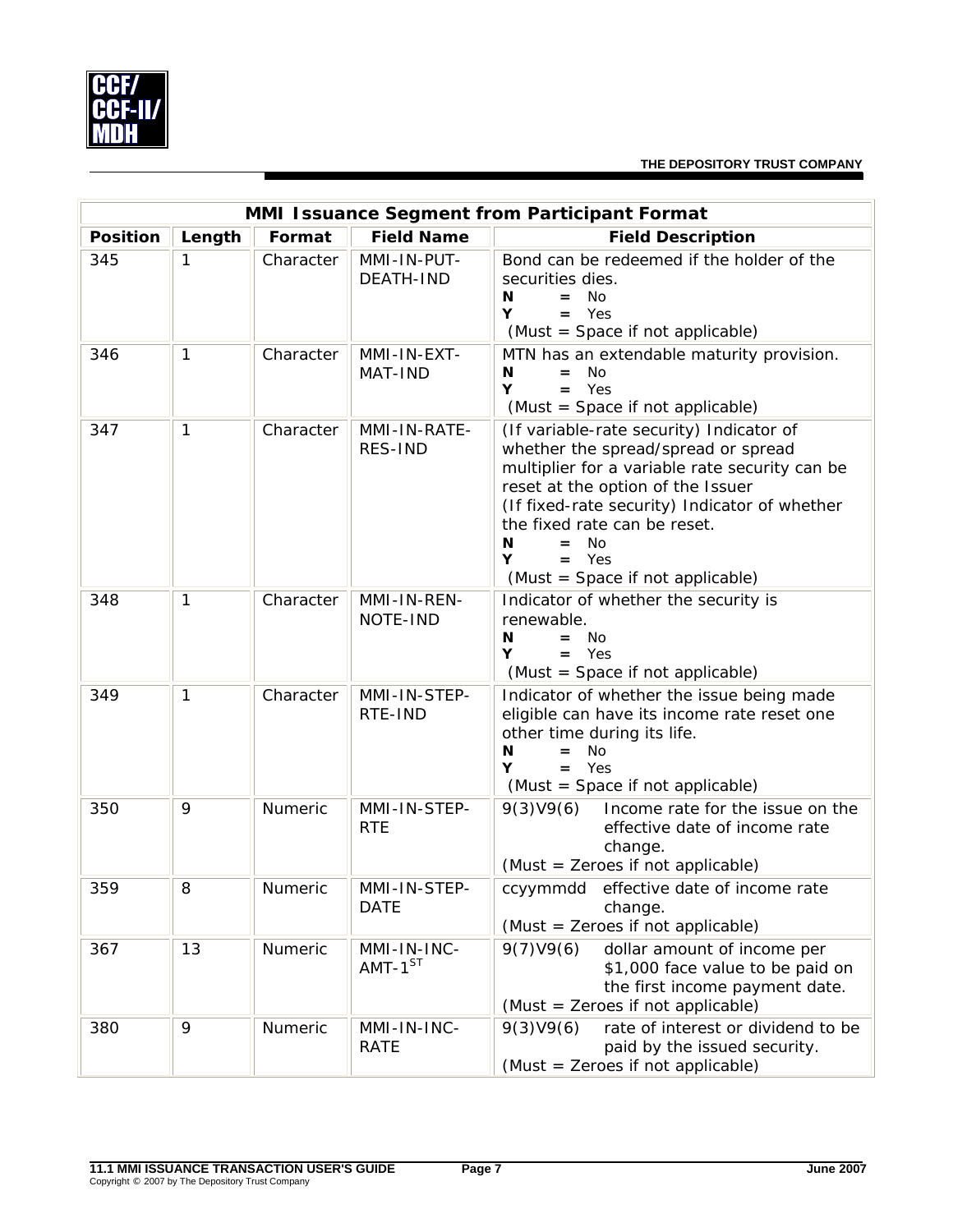

| MMI Issuance Segment from Participant Format |                |           |                                 |                                                                                                                                                                                                                                                                                                                                                       |  |  |
|----------------------------------------------|----------------|-----------|---------------------------------|-------------------------------------------------------------------------------------------------------------------------------------------------------------------------------------------------------------------------------------------------------------------------------------------------------------------------------------------------------|--|--|
| <b>Position</b>                              | Length         | Format    | <b>Field Name</b>               | <b>Field Description</b>                                                                                                                                                                                                                                                                                                                              |  |  |
| 389                                          | $\overline{2}$ | Numeric   | MMI-IN-INC-<br>CALC-TYP         | Type of formula to be used for determining<br>income payments.<br>Actual days elapsed/360-day year<br>01<br>$=$<br>02<br>30-day month/360-day year<br>$=$<br>03<br>Actual days elapsed/Actual days in a<br>$=$<br>year<br>DTC IAM CP formula<br>04<br>$=$<br>05<br>$=$ Actual/365 or 366<br>06<br>$=$ Actual/365<br>(Must = Zeroes if not applicable) |  |  |
| 391                                          | 1              | Character | MMI-IN-INC-<br>PAY-INTR-TYP     | (In conjunction with Income Payment<br>Interval Number in next field) Periodic<br>income payment frequency units.<br>Y<br>Years<br>$=$<br>М<br>Months<br>$=$<br>W<br>Weeks<br>$=$<br>D<br>Days<br>$=$<br>(Must = Space if not applicable)                                                                                                             |  |  |
| 392                                          | 3              | Numeric   | MMI-IN-INC-<br><b>INTR-NO</b>   | (In conjunction with Income Payment<br>Interval Type in previous field) Periodic<br>Income payment interval number<br>For example, a payment interval number of<br>90 with a payment interval type of D(ays)<br>indicates payment every 90 days).<br>(Must = Zeroes if not applicable)                                                                |  |  |
| 395                                          | 8              | Numeric   | $MMI-IN-$<br>TARGET-DATE        | date the holder of the security is<br>ccyymmdd<br>targeted to receive the first<br>income payment.<br>(Must = Zeroes if not applicable)                                                                                                                                                                                                               |  |  |
| 403                                          | 8              | Numeric   | $MMI-IN-$<br><b>ACTUAL-DATE</b> | date the holder of the security is<br>ccyymmdd<br>to receive the first income<br>payment based on evaluating<br>the Targeted First Income<br>Payment Date against the US<br>and LIBOR calendars for a valid<br>payment date.<br>(Must = Zeroes if not applicable)                                                                                     |  |  |
| 411                                          | 1              | Character | MMI-IN-MEAS-<br><b>TYP</b>      | Type of payable date accrual to be used to<br>determine the number of days in the income<br>payment calculation.<br>Actual payment to actual payment<br>А<br>Τ<br>Targeted payment to targeted<br>payment<br>(Must = Space if not applicable)                                                                                                         |  |  |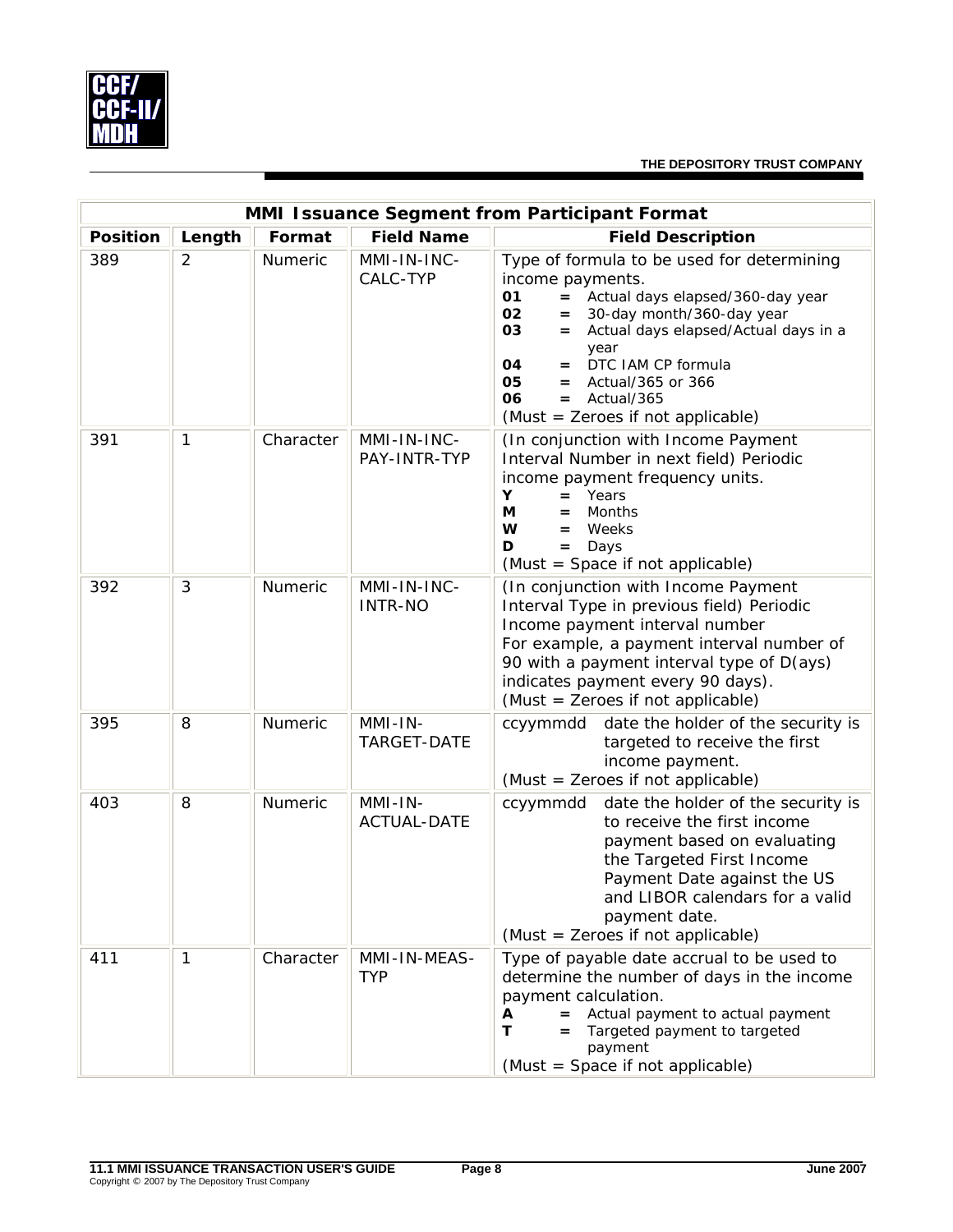

|                 | MMI Issuance Segment from Participant Format |           |                                   |                                                                                                                                                                                                                                                                                       |  |  |  |
|-----------------|----------------------------------------------|-----------|-----------------------------------|---------------------------------------------------------------------------------------------------------------------------------------------------------------------------------------------------------------------------------------------------------------------------------------|--|--|--|
| <b>Position</b> | Length                                       | Format    | <b>Field Name</b>                 | <b>Field Description</b>                                                                                                                                                                                                                                                              |  |  |  |
| 412             | 1                                            | Character | MMI-IN-METH-<br><b>TYP</b>        | Method for calculating the number of days in<br>the income accrual period.<br>Record to record date<br>R<br>$=$<br>Payable to payable date<br>P<br>$=$<br>(Must = Space if not applicable)                                                                                            |  |  |  |
| 413             | 8                                            | Numeric   | MMI-IN-<br>RECORD-DATE            | ccyymmdd date on which holders of record<br>are determined for the first<br>income payment (must be<br>different from the entry in the<br>Income Payment<br>Payable/Record Date Difference<br>field).<br>(Must = Zeroes if not applicable)                                            |  |  |  |
| 421             | 3                                            | Numeric   | MMI-IN-DATE-<br><b>DIFF</b>       | The total number of days that record date<br>precedes the targeted income payment date.<br>This field and the First Income Payment<br>Record Date field are mutually exclusive.<br>(Must = Zeroes if not applicable)                                                                  |  |  |  |
| 424             | $\mathbf{1}$                                 | Character | MMI-IN-INC-<br><b>BUS-CAL-IND</b> | Calendar to be used for computing the<br>number of days for payment, or the record<br>date if the previous field is used.<br><b>Business Days</b><br>в<br>$=$<br>$\mathbf{C}$<br>= Calendar Days<br>(Must = Space if not applicable)                                                  |  |  |  |
| 425             | $\mathbf{1}$                                 | Character | MMI-IN-INC-<br>WKND-IND           | Use day before or day after if the record date<br>is a holiday or weekend.<br>After<br>Α<br>в<br>$=$ Before<br>(Must = Space if not applicable)                                                                                                                                       |  |  |  |
| 426             | $\mathbf{1}$                                 | Character | MMI-IN-RTE-<br>RES-INTR-TYP       | (In conjunction with the Income Rate Reset<br>Interval Number-next field) reset frequency<br>unit type.<br>Υ<br>Years<br>$=$<br>М<br>Months<br>=<br>W<br>Weeks<br>Days<br>D<br>(Must = Space if not applicable)                                                                       |  |  |  |
| 427             | 3                                            | Numeric   | MMI-IN-RATE-<br>RES-INTR-NO       | (In conjunction with the Income Rate Reset<br>Interval Type-previous field), reset frequency<br>number.<br>For example, a rate reset interval number of<br>90 with a rate reset interval type of D(ays)<br>indicates a rate reset every 90 days.<br>(Must = Zeroes if not applicable) |  |  |  |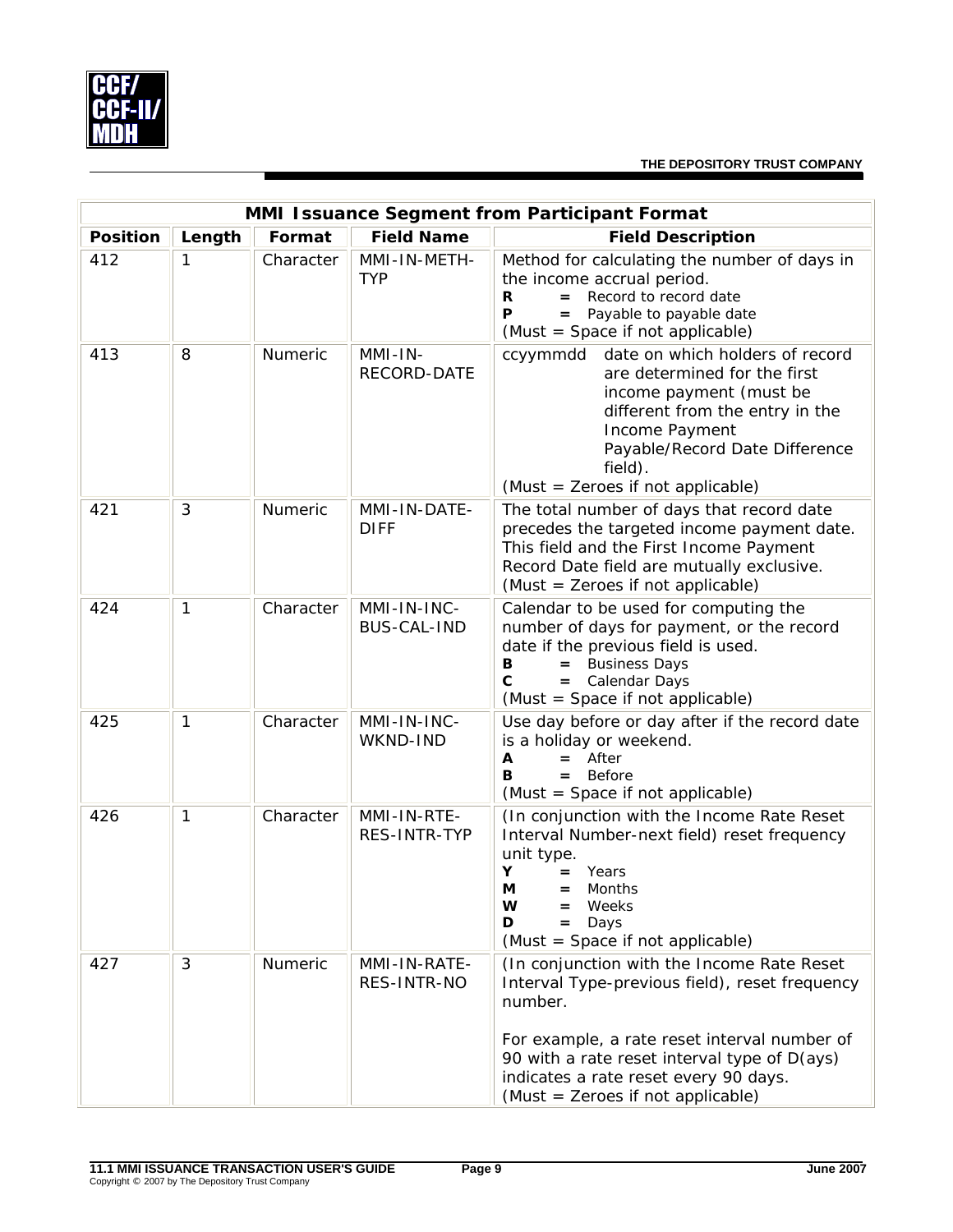

|                 | MMI Issuance Segment from Participant Format |           |                                         |                                                                                                                                                                                                                           |  |  |  |
|-----------------|----------------------------------------------|-----------|-----------------------------------------|---------------------------------------------------------------------------------------------------------------------------------------------------------------------------------------------------------------------------|--|--|--|
| <b>Position</b> | Length                                       | Format    | <b>Field Name</b>                       | <b>Field Description</b>                                                                                                                                                                                                  |  |  |  |
| 430             | 1                                            | Character | MMI-IN-INC-<br>LIBOR-PAY-<br><b>IND</b> | Security's income payments indexed to<br>LIBOR.<br>N<br><b>No</b><br>$=$<br>Yes<br>Y<br>$=$ $-$<br>(Must = Space if not applicable)                                                                                       |  |  |  |
| 431             | 72                                           | Character | MMI-IN-INC-<br>NAME-1                   | (Free-form text) name of the index on which<br>the income payment is based (first part of<br>name).<br>(Must = Space if not applicable)                                                                                   |  |  |  |
| 503             | 72                                           | Character | MMI-IN-INC-<br>NAME-2                   | (Free-form text) name of the index on which<br>the income payment is based (second part of<br>the name).<br>(Must = Space if not applicable)                                                                              |  |  |  |
| 575             | $\mathbf{1}$                                 | Character | MMI-IN-INDX-<br>MAT-INTR-TYP            | Time length of the index used to reset index.<br>Υ<br>Years<br>$=$<br>М<br>Months<br>$=$<br>W<br>Weeks<br>$=$<br>Days<br>D<br>$=$<br>(Must = Space if not applicable)                                                     |  |  |  |
| 576             | 3                                            | Numeric   | MMI-IN-INDX-<br>MAT-INTR-NO             | 000-999 number of index maturity units.<br>(Must = Zeroes if not applicable)                                                                                                                                              |  |  |  |
| 579             | 1                                            | Character | MMI-IN-INC-<br>PAY-SPR-TYP              | $+/-$<br>sign of the percentage spread,<br>indicating whether the spread is<br>added to $(+)$ or subtracted from<br>(-) the index's value when<br>calculating variable interest rate.<br>(Must = Space if not applicable) |  |  |  |
| 580             | 4                                            | Numeric   | MMI-IN-INC-<br>PAY-SPR-PER              | 9(1)V9(3)<br>amount that is added to or<br>subtracted from the index's<br>value when calculating the<br>variable interest rate.<br>(Must = Zeroes if not applicable)                                                      |  |  |  |
| 584             | $\overline{2}$                               | Numeric   | MMI-IN-INC-<br>PAY-DOM                  | (In conjunction with the Income Payment<br>DOM Business/Calendar Indicator) income<br>payment day of month 01-31<br>(Must = Zeroes if not applicable)                                                                     |  |  |  |
| 586             | $\mathbf{1}$                                 | Character | MMI-IN-INC-<br>PAY-DOM-IND              | (In conjunction with the Income Payment<br>Day of Month field) Income payment day.<br><b>Business Days</b><br>В<br>$=$<br>C<br>Calendar Days<br>$=$<br>(Must = Space if not applicable)                                   |  |  |  |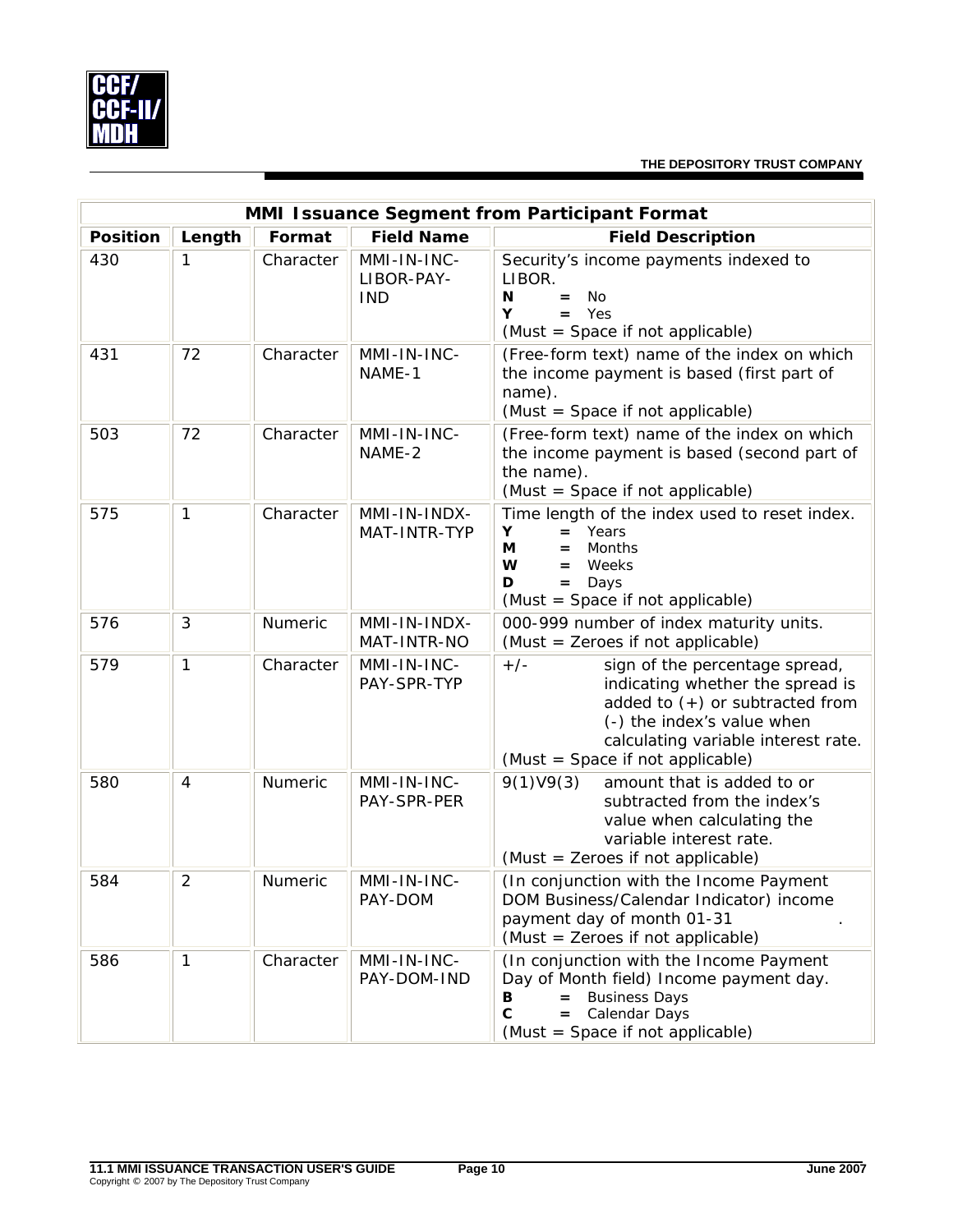

|                 | MMI Issuance Segment from Participant Format |           |                                      |                                                                                                                                                                                                                                                                                   |  |  |  |
|-----------------|----------------------------------------------|-----------|--------------------------------------|-----------------------------------------------------------------------------------------------------------------------------------------------------------------------------------------------------------------------------------------------------------------------------------|--|--|--|
| <b>Position</b> | Length                                       | Format    | <b>Field Name</b>                    | <b>Field Description</b>                                                                                                                                                                                                                                                          |  |  |  |
| 587             | 1                                            | Numeric   | MMI-IN-INC-<br>PAY-WOM               | (In conjunction with the Income Payment day<br>of Week field) income payment week of<br>month.<br><b>First Week</b><br>1<br>$=$<br>$\overline{\mathbf{2}}$<br>Second Week<br>$=$<br>3<br><b>Third Week</b><br>$=$<br>Fourth Week<br>4<br>$=$<br>(Must = Zeroes if not applicable) |  |  |  |
| 588             | 1                                            | Numeric   | MMI-IN-INC-<br>PAY-DOW               | (In conjunction with the Income Payment<br>Week of Month field)<br>Income payment day of week.<br>Monday<br>1<br>$=$<br>$\mathbf{2}$<br>Tuesday<br>$=$<br>3<br>Wednesday<br>$=$<br>4<br>Thursday<br>$=$<br>5<br>$=$<br>Friday<br>(Must = Zeroes if not applicable)                |  |  |  |
| 589             | 1                                            | Character | MMI-IN-<br>REPAY-FREQ-<br><b>TYP</b> | Frequency of repayment option (only if<br>Repayment Put Option Indicator = $Y$ ).<br>Annual<br>A<br>$=$<br>S<br>Semi-annual<br>$=$<br>Q<br>Quarterly<br>$=$<br>Monthly<br>М<br>$=$<br>O<br>One Time Only<br>$=$<br>Irregular<br>$=$<br>(Must = Space if not applicable)           |  |  |  |
| 590             | 8                                            | Numeric   | MMI-IN-<br>START-DATE-<br>$1^{ST}$   | (only if Repayment Put Option<br>ccyymmdd<br>Indicator = $Y$ ) start date of first<br>tender period<br>(Must = Zeroes if not applicable)                                                                                                                                          |  |  |  |
| 598             | 8                                            | Numeric   | MMI-IN-END-<br>DATE-1 <sup>ST</sup>  | (only if Repayment Put Option<br>ccyymmdd<br>Indicator = $Y$ ) end date of first<br>tender period<br>(Must = Zeroes if not applicable)                                                                                                                                            |  |  |  |
| 606             | 8                                            | Numeric   | MMI-IN-PAY-<br>$DATAF-1^{ST}$        | ccyymmdd (only if Repayment Put Option<br>Indicator = $Y$ ) pay date of first<br>tender period.<br>(Must = Zeroes if not applicable)                                                                                                                                              |  |  |  |
| 614             | 8                                            | Numeric   | MMI-IN-END-<br>DATE-LAST             | ccyymmdd (only if Repayment Put Option<br>Indicator = $Y$ ) end date of last<br>tender period.<br>(Must = Zeroes if not applicable)                                                                                                                                               |  |  |  |
| 622             | 8                                            | Numeric   | MMI-IN-CALL-<br>DATE-1ST             | (only if Repayment Put Option<br>ccyymmdd<br>indicator = $Y$ ) first date the<br>issue can be called.<br>(Must = Zeroes if not applicable)                                                                                                                                        |  |  |  |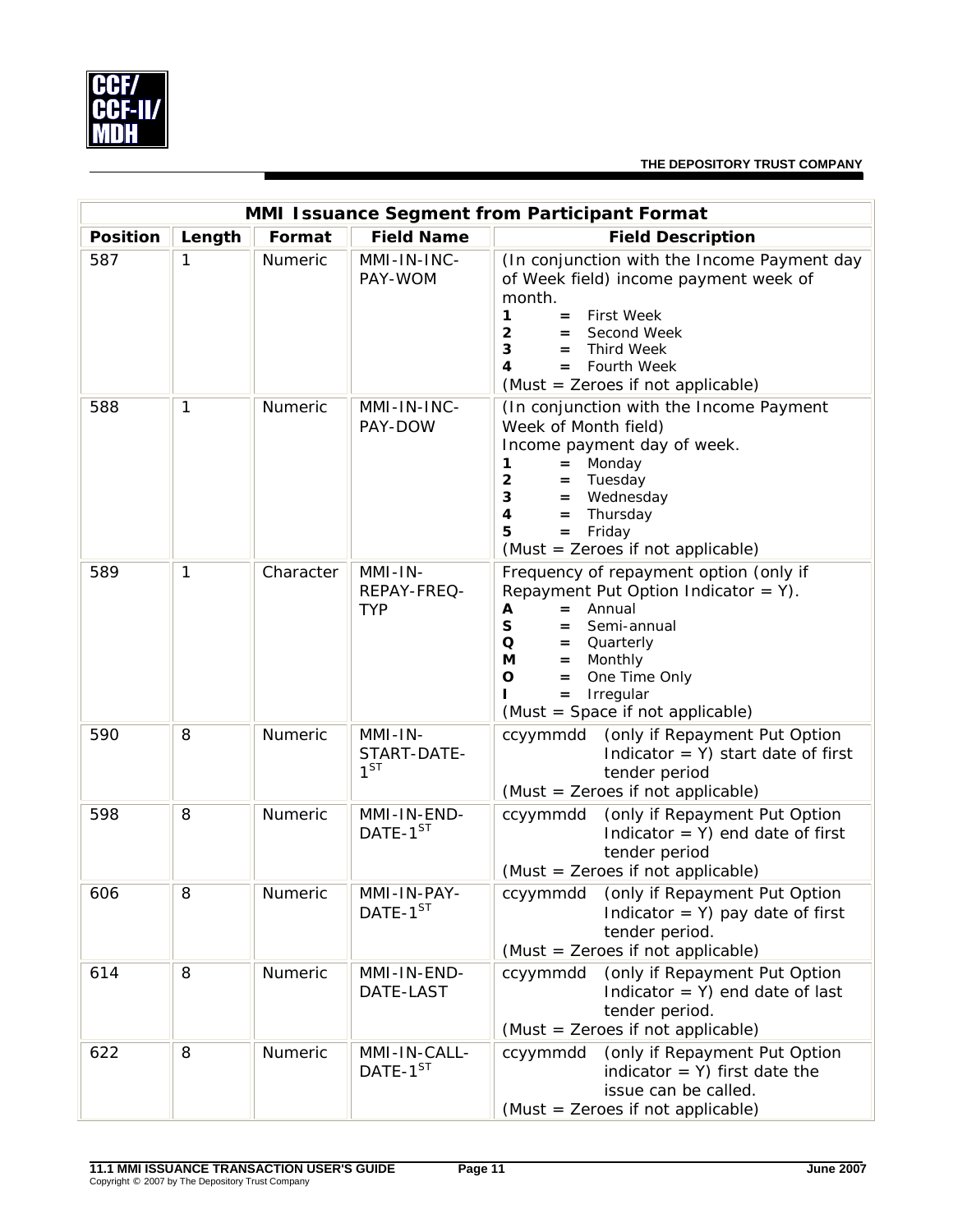

| MMI Issuance Segment from Participant Format |                |                |                              |                                                                                                                                                                                                                                                                                    |  |  |  |  |
|----------------------------------------------|----------------|----------------|------------------------------|------------------------------------------------------------------------------------------------------------------------------------------------------------------------------------------------------------------------------------------------------------------------------------|--|--|--|--|
| <b>Position</b>                              | Length         | Format         | <b>Field Name</b>            | <b>Field Description</b>                                                                                                                                                                                                                                                           |  |  |  |  |
| 630                                          | 6              | Numeric        | MMI-IN-CALL-<br><b>PRICE</b> | 9(3)V9(3)<br>(only if Repayment Put Option<br>indicator = $Y$ ) percentage of par<br>paid if the security is called on<br>the first CALL date.<br>(Must = Zeroes if not applicable)                                                                                                |  |  |  |  |
| 636                                          | $\mathbf{1}$   | Character      | MMI-IN-PRIN-<br><b>TYP</b>   | (In conjunction with the Principal Payment<br>Frequency interview number) periodic<br>principal payment frequency unit.<br>Years<br>Y<br>$=$<br>Months<br>М<br>=<br>W<br>Weeks<br>$=$<br>D<br>Days<br>$=$<br>(Must = Space if not applicable)                                      |  |  |  |  |
| 637                                          | 3              | Numeric        | MMI-IN-PRIN-<br><b>NO</b>    | (In conjunction with the Principal Payment<br>Frequency interval Type) periodic principal<br>payment unit number.<br>For example, a payment interval number of<br>90 with payment interval type of D(ays)<br>indicates payment every 90 days.<br>(Must = Zeroes if not applicable) |  |  |  |  |
| 640                                          | $\overline{2}$ | <b>Numeric</b> | MMI-IN-PRIN-<br>DM           | $01 - 31$<br>(in conjunction with the Principal<br>Payment DOM<br>Business/Calendar indicator)<br>Income payment day of the<br>month.<br>(Must = Zeroes if not applicable)                                                                                                         |  |  |  |  |
| 642                                          | $\mathbf{1}$   | Character      | MMI-IN-PRIN-<br>DOM-IND      | (In conjunction with the Principal Payment<br>Day of Month field) Principal Payment Day.<br><b>Business Days</b><br>В<br>$=$<br>$\mathbf{C}$<br>Calendar Days<br>$=$<br>(Must = Space if not applicable)                                                                           |  |  |  |  |
| 643                                          | 1              | <b>Numeric</b> | MMI-IN-PRIN-<br><b>WOM</b>   | (In conjunction with the Principal Payment<br>Day of Week field)<br>Payment week of month.<br><b>First Week</b><br>1<br>Second Week<br>$\overline{2}$<br>3<br><b>Third Week</b><br>$=$<br>Fourth Week<br>4<br>$=$ $-$<br>(Must = Zeroes if not applicable)                         |  |  |  |  |
| 644                                          | $\mathbf{1}$   | Numeric        | MMI-IN-PRIN-<br><b>DOW</b>   | (In conjunction with the Principal Payment<br>Week of Month field) payment date of week.<br>Monday<br>$=$<br>1<br>$\mathbf{2}$<br>$=$ Tuesday<br>3<br>= Wednesday<br>4<br>Thursday<br>$=$<br>Friday<br>5<br>$=$<br>(Must = Zero if not applicable)                                 |  |  |  |  |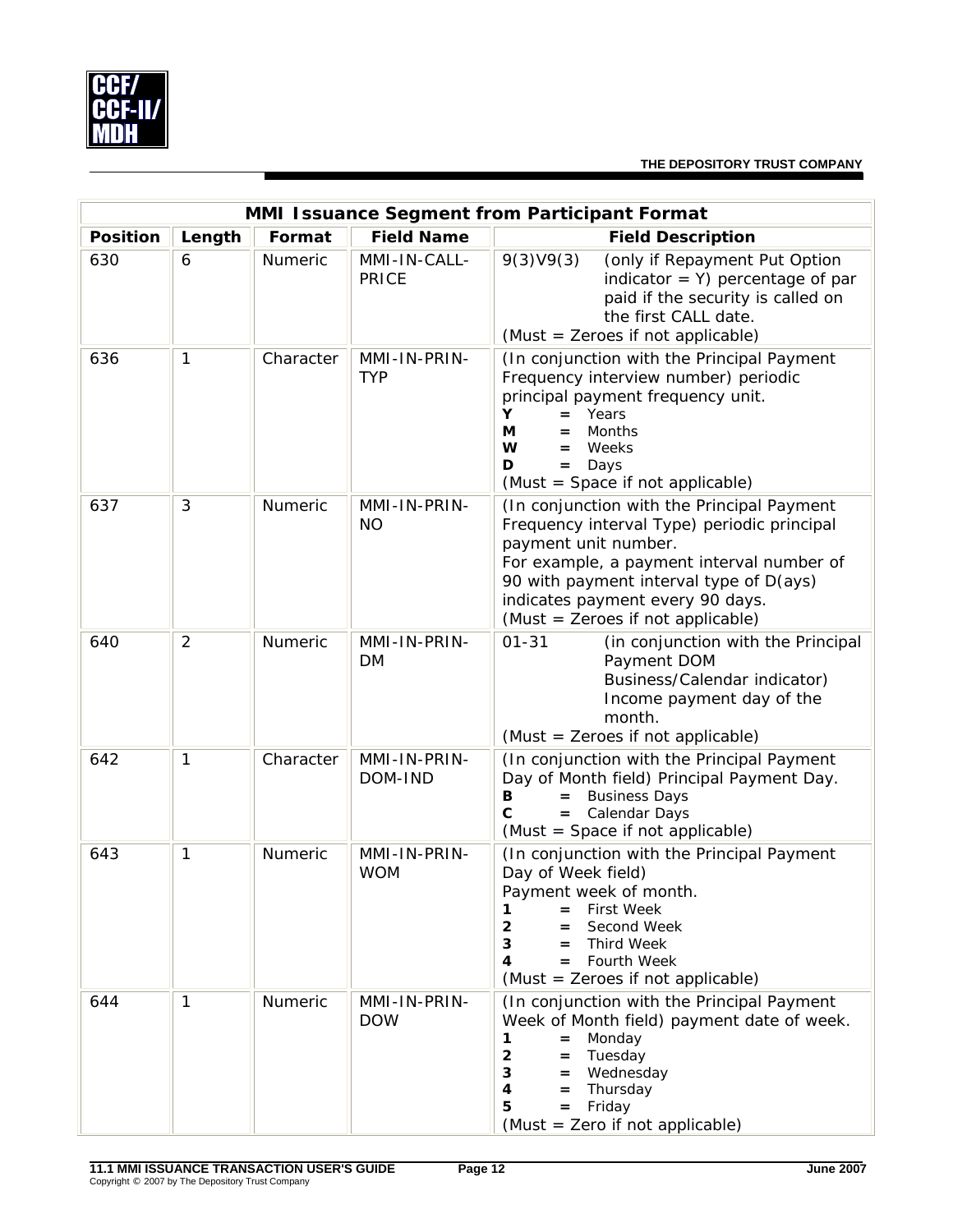

| MMI Issuance Segment from Participant Format |                |           |                                          |                                                                                                                                                                                                                                                                           |  |  |  |
|----------------------------------------------|----------------|-----------|------------------------------------------|---------------------------------------------------------------------------------------------------------------------------------------------------------------------------------------------------------------------------------------------------------------------------|--|--|--|
| <b>Position</b>                              | Length         | Format    | <b>Field Name</b>                        | <b>Field Description</b>                                                                                                                                                                                                                                                  |  |  |  |
| 645                                          | 8              | Numeric   | MMI-IN-PRIN-<br><b>TGT-DATE</b>          | date the holder of the security is<br>ccyymmdd<br>targeted to receive the first<br>principal amount.<br>(Must = Zeroes if not applicable)                                                                                                                                 |  |  |  |
| 653                                          | 8              | Numeric   | MMI-IN-PRIN-<br><b>ACT-DATE</b>          | date the holder of the security is<br>ccyymmdd<br>to receive the first principal<br>payment (based on evaluating<br>the Targeted First Principal<br>Payment Date against the US<br>and LIBOR calendars for a valid<br>Payment date).<br>(Must = Zeroes if not applicable) |  |  |  |
| 661                                          | 8              | Numeric   | MMI-IN-PRIN-<br><b>REC-DATE</b>          | ccyymmdd record date of record for the<br>first principal payment; must be<br>different from entry in the<br><b>Principal Payment</b><br>Payable/Record Date Difference<br>field.<br>(Must = Zeroes if not applicable)                                                    |  |  |  |
| 669                                          | $\overline{2}$ | Numeric   | MMI-IN-PRIN-<br>REC-DATE-<br><b>DIFF</b> | Total number of days that record date<br>precedes the targeted principal payment date<br>(this field and the First Principal Payment<br>Record Date field are mutually exclusive).<br>(Must = Zeroes if not applicable)                                                   |  |  |  |
| 671                                          | $\mathbf{1}$   | Character | MMI-IN-PRIN-<br><b>BUS-IND</b>           | Calendar to be used for computing the<br>number of days for payment, or the record<br>date if the previous field is used.<br><b>Business Days</b><br>в<br>C<br>= Calendar Days<br>(Must = Space if not applicable)                                                        |  |  |  |
| 672                                          | $\mathbf{1}$   | Character | MMI-IN-PRIN-<br>WKD-IND                  | Identifies whether to use the day before or<br>the day after if the record date is a holiday or<br>weekend.<br>After<br>A<br>Before<br>в<br>$=$<br>(Must = Space if not applicable)                                                                                       |  |  |  |
| 673                                          | $\mathbf{1}$   | Character | MMI-IN-PRIN-<br>LIB-IND                  | Security's principal payments indexed to<br>LIBOR.<br>Υ<br>Yes<br>$=$<br><b>No</b><br>N<br>$=$<br>(Must = Space if not applicable)                                                                                                                                        |  |  |  |
| 674                                          | 72             | Character | MMI-IN-PRIN-<br>NAME-1                   | (Free-form text) name of the index on which<br>the principal payment is based (first part of<br>name).<br>(Must = Space if not applicable)                                                                                                                                |  |  |  |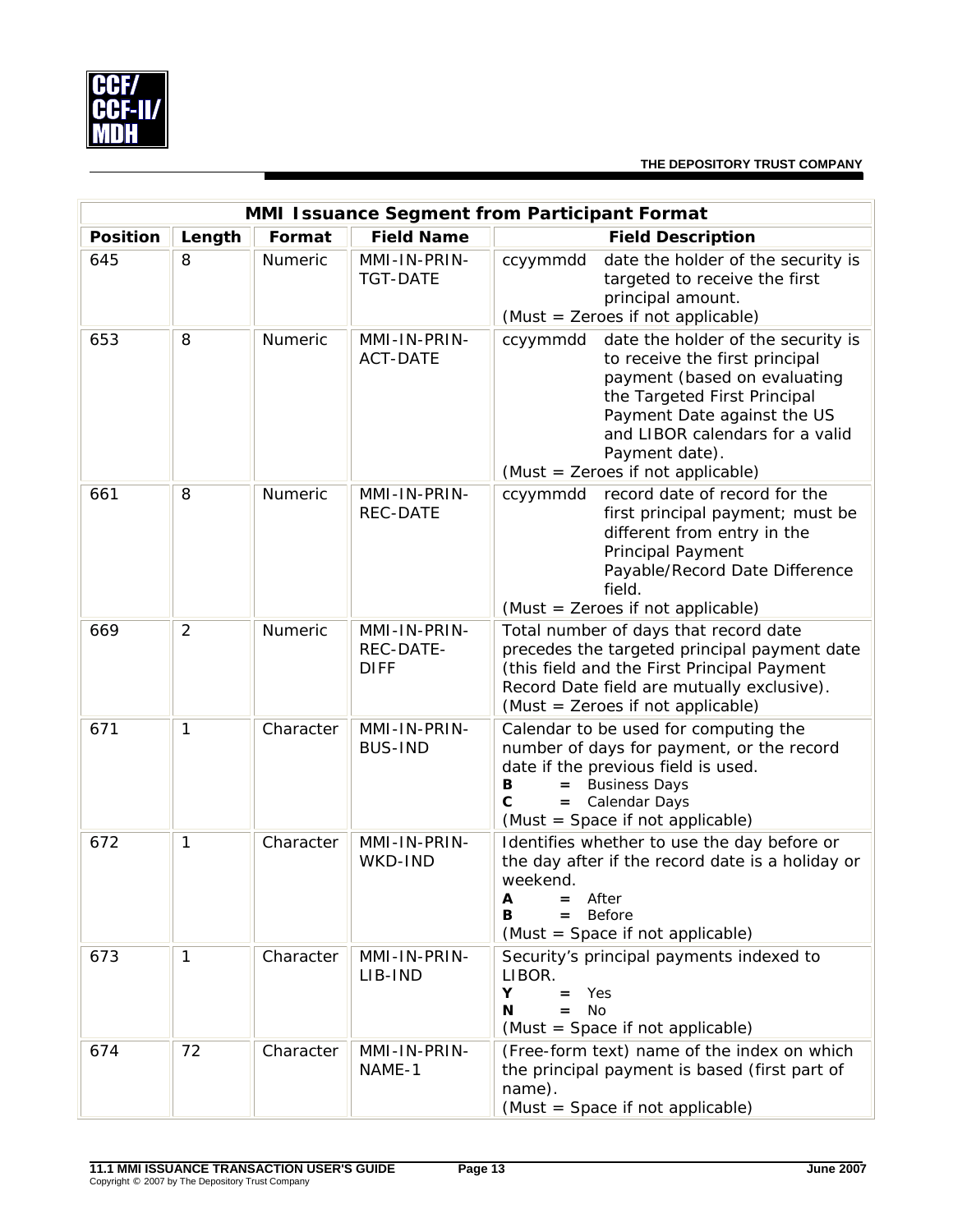

| MMI Issuance Segment from Participant Format                                         |                |           |                                 |                                                                                                                                                                                                                                                                                    |  |  |  |  |
|--------------------------------------------------------------------------------------|----------------|-----------|---------------------------------|------------------------------------------------------------------------------------------------------------------------------------------------------------------------------------------------------------------------------------------------------------------------------------|--|--|--|--|
| <b>Field Name</b><br><b>Position</b><br>Length<br>Format<br><b>Field Description</b> |                |           |                                 |                                                                                                                                                                                                                                                                                    |  |  |  |  |
| 746                                                                                  | 72             | Character | MMI-IN-PRIN-<br>NAME-2          | (Free-form text) name of the index on which<br>the principal payment is based (second part<br>of name).<br>(Must = Space if not applicable)                                                                                                                                        |  |  |  |  |
| 818                                                                                  | $\mathbf{1}$   | Character | MMI-IN-PRIN-<br>MAT-TYP         | (In conjunction with the Principal Payment<br>Indexed Maturity Interval Number) reset<br>frequency unit type.<br>Y<br>Years<br>$=$<br>М<br>Months<br>=<br>W<br>Weeks<br>$=$<br>D<br>Days<br>$=$<br>(Must = Space if not applicable)                                                |  |  |  |  |
| 819                                                                                  | 3              | Numeric   | MMI-IN-PRIN-<br>MAT-NO          | (In conjunction with the Principal Payment<br>Indexed Maturity Interval Type) reset<br>frequency number.<br>For example, a rate reset interval number of<br>90 with a rate reset unit type of D(ays)<br>indicates a rate reset every 90 days)<br>(Must = Zeroes if not applicable) |  |  |  |  |
| 822                                                                                  | $\mathbf{1}$   | Character | MMI-IN-PRIN-<br>SPR-TYP         | $+/-$<br>indicator of positive or negative<br>spread percentage.<br>(Must = Space if not applicable)                                                                                                                                                                               |  |  |  |  |
| 823                                                                                  | $\overline{4}$ | Numeric   | MMI-IN-PRIN-<br>SPR-PER         | 9(1)V9(3)<br>percentage spread from 0 to<br>100%.<br>(Must = Zeroes if not applicable)                                                                                                                                                                                             |  |  |  |  |
| 827                                                                                  | $\overline{2}$ | Numeric   | MMI-IN-PRIN-<br><b>SET-DATE</b> | The number of days after the maturity date<br>that final principal payment is to be made.<br>(Must = Zeroes if not applicable)                                                                                                                                                     |  |  |  |  |
| 829                                                                                  | $\mathbf{1}$   | Character | MMI-IN-PRIN-<br>FIN-IND         | Calendar to be used for computing the<br>number of days for the final principal<br>payment.<br><b>Business Days</b><br>В<br>$=$<br>C<br>= Calendar Days<br>(Must = Space if not applicable)                                                                                        |  |  |  |  |
| 830                                                                                  | $\overline{2}$ | Numeric   | MMI-IN-DAYS-<br><b>INC-PAY</b>  | The number of days after the maturity date<br>that final income payment is to be made.<br>(Must = Zeroes if not applicable)                                                                                                                                                        |  |  |  |  |
| 832                                                                                  | $\mathbf{1}$   | Character | MMI-IN-FIN-<br>INC-IND          | Calendar to be used for computing the<br>number of days for the final income payment.<br><b>Business Days</b><br>В<br>$\mathbf{C}$<br>Calendar Days<br>$=$<br>(Must = Space if not applicable)                                                                                     |  |  |  |  |
| 833                                                                                  | 8              | Numeric   | MMI-IN-INIT-<br>MATURE-DATE     | ccyymmdd date on which the security<br>matures if the original maturity<br>date is extended<br>(Must = Zeroes if not applicable).                                                                                                                                                  |  |  |  |  |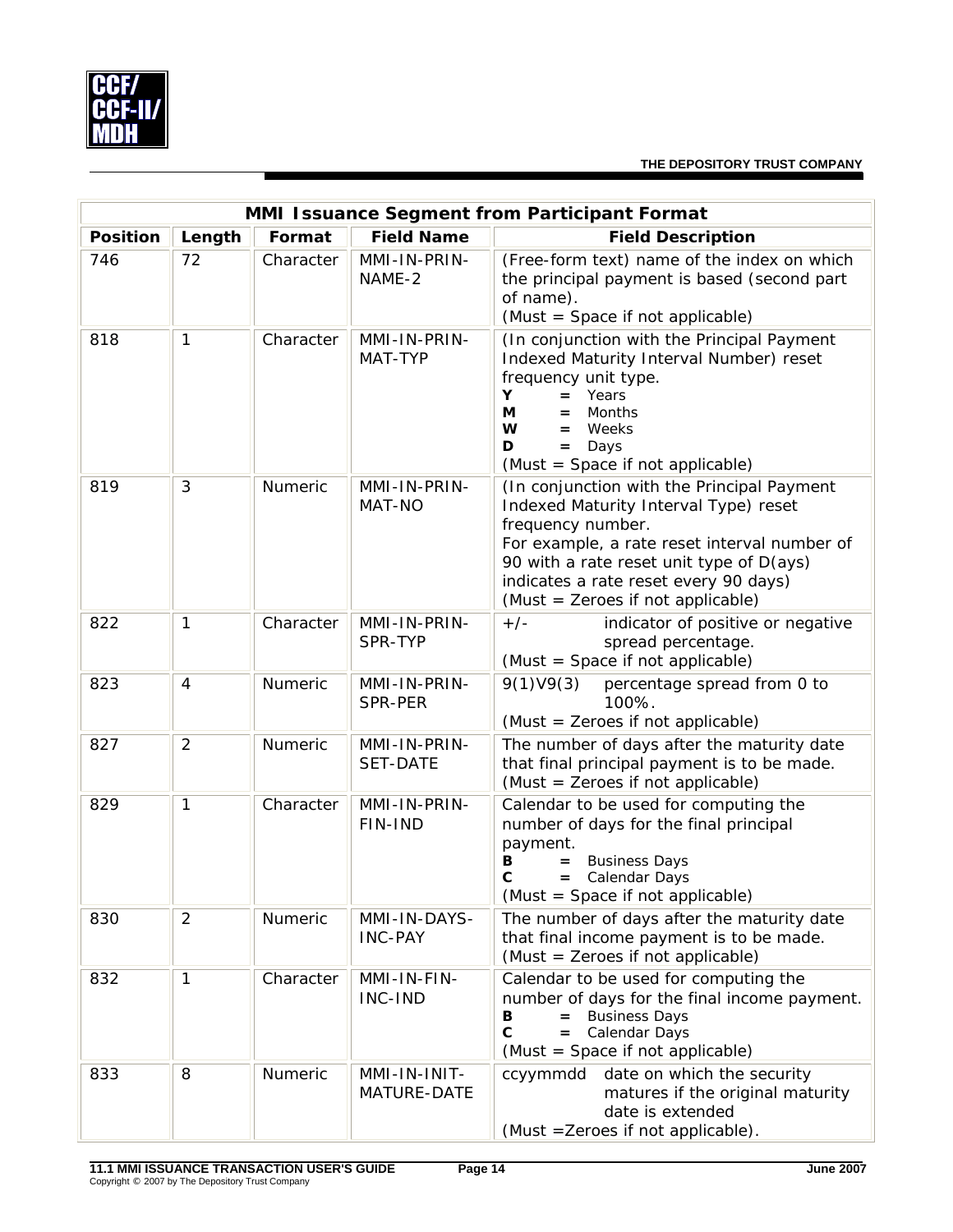

|                 | <b>MMI Issuance Segment from Participant Format</b> |           |                               |                                                                                            |  |  |  |  |  |
|-----------------|-----------------------------------------------------|-----------|-------------------------------|--------------------------------------------------------------------------------------------|--|--|--|--|--|
| <b>Position</b> | Length                                              | Format    | <b>Field Name</b>             | <b>Field Description</b>                                                                   |  |  |  |  |  |
| 841             |                                                     | Character | MMI-IN-FILLER                 | DTC use only; do not use                                                                   |  |  |  |  |  |
| 842             |                                                     | Character | MMI-IN-<br>EXCHG-IND          | Indicator of whether the issuance is<br>Exchangeable<br>$=$ Yes<br>N<br>$=$ No             |  |  |  |  |  |
| 843             | 12                                                  | Character | MMI-IN-<br><b>EXCHG-CUSIP</b> | Original CUSIP of the issuance that was<br>exchanged.<br>(Must = Spaces if not applicable) |  |  |  |  |  |
| 855             | 40                                                  | Character | MMI-IN-FILLER                 | DTC use only; do not use                                                                   |  |  |  |  |  |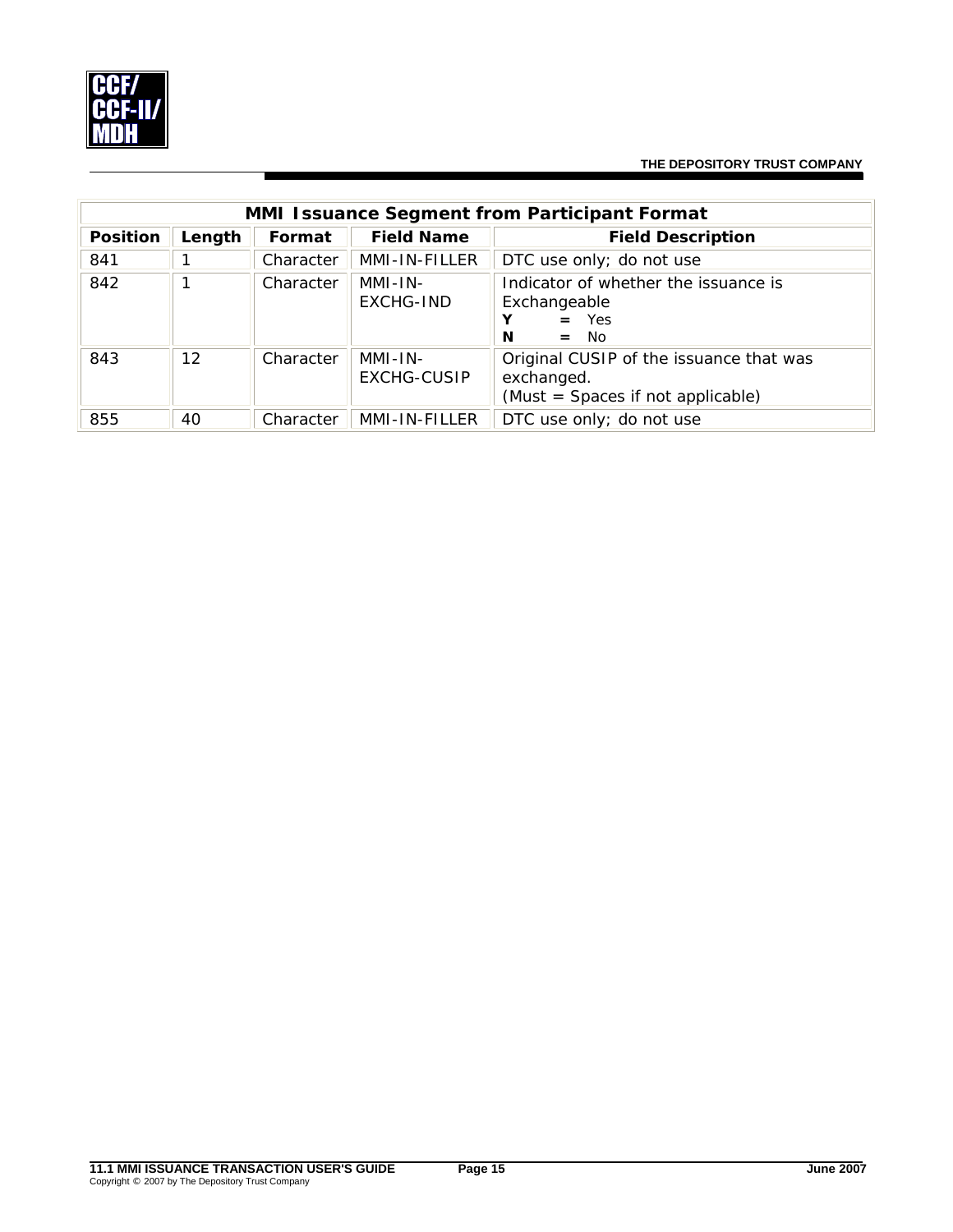# <span id="page-18-0"></span>**4 MMI Field Requirements**

Participants can use this chapter to determine which fields are applicable for specific MMI products. Distinction is made between Income Rate Type – fixed or variable – and Income Payment Type – periodic income payment, zero coupon, or income at maturity only.

This chapter is divided into two parts:

1) Field Requirements Part 1 describes fields applicable to the following MMI products:

- CP-525 Corporate Commercial Paper
- MC-330 Municipal Commercial Paper, Tax-Exempt (TECP)
- MT-330 Municipal Commercial Paper, Taxable (TECP)
- BA-502 Bankers' Acceptance
- DN-560 Discount Note
- BS-550 Bank Note, Short-Term

2) Field Requirements Part 2 describes fields applicable to the following MMI products:

- MN-530 Medium-Term Note (excluding DP and BM)
- BM-532 Bank Note, Medium-Term
- DP-531 Deposit Note, Medium Term
- CD-504 Institutional Certificate of Deposit
- PC-120 Preferred Stock in Commercial Paper-Like Mode
- CV-526 Corporate VRDO/CP
- MV-320 Municipal Commercial Paper, Tax-Exempt VRDO/CP
- MX-320 Municipal Commercial Paper, Taxable VRDO/CP

#### **4.1 MMI Field Requirements (Part 1)**

#### *4.1.1 MMI Products: Corporate/Municipal Commercial Paper, Bankers' Acceptance, Discount Note and STBN*

The following charts/tables detail the fields applicable to the following MMI products: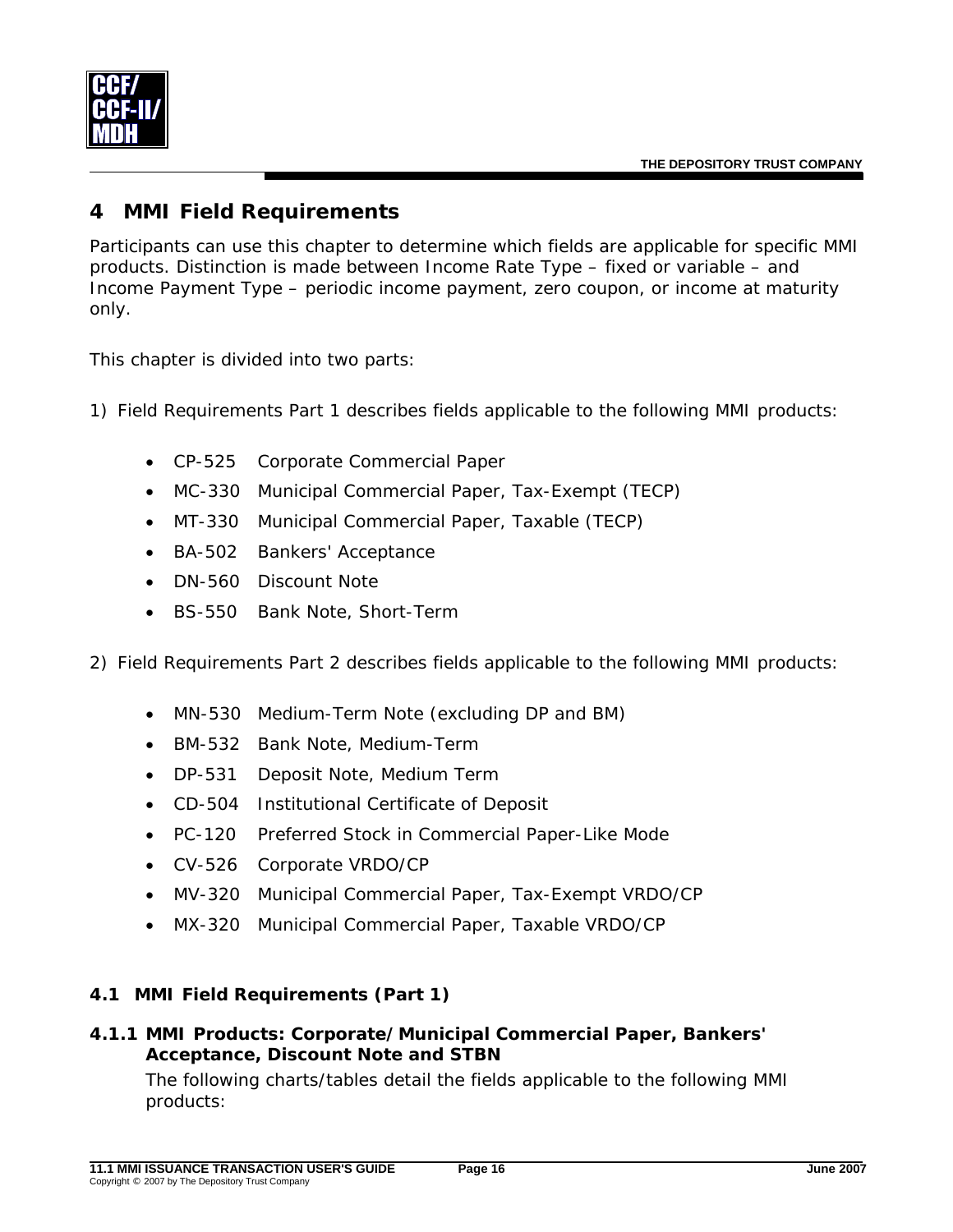

- CP-525 Corporate Commercial Paper
- MC-330 Municipal Commercial Paper, Tax-Exempt
- MT-330 Municipal Commercial Paper, Taxable
- BA-502 Bankers' Acceptance
- DN-560 Discount Note
- BS-550 Bank Note, Short-Term

The following abbreviations are used to describe the types of MMIs (based on income rate type and income payment type) that are applicable to a specific field:

- F-PIP: Fixed-rate, periodic income payment MMI (Income Rate Type  $=$  F and Income Payment Type = P)
- V-PIP: Variable-rate, periodic income payment MMI (Income Rate Type = V and Income Payment Type = P)
- PIP: Fixed-rate and Variable-rate, periodic income payment MMI (Income Rate Type =  $F$  or V and Income Payment Type =  $P$ )
- Zero: Zero-coupon MMI Income Payment Type =  $D$ )
- F-IAM: Fixed-rate, income at maturity only MMI (Income Rate Type = F and Income Payment Type  $= 1$ )
- V-IAM: Variable-rate, income at maturity only MMI (Income Rate Type = V and Income Payment Type  $= 1$ )
- IAM: Fixed-rate and Variable-rate, income at maturity only MMI (Income Rate Type = F or V and Income Payment Type =  $I$ )

Fields not applicable to an MMI are indicated by N/A.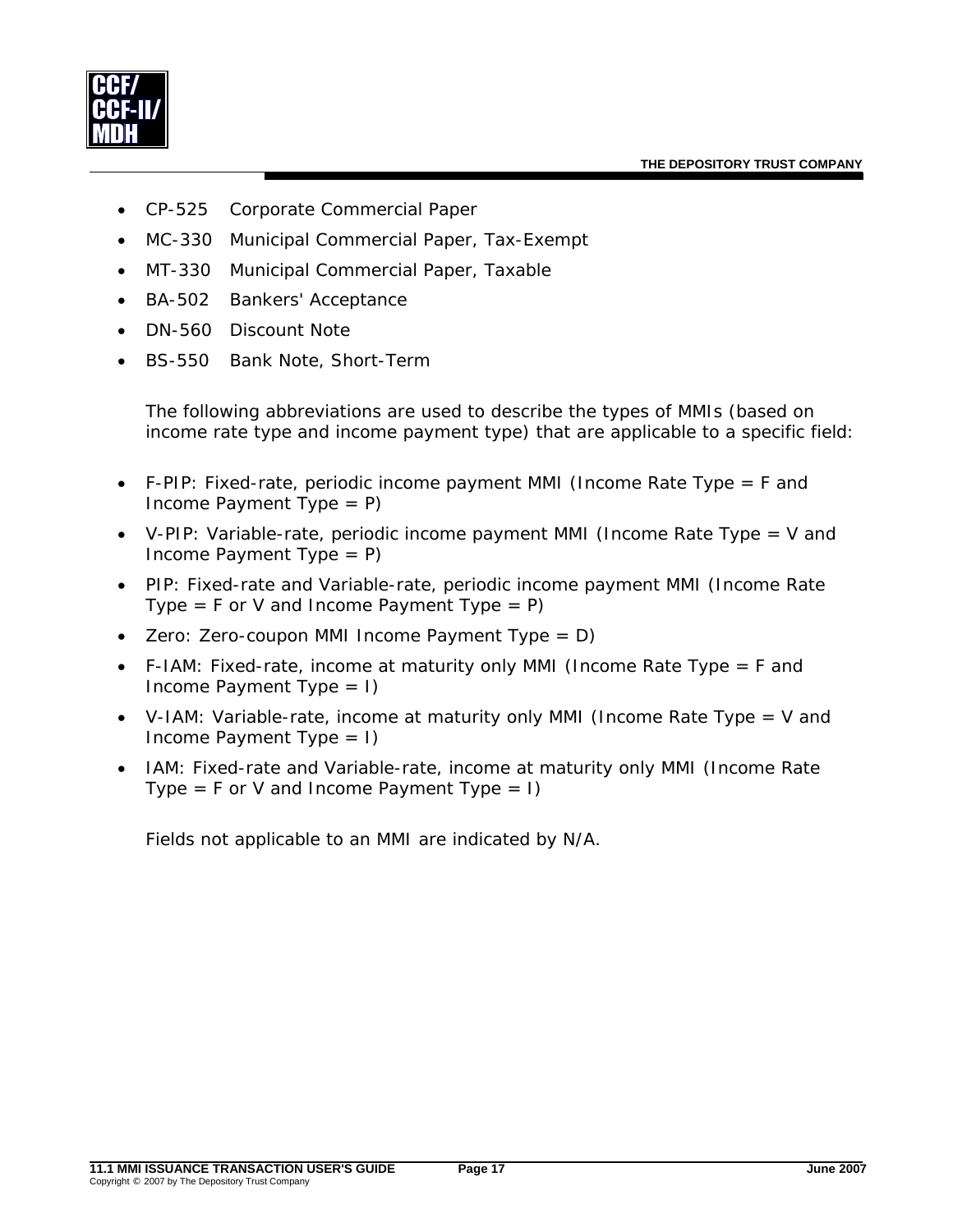<span id="page-20-0"></span>

#### <span id="page-20-1"></span>*4.1.2 Notes:*

The following notes apply to the charts/tables that follow:

- 1) If the Indexed Principal Indicator is equal to Y, then the Indexed Principal information must be supplied by the Issuing Agent.
- <span id="page-20-2"></span>2) If the Periodic/Amortizing Principal Indicator is equal to Y, then the Periodic Principal Payment information must be supplied by the Issuing Agent. For MMIs with periodic income payments, the corresponding income payment information (that is, dates and frequency) apply to principal payments also.
- 3) The following fields are the same fields but different literals are used depending on the income rate type and income payment type:
- Income Rate %
- Discount Rate
- Income Rate (1st Payment)
	- 4) The following fields are the same fields but different literals are used depending on the income rate type and income payment types:
- Income Payment Amount per \$1000 (1st Payment)
- Income Payment Amount per \$1000 (At Maturity)
	- 5) If Foreign Currency Indicator is Y, a field is optional. The field is optional for V-PIP.
	- 6) The default value for the Accrual Period Method Type is P, payable to payable date accrual for fixed-rate periodic income payment.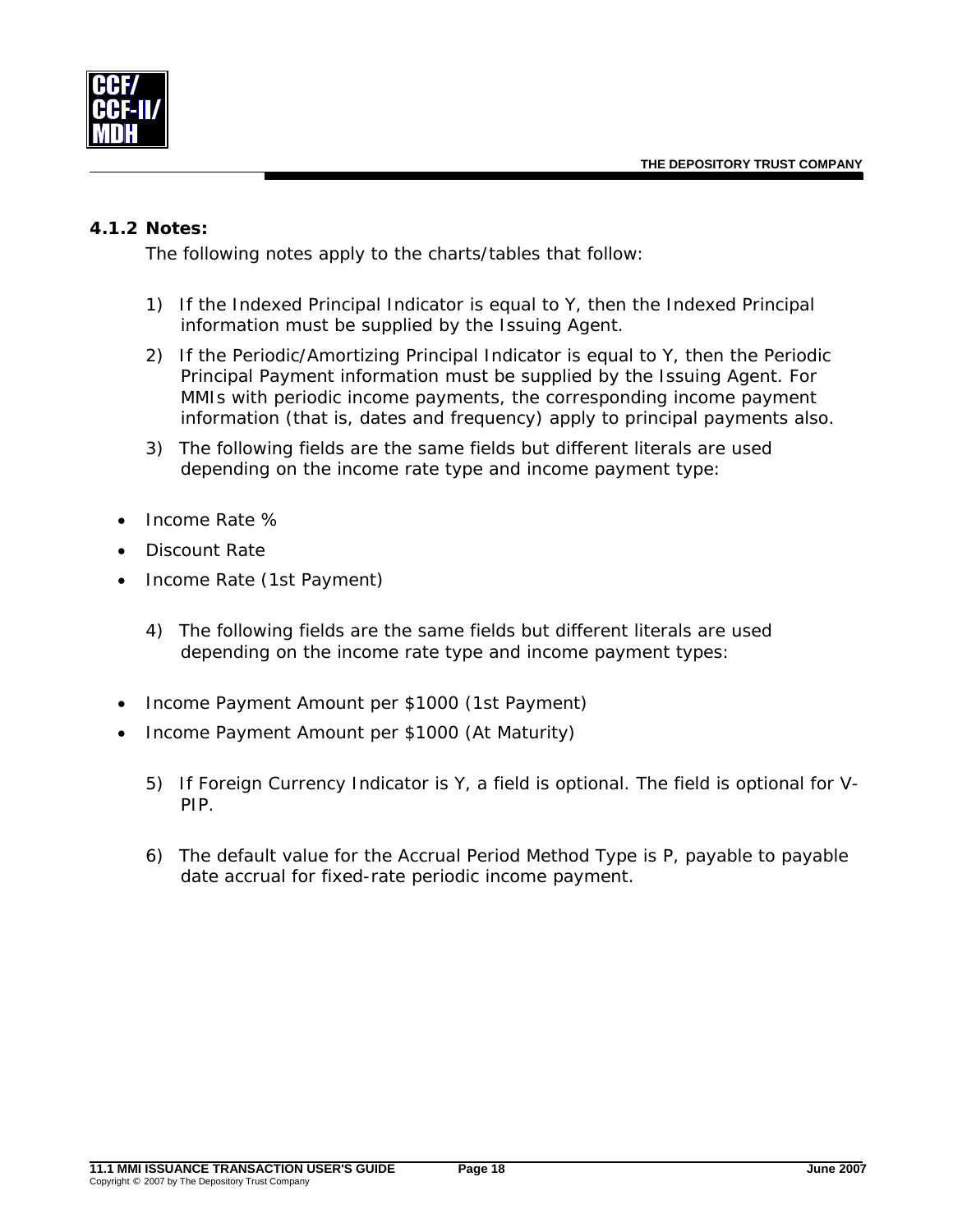<span id="page-21-0"></span>

# *4.1.3 Detailed MMI Field Requirements (Part 1)*

4.1.3.1 ISSUANCE, DO AND TICKET INFO (PART 1)

| Issuance, DO and Ticket Info (Part 1) |                            |                            |                           |           |                                  |  |  |  |
|---------------------------------------|----------------------------|----------------------------|---------------------------|-----------|----------------------------------|--|--|--|
| <b>Field Name</b>                     | <b>MMI Products</b>        |                            |                           |           |                                  |  |  |  |
|                                       | <b>CP</b>                  | MC/MT                      | BA                        | <b>DN</b> | <b>BS</b>                        |  |  |  |
| <b>Issuance Product Type</b>          | <b>PIP</b><br>Zero<br>IAM. | <b>PIP</b><br>Zero<br>IAM. | <b>PIP</b><br>Zero<br>IAM | Zero      | PIP.<br>Zero<br>IAM              |  |  |  |
| <b>Instruction Type</b>               | <b>PIP</b><br>Zero<br>IAM. | <b>PIP</b><br>Zero<br>IAM. | <b>PIP</b><br>Zero<br>IAM | Zero      | <b>PIP</b><br>Zero<br>IAM        |  |  |  |
| Income Rate Type                      | <b>PIP</b><br>IAM.         | <b>PIP</b><br><b>IAM</b>   | <b>PIP</b><br>IAM         | Zero      | PIP.<br>IAM.                     |  |  |  |
| Income Payment Type                   | <b>PIP</b><br>Zero<br>IAM  | <b>PIP</b><br>Zero<br>IAM  | <b>PIP</b><br>Zero<br>IAM | Zero      | <b>PIP</b><br>Zero<br><b>IAM</b> |  |  |  |

# 4.1.3.2 ISSUANCE, DO AND TICKET INFO (PART 2)

| Issuance, DO and Ticket Info (Part 2) |                                  |                                  |                                  |           |                           |  |  |
|---------------------------------------|----------------------------------|----------------------------------|----------------------------------|-----------|---------------------------|--|--|
|                                       | <b>MMI ProductS</b>              |                                  |                                  |           |                           |  |  |
| <b>Field Name</b>                     | CP                               | MC/MT                            | <b>BA</b>                        | <b>DN</b> | <b>BS</b>                 |  |  |
| IA Transaction Number (Optional)      | <b>PIP</b><br>Zero<br><b>IAM</b> | <b>PIP</b><br>Zero<br><b>IAM</b> | <b>PIP</b><br>Zero<br><b>IAM</b> | Zero      | <b>PIP</b><br>Zero<br>IAM |  |  |
| <b>Issuing Agent Number</b>           | <b>PIP</b><br>Zero<br><b>IAM</b> | <b>PIP</b><br>Zero<br><b>IAM</b> | <b>PIP</b><br>Zero<br><b>IAM</b> | Zero      | <b>PIP</b><br>Zero<br>IAM |  |  |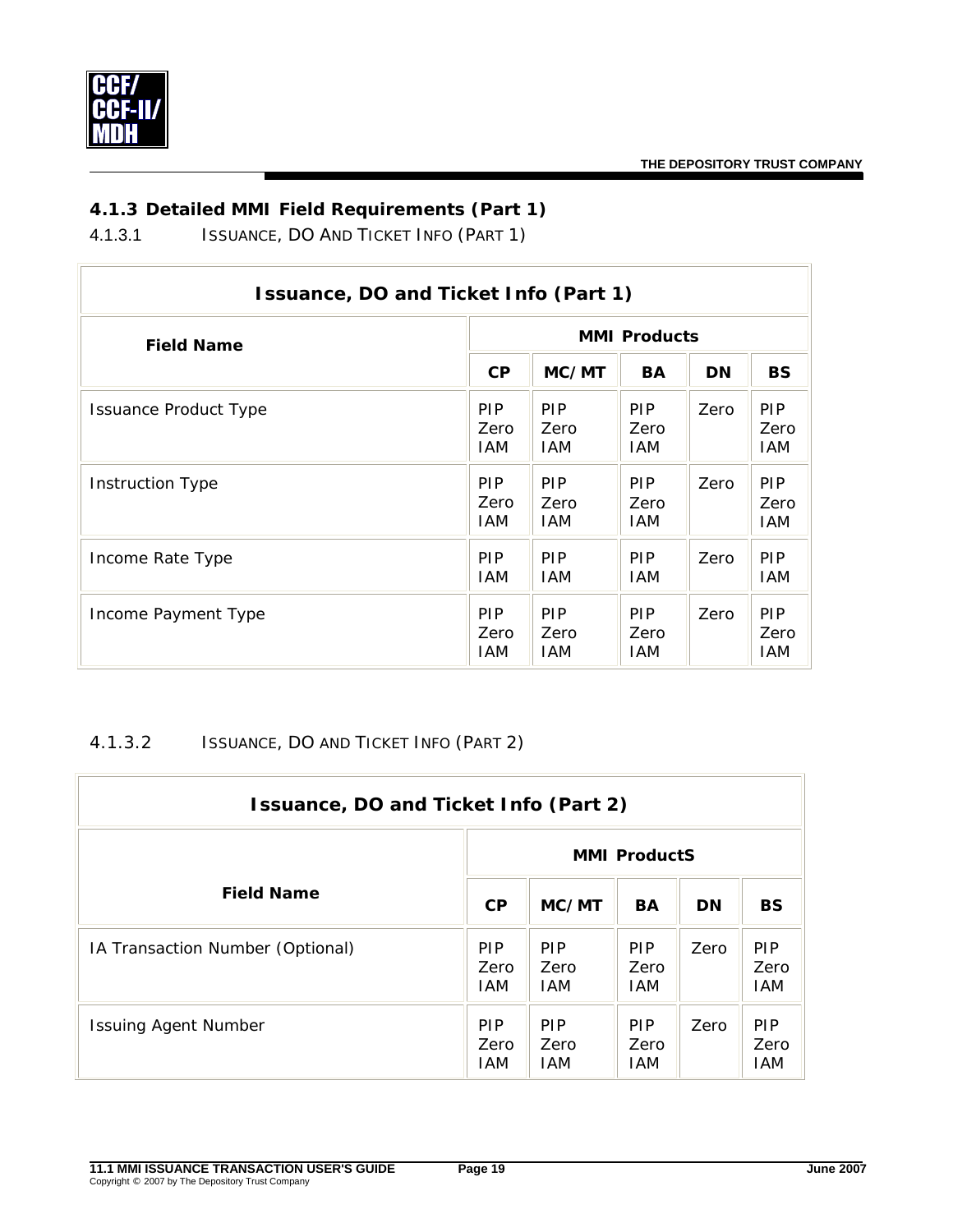

| <b>Issuance, DO and Ticket Info (Part 2)</b> |                                  |                           |                           |           |                                  |  |  |
|----------------------------------------------|----------------------------------|---------------------------|---------------------------|-----------|----------------------------------|--|--|
|                                              |                                  | <b>MMI ProductS</b>       |                           |           |                                  |  |  |
| <b>Field Name</b>                            | CP                               | MC/MT                     | <b>BA</b>                 | <b>DN</b> | <b>BS</b>                        |  |  |
| Paying Agent Number                          | PIP<br>Zero<br><b>IAM</b>        | PIP<br>Zero<br><b>IAM</b> | PIP<br>Zero<br><b>IAM</b> | Zero      | PIP<br>Zero<br><b>IAM</b>        |  |  |
| <b>CUSIP Number</b>                          | PIP<br>Zero<br><b>IAM</b>        | PIP<br>Zero<br><b>IAM</b> | PIP<br>Zero<br><b>IAM</b> | Zero      | PIP<br>Zero<br><b>IAM</b>        |  |  |
| Ex-DTC Issuance Deposit Indicator            | N/A                              | N/A                       | N/A                       | N/A       | N/A                              |  |  |
| Settlement Date                              | <b>PIP</b><br>Zero<br><b>IAM</b> | PIP<br>Zero<br><b>IAM</b> | PIP<br>Zero<br><b>IAM</b> | Zero      | <b>PIP</b><br>Zero<br><b>IAM</b> |  |  |
| Dated Date                                   | PIP<br>Zero<br><b>IAM</b>        | PIP<br>Zero<br><b>IAM</b> | PIP<br>Zero<br><b>IAM</b> | Zero      | Pip<br>Zero<br><b>IAM</b>        |  |  |
| <b>Maturity Date</b>                         | PIP<br>Zero<br><b>IAM</b>        | PIP<br>Zero<br><b>IAM</b> | PIP<br>Zero<br><b>IAM</b> | Zero      | Pip<br>Zero<br><b>IAM</b>        |  |  |
| Face Value                                   | PIP<br>Zero<br><b>IAM</b>        | PIP<br>Zero<br><b>IAM</b> | PIP<br>Zero<br><b>IAM</b> | Zero      | Pip<br>Zero<br><b>IAM</b>        |  |  |
| Settlement Amount                            | PIP<br>Zero<br>IAM               | PIP<br>Zero<br>IAM        | PIP<br>Zero<br><b>IAM</b> | Zero      | Pip<br>Zero<br>IAM               |  |  |
| Receiving Participant Number                 | <b>PIP</b><br>Zero<br><b>IAM</b> | PIP<br>Zero<br><b>IAM</b> | PIP<br>Zero<br><b>IAM</b> | Zero      | Pip<br>Zero<br><b>IAM</b>        |  |  |
| Deliver Order Comment (Optional)             | PIP<br>Zero<br><b>IAM</b>        | PIP<br>Zero<br><b>IAM</b> | PIP<br>Zero<br><b>IAM</b> | Zero      | Pip<br>Zero<br><b>IAM</b>        |  |  |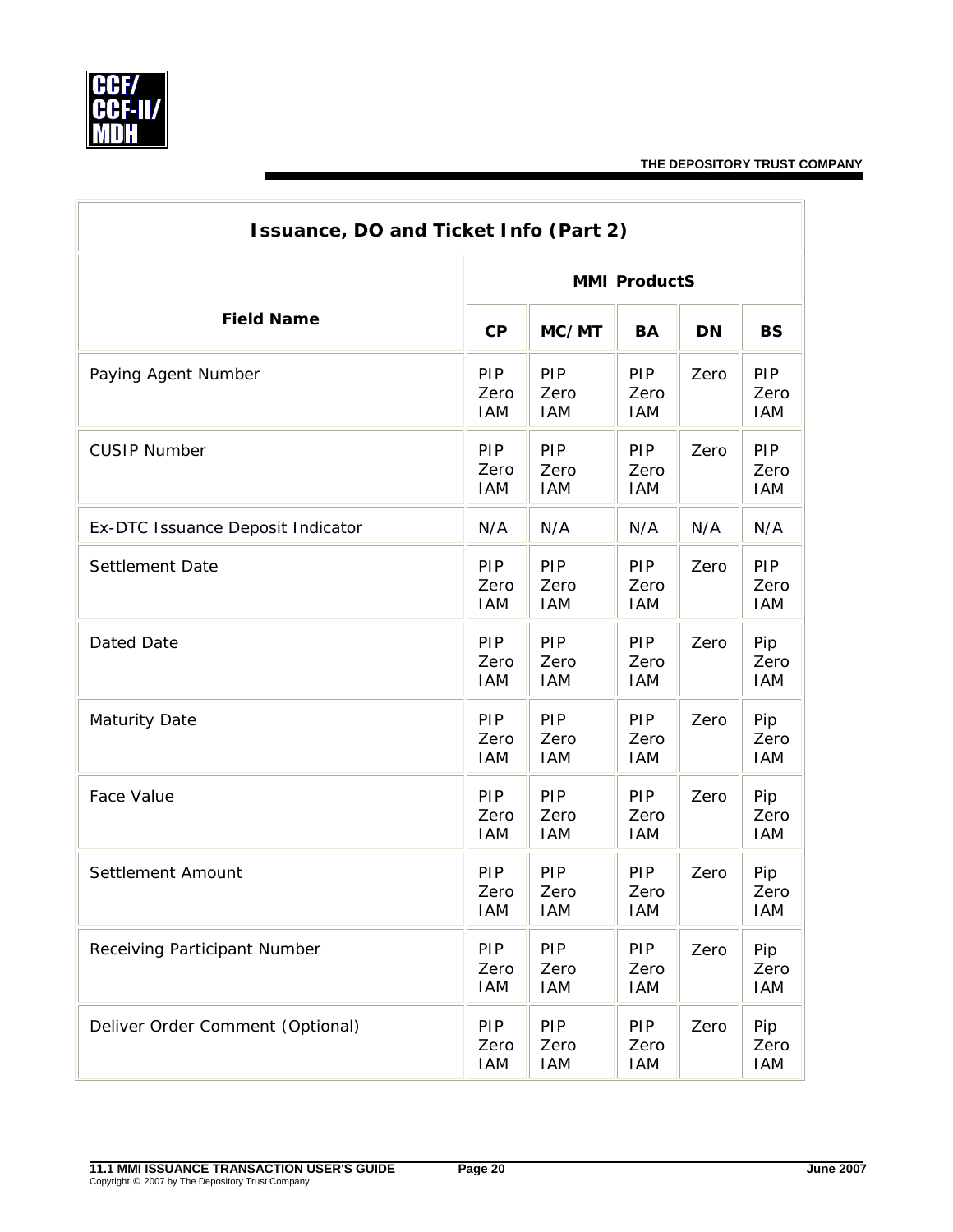<span id="page-23-0"></span>

÷,

| Issuance, DO and Ticket Info (Part 2)      |                                  |                                  |                                  |           |                           |  |  |
|--------------------------------------------|----------------------------------|----------------------------------|----------------------------------|-----------|---------------------------|--|--|
|                                            | <b>MMI ProductS</b>              |                                  |                                  |           |                           |  |  |
| <b>Field Name</b>                          | CP                               | MC/MT                            | <b>BA</b>                        | <b>DN</b> | <b>BS</b>                 |  |  |
| Special Instructions (Optional)            | PIP<br>Zero<br><b>IAM</b>        | PIP<br>Zero<br><b>IAM</b>        | <b>PIP</b><br>Zero<br><b>IAM</b> | Zero      | Pip<br>Zero<br><b>IAM</b> |  |  |
| Minimum Denomination Amount                | <b>PIP</b><br>Zero<br><b>IAM</b> | <b>PIP</b><br>Zero<br><b>IAM</b> | <b>PIP</b><br>Zero<br><b>IAM</b> | Zero      | Pip<br>Zero<br><b>IAM</b> |  |  |
| Incremental Denomination Amount Thereafter | PIP<br>Zero<br><b>IAM</b>        | <b>PIP</b><br>Zero<br><b>IAM</b> | <b>PIP</b><br>Zero<br><b>IAM</b> | Zero      | Pip<br>Zero<br><b>IAM</b> |  |  |
| Sales Agent/Direct Type                    | N/A                              | N/A                              | N/A                              | N/A       | N/A                       |  |  |
| Sales Price Percentage                     | N/A                              | N/A                              | N/A                              | N/A       | N/A                       |  |  |
| <b>Commission Percentage</b>               | N/A                              | N/A                              | N/A                              | N/A       | N/A                       |  |  |

### 4.1.3.3 FEATURES

| <b>Features</b>                            |                                  |                                  |                                  |           |                                  |  |
|--------------------------------------------|----------------------------------|----------------------------------|----------------------------------|-----------|----------------------------------|--|
| <b>Field Name</b>                          | <b>MMI Products</b>              |                                  |                                  |           |                                  |  |
|                                            | CP                               | MC/MT                            | <b>BA</b>                        | <b>DN</b> | <b>BS</b>                        |  |
| Indexed Principal Indicator 1)             | <b>PIP</b><br>Zero<br><b>IAM</b> | <b>PIP</b><br>Zero<br><b>IAM</b> | <b>PIP</b><br>Zero<br><b>IAM</b> | Zero      | <b>PIP</b><br>Zero<br><b>IAM</b> |  |
| Periodic/Amortizing Principal Indicator 2) | <b>PIP</b><br>Zero<br><b>IAM</b> | <b>PIP</b><br>Zero<br><b>IAM</b> | <b>PIP</b><br>Zero<br>IAM        | Zero      | <b>PIP</b><br>Zero<br>IAM        |  |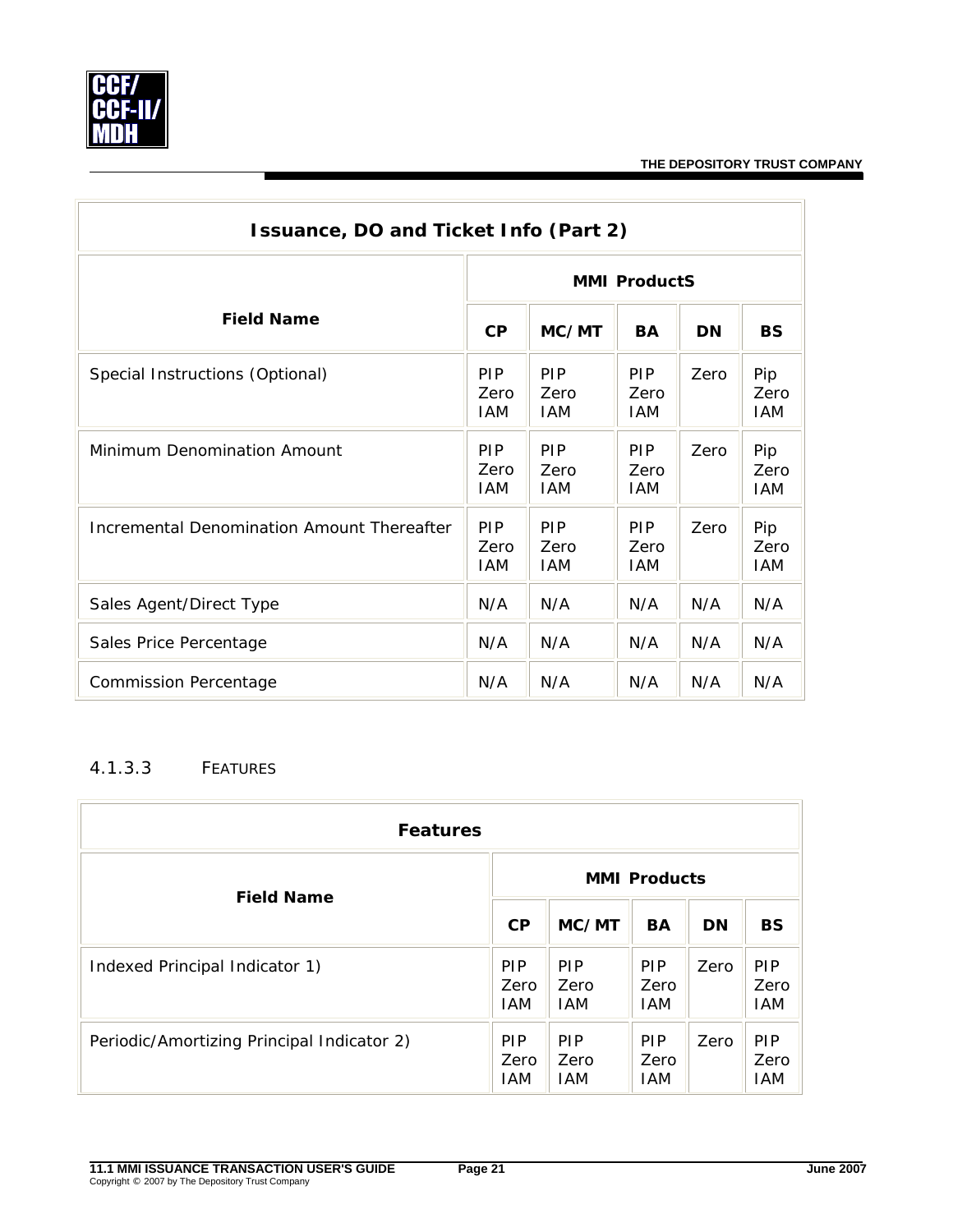

| <b>Features</b>                               |                           |                           |                           |           |                           |  |  |
|-----------------------------------------------|---------------------------|---------------------------|---------------------------|-----------|---------------------------|--|--|
|                                               | <b>MMI Products</b>       |                           |                           |           |                           |  |  |
| <b>Field Name</b>                             |                           | MC/MT                     | <b>BA</b>                 | <b>DN</b> | <b>BS</b>                 |  |  |
| Foreign Currency Indicator                    | PIP<br>Zero<br><b>IAM</b> | PIP<br>Zero<br><b>IAM</b> | PIP<br>Zero<br><b>IAM</b> | Zero      | PIP<br>Zero<br><b>IAM</b> |  |  |
| Foreign Currency Code ID                      | PIP<br>Zero<br><b>IAM</b> | PIP<br>Zero<br><b>IAM</b> | PIP<br>Zero<br><b>IAM</b> | Zero      | PIP<br>Zero<br><b>IAM</b> |  |  |
| US Dollar Payment Option Indicator            | PIP<br>Zero<br><b>IAM</b> | PIP<br>Zero<br><b>IAM</b> | PIP<br>Zero<br><b>IAM</b> | Zero      | PIP<br>Zero<br><b>IAM</b> |  |  |
| Repayment (Put) Option Indicator              | N/A                       | N/A                       | N/A                       | N/A       | N/A                       |  |  |
| Call Indicator                                | N/A                       | N/A                       | N/A                       | N/A       | N/A                       |  |  |
| Changeable Income Payment Frequency Indicator | N/A                       | N/A                       | N/A                       | N/A       | N/A                       |  |  |
| Repayment (Put) Upon Death Indicator          | N/A                       | N/A                       | N/A                       | N/A       | N/A                       |  |  |
| Extendable Maturity Indicator                 | N/A                       | N/A                       | N/A                       | N/A       | N/A                       |  |  |
| Income Rate Reset Indicator                   | N/A                       | N/A                       | N/A                       | N/A       | N/A                       |  |  |
| Renewable Note Indicator                      | N/A                       | N/A                       | N/A                       | N/A       | N/A                       |  |  |
| Income Step-Up Indicator                      | N/A                       | N/A                       | N/A                       | N/A       | N/A                       |  |  |
| Income Step-Up Rate                           | N/A                       | N/A                       | N/A                       | N/A       | N/A                       |  |  |
| Income Step-Up Date                           | N/A                       | N/A                       | N/A                       | N/A       | N/A                       |  |  |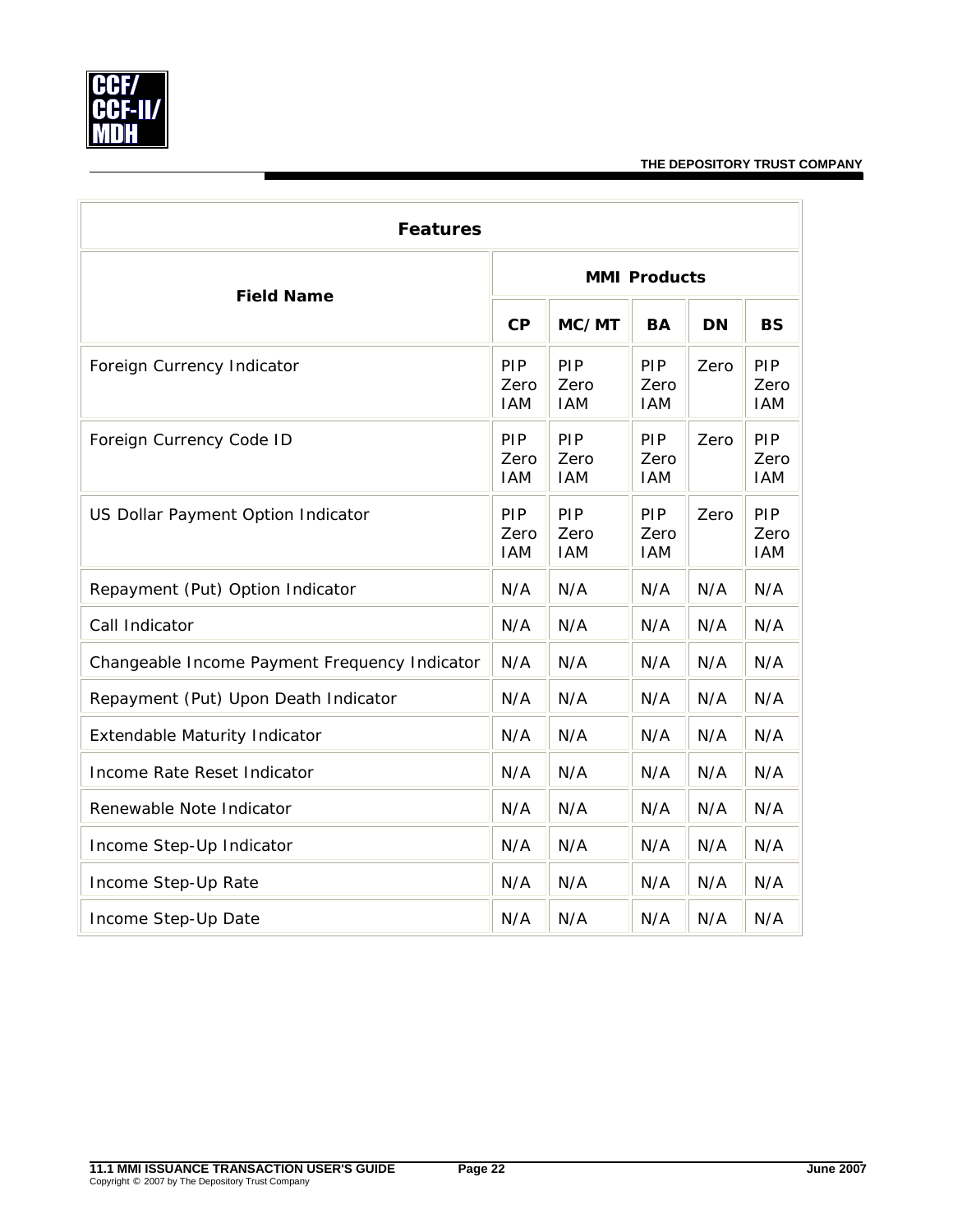<span id="page-25-0"></span>

#### 4.1.3.4 INCOME PAYMENT INFORMATION

| <b>Income Payment Information</b>                                                                |                     |                |                |           |                |  |  |
|--------------------------------------------------------------------------------------------------|---------------------|----------------|----------------|-----------|----------------|--|--|
| <b>Field Name</b>                                                                                | <b>MMI Products</b> |                |                |           |                |  |  |
|                                                                                                  | CP                  | MC/MT          | <b>BA</b>      | <b>DN</b> | <b>BS</b>      |  |  |
| Income Rate % (c)                                                                                | F-PIP<br>F-IAM      | F-PIP<br>F-IAM | F-PIP<br>F-IAM | N/A       | F-PIP<br>F-IAM |  |  |
| Discount Rate (c)                                                                                | Zero                | Zero           | Zero           | Zero      | Zero           |  |  |
| Income Rate (1st Payment) (Optional) (c)                                                         | V-PIP               | V-PIP          | V-PIP          | N/A       | V-PIP          |  |  |
| Income Payment per \$1000 (1st Payment) (d)                                                      | F-PIP<br>V-PIP      | F-PIP<br>V-PIP | F-PIP<br>V-PIP | N/A       | F-PIP<br>V-PIP |  |  |
| Income Payment per \$1000 (At Maturity) (d)                                                      | F-IAM               | F-IAM          | F-IAM          | N/A       | F-IAM          |  |  |
| Income Calculation Formula Type                                                                  | F-PIP<br>F-IAM      | F-PIP<br>F-IAM | F-PIP<br>F-IAM | N/A       | F-PIP<br>F-IAM |  |  |
| Income Payment Interval Type                                                                     | F-PIP<br>V-PIP      | F-PIP<br>V-PIP | F-PIP<br>V-PIP | N/A       | F-PIP<br>V-PIP |  |  |
| Income Payment Interval Number                                                                   | F-PIP<br>V-PIP      | F-PIP<br>V-PIP | F-PIP<br>V-PIP | N/A       | F-PIP<br>V-PIP |  |  |
| Targeted 1st Income Payment Date                                                                 | F-PIP<br>V-PIP      | F-PIP<br>V-PIP | F-PIP<br>V-PIP | N/A       | F-PIP<br>V-PIP |  |  |
| Actual 1st Income Payment Date                                                                   | F-PIP<br>V-PIP      | F-PIP<br>V-PIP | F-PIP<br>V-PIP | N/A       | F-PIP<br>V-PIP |  |  |
| Income Payment Accrual Period Measure Type                                                       | F-PIP<br>V-PIP      | F-PIP<br>V-PIP | F-PIP<br>V-PIP | N/A       | F-PIP<br>V-PIP |  |  |
| Income Payment Accrual Period Method Type<br>(e)                                                 | N/A                 | N/A            | N/A            | N/A       | N/A            |  |  |
| First Income Payment Record Date                                                                 | N/A                 | N/A            | N/A            | N/A       | N/A            |  |  |
| Income Payment Payable/Record Date<br>Difference $($ # of days record date precedes<br>pay date) | N/A                 | N/A            | N/A            | N/A       | N/A            |  |  |
| Income Payment Business/Calendar Indicator                                                       | N/A                 | N/A            | N/A            | N/A       | N/A            |  |  |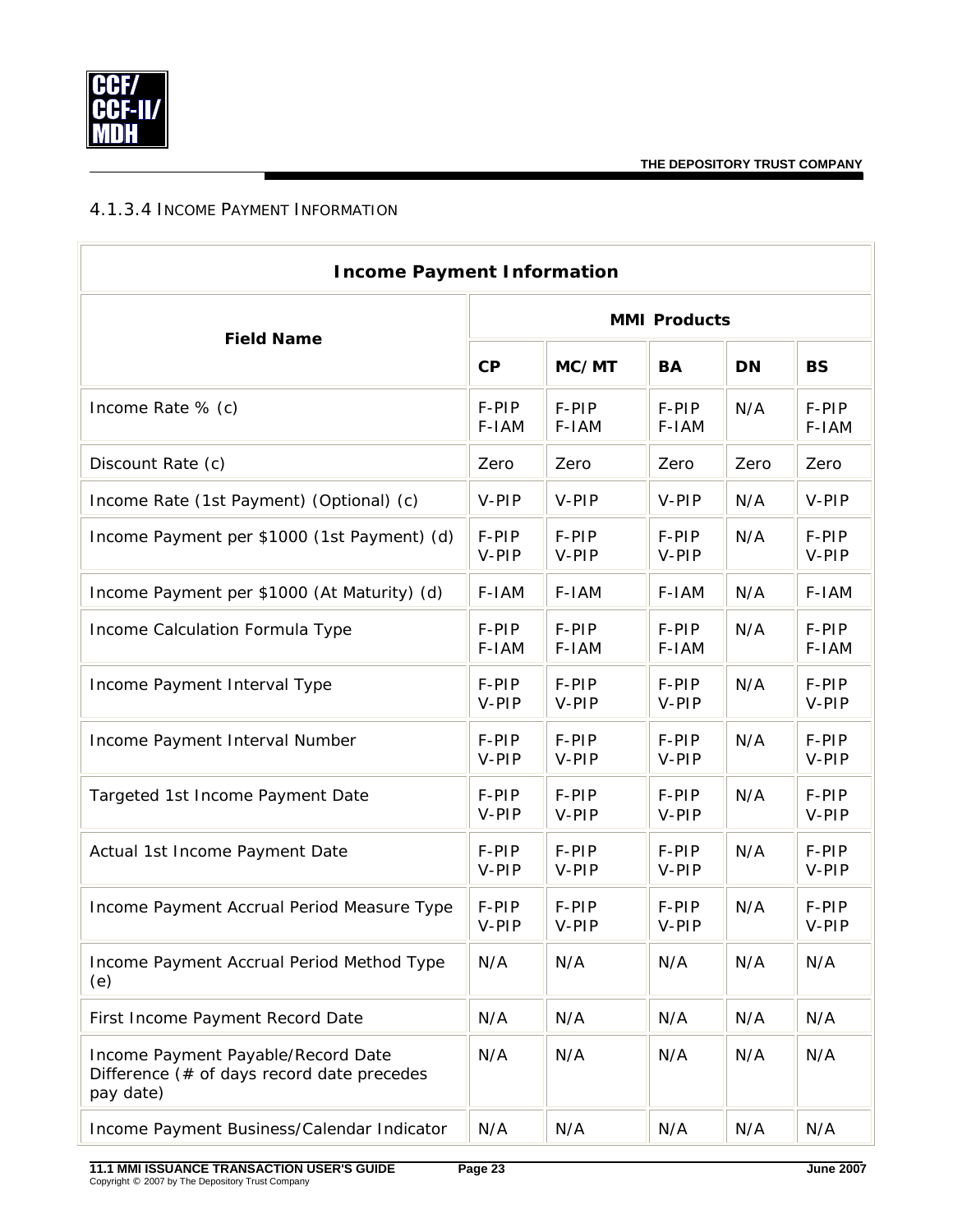<span id="page-26-0"></span>

| <b>Income Payment Information</b>         |                     |       |     |           |           |  |  |
|-------------------------------------------|---------------------|-------|-----|-----------|-----------|--|--|
| <b>Field Name</b>                         | <b>MMI Products</b> |       |     |           |           |  |  |
|                                           | CP                  | MC/MT | BA  | <b>DN</b> | <b>BS</b> |  |  |
| Income Payment Weekend/ Holiday Indicator | N/A                 | N/A   | N/A | N/A       | N/A       |  |  |

#### 4.1.3.5 VARIABLE RATE INCOME PAYMENT INFORMATION

| Variable Rate Income Payment Information      |                     |                |                  |           |                |  |  |  |
|-----------------------------------------------|---------------------|----------------|------------------|-----------|----------------|--|--|--|
|                                               | <b>MMI Products</b> |                |                  |           |                |  |  |  |
| <b>Field Name</b>                             | CP                  | MC/MT          | <b>BA</b>        | <b>DN</b> | <b>BS</b>      |  |  |  |
| Income Rate Reset Interval Type               | V-PIP<br>V-IAM      | V-PIP<br>V-IAM | V-PIP<br>V-IAM   | N/A       | V-PIP<br>V-IAM |  |  |  |
| Income Rate Reset Interval Number             | V-PIP<br>V-IAM      | V-PIP<br>V-IAM | V-PIP<br>V-IAM   | N/A       | V-PIP<br>V-IAM |  |  |  |
| LIBOR Indexed Income Payment Indicator        | V-PIP<br>V-IAM      | V-PIP<br>V-IAM | $V-PIP$<br>V-IAM | N/A       | V-PIP<br>V-IAM |  |  |  |
| Variable Rate Index Name-Part 1               | V-PIP<br>V-IAM      | V-PIP<br>V-IAM | V-PIP<br>V-IAM   | N/A       | V-PIP<br>V-IAM |  |  |  |
| Variable Rate Index Name-Part 2               | V-PIP<br>V-IAM      | V-PIP<br>V-IAM | V-PIP<br>V-IAM   | N/A       | V-PIP<br>V-IAM |  |  |  |
| Income Payment Index Maturity Interval Type   | V-PIP<br>V-IAM      | V-PIP<br>V-IAM | V-PIP<br>V-IAM   | N/A       | V-PIP<br>V-IAM |  |  |  |
| Income Payment Index Maturity Interval Number | V-PIP<br>V-IAM      | V-PIP<br>V-IAM | V-PIP<br>V-IAM   | N/A       | V-PIP<br>V-IAM |  |  |  |
| Income Payment Spread Sign Type               | V-PIP<br>V-IAM      | V-PIP<br>V-IAM | V-PIP<br>V-IAM   | N/A       | V-PIP<br>V-IAM |  |  |  |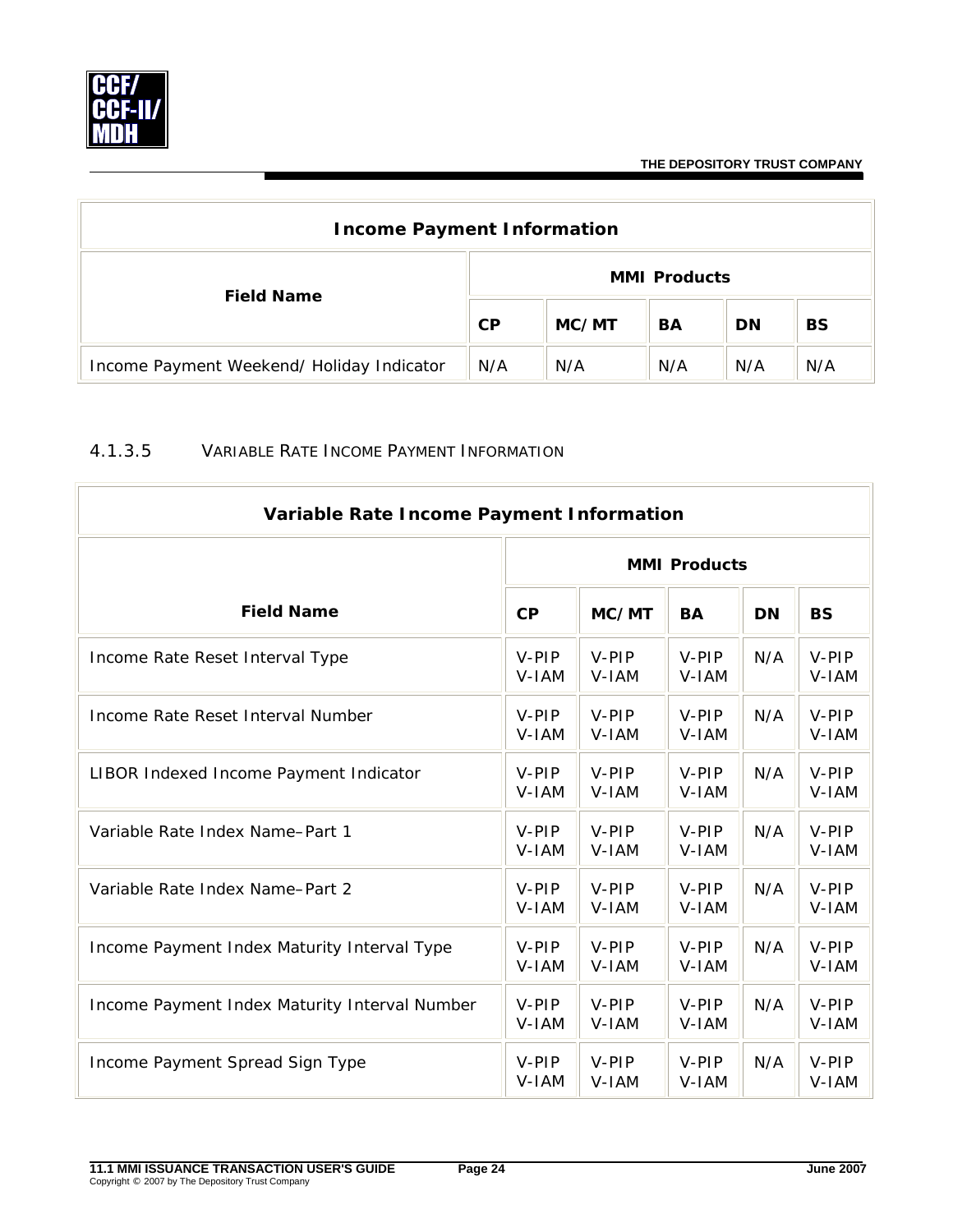<span id="page-27-0"></span>

| Variable Rate Income Payment Information       |                     |                |                |           |                |  |  |  |  |
|------------------------------------------------|---------------------|----------------|----------------|-----------|----------------|--|--|--|--|
|                                                | <b>MMI Products</b> |                |                |           |                |  |  |  |  |
| <b>Field Name</b>                              | <b>CP</b>           | MC/MT          | <b>BA</b>      | <b>DN</b> | <b>BS</b>      |  |  |  |  |
| Income Payment Spread Percentage               | V-PIP<br>V-IAM      | V-PIP<br>V-IAM | V-PIP<br>V-IAM | N/A       | V-PIP<br>V-IAM |  |  |  |  |
| Income Payment Day of Month (DOM)              | V-PIP               | V-PIP          | V-PIP          | N/A       | V-PIP          |  |  |  |  |
| Income Payment DOM Business/Calendar Indicator | V-PIP               | V-PIP          | V-PIP          | N/A       | V-PIP          |  |  |  |  |
| Income Payment Week of Month                   | V-PIP               | V-PIP          | V-PIP          | N/A       | V-PIP          |  |  |  |  |
| Income Payment Day of Week                     | V-PIP               | V-PIP          | V-PIP          | N/A       | V-PIP          |  |  |  |  |

# 4.1.3.6 PUT OPTION INFORMATION

| <b>Put Option Information</b>        |                     |       |     |     |     |  |  |  |
|--------------------------------------|---------------------|-------|-----|-----|-----|--|--|--|
|                                      | <b>MMI Products</b> |       |     |     |     |  |  |  |
| <b>Field Name</b>                    | <b>CP</b>           | MC/MT | BA  | DN  | BS  |  |  |  |
| Repayment Frequency Option Type      | N/A                 | N/A   | N/A | N/A | N/A |  |  |  |
| Start Date of 1st Tender Period      | N/A                 | N/A   | N/A | N/A | N/A |  |  |  |
| <b>Fnd Date of 1st Tender Period</b> | N/A                 | N/A   | N/A | N/A | N/A |  |  |  |
| Pay Date of 1st Tender Period        | N/A                 | N/A   | N/A | N/A | N/A |  |  |  |
| End Date of Last Tender Period       | N/A                 | N/A   | N/A | N/A | N/A |  |  |  |
| 1st Call Date                        | N/A                 | N/A   | N/A | N/A | N/A |  |  |  |
| Call Price Percentage                | N/A                 | N/A   | N/A | N/A | N/A |  |  |  |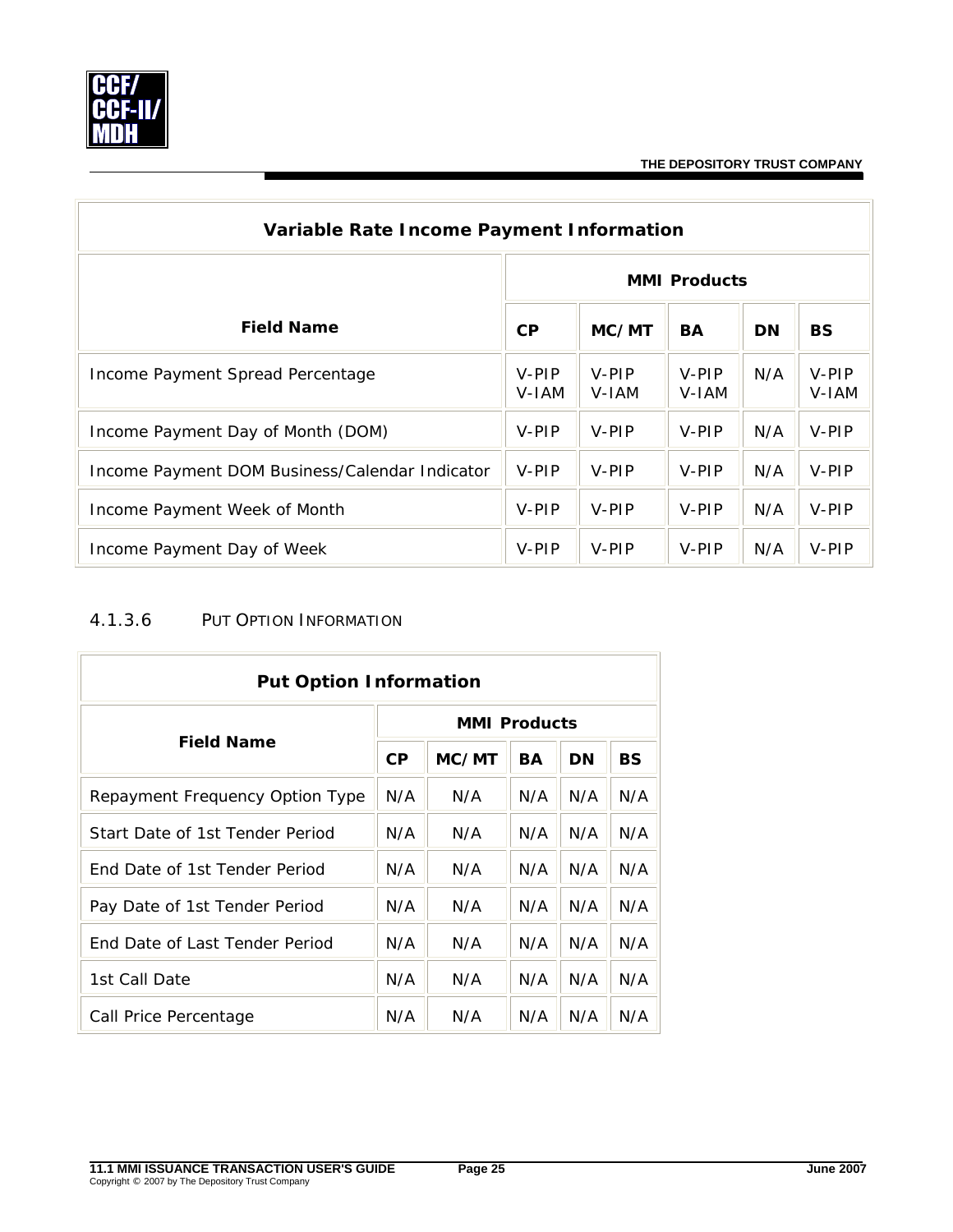<span id="page-28-0"></span>

# 4.1.3.7 PERIODIC PRINCIPAL PAYMENT INFORMATION

| <b>Periodic Principal Payment Information</b>                                                     |                                  |                                  |                                  |      |                                  |  |  |
|---------------------------------------------------------------------------------------------------|----------------------------------|----------------------------------|----------------------------------|------|----------------------------------|--|--|
|                                                                                                   | <b>MMI Products</b>              |                                  |                                  |      |                                  |  |  |
| <b>Field Name</b>                                                                                 | CP                               | MC/MT                            | BA                               | DN   | <b>BS</b>                        |  |  |
| Principal Payment Interval Type (b)                                                               | PIP<br>Zero<br><b>IAM</b>        | PIP<br>Zero<br><b>IAM</b>        | <b>PIP</b><br>Zero<br><b>IAM</b> | Zero | PIP<br>Zero<br><b>IAM</b>        |  |  |
| Principal Payment Interval Number (b)                                                             | PIP<br>Zero<br><b>IAM</b>        | PIP<br>Zero<br><b>IAM</b>        | <b>PIP</b><br>Zero<br><b>IAM</b> | Zero | PIP<br>Zero<br><b>IAM</b>        |  |  |
| Principal Payment Day of Month (DOM) (b)                                                          | <b>PIP</b><br>Zero<br><b>IAM</b> | PIP<br>Zero<br><b>IAM</b>        | <b>PIP</b><br>Zero<br><b>IAM</b> | Zero | PIP<br>Zero<br><b>IAM</b>        |  |  |
| Principal Payment DOM Business/Calendar Indicator (b)                                             | <b>PIP</b><br>Zero<br><b>IAM</b> | PIP<br>Zero<br><b>IAM</b>        | <b>PIP</b><br>Zero<br><b>IAM</b> | Zero | PIP<br>Zero<br><b>IAM</b>        |  |  |
| Principal Payment Week of Month (WOM) (b)                                                         | <b>PIP</b><br>Zero<br><b>IAM</b> | PIP<br>Zero<br><b>IAM</b>        | <b>PIP</b><br>Zero<br><b>IAM</b> | Zero | PIP<br>Zero<br><b>IAM</b>        |  |  |
| Principal Payment Day of Week (DOW) (b)                                                           | <b>PIP</b><br>Zero<br><b>IAM</b> | PIP<br>Zero<br><b>IAM</b>        | <b>PIP</b><br>Zero<br><b>IAM</b> | Zero | PIP<br>Zero<br><b>IAM</b>        |  |  |
| Targeted First Principal Payment Date (b)                                                         | PIP<br>Zero<br><b>IAM</b>        | PIP<br>Zero<br><b>IAM</b>        | <b>PIP</b><br>Zero<br><b>IAM</b> | Zero | PIP<br>Zero<br><b>IAM</b>        |  |  |
| Actual First Principal Payment Date (b)                                                           | <b>PIP</b><br>Zero<br><b>IAM</b> | PIP<br>Zero<br><b>IAM</b>        | <b>PIP</b><br>Zero<br><b>IAM</b> | Zero | <b>PIP</b><br>Zero<br><b>IAM</b> |  |  |
| First Principal Payment Record Date (b)                                                           | <b>PIP</b><br>Zero<br><b>IAM</b> | PIP<br>Zero<br><b>IAM</b>        | <b>PIP</b><br>Zero<br><b>IAM</b> | Zero | PIP<br>Zero<br>IAM               |  |  |
| Principal Payment Payable/Record Date Difference (# of<br>days record date precedes pay date) (b) | <b>PIP</b><br>Zero<br><b>IAM</b> | <b>PIP</b><br>Zero<br><b>IAM</b> | <b>PIP</b><br>Zero<br><b>IAM</b> | Zero | PIP<br>Zero<br>IAM               |  |  |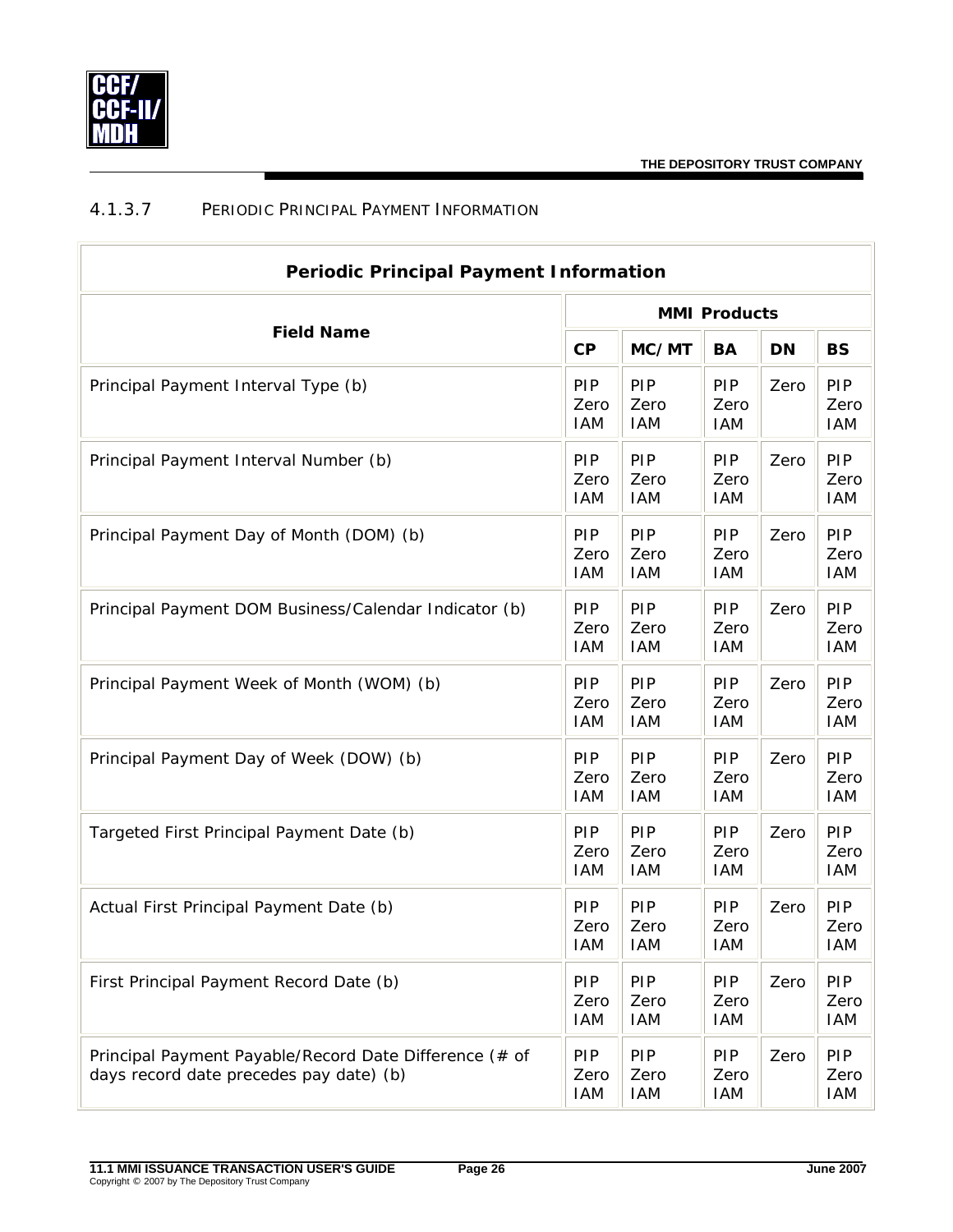<span id="page-29-0"></span>

| <b>Periodic Principal Payment Information</b>     |                           |                            |                                  |           |                                  |  |  |
|---------------------------------------------------|---------------------------|----------------------------|----------------------------------|-----------|----------------------------------|--|--|
| <b>Field Name</b>                                 | <b>MMI Products</b>       |                            |                                  |           |                                  |  |  |
|                                                   | CP                        | MC/MT                      | BA                               | <b>DN</b> | <b>BS</b>                        |  |  |
| Principal Payment Business/Calendar Indicator (b) | <b>PIP</b><br>Zero<br>IAM | <b>PIP</b><br>Zero<br>IAM  | <b>PIP</b><br>Zero<br><b>IAM</b> | Zero      | <b>PIP</b><br>Zero<br><b>IAM</b> |  |  |
| Principal Payment Weekend/Holiday Indicator (b)   | <b>PIP</b><br>Zero<br>IAM | <b>PIP</b><br>Zero<br>IAM. | <b>PIP</b><br>Zero<br><b>IAM</b> | Zero      | <b>PIP</b><br>Zero<br><b>IAM</b> |  |  |

#### 4.1.3.8 INDEXED PRINCIPAL PAYMENT INFORMATION

| <b>Indexed Principal Payment Information</b>           |                                  |                                  |                                  |           |                           |  |  |
|--------------------------------------------------------|----------------------------------|----------------------------------|----------------------------------|-----------|---------------------------|--|--|
|                                                        | <b>MMI Products</b>              |                                  |                                  |           |                           |  |  |
| <b>Field Name</b>                                      | CP                               | MC/MT                            | <b>BA</b>                        | <b>DN</b> | <b>BS</b>                 |  |  |
| LIBOR Indexed Principal Payment Indicator (a)          | <b>PIP</b><br>Zero<br><b>IAM</b> | PIP<br>Zero<br><b>IAM</b>        | <b>PIP</b><br>Zero<br><b>IAM</b> | Zero      | PIP<br>Zero<br><b>IAM</b> |  |  |
| Principal Index/Formula Name - Part 1 (a)              | <b>PIP</b><br>Zero<br>IAM        | PIP<br>Zero<br><b>IAM</b>        | <b>PIP</b><br>Zero<br><b>IAM</b> | Zero      | PIP<br>Zero<br><b>IAM</b> |  |  |
| Principal Index/Formula Name - Part 2 (a)              | <b>PIP</b><br>Zero<br>IAM        | PIP<br>Zero<br><b>IAM</b>        | PIP<br>Zero<br>IAM               | Zero      | PIP<br>Zero<br><b>IAM</b> |  |  |
| Principal Payment Indexed Maturity Interval Type (a)   | <b>PIP</b><br>Zero<br>IAM        | PIP<br>Zero<br><b>IAM</b>        | <b>PIP</b><br>Zero<br><b>IAM</b> | Zero      | PIP<br>Zero<br><b>IAM</b> |  |  |
| Principal Payment Indexed Maturity Interval Number (a) | <b>PIP</b><br>Zero<br>IAM        | <b>PIP</b><br>Zero<br><b>IAM</b> | <b>PIP</b><br>Zero<br><b>IAM</b> | Zero      | PIP<br>Zero<br><b>IAM</b> |  |  |
| Principal Payment Spread Sign Type (a)                 | <b>PIP</b><br>Zero<br><b>IAM</b> | PIP<br>Zero<br><b>IAM</b>        | <b>PIP</b><br>Zero<br><b>IAM</b> | Zero      | PIP<br>Zero<br><b>IAM</b> |  |  |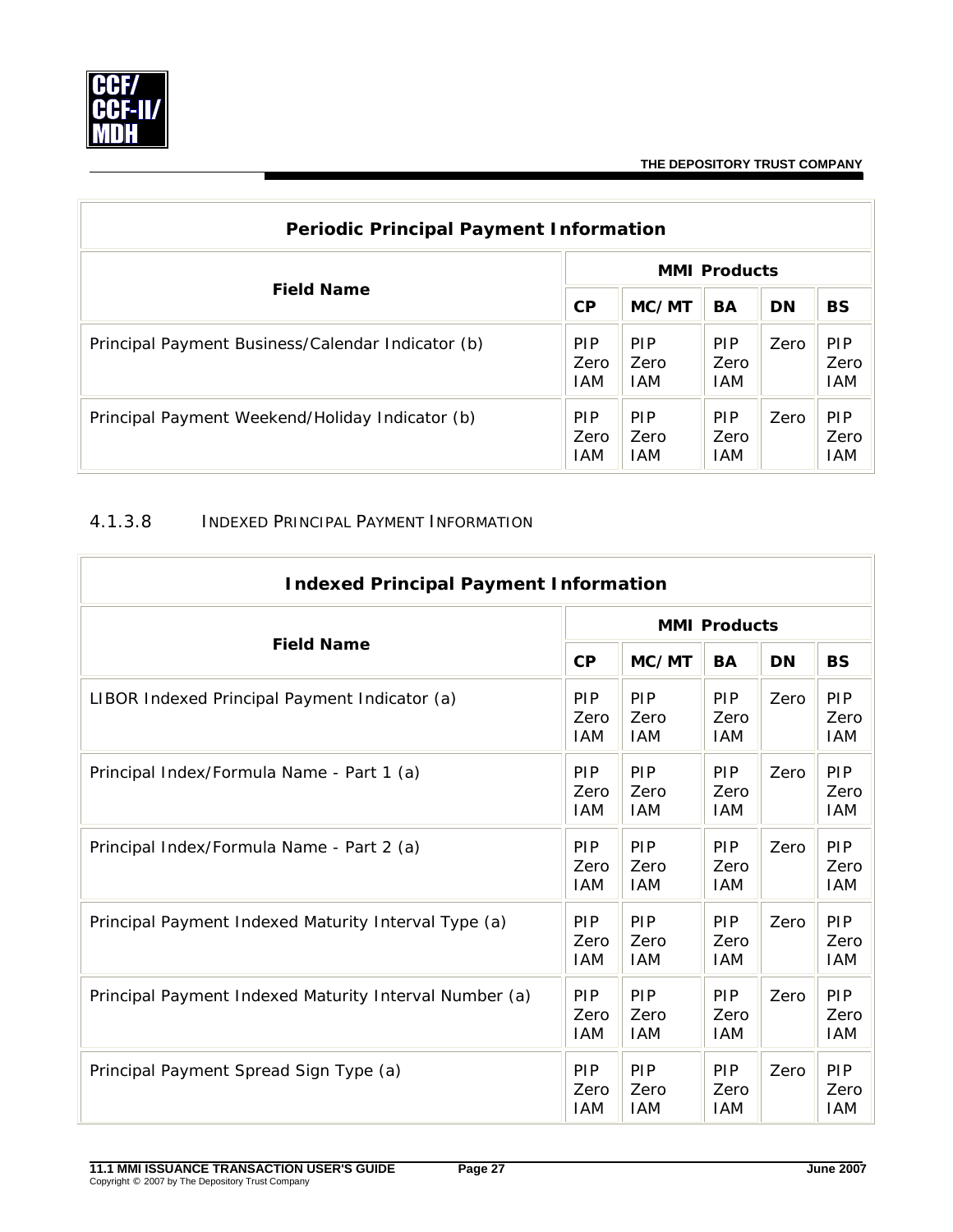<span id="page-30-0"></span>

| <b>Indexed Principal Payment Information</b>                            |                                  |                                  |                                  |           |                                  |  |  |  |
|-------------------------------------------------------------------------|----------------------------------|----------------------------------|----------------------------------|-----------|----------------------------------|--|--|--|
|                                                                         | <b>MMI Products</b>              |                                  |                                  |           |                                  |  |  |  |
| <b>Field Name</b>                                                       | CP                               | MC/MT                            | <b>BA</b>                        | <b>DN</b> | <b>BS</b>                        |  |  |  |
| Principal Payment Spread Percentage (a)                                 | <b>PIP</b><br>Zero<br>IAM        | PIP<br>Zero<br><b>IAM</b>        | <b>PIP</b><br>Zero<br><b>IAM</b> | Zero      | <b>PIP</b><br>Zero<br>IAM        |  |  |  |
| Settlement Days Principal Payment After Maturity Date<br>(Optional) (a) | <b>PIP</b><br>Zero<br>IAM        | <b>PIP</b><br>Zero<br><b>IAM</b> | <b>PIP</b><br>Zero<br><b>IAM</b> | Zero      | <b>PIP</b><br>Zero<br><b>IAM</b> |  |  |  |
| Final Principal Payment Calendar/Business Day Indicator<br>(a)          | <b>PIP</b><br>Zero<br>IAM        | <b>PIP</b><br>Zero<br>IAM        | <b>PIP</b><br>Zero<br><b>IAM</b> | Zero      | <b>PIP</b><br>Zero<br>IAM        |  |  |  |
| Settlement Days Income Payment After Maturity Date<br>(Optional) (a)    | <b>PIP</b><br>Zero<br>IAM        | <b>PIP</b><br>Zero<br>IAM.       | <b>PIP</b><br>Zero<br><b>IAM</b> | Zero      | <b>PIP</b><br>Zero<br>IAM        |  |  |  |
| Final Income Payment Calendar/Business Day Indicator<br>(a)             | <b>PIP</b><br>Zero<br><b>IAM</b> | <b>PIP</b><br>Zero<br><b>IAM</b> | <b>PIP</b><br>Zero<br><b>IAM</b> | Zero      | PIP<br>Zero<br><b>IAM</b>        |  |  |  |

#### 4.1.3.9 BANKERS' ACCEPTANCE ISSUANCE INFORMATION

| <b>Bankers Acceptance Issuance Information</b> |           |       |                           |           |           |  |  |  |
|------------------------------------------------|-----------|-------|---------------------------|-----------|-----------|--|--|--|
|                                                | <b>CP</b> | MC/MT | BA                        | <b>DN</b> | <b>BS</b> |  |  |  |
| <b>BA Draft Date</b>                           | N/A       | N/A   | <b>PIP</b><br>Zero<br>IAM | N/A       | N/A       |  |  |  |
| <b>BA Drawer Name</b>                          | N/A       | N/A   | <b>PIP</b><br>Zero<br>IAM | N/A       | N/A       |  |  |  |
| BA Letter of Credit Bank Name                  | N/A       | N/A   | <b>PIP</b><br>Zero<br>IAM | N/A       | N/A       |  |  |  |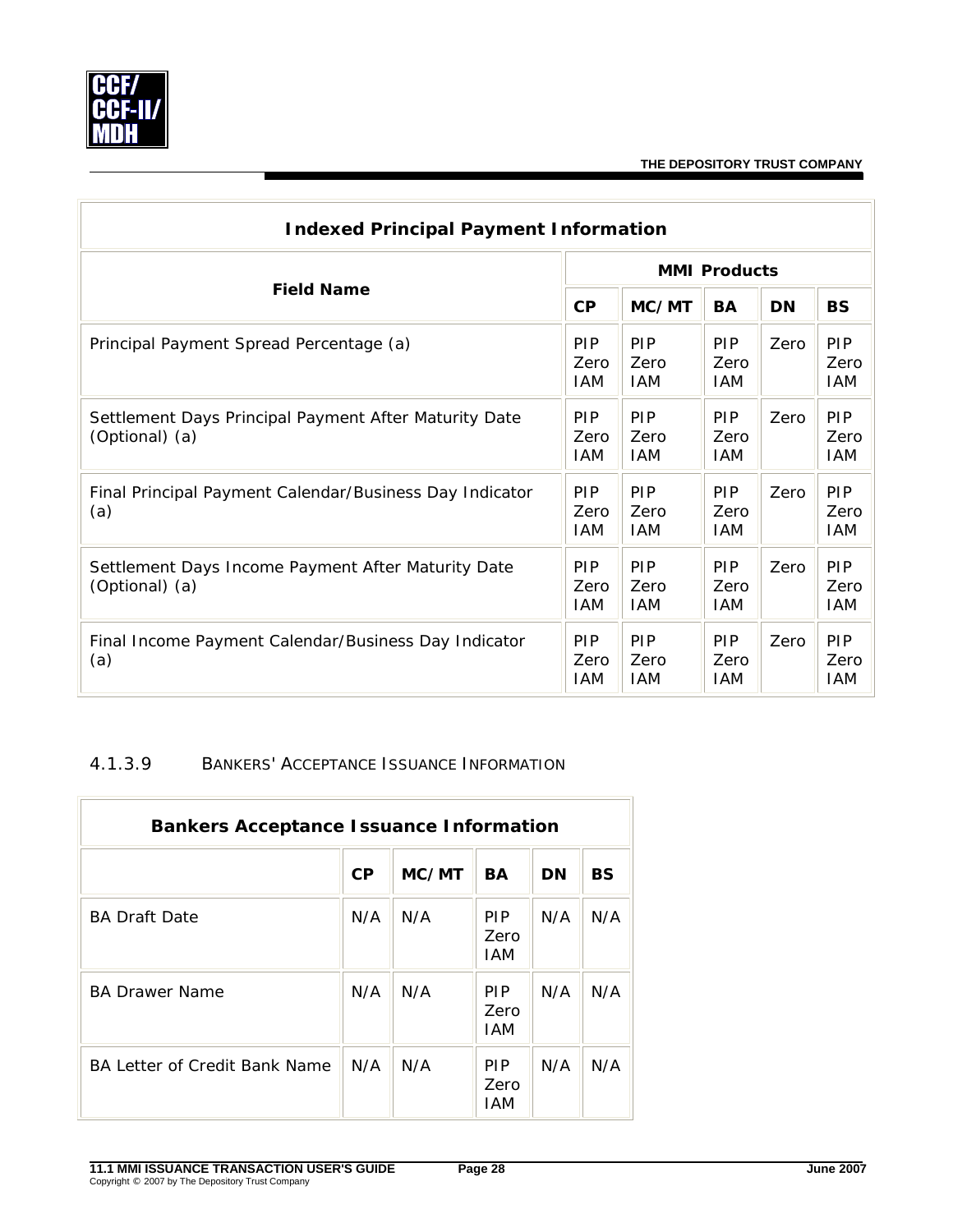<span id="page-31-0"></span>

| <b>Bankers Acceptance Issuance Information</b> |           |       |                           |           |     |  |  |  |
|------------------------------------------------|-----------|-------|---------------------------|-----------|-----|--|--|--|
|                                                | <b>CP</b> | MC/MT | <b>BA</b>                 | <b>DN</b> | BS  |  |  |  |
| <b>BA Letter of Credit Number</b>              | N/A       | N/A   | <b>PIP</b><br>Zero<br>IAM | N/A       | N/A |  |  |  |

## 4.1.3.10 BANKERS' ACCEPTANCE COMMODITY INFORMATION

| <b>Bankers Acceptance Commodity Information</b> |                                  |                                  |                                  |           |                           |  |  |  |
|-------------------------------------------------|----------------------------------|----------------------------------|----------------------------------|-----------|---------------------------|--|--|--|
|                                                 | CP                               | MC/MT                            | <b>BA</b>                        | <b>DN</b> | <b>BS</b>                 |  |  |  |
| <b>Issuance Product Type</b>                    | PIP<br>Zero<br><b>IAM</b>        | PIP<br>Zero<br><b>IAM</b>        | <b>PIP</b><br>Zero<br><b>IAM</b> | Zero      | PIP<br>Zero<br><b>IAM</b> |  |  |  |
| <b>Instruction Type</b>                         | PIP<br>Zero<br><b>IAM</b>        | PIP<br>Zero<br><b>IAM</b>        | <b>PIP</b><br>Zero<br><b>IAM</b> | Zero      | PIP<br>Zero<br><b>IAM</b> |  |  |  |
| Income Rate Type                                | PIP<br>Zero<br><b>IAM</b>        | PIP<br>Zero<br><b>IAM</b>        | PIP<br>Zero<br><b>IAM</b>        | Zero      | PIP<br>Zero<br><b>IAM</b> |  |  |  |
| Income Payment Type                             | <b>PIP</b><br>Zero<br><b>IAM</b> | <b>PIP</b><br>Zero<br><b>IAM</b> | <b>PIP</b><br>Zero<br><b>IAM</b> | Zero      | PIP<br>Zero<br><b>IAM</b> |  |  |  |
| <b>BA Commodity Name</b>                        | N/A                              | N/A                              | PIP<br>Zero<br><b>IAM</b>        | N/A       | N/A                       |  |  |  |
| <b>BA Dollar Valuation Amount</b>               | N/A                              | N/A                              | <b>PIP</b><br>Zero<br><b>IAM</b> | N/A       | N/A                       |  |  |  |
| <b>BA Valuation Percentage</b>                  | N/A                              | N/A                              | <b>PIP</b><br>Zero<br><b>IAM</b> | N/A       | N/A                       |  |  |  |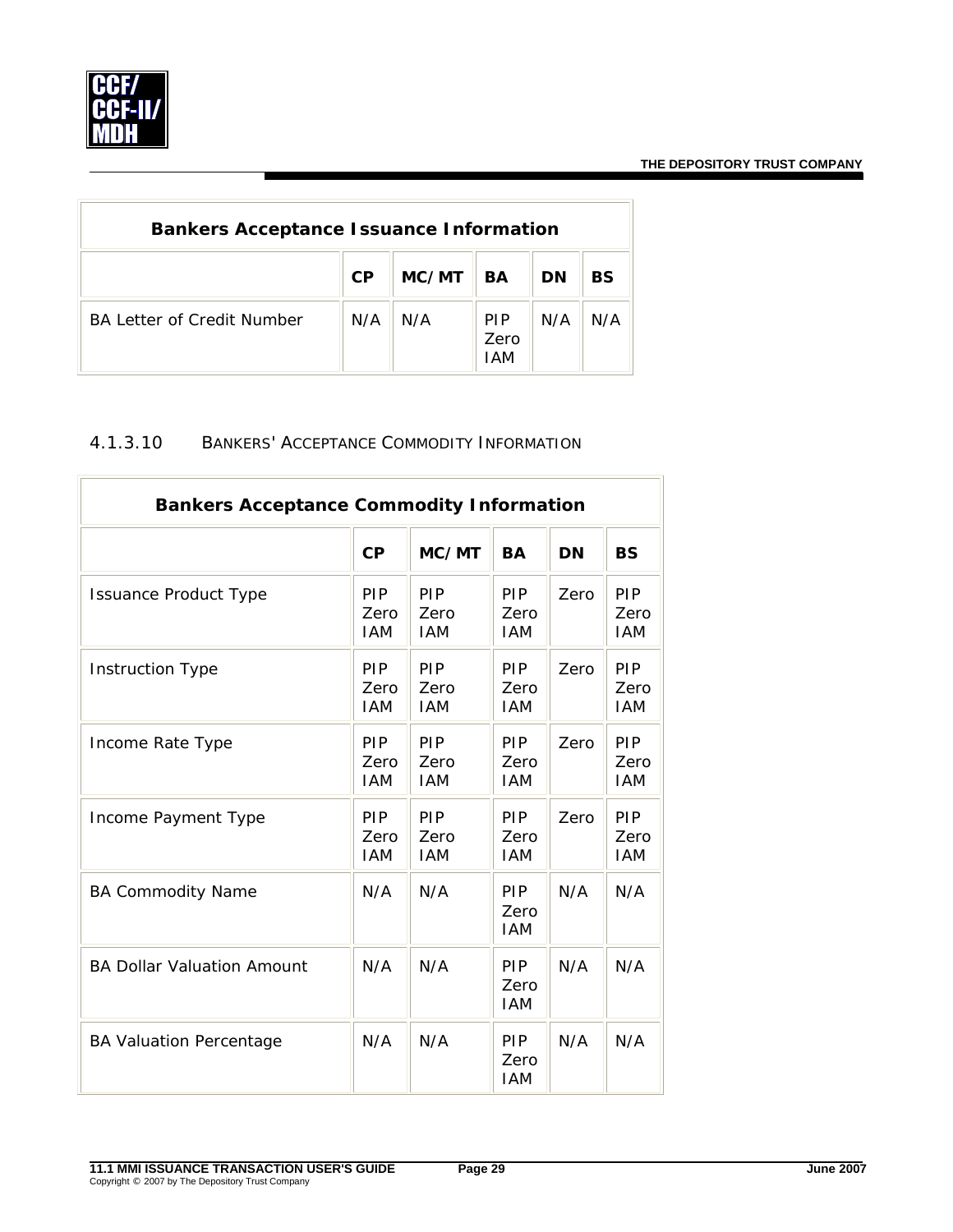<span id="page-32-0"></span>

| <b>Bankers Acceptance Commodity Information</b> |           |       |                           |     |           |  |  |  |
|-------------------------------------------------|-----------|-------|---------------------------|-----|-----------|--|--|--|
|                                                 | <b>CP</b> | MC/MT | BA                        | DN  | <b>BS</b> |  |  |  |
| BA Country/State of Origin                      | N/A       | N/A   | <b>PIP</b><br>Zero<br>IAM | N/A | N/A       |  |  |  |
| BA Country/State of Destination                 | N/A       | N/A   | <b>PIP</b><br>Zero<br>IAM | N/A | N/A       |  |  |  |

# **4.2 MMI Field Requirements (Part 2)**

- *4.2.1 MMI Products: MTN, MTBN, MTDN, CD, PFD/CP and Corp/Muni VRDO/CP*  The following tables/charts below detail the fields applicable to the following MMI products:
	- MN-530 Medium-Term Note (excluding DP and BM)
	- BM-532 Bank Note, Medium-Term
	- DP-531 Deposit Note, Medium-Term
	- CD-504 Institutional Certificate of Deposit
	- PC-120 Preferred Stock in Commercial Paper-Like Mode
	- CV-526 Corporate VRDO/CP
	- MV-320 Municipal Commercial Paper, Tax-Exempt VRDO/CP
	- MX-320 Municipal Commercial Paper, Taxable VRDO/CP

The following abbreviations are used to describe the types of MMIs (based on income rate type and income payment type) that are applicable to a specific field:

- F-PIP: Fixed-rate, periodic income payment MMI (Income Rate Type = F and Income Payment Type  $= P$ )
- V-PIP: VARIABLE-rate, periodic income payment MMI (Income Rate Type = V and Income Payment Type  $= P$ )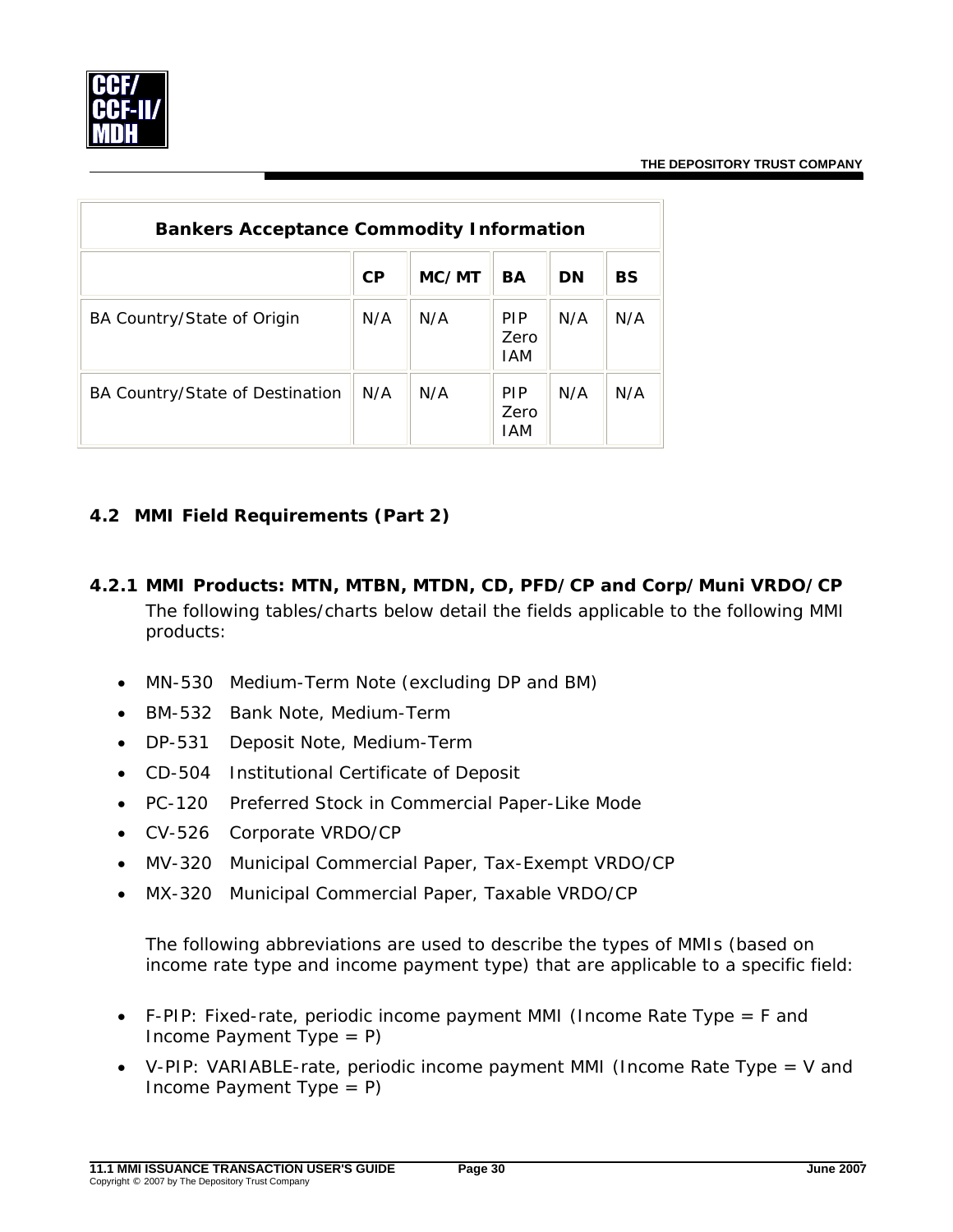

- PIP: Fixed-rate and Variable-rate, periodic income payment MMI (Income Rate Type =  $F$  or V and Income Payment Type =  $P$ )
- Zero: Zero-coupon MMI (Income Payment Type = D)
- F-IAM: FIXED-rate, income at maturity only MMI (Income Rate Type = F and Income Payment Type= I)
- V-IAM: Variable-rate, income at maturity only MMI (Income Rate Type = V and Income Payment Type = I)
- IAM: Fixed-rate and Variable-rate, income at maturity only MMI (Income Rate Type =  $F$  or V and Income Payment Type = I)

The literal N/A is used when the field is not applicable to a MMI.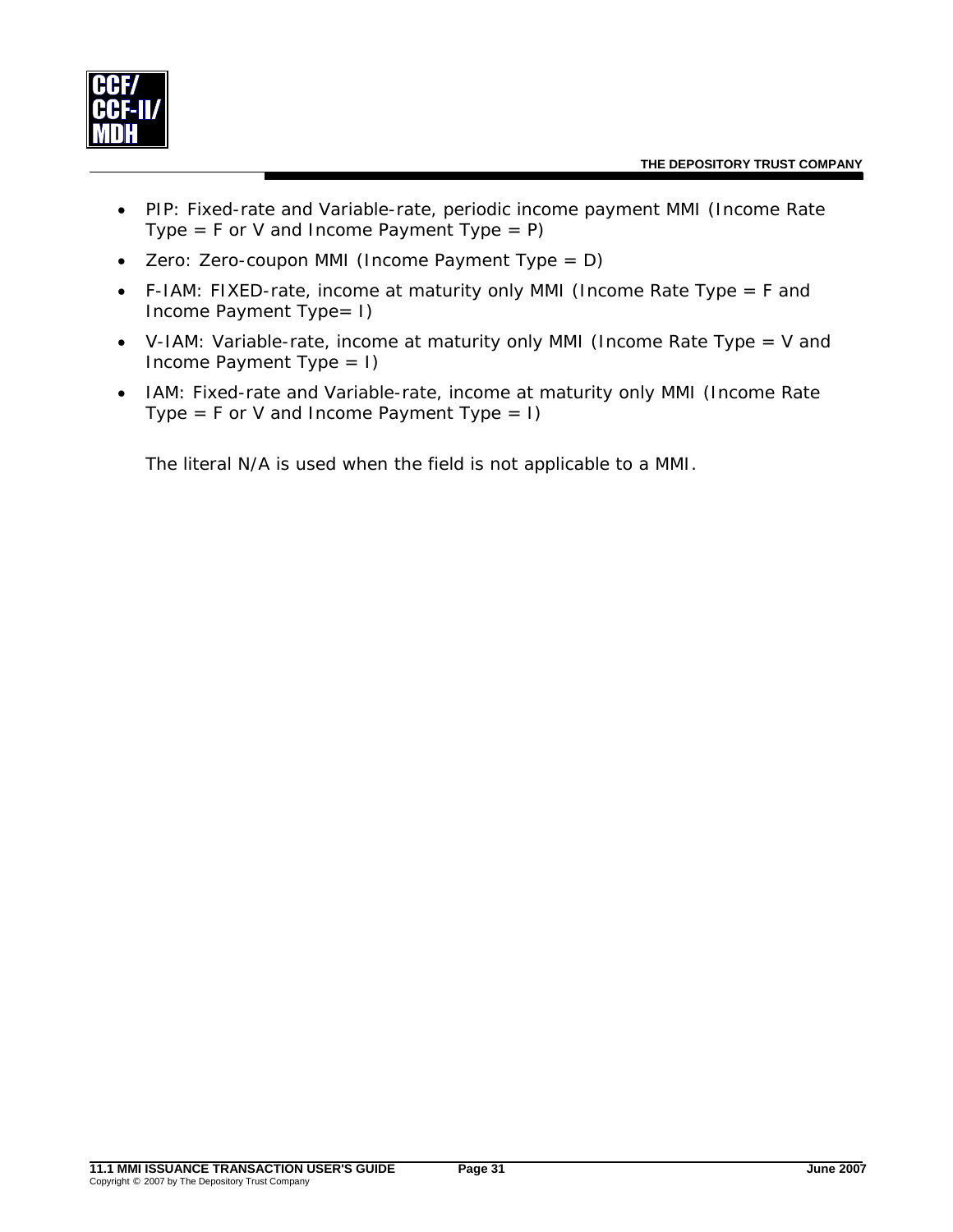<span id="page-34-0"></span>

#### *4.2.2 Notes:*

The notes listed below apply to the following tables and charts:

- 1) The following fields are the same fields but different literals are used depending on the issuance product type:
- Face Value (applicable to all MMIs except Preferred Stock in CP-Like Mode)
- Number of Shares (applicable only to Preferred Stock in CP-Like Mode)
	- 2) The following fields are the same fields but different literals are used depending on the issuance product type:
- Minimum Denomination Amount (applicable to all MMIs except Preferred Stock in CP-Like Mode)
- Minimum Number of Shares (applicable only to Preferred Stock in CP-Like Mode)
	- 3) The following fields are the same fields but different literals are used depending on the issuance product type:
- Incremental Denomination Amount Thereafter (applicable to all MMIs except Preferred Stock in CP-Like Mode)
- Incremental Number of Shares Thereafter (applicable only to Preferred Stock in CP-Like Mode)
	- 4) If the Indexed Principal Indicator is equal to Y, then the Index Principal information must be supplied by the Participant.
	- 5) If the Periodic/Amortizing Principal Indicator is equal to Y, then the Periodic Principal Payment information must be supplied by the Participant. For MMIs with periodic income payments, the corresponding income payment information (i.e., dates and frequency) apply to principal payments also.
	- 6) If the Repayment (Put) Option Indicator is equal to Y, then the Put information must be supplied by the Participant.
	- 7) If the Call Indicator is equal to Y, then the Call information must be supplied by the Participant.
	- 8) The following fields are the same fields but different literals are used depending on the income rate type and income payment type:
- Income Rate %
- Discount Rate
- Income Rate (1st Payment)
	- 9) The following fields are the same fields but different literals are used depending on the income rate type and income payment type: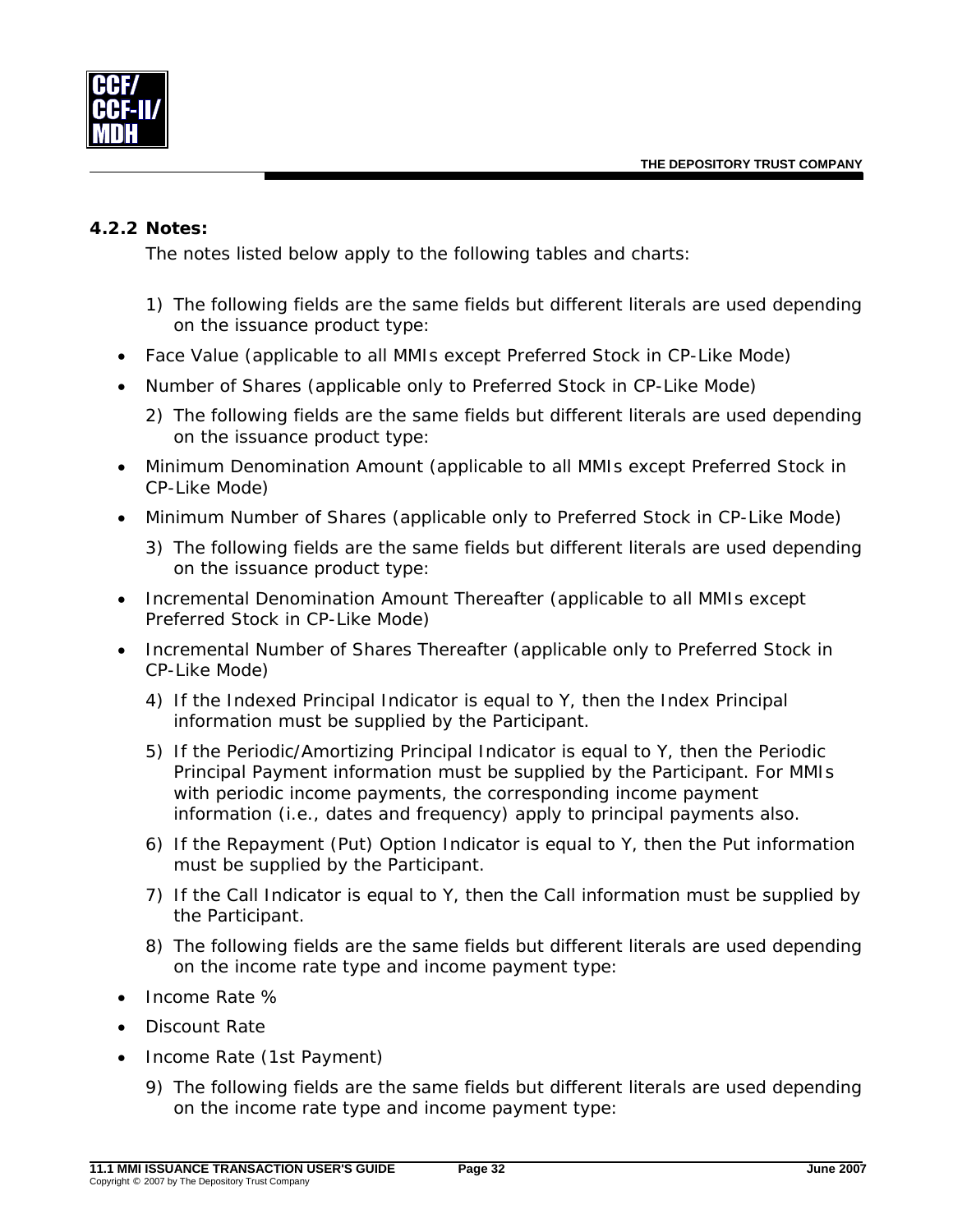

- Income Payment per \$1000 (1st Payment)
- Income Payment per \$1000 (At Maturity)
	- 10) The default value for the Accrual Period Method Type is 'P' (Payable to payable date accrual) for fixed-rate periodic income payment MMIs.
	- 11) The default value for the Income Payment Business/Calendar Indicator is 'C' (calendar days) for fixed-rate periodic income payment MMIs listed below.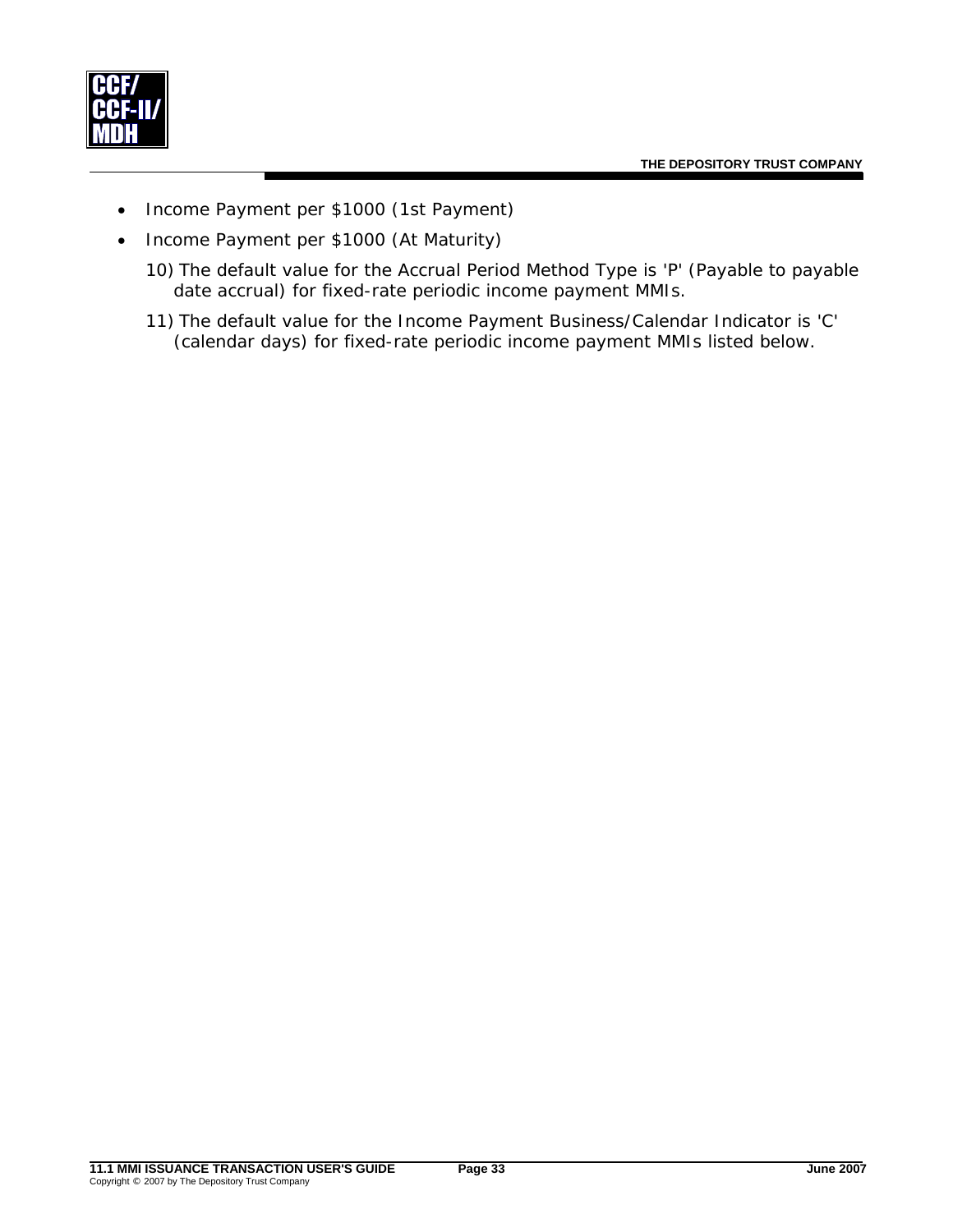

## *4.2.3 Detailed MMI Field Requirements (Part 2)*

4.2.3.1 ISSUANCE, DO AND TICKET INFORMATION (PART 1)

| Issuance, DO and Ticket Information (Part 1) |                           |                           |                          |                          |  |
|----------------------------------------------|---------------------------|---------------------------|--------------------------|--------------------------|--|
|                                              | MN/BM/DP                  | <b>CD</b>                 | <b>PC</b>                | CV/MV/MX                 |  |
| Issuance Product Type                        | <b>PIP</b><br>Zero<br>IAM | PIP.<br>Zero<br>IAM       | <b>PIP</b><br><b>IAM</b> | <b>PIP</b><br><b>IAM</b> |  |
| <b>Instruction Type</b>                      | <b>PIP</b><br>Zero<br>IAM | <b>PIP</b><br>Zero<br>IAM | <b>PIP</b><br><b>IAM</b> | <b>PIP</b><br><b>IAM</b> |  |
| Income Rate Type                             | <b>PIP</b><br>Zero<br>IAM | PIP.<br>Zero<br>IAM       | <b>PIP</b><br><b>IAM</b> | <b>PIP</b><br><b>IAM</b> |  |
| Income Payment Type                          | <b>PIP</b><br>Zero<br>IAM | <b>PIP</b><br>Zero<br>IAM | <b>PIP</b><br><b>IAM</b> | <b>PIP</b><br><b>IAM</b> |  |

## 4.2.3.2 ISSUANCE, DO AND TICKET INFORMATION (PART 2)

| <b>Issuance, DO and Ticket Info-Part 2</b> |                                  |                            |                          |                          |  |  |
|--------------------------------------------|----------------------------------|----------------------------|--------------------------|--------------------------|--|--|
|                                            | <b>MMI Products</b>              |                            |                          |                          |  |  |
| <b>Field Name</b>                          | MN/BM/DP                         | <b>CD</b>                  | <b>PC</b>                | CV/MV/MX                 |  |  |
| IA Transaction Number (Optional)           | <b>PIP</b><br>Zero<br><b>IAM</b> | PIP<br>Zero<br>IAM.        | <b>PIP</b><br><b>IAM</b> | <b>PIP</b><br><b>IAM</b> |  |  |
| <b>Issuing Agent Number</b>                | <b>PIP</b><br>Zero<br><b>IAM</b> | <b>PIP</b><br>Zero<br>IAM. | <b>PIP</b><br><b>IAM</b> | <b>PIP</b><br><b>IAM</b> |  |  |
| Paying Agent Number                        | <b>PIP</b><br>Zero<br><b>IAM</b> | <b>PIP</b><br>Zero<br>IAM. | <b>PIP</b><br><b>IAM</b> | <b>PIP</b><br><b>IAM</b> |  |  |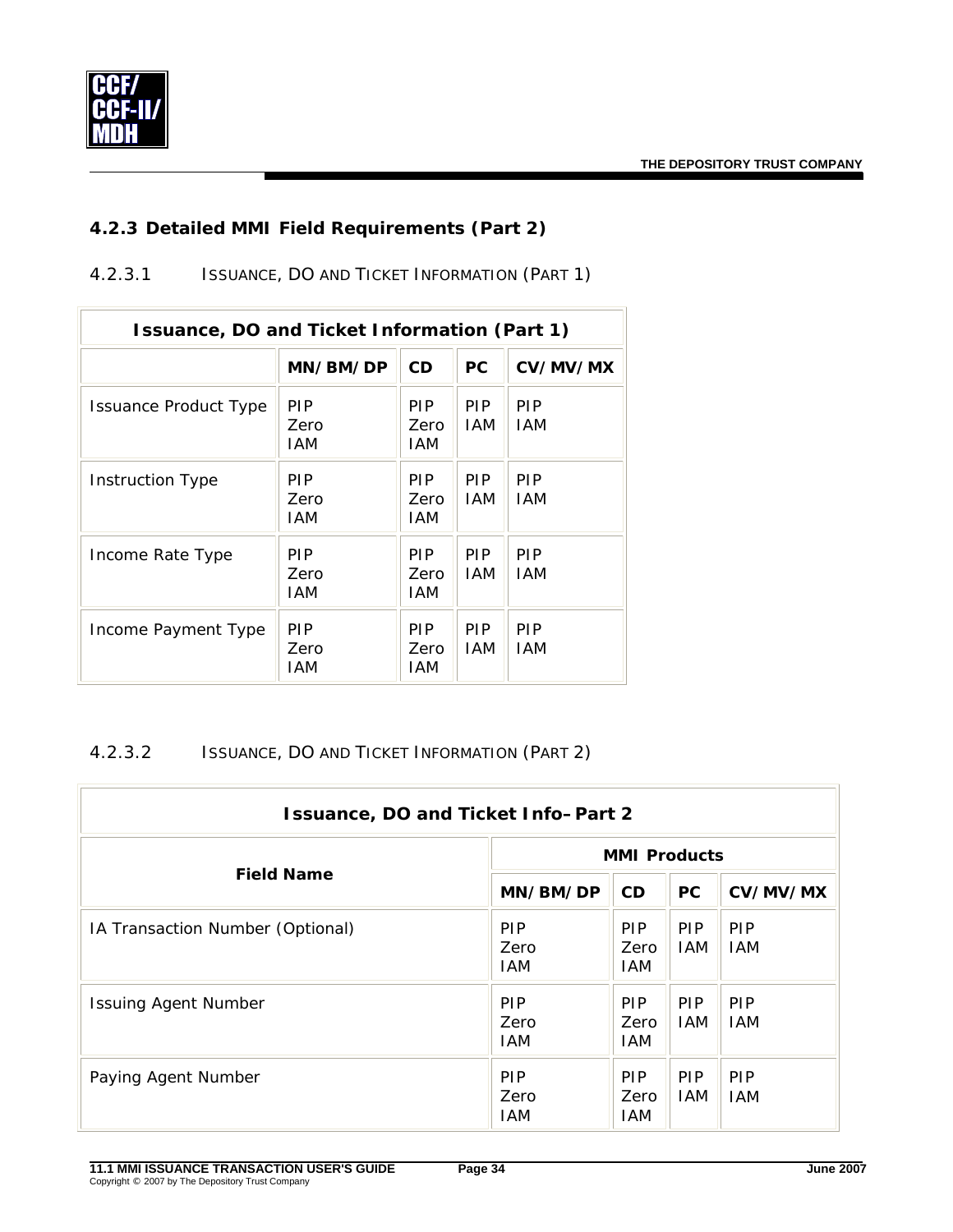

| Issuance, DO and Ticket Info-Part 2 |                           |                                  |                   |                          |  |  |
|-------------------------------------|---------------------------|----------------------------------|-------------------|--------------------------|--|--|
|                                     | <b>MMI Products</b>       |                                  |                   |                          |  |  |
| <b>Field Name</b>                   | MN/BM/DP                  | CD                               | <b>PC</b>         | CV/MV/MX                 |  |  |
| <b>CUSIP Number</b>                 | PIP<br>Zero<br><b>IAM</b> | <b>PIP</b><br>Zero<br><b>IAM</b> | PIP<br><b>IAM</b> | PIP<br><b>IAM</b>        |  |  |
| Ex-DTC Issuance Deposit Indicator   | PIP<br>Zero<br><b>IAM</b> | <b>PIP</b><br>Zero<br><b>IAM</b> | PIP<br><b>IAM</b> | PIP<br><b>IAM</b>        |  |  |
| Settlement Date                     | PIP<br>Zero<br><b>IAM</b> | <b>PIP</b><br>Zero<br><b>IAM</b> | PIP<br><b>IAM</b> | PIP<br><b>IAM</b>        |  |  |
| <b>Dated Date</b>                   | PIP<br>Zero<br><b>IAM</b> | <b>PIP</b><br>Zero<br><b>IAM</b> | PIP<br><b>IAM</b> | PIP<br><b>IAM</b>        |  |  |
| <b>Maturity Date</b>                | PIP<br>Zero<br><b>IAM</b> | <b>PIP</b><br>Zero<br><b>IAM</b> | PIP<br><b>IAM</b> | PIP<br><b>IAM</b>        |  |  |
| Face Value (a)                      | PIP<br>Zero<br><b>IAM</b> | <b>PIP</b><br>Zero<br><b>IAM</b> | PIP<br><b>IAM</b> | PIP<br><b>IAM</b>        |  |  |
| Number of Shares (a)                | N/A                       | N/A                              | PIP<br><b>IAM</b> | N/A                      |  |  |
| Settlement Amount                   | PIP<br>Zero<br><b>IAM</b> | PIP<br>Zero<br><b>IAM</b>        | PIP<br><b>IAM</b> | PIP<br><b>IAM</b>        |  |  |
| Receiving Participant Number        | PIP<br>Zero<br><b>IAM</b> | PIP<br>Zero<br><b>IAM</b>        | PIP<br><b>IAM</b> | <b>PIP</b><br><b>IAM</b> |  |  |
| Deliver Order Comment (Optional)    | PIP<br>Zero<br><b>IAM</b> | <b>PIP</b><br>Zero<br>IAM        | PIP<br><b>IAM</b> | PIP<br><b>IAM</b>        |  |  |
| Special Instructions (Optional)     | PIP<br>Zero<br><b>IAM</b> | <b>PIP</b><br>Zero<br>IAM        | PIP<br><b>IAM</b> | PIP<br><b>IAM</b>        |  |  |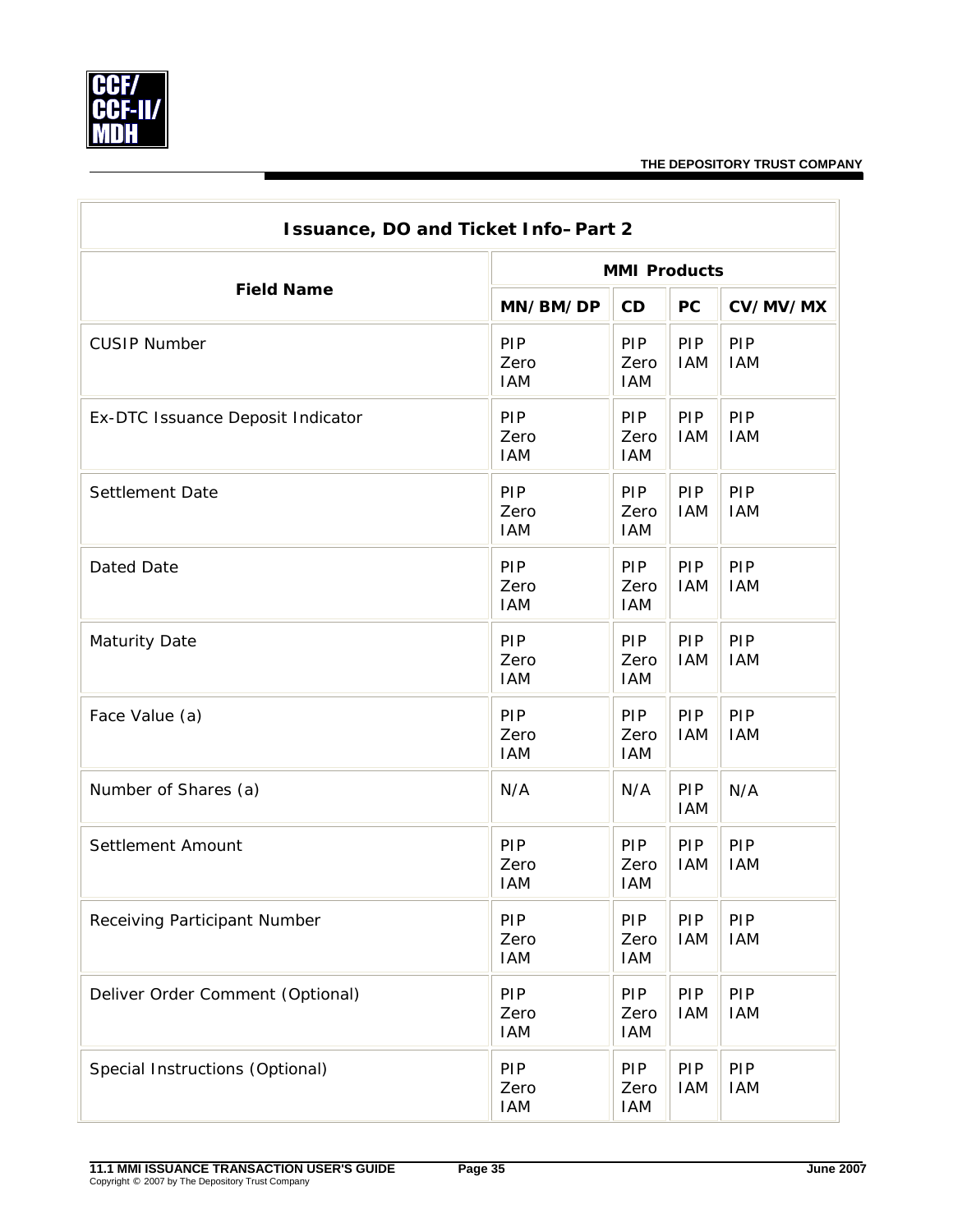

÷.

| Issuance, DO and Ticket Info-Part 2            |                                  |                                  |                   |                   |  |  |
|------------------------------------------------|----------------------------------|----------------------------------|-------------------|-------------------|--|--|
|                                                | <b>MMI Products</b>              |                                  |                   |                   |  |  |
| <b>Field Name</b>                              | MN/BM/DP                         | CD                               | <b>PC</b>         | CV/MV/MX          |  |  |
| Minimum Denomination Amount (b)                | <b>PIP</b><br>Zero<br><b>IAM</b> | <b>PIP</b><br>Zero<br><b>IAM</b> | PIP<br><b>IAM</b> | PIP<br><b>IAM</b> |  |  |
| Minimum Number of Shares (b)                   | N/A                              | N/A                              | PIP<br><b>IAM</b> | N/A               |  |  |
| Incremental Denomination Amount Thereafter (c) | PIP<br>Zero<br><b>IAM</b>        | <b>PIP</b><br>Zero<br>IAM        | N/A               | PIP<br><b>IAM</b> |  |  |
| Incremental Number of Shares Thereafter (c)    | N/A                              | N/A                              | PIP<br><b>IAM</b> | N/A               |  |  |
| Sales Agent/Direct Type                        | <b>PIP</b><br>Zero<br><b>IAM</b> | N/A                              | N/A               | N/A               |  |  |
| Sales Price Percentage                         | PIP<br>Zero<br><b>IAM</b>        | N/A                              | N/A               | N/A               |  |  |
| <b>Commission Percentage</b>                   | PIP<br>Zero<br><b>IAM</b>        | N/A                              | N/A               | N/A               |  |  |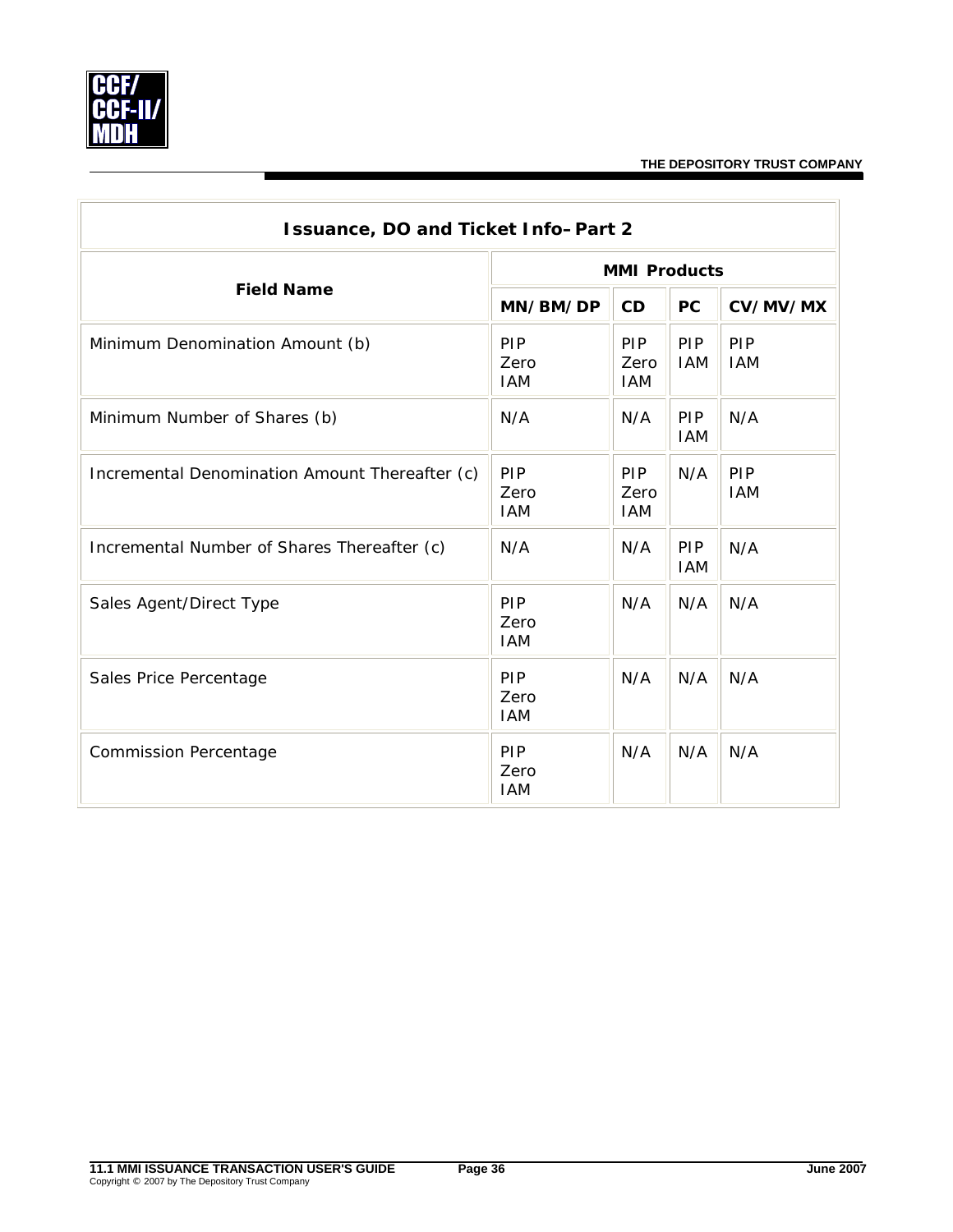

# <span id="page-39-0"></span>4.2.3.3 FEATURES

| <b>Features</b>                               |                                  |                           |                   |                   |  |  |
|-----------------------------------------------|----------------------------------|---------------------------|-------------------|-------------------|--|--|
|                                               | <b>MMI Product</b>               |                           |                   |                   |  |  |
| <b>Field Name</b>                             | MN/BM/DP                         | CD                        | PC                | CV/MV/MX          |  |  |
| Indexed Principal Indicator (d)               | PIP<br>Zero<br><b>IAM</b>        | PIP<br>Zero<br><b>IAM</b> | PIP<br><b>IAM</b> | PIP<br><b>IAM</b> |  |  |
| Periodic/Amortizing Principal Indicator (e)   | PIP<br>Zero<br><b>IAM</b>        | PIP<br>Zero<br><b>IAM</b> | PIP<br><b>IAM</b> | PIP<br><b>IAM</b> |  |  |
| Foreign Currency Indicator                    | PIP<br>Zero<br><b>IAM</b>        | PIP<br>Zero<br><b>IAM</b> | PIP<br><b>IAM</b> | PIP<br><b>IAM</b> |  |  |
| Foreign Currency Code                         | PIP<br>Zero<br><b>IAM</b>        | PIP<br>Zero<br><b>IAM</b> | PIP<br><b>IAM</b> | PIP<br><b>IAM</b> |  |  |
| US Dollar Payment Option Indicator            | PIP<br>Zero<br><b>IAM</b>        | PIP<br>Zero<br><b>IAM</b> | PIP<br><b>IAM</b> | PIP<br><b>IAM</b> |  |  |
| Repayment (Put) Option Indicator (f)          | PIP<br>Zero<br><b>IAM</b>        | N/A                       | N/A               | N/A               |  |  |
| Call Indicator (g)                            | PIP<br>Zero<br><b>IAM</b>        | N/A                       | PIP<br><b>IAM</b> | PIP<br><b>IAM</b> |  |  |
| Changeable Income Payment Frequency Indicator | PIP<br>Zero<br><b>IAM</b>        | N/A                       | N/A               | N/A               |  |  |
| Repayment (Put) Upon Death Indicator          | <b>PIP</b><br>Zero<br><b>IAM</b> | N/A                       | N/A               | N/A               |  |  |
| <b>Extendable Maturity Indicator</b>          | PIP<br>Zero<br><b>IAM</b>        | N/A                       | N/A               | N/A               |  |  |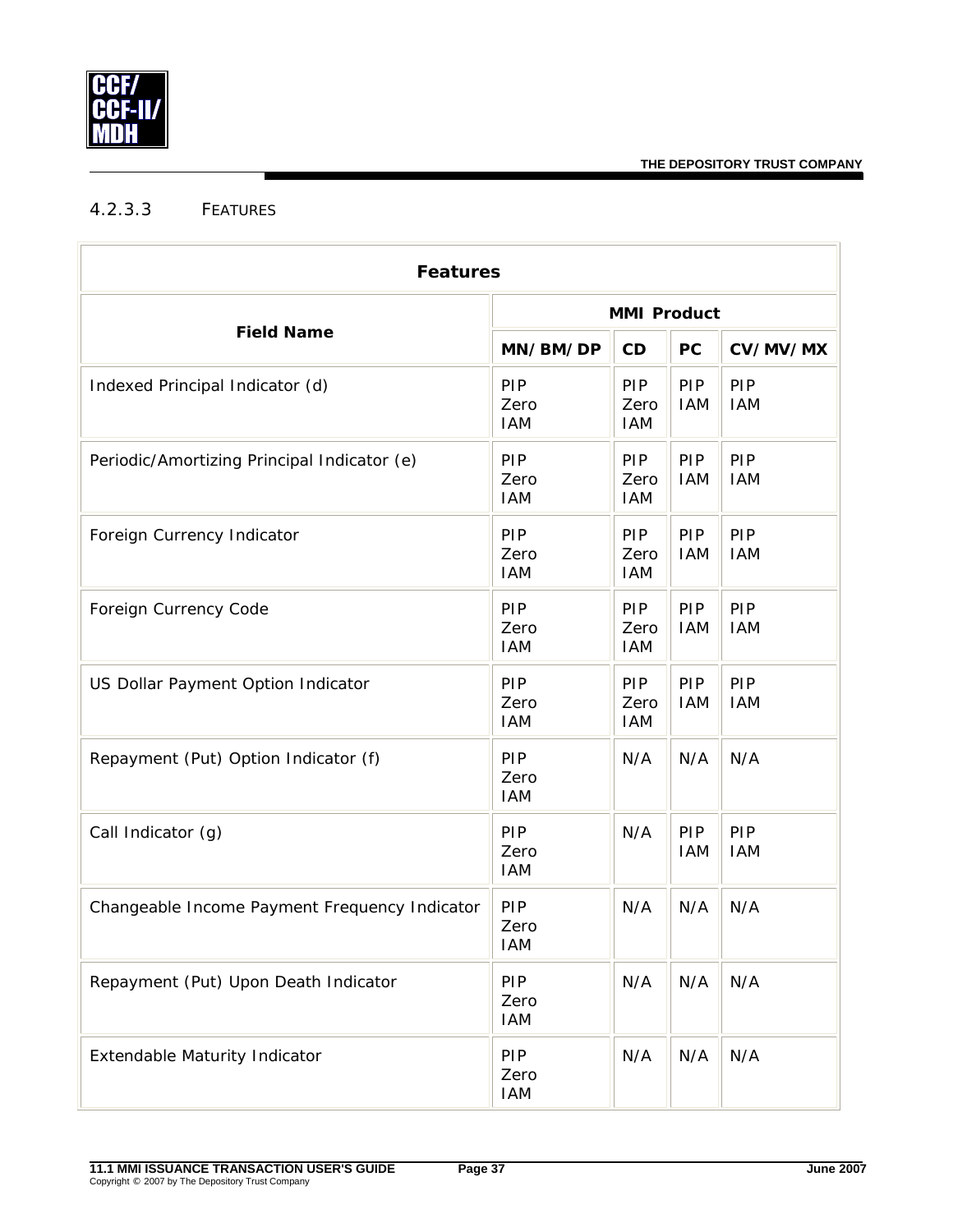

| <b>Features</b>             |                           |     |           |          |  |  |
|-----------------------------|---------------------------|-----|-----------|----------|--|--|
|                             | <b>MMI Product</b>        |     |           |          |  |  |
| <b>Field Name</b>           | MN/BM/DP                  | CD  | <b>PC</b> | CV/MV/MX |  |  |
| Income Rate Reset Indicator | <b>PIP</b><br><b>IAM</b>  | N/A | N/A       | N/A      |  |  |
| Renewable Note Indicator    | PIP<br>Zero<br><b>IAM</b> | N/A | N/A       | N/A      |  |  |
| Income Step-Up Indicator    | PIP<br><b>IAM</b>         | N/A | N/A       | N/A      |  |  |
| Income Step-Up Rate         | <b>PIP</b><br><b>IAM</b>  | N/A | N/A       | N/A      |  |  |
| Income Step-Up Date         | <b>PIP</b><br><b>IAM</b>  | N/A | N/A       | N/A      |  |  |

## <span id="page-40-0"></span>4.2.3.4 INCOME PAYMENT INFORMATION

| <b>Income Payment Information</b>                      |                     |                |                |                |  |  |  |
|--------------------------------------------------------|---------------------|----------------|----------------|----------------|--|--|--|
|                                                        | <b>MMI Products</b> |                |                |                |  |  |  |
| <b>Field Name</b>                                      | MN/BM/DP            | <b>CD</b>      | <b>PC</b>      | CV/MV/MX       |  |  |  |
| Income Rate % (h)                                      | F-PIP<br>F-IAM      | F-PIP<br>F-IAM | F-PIP<br>F-IAM | F-PIP<br>F-IAM |  |  |  |
| Discount Rate (h)                                      | Zero                | Zero           | N/A            | N/A            |  |  |  |
| Income Rate (1st Payment) (Optional) (h)               | V-PIP               | V-PIP          | V-PIP          | V-PIP          |  |  |  |
| Income Payment Amount Per \$1,000 (1st<br>Payment) (i) | F-PIP<br>F-IAM      | F-PIP<br>F-IAM | F-PIP<br>F-IAM | F-PIP<br>F-IAM |  |  |  |
| Income Payment per \$1000 (At Maturity) (i)            | F-IAM               | F-IAM          | F-IAM          | F-IAM          |  |  |  |
| Income Calculation Formula Type                        | F-PIP<br>F-IAM      | F-PIP<br>F-IAM | F-PIP<br>F-IAM | F-PIP<br>F-IAM |  |  |  |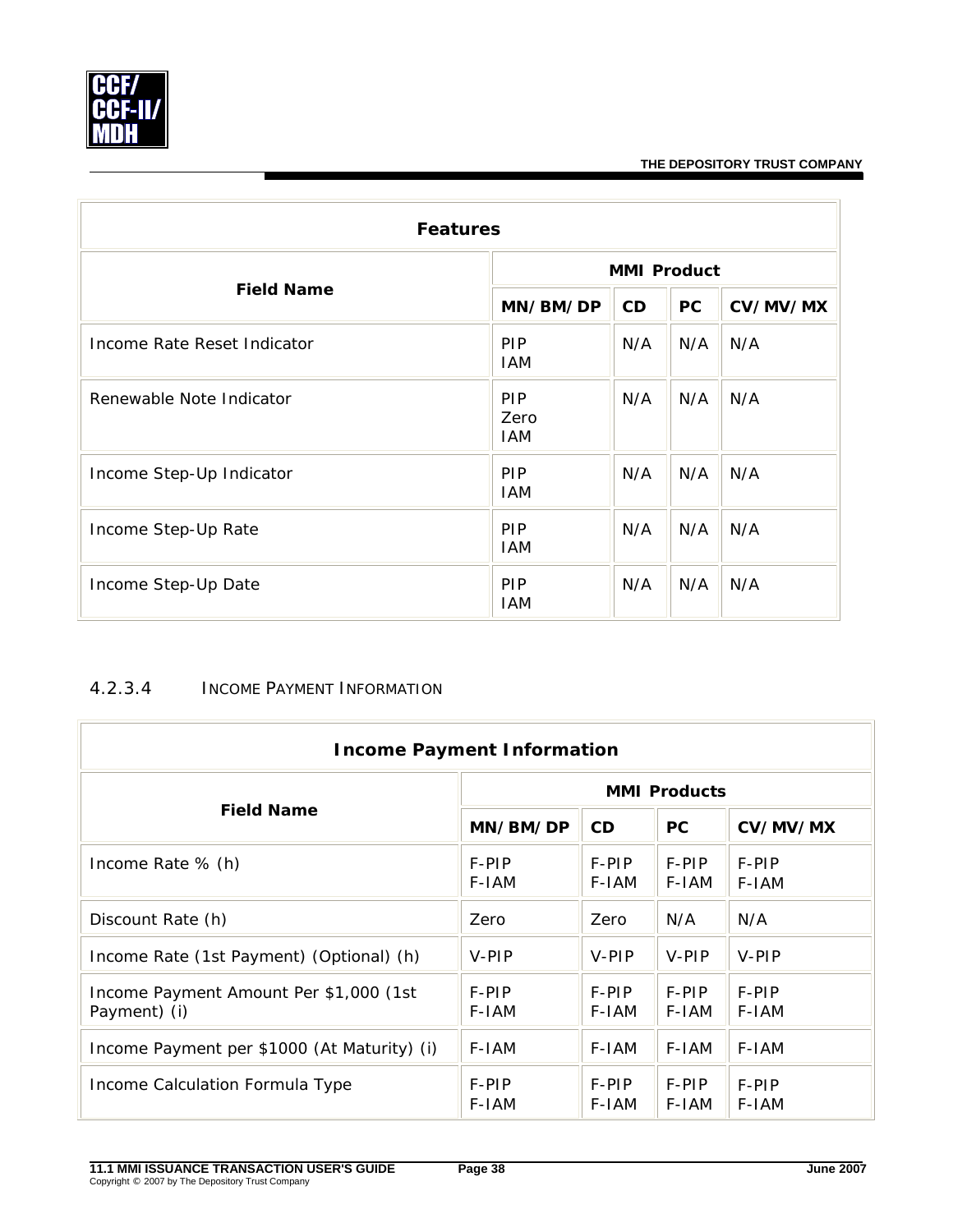

Ī.

| <b>Income Payment Information</b>                                                             |                     |       |                |                |  |  |  |
|-----------------------------------------------------------------------------------------------|---------------------|-------|----------------|----------------|--|--|--|
|                                                                                               | <b>MMI Products</b> |       |                |                |  |  |  |
| <b>Field Name</b>                                                                             | MN/BM/DP            | CD    | PC             | CV/MV/MX       |  |  |  |
| Income Payment Interval Type                                                                  | F-PIP               | F-PIP | F-PIP          | F-PIP          |  |  |  |
|                                                                                               | V-PIP               | V-PIP | V-PIP          | V-PIP          |  |  |  |
| Income Payment Interval Number                                                                | F-PIP               | F-PIP | F-PIP          | F-PIP          |  |  |  |
|                                                                                               | V-PIP               | V-PIP | V-PIP          | V-PIP          |  |  |  |
| Targeted 1st Income Payment Date                                                              | F-PIP               | F-PIP | F-PIP          | F-PIP          |  |  |  |
|                                                                                               | V-PIP               | V-PIP | V-PIP          | V-PIP          |  |  |  |
| Actual 1st Income Payment Date                                                                | F-PIP               | F-PIP | F-PIP          | F-PIP          |  |  |  |
|                                                                                               | V-PIP               | V-PIP | V-PIP          | V-PIP          |  |  |  |
| Income Payment Accrual Period Measure                                                         | F-PIP               | F-PIP | F-PIP          | F-PIP          |  |  |  |
| <b>Type</b>                                                                                   | V-PIP               | V-PIP | V-PIP          | V-PIP          |  |  |  |
| Income Payment Accrual Period Method Type                                                     | F-PIP               | F-PIP | F-PIP          | F-PIP          |  |  |  |
| (j)                                                                                           | V-PIP               | V-PIP | V-PIP          | V-PIP          |  |  |  |
| First Income Payment Record Date                                                              | F-PIP<br>V-PIP      | N/A   | F-PIP<br>V-PIP | F-PIP<br>V-PIP |  |  |  |
| Income Payment Payable/Record Date<br>Difference (# of days record date precedes<br>pay date) | F-PIP<br>V-PIP      | N/A   | F-PIP<br>V-PIP | F-PIP<br>V-PIP |  |  |  |
| Income Payment Business/Calendar Indicator                                                    | F-PIP               | N/A   | F-PIP          | F-PIP          |  |  |  |
| (k)                                                                                           | V-PIP               |       | V-PIP          | V-PIP          |  |  |  |
| Income Payment Weekend/Holiday Indicator                                                      | F-PIP<br>V-PIP      | N/A   | F-PIP<br>V-PIP | F-PIP<br>V-PIP |  |  |  |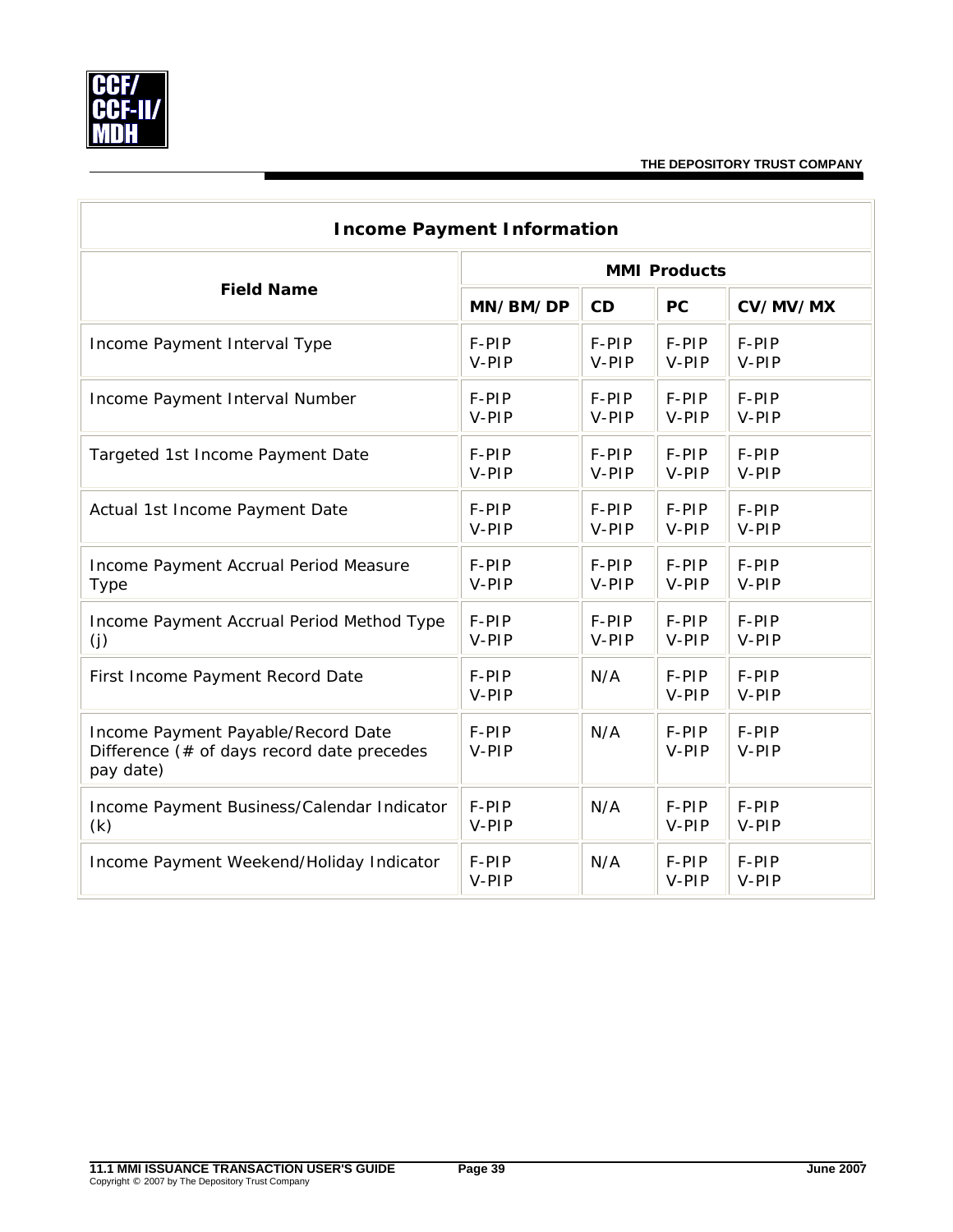## <span id="page-42-0"></span>4.2.3.5 VARIABLE RATE INCOME PAYMENT INFORMATION

| Variable Rate Income Payment Information          |          |         |           |          |  |  |
|---------------------------------------------------|----------|---------|-----------|----------|--|--|
|                                                   | MN/BM/DP | CD      | <b>PC</b> | CV/MV/MX |  |  |
| Income Rate Reset Interval Type                   | V-PIP    | $V-PIP$ | V-PIP     | V-PIP    |  |  |
|                                                   | V-AM     | V-IAM   | V-IAM     | V-IAM    |  |  |
| Income Rate Reset Interval Number                 | V-PIP    | $V-PIP$ | $V-PIP$   | V-PIP    |  |  |
|                                                   | V-AM     | V-IAM   | V-IAM     | V-IAM    |  |  |
| LIBOR Indexed Income Payment Indicator            | V-PIP    | V-PIP   | V-PIP     | V-PIP    |  |  |
|                                                   | V-AM     | V-IAM   | V-IAM     | V-IAM    |  |  |
| Variable Rate Income Index Name - Part 1          | V-PIP    | $V-PIP$ | $V-PIP$   | V-PIP    |  |  |
|                                                   | V-AM     | V-IAM   | V-IAM     | V-IAM    |  |  |
| Variable Rate Income Index Name - Part 2          | V-PIP    | V-PIP   | $V-PIP$   | V-PIP    |  |  |
|                                                   | V-AM     | V-IAM   | V-IAM     | V-IAM    |  |  |
| Income Payment Index Maturity Interval Type       | V-PIP    | V-PIP   | V-PIP     | V-PIP    |  |  |
|                                                   | V-AM     | V-IAM   | V-IAM     | V-IAM    |  |  |
| Income Payment Index Maturity Interval            | V-PIP    | V-PIP   | V-PIP     | V-PIP    |  |  |
| Number                                            | V-AM     | V-IAM   | V-IAM     | V-IAM    |  |  |
| Income Payment Spread Sign Type                   | V-PIP    | V-PIP   | $V-PIP$   | V-PIP    |  |  |
|                                                   | V-AM     | V-IAM   | V-IAM     | V-IAM    |  |  |
| Income Payment Spread Percentage                  | V-PIP    | $V-PIP$ | V-PIP     | V-PIP    |  |  |
|                                                   | V-AM     | V-IAM   | V-IAM     | V-IAM    |  |  |
| Income Payment Day of Month (DOM)                 | V-PIP    | V-PIP   | V-PIP     | V-PIP    |  |  |
| Income Payment DOM Business/Calendar<br>Indicator | V-PIP    | V-PIP   | V-PIP     | V-PIP    |  |  |
| Income Payment Week of Month                      | V-PIP    | V-PIP   | V-PIP     | V-PIP    |  |  |
| Income Payment Day of Week                        | V-PIP    | V-PIP   | V-PIP     | V-PIP    |  |  |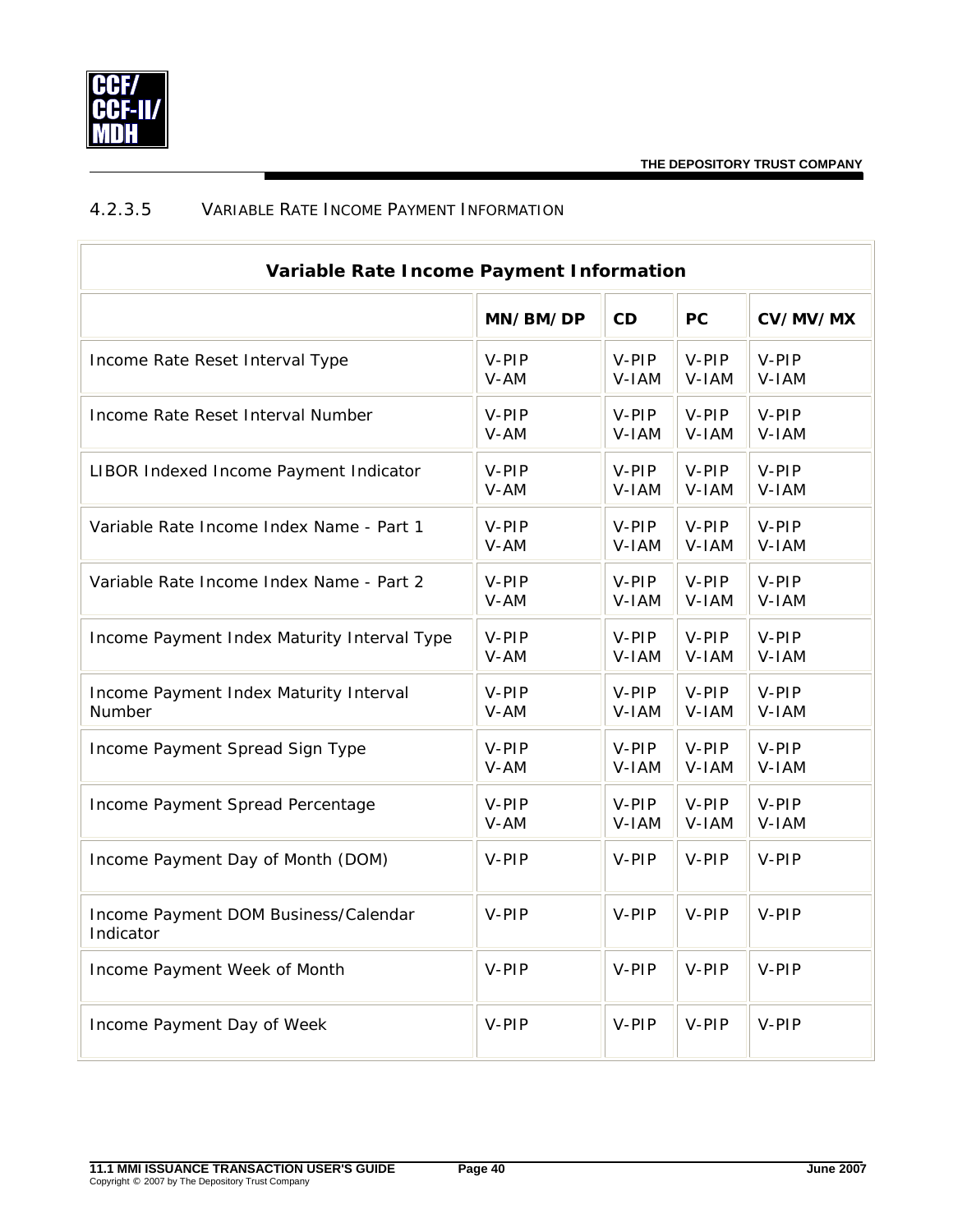

## <span id="page-43-0"></span>4.2.3.6 PUT INFORMATION

| <b>Put Information</b>              |                                  |     |           |          |  |  |
|-------------------------------------|----------------------------------|-----|-----------|----------|--|--|
|                                     | MN/BM/DP                         | CD  | <b>PC</b> | CV/MV/MX |  |  |
| Repayment Frequency Option Type (f) | <b>PIP</b><br>Zero<br><b>IAM</b> | N/A | N/A       | N/A      |  |  |
| Start Date of 1st Tender Period (f) | <b>PIP</b><br>Zero<br><b>IAM</b> | N/A | N/A       | N/A      |  |  |
| End Date of 1st Tender Period (f)   | <b>PIP</b><br>Zero<br><b>IAM</b> | N/A | N/A       | N/A      |  |  |
| Pay Date of 1st Tender Period (f)   | <b>PIP</b><br>Zero<br><b>IAM</b> | N/A | N/A       | N/A      |  |  |
| End Date of Last Tender Period (f)  | <b>PIP</b><br>Zero<br><b>IAM</b> | N/A | N/A       | N/A      |  |  |

#### <span id="page-43-1"></span>4.2.3.7 CALL INFORMATION

| <b>Call Information</b>   |                                  |           |                          |                          |  |  |
|---------------------------|----------------------------------|-----------|--------------------------|--------------------------|--|--|
|                           | MN/BM/DP                         | <b>CD</b> | PC.                      | CV/MV/MX                 |  |  |
| 1st Call Date (g)         | <b>PIP</b><br>Zero<br>IAM        | N/A       | <b>PIP</b><br><b>IAM</b> | <b>PIP</b><br><b>IAM</b> |  |  |
| Call Price Percentage (g) | <b>PIP</b><br>Zero<br><b>IAM</b> | N/A       | <b>PIP</b><br><b>IAM</b> | <b>PIP</b><br><b>IAM</b> |  |  |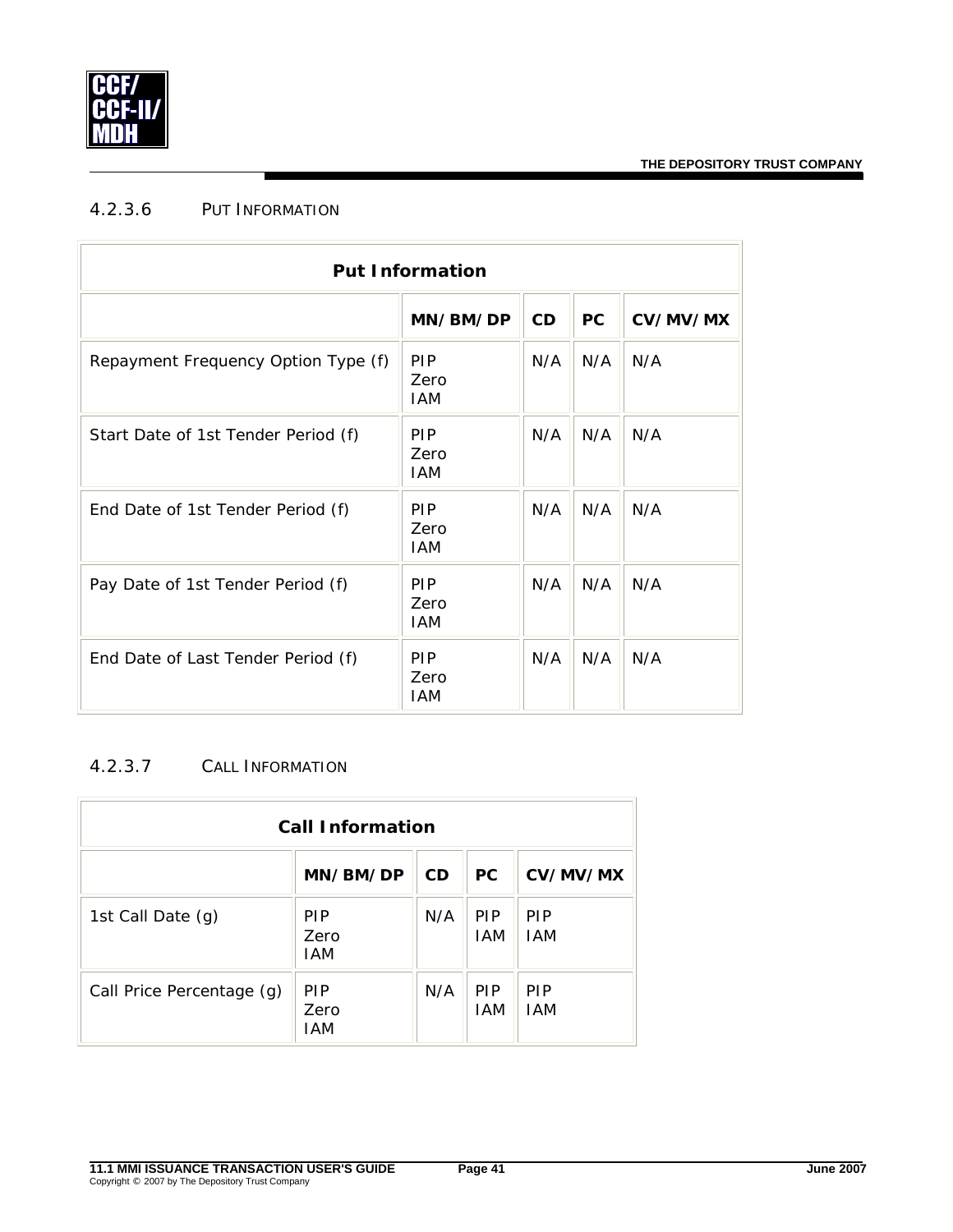

### <span id="page-44-0"></span>4.2.3.8 PERIODIC PRINCIPAL PAYMENT INFORMATION

| <b>Periodic Principal Payment Information</b>                                                     |                           |                           |                          |                          |  |
|---------------------------------------------------------------------------------------------------|---------------------------|---------------------------|--------------------------|--------------------------|--|
|                                                                                                   | MN/BM/DP                  | CD                        | <b>PC</b>                | CV/MV/MX                 |  |
| Principal Payment Frequency Interval Type (e)                                                     | PIP<br>Zero<br><b>IAM</b> | PIP<br>Zero<br>IAM        | <b>PIP</b><br><b>IAM</b> | PIP<br><b>IAM</b>        |  |
| Principal Payment Frequency Interval Number (e)                                                   | PIP<br>Zero<br><b>IAM</b> | PIP<br>Zero<br>IAM        | PIP<br><b>IAM</b>        | PIP<br><b>IAM</b>        |  |
| Principal Payment Day of Month (DOM) (e)                                                          | PIP<br>Zero<br><b>IAM</b> | PIP<br>Zero<br>IAM        | PIP<br><b>IAM</b>        | PIP<br><b>IAM</b>        |  |
| Principal Payment DOM Business/Calendar Indicator<br>(e)                                          | PIP<br>Zero<br><b>IAM</b> | PIP<br>Zero<br>IAM        | PIP<br><b>IAM</b>        | PIP<br><b>IAM</b>        |  |
| Principal Payment Week of Month (WOM) (e)                                                         | PIP<br>Zero<br><b>IAM</b> | PIP<br>Zero<br>IAM        | PIP<br><b>IAM</b>        | PIP<br><b>IAM</b>        |  |
| Principal Payment Day of Week (DOW) (e)                                                           | PIP<br>Zero<br><b>IAM</b> | PIP<br>Zero<br>IAM        | PIP<br><b>IAM</b>        | PIP<br><b>IAM</b>        |  |
| Targeted First Principal Payment Date (e)                                                         | PIP<br>Zero<br><b>IAM</b> | PIP<br>Zero<br>IAM        | PIP<br><b>IAM</b>        | PIP<br><b>IAM</b>        |  |
| Actual First Principal Payment Date (e)                                                           | PIP<br>Zero<br><b>IAM</b> | PIP<br>Zero<br>IAM        | PIP<br><b>IAM</b>        | PIP<br><b>IAM</b>        |  |
| First Principal Payment Record Date (e)                                                           | PIP<br>Zero<br><b>IAM</b> | PIP<br>Zero<br>IAM        | PIP<br><b>IAM</b>        | PIP<br><b>IAM</b>        |  |
| Principal Payment Payable/Record Date Difference (#<br>of days record date precedes pay date) (e) | PIP<br>Zero<br><b>IAM</b> | <b>PIP</b><br>Zero<br>IAM | <b>PIP</b><br><b>IAM</b> | <b>PIP</b><br><b>IAM</b> |  |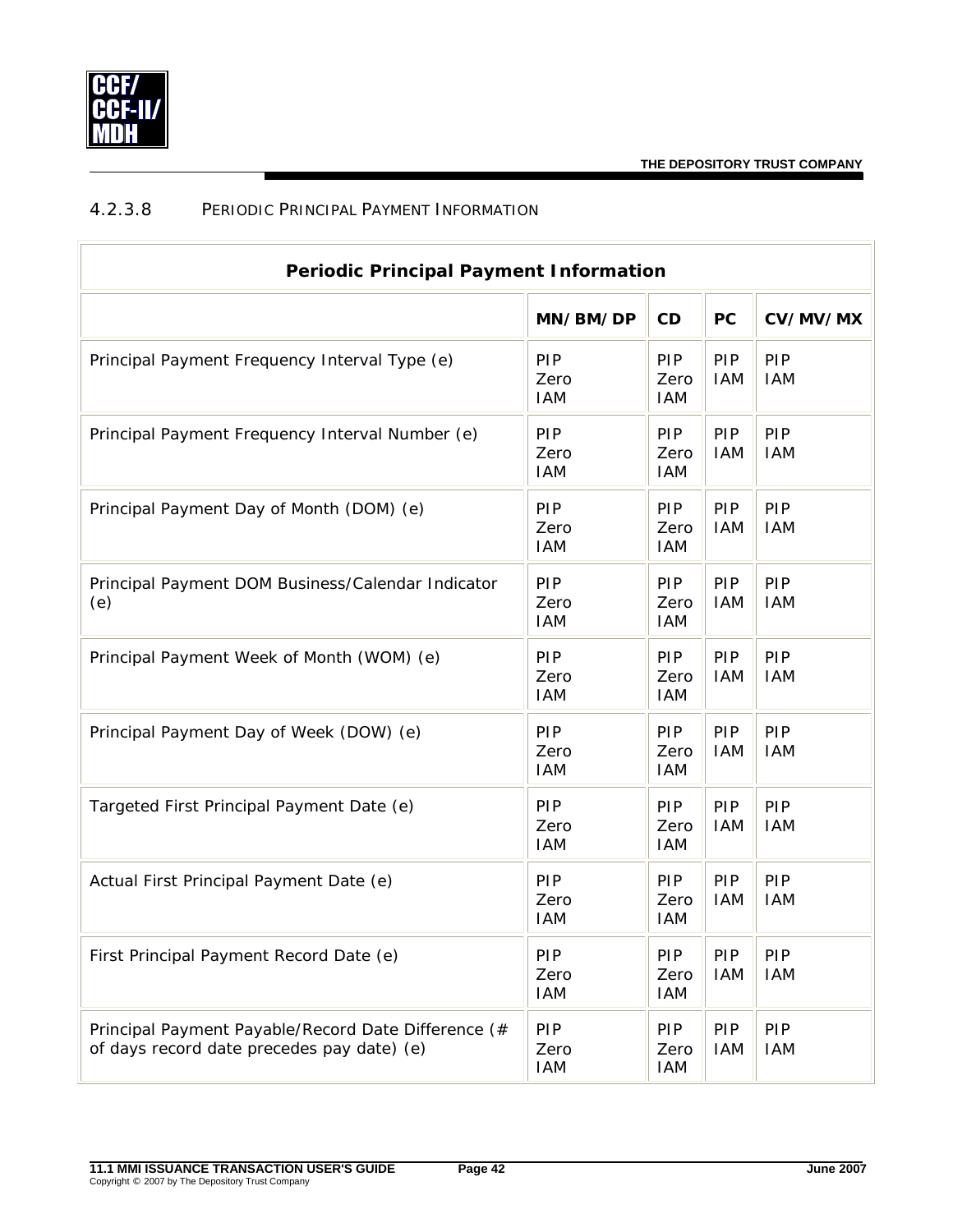

| <b>Periodic Principal Payment Information</b>     |                                  |                           |                          |                          |  |
|---------------------------------------------------|----------------------------------|---------------------------|--------------------------|--------------------------|--|
|                                                   | MN/BM/DP                         | <b>CD</b>                 | <b>PC</b>                | CV/MV/MX                 |  |
| Principal Payment Business/Calendar Indicator (e) | <b>PIP</b><br>Zero<br><b>IAM</b> | <b>PIP</b><br>Zero<br>IAM | <b>PIP</b><br><b>IAM</b> | <b>PIP</b><br><b>IAM</b> |  |
| Principal Payment Weekend/Holiday Indicator (e)   | <b>PIP</b><br>Zero<br>IAM        | <b>PIP</b><br>Zero<br>IAM | <b>PIP</b><br><b>IAM</b> | <b>PIP</b><br><b>IAM</b> |  |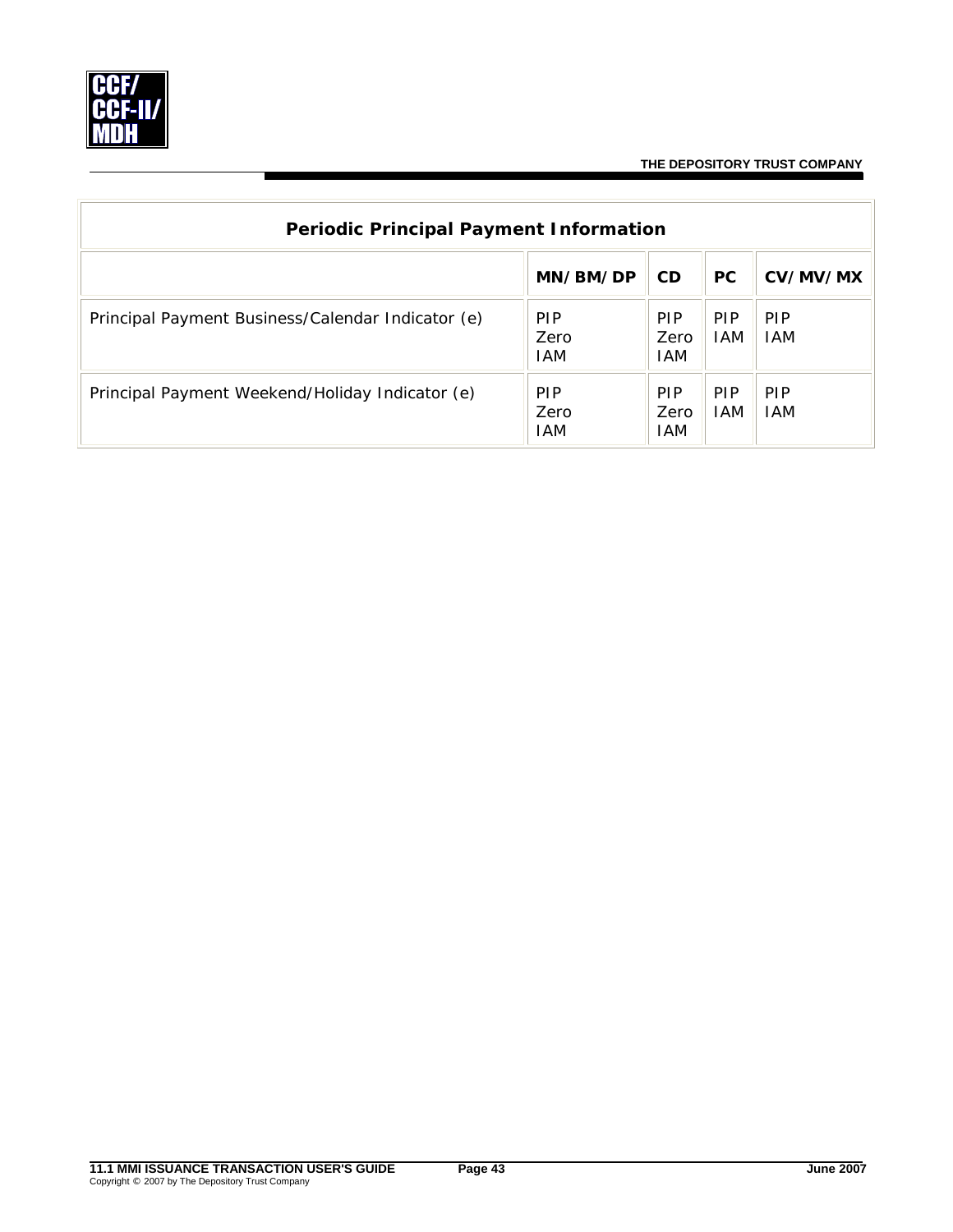

## <span id="page-46-0"></span>4.2.3.9 INDEXED PRINCIPAL PAYMENT INFORMATION

| <b>Indexed Principal Payment Information</b>                         |                                  |                           |                   |                   |  |
|----------------------------------------------------------------------|----------------------------------|---------------------------|-------------------|-------------------|--|
|                                                                      | MN/BM/DP                         | CD                        | <b>PC</b>         | CV/MV/MX          |  |
| LIBOR Indexed Principal Payment Indicator (d)                        | <b>PIP</b><br>Zero<br><b>IAM</b> | PIP<br>Zero<br><b>IAM</b> | PIP<br><b>IAM</b> | PIP<br><b>IAM</b> |  |
| Principal Index/Formula Name-Part 1 (d)                              | PIP<br>Zero<br><b>IAM</b>        | PIP<br>Zero<br><b>IAM</b> | PIP<br><b>IAM</b> | PIP<br><b>IAM</b> |  |
| Principal Index/Formula Name-Part 2 (d)                              | PIP<br>Zero<br><b>IAM</b>        | PIP<br>Zero<br><b>IAM</b> | PIP<br><b>IAM</b> | PIP<br><b>IAM</b> |  |
| Principal Payment Indexed Maturity Interval Type (d)                 | PIP<br>Zero<br><b>IAM</b>        | PIP<br>Zero<br><b>IAM</b> | PIP<br><b>IAM</b> | PIP<br><b>IAM</b> |  |
| Principal Payment Indexed Maturity Interval Number<br>(d)            | PIP<br>Zero<br><b>IAM</b>        | PIP<br>Zero<br><b>IAM</b> | PIP<br><b>IAM</b> | PIP<br><b>IAM</b> |  |
| Principal Payment Spread Sign Type (d)                               | PIP<br>Zero<br><b>IAM</b>        | PIP<br>Zero<br><b>IAM</b> | PIP<br><b>IAM</b> | PIP<br><b>IAM</b> |  |
| Principal Payment Spread Percentage (d)                              | PIP<br>Zero<br><b>IAM</b>        | PIP<br>Zero<br><b>IAM</b> | PIP<br><b>IAM</b> | PIP<br><b>IAM</b> |  |
| Settle. Days Principal Payment After Maturity Date<br>(Optional) (d) | PIP<br>Zero<br><b>IAM</b>        | PIP<br>Zero<br><b>IAM</b> | PIP<br><b>IAM</b> | PIP<br><b>IAM</b> |  |
| Final Principal Payment Calendar/Business Day<br>Indicator (d)       | PIP<br>Zero<br>IAM               | PIP<br>Zero<br><b>IAM</b> | PIP<br><b>IAM</b> | PIP<br><b>IAM</b> |  |
| Settle. Days Income Payment After Maturity Date<br>(Optional) (d)    | PIP<br>Zero<br>IAM               | PIP<br>Zero<br><b>IAM</b> | PIP<br><b>IAM</b> | PIP<br><b>IAM</b> |  |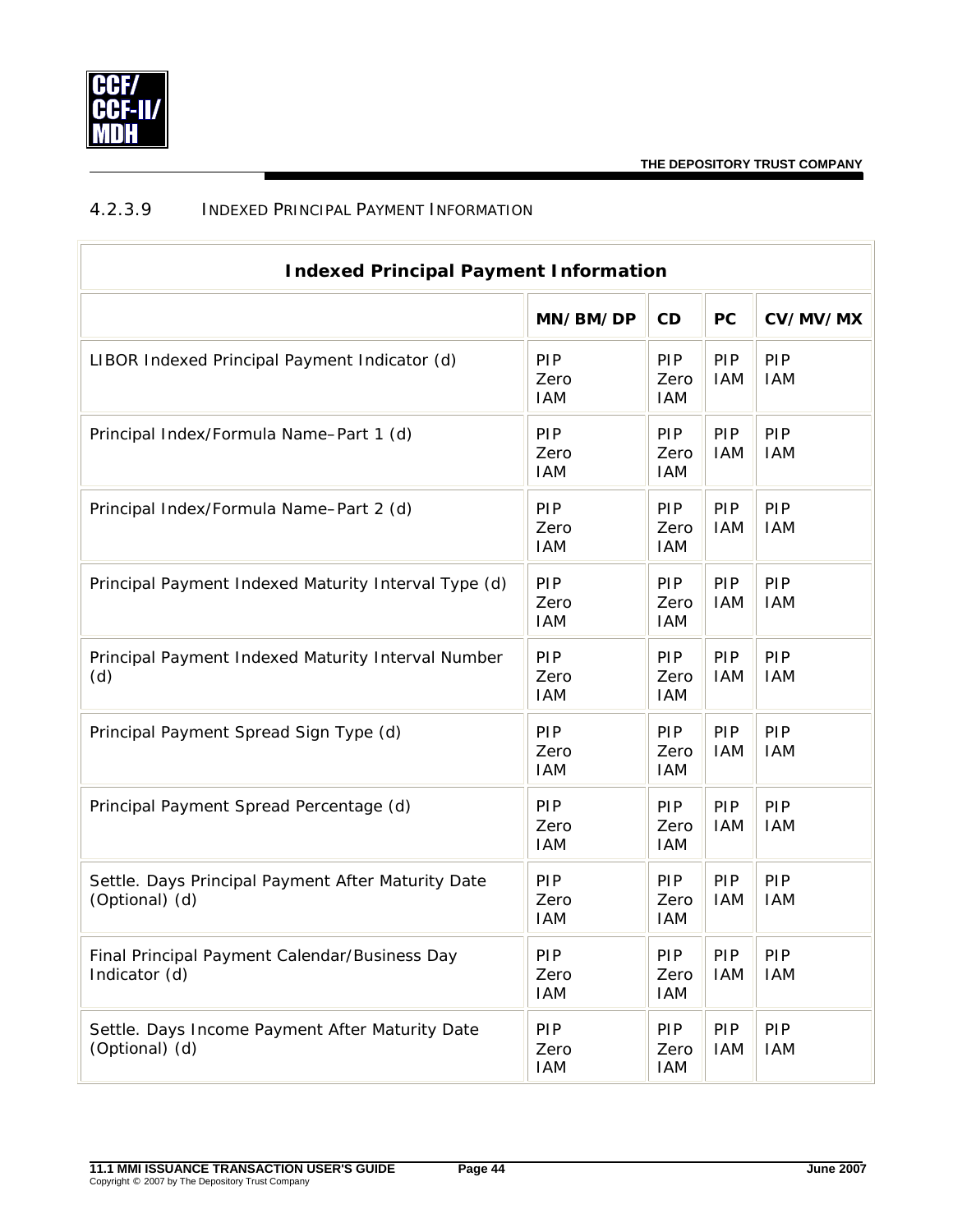

| <b>Indexed Principal Payment Information</b>                |                                  |                           |                    |                          |  |
|-------------------------------------------------------------|----------------------------------|---------------------------|--------------------|--------------------------|--|
|                                                             | MN/BM/DP                         | CD.                       | <b>PC</b>          | CV/MV/MX                 |  |
| Final Income Payment Calendar/Business Day<br>Indicator (d) | <b>PIP</b><br>Zero<br><b>IAM</b> | <b>PIP</b><br>Zero<br>IAM | <b>PIP</b><br>IAM. | <b>PIP</b><br><b>IAM</b> |  |

#### 4.2.3.10 BANKERS' ACCEPTANCE ISSUANCE INFORMATION

| <b>Bankers' Acceptance Issuance Information</b> |          |     |     |          |  |
|-------------------------------------------------|----------|-----|-----|----------|--|
|                                                 | MN/BM/DP | CD. | PC. | CV/MV/MX |  |
| <b>BA Draft Date</b>                            | N/A      | N/A | N/A | N/A      |  |
| <b>BA Drawer Name</b>                           | N/A      | N/A | N/A | N/A      |  |
| BA Letter of Credit Bank Name                   | N/A      | N/A | N/A | N/A      |  |
| <b>BA Letter of Credit Number</b>               | N/A      | N/A | N/A | N/A      |  |

#### 4.2.3.11 BANKERS' ACCEPTANCE COMMODITY INFORMATION

| <b>Bankers' Acceptance Commodity Information</b> |          |     |           |          |  |
|--------------------------------------------------|----------|-----|-----------|----------|--|
|                                                  | MN/BM/DP | CD  | <b>PC</b> | CV/MV/MX |  |
| <b>Issuance Product Type</b>                     | N/A      | N/A | N/A       | N/A      |  |
| Instruction Type                                 | N/A      | N/A | N/A       | N/A      |  |
| Income Rate Type                                 | N/A      | N/A | N/A       | N/A      |  |
| Income Payment Type                              | N/A      | N/A | N/A       | N/A      |  |
| <b>BA Commodity Name</b>                         | N/A      | N/A | N/A       | N/A      |  |
| <b>BA Dollar Valuation Amount</b>                | N/A      | N/A | N/A       | N/A      |  |
| <b>BA Valuation Percentage</b>                   | N/A      | N/A | N/A       | N/A      |  |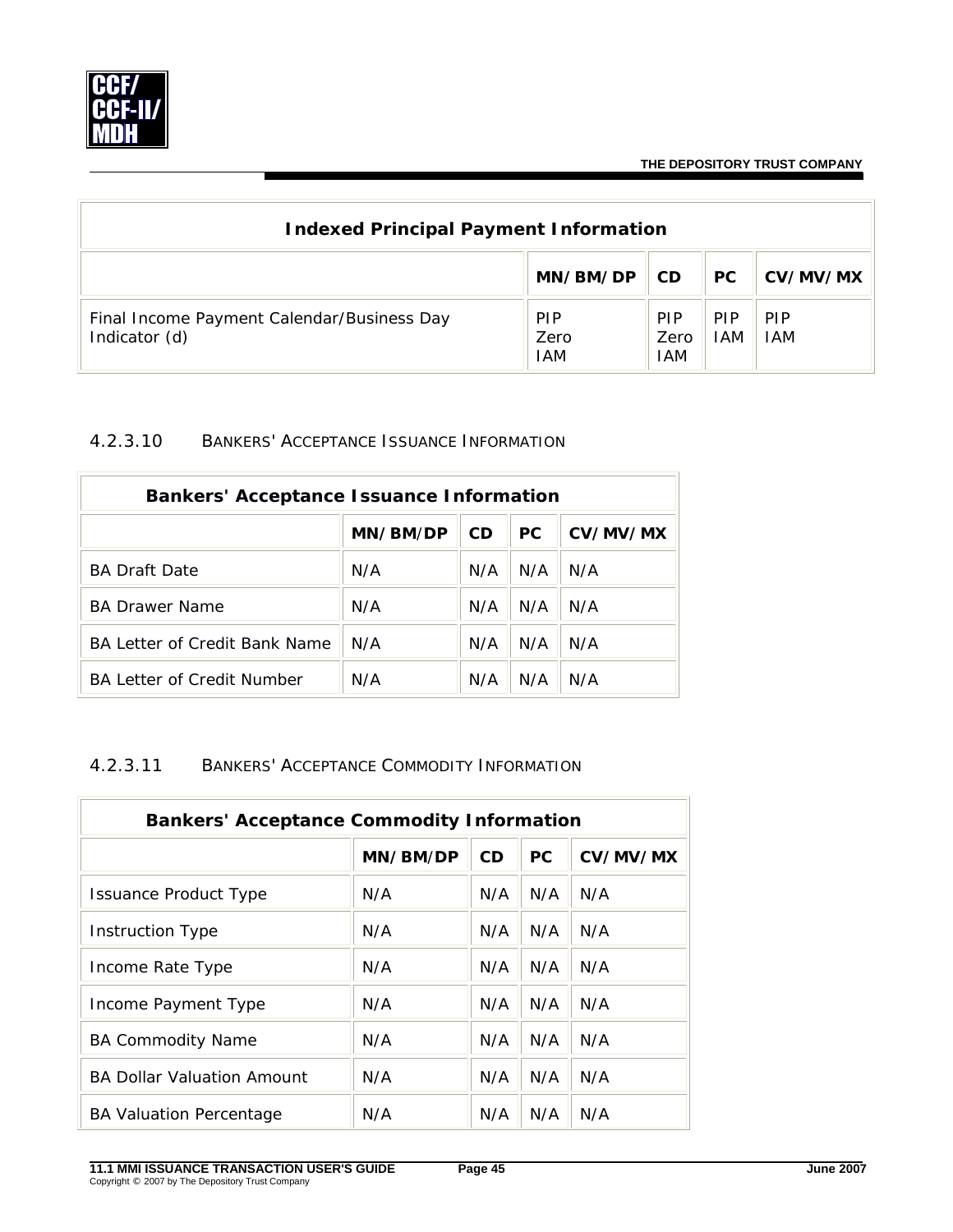

| <b>Bankers' Acceptance Commodity Information</b> |          |           |           |          |
|--------------------------------------------------|----------|-----------|-----------|----------|
|                                                  | MN/BM/DP | <b>CD</b> | <b>PC</b> | CV/MV/MX |
| BA Country/State of Origin                       | N/A      | N/A       | N/A       | N/A      |
| BA Country/State of Destination                  | N/A      | N/A       | N/A       | N/A      |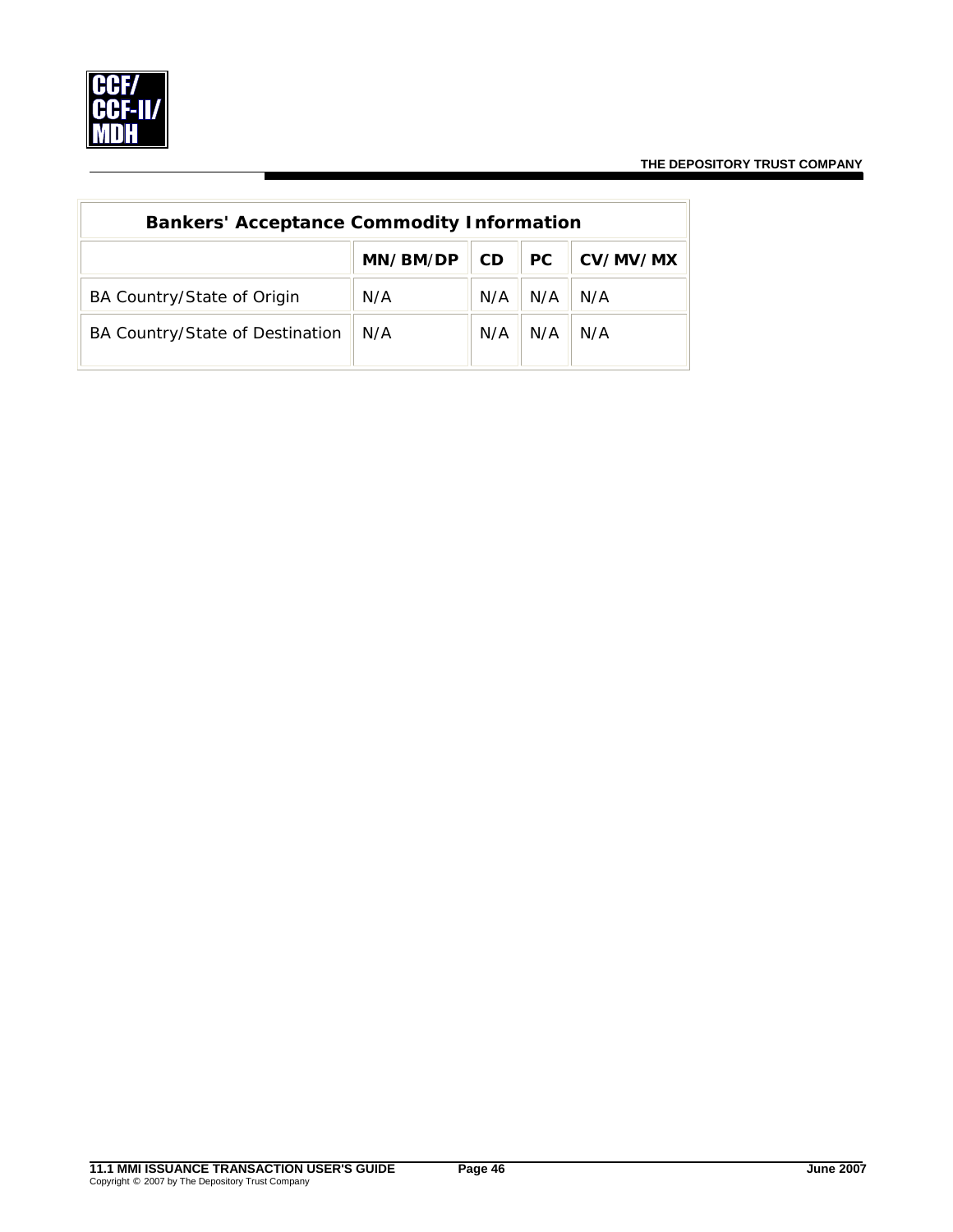

# **5 Appendix A. MMI Error Codes**

The following describes the errors that can be received during the edit of a MMI Issuance transaction. This error list describes both the Field Identifier and the Error Code. These codes are defined in DTF file ICMFIL for Field Identifiers and ICMERR for Error Codes.

## **5.1 MMI Error Codes**

| <b>MMI Error Codes</b>       |                      |                      |                                                                                                                                                                                                                                                                                                                       |  |  |
|------------------------------|----------------------|----------------------|-----------------------------------------------------------------------------------------------------------------------------------------------------------------------------------------------------------------------------------------------------------------------------------------------------------------------|--|--|
| <b>Field Name</b>            | <b>Field</b><br>Code | <b>Error</b><br>Code | <b>Description</b>                                                                                                                                                                                                                                                                                                    |  |  |
| <b>Issuance Product Type</b> | <b>GAAX</b>          | 9AAE                 | Issuance Product Type not equal to A thru C, E<br>thru H, J thru L or N thru Q.                                                                                                                                                                                                                                       |  |  |
|                              |                      |                      | Note: D, I and M are reserved for current<br>discount CP, IAM CP and MTN, respectively.                                                                                                                                                                                                                               |  |  |
|                              |                      | 9AAE                 | Issuance Product Type not equal to the issuance<br>product type on the Issuer Number Table for the<br>issuer number specified.                                                                                                                                                                                        |  |  |
|                              |                      | 9AAE                 | Issuance Product Type = $A$ (Institutional<br>Certificate of Deposit) and the fields which are not<br>applicable were not initialized to the default value<br>of spaces or zeroes (refer to section 4, MMI Field<br>Requirements, on page 16, for a list of fields<br>which are not applicable to this product type). |  |  |
|                              |                      | 9AAE                 | Issuance Product Type = $B$ (Corporate<br>Commercial Paper) and the fields which are not<br>applicable were not initialized to the default value<br>of spaces or zeroes (refer to section 4, MMI Field<br>Requirements, on page 16, for a list of fields<br>which are not applicable to this product type).           |  |  |
|                              |                      | 9AAE                 | Issuance Product Type = $C$ (Corporate VRDO in<br>CP Mode) and the fields which are not applicable<br>were not initialized to the default value of spaces<br>or zeroes (refer to section 4, MMI Field<br>Requirements, on page 16, for a list of fields<br>which are not applicable to this product type).            |  |  |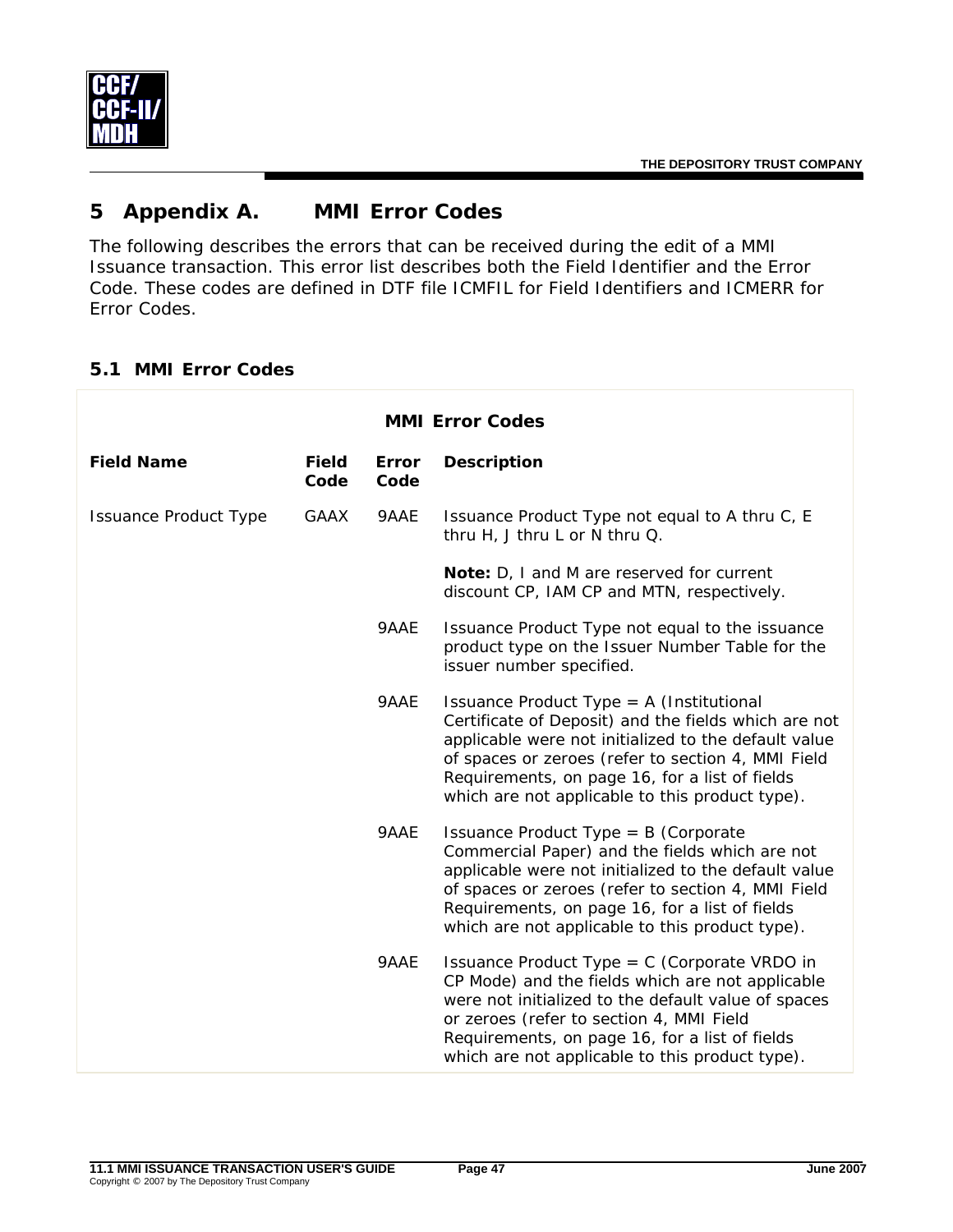

| <b>MMI Error Codes</b>                      |                      |               |                                                                                                                                                                                                                                                                                                                                                     |  |  |
|---------------------------------------------|----------------------|---------------|-----------------------------------------------------------------------------------------------------------------------------------------------------------------------------------------------------------------------------------------------------------------------------------------------------------------------------------------------------|--|--|
| <b>Field Name</b>                           | <b>Field</b><br>Code | Error<br>Code | <b>Description</b>                                                                                                                                                                                                                                                                                                                                  |  |  |
| <b>Issuance Product Type</b><br>(Continued) |                      | 9AAE          | Issuance Product Type = $E$ (Tax-Exempt Municipal<br>Commercial Paper) and the fields which are not<br>applicable were not initialized to the default value<br>of spaces or zeroes (refer to section 4, MMI Field<br>Requirements, on page 16, for a list of fields<br>which are not applicable to this product type).                              |  |  |
|                                             |                      | 9AAE          | Issuance Product Type = $F$ (Taxable Municipal<br>Commercial Paper) and the fields which are not<br>applicable were not initialized to the default value<br>of spaces or zeroes (refer to section 4, MMI Field<br>Requirements, on page 16, for a list of fields<br>which are not applicable to this product type).                                 |  |  |
|                                             |                      | 9AAE          | Issuance Product Type = $G$ (Tax-Exempt<br>Municipal VRDO/CP) and the fields which are not<br>applicable were not initialized to the default value<br>of spaces or zeroes (refer to section 4, MMI Field<br>Requirements, on page 16, for a list of fields<br>which are not applicable to this product type).                                       |  |  |
|                                             |                      | 9AAE          | Issuance Product Type = H (Taxable Municipal<br>VRDO/CP) and the fields which are not applicable<br>were not initialized to the default value of spaces<br>or zeroes (refer to section 4, MMI Field<br>Requirements, on page 16, for a list of fields<br>which are not applicable to this product type).                                            |  |  |
|                                             |                      | 9AAE          | Issuance Product Type = J (Medium-Term Note<br>excluding Medium-Term Deposit Note and Bank<br>Note) and the fields which are not applicable were<br>not initialized to the default value of spaces or<br>zeroes (refer to section 4, MMI Field<br>Requirements, on page 16, for a list of fields<br>which are not applicable to this product type). |  |  |
|                                             |                      | 9AAE          | Issuance Product Type = K (Deposit Note) and<br>the fields which are not applicable were not<br>initialized to the default value of spaces or zeroes<br>(refer to section 4, MMI Field Requirements, on<br>page 16, for a list of fields which are not<br>applicable to this product type).                                                         |  |  |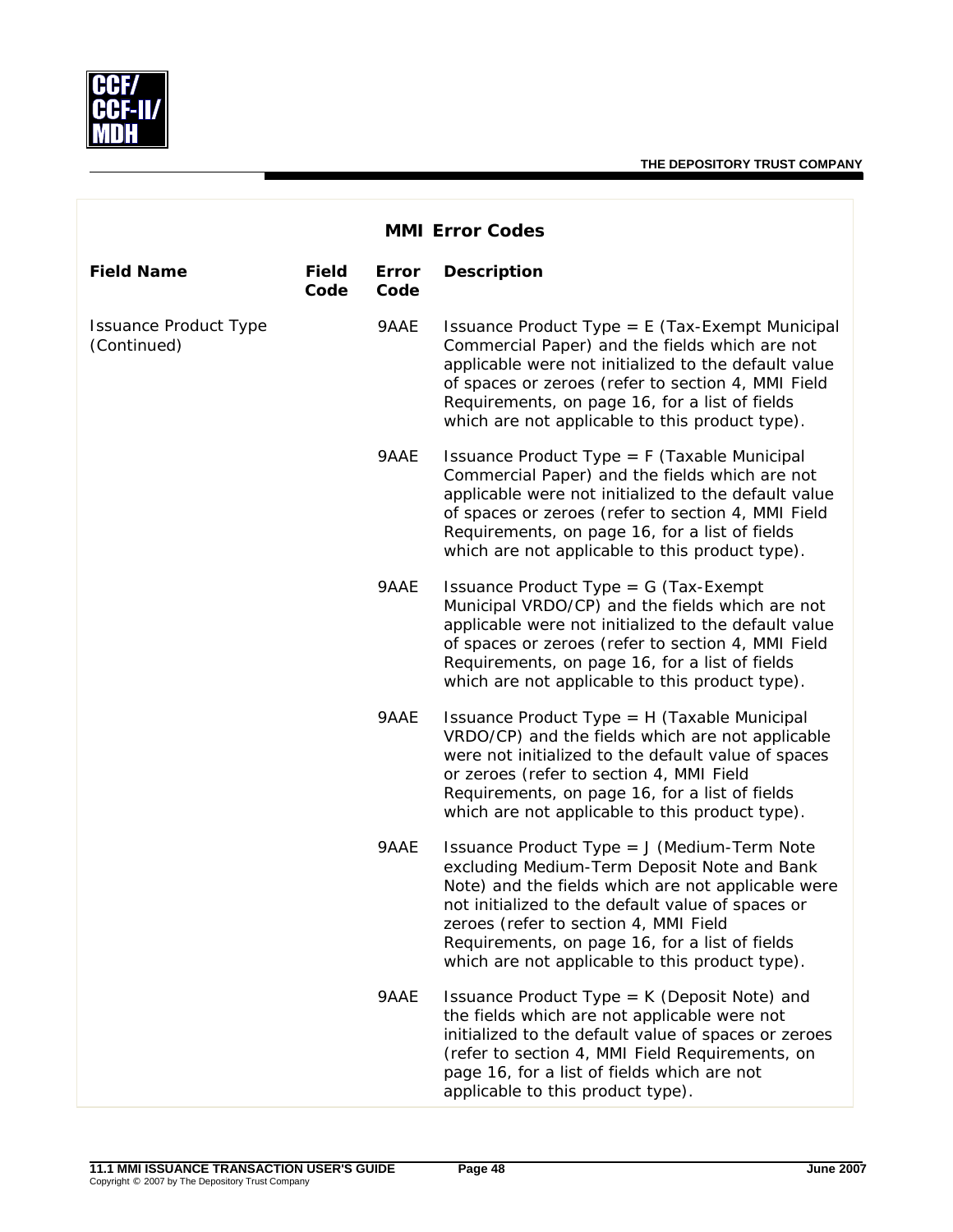

|                                             | <b>MMI Error Codes</b> |               |                                                                                                                                                                                                                                                                                                                 |  |  |  |  |  |
|---------------------------------------------|------------------------|---------------|-----------------------------------------------------------------------------------------------------------------------------------------------------------------------------------------------------------------------------------------------------------------------------------------------------------------|--|--|--|--|--|
| <b>Field Name</b>                           | <b>Field</b><br>Code   | Error<br>Code | <b>Description</b>                                                                                                                                                                                                                                                                                              |  |  |  |  |  |
| <b>Issuance Product Type</b><br>(Continued) |                        | 9AAE          | Issuance Product Type = L (Medium-Term Bank<br>Note) and the fields which are not applicable were<br>not initialized to the default value of spaces or<br>zeroes (refer to section 4, MMI Field<br>Requirements, on page 16, for a list of fields<br>which are not applicable to this product type).            |  |  |  |  |  |
|                                             |                        | 9AAE          | Issuance Product Type = N (Short-Term Bank<br>Note) and the fields which are not applicable were<br>not initialized to the default value of spaces or<br>zeroes (refer to section 4, MMI Field<br>Requirements, on page 16, for a list of fields<br>which are not applicable to this product type).             |  |  |  |  |  |
|                                             |                        | 9AAE          | Issuance Product Type = 0 (Discount Note) and<br>the fields which are not applicable were not<br>initialized to the default value of spaces or zeroes<br>(refer to section 4, MMI Field Requirements, on<br>page 16, for a list of fields which are not<br>applicable to this product type).                    |  |  |  |  |  |
|                                             |                        | 9AAE          | Issuance Product Type = P (Preferred Stock in CP-<br>Like Mode) and the fields which are not applicable<br>were not initialized to the default value of spaces<br>or zeroes (refer to section 4, MMI Field<br>Requirements, on page 16, for a list of fields<br>which are not applicable to this product type). |  |  |  |  |  |
|                                             |                        | 9AAE          | Issuance Product Type = $Q$ (Bankers' Acceptance)<br>and the fields which are not applicable were not<br>initialized to the default value of spaces or zeroes<br>(refer to section 4, MMI Field Requirements, on<br>page 16, for a list of fields which are not<br>applicable to this product type).            |  |  |  |  |  |
| <b>Instruction Type</b>                     | <b>GAAY</b>            | 9AAE          | Instruction type is not equal to I or C.                                                                                                                                                                                                                                                                        |  |  |  |  |  |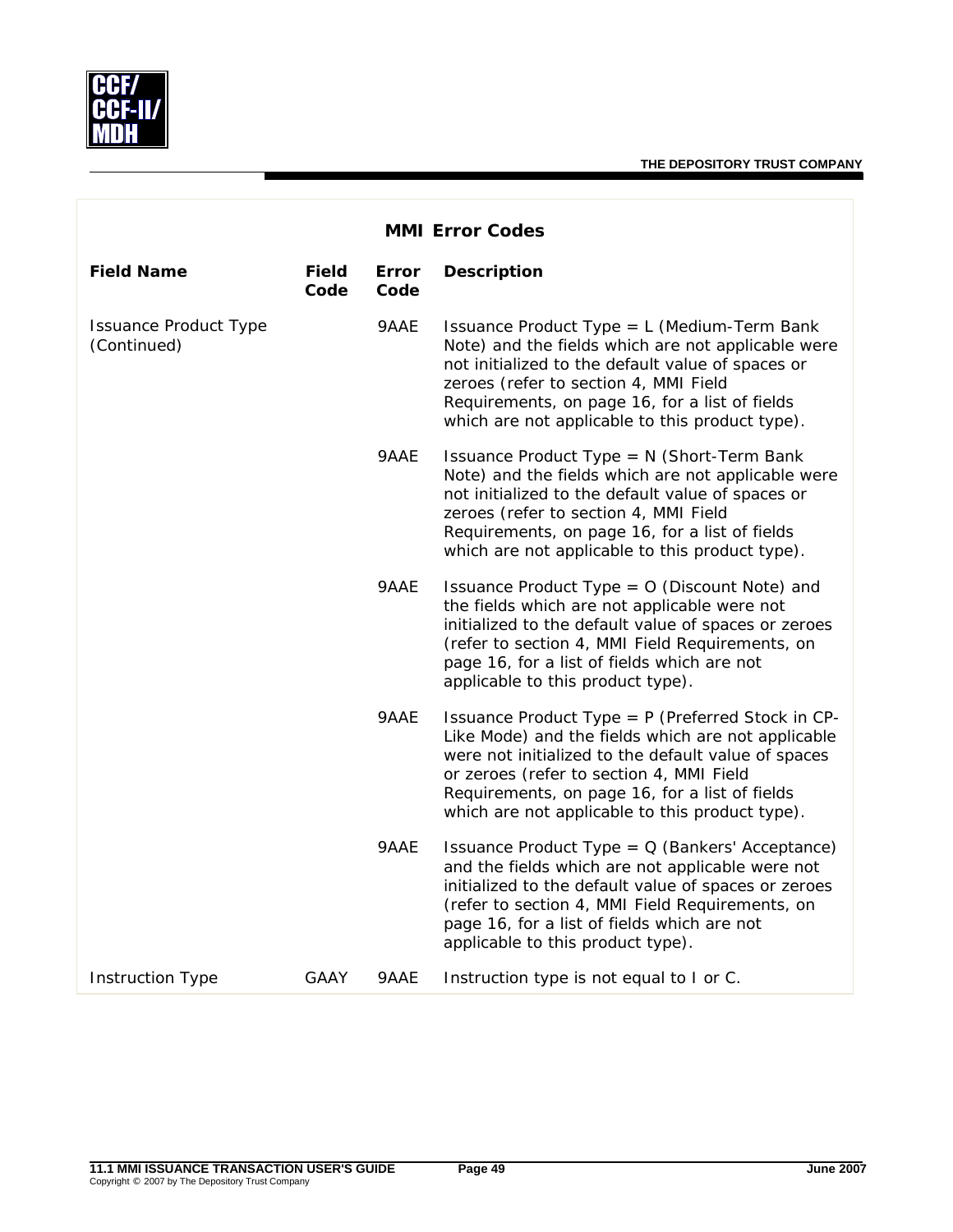

| <b>MMI Error Codes</b>      |                      |               |                                                                                                                                                                                                                                                    |  |  |
|-----------------------------|----------------------|---------------|----------------------------------------------------------------------------------------------------------------------------------------------------------------------------------------------------------------------------------------------------|--|--|
| <b>Field Name</b>           | <b>Field</b><br>Code | Error<br>Code | <b>Description</b>                                                                                                                                                                                                                                 |  |  |
| <b>Issuing Agent Number</b> | CAAJ                 | 9AAF          | Issuing Agent number is not numeric.                                                                                                                                                                                                               |  |  |
|                             |                      | 9AAH          | Issuing agent number = zeroes.                                                                                                                                                                                                                     |  |  |
|                             |                      | 9AAT          | Issuing agent number is not a DTC Participant.                                                                                                                                                                                                     |  |  |
|                             |                      | 9AAU          | Issuing agent number is chilled for SDFS valued<br>DO <sub>S</sub> .                                                                                                                                                                               |  |  |
|                             |                      | MAAA          | Issuing agent number is not a valid issuing agent<br>on DTC Master Table for the specified Issuance<br>Product Type<br>Note: Passing this edit check implies that the<br>issuing agent is SDFS eligible.                                           |  |  |
|                             |                      | <b>MAAB</b>   | Issuing agent number is not eligible for the issuer<br>number specified; that is, the issuing agent<br>number is not found on the Issuance Control<br>Table for the issuer number specified in the<br>issuance instruction.                        |  |  |
|                             |                      | 9AAW          | Issuing Agent Number is chilled for SDFS free<br>DOs.                                                                                                                                                                                              |  |  |
| Paying Agent Number         | CAAK                 | MAAA          | Paying Agent Number is not a valid paying agent<br>on DTC Master Table for the specified Issuance<br>Product Type                                                                                                                                  |  |  |
|                             |                      |               | Note: Passing this edit check implies that the<br>paying agent is SDFS eligible.                                                                                                                                                                   |  |  |
|                             |                      | 9AAT          | Paying Agent Number is not a DTC Participant.                                                                                                                                                                                                      |  |  |
|                             |                      | <b>MAAB</b>   | Paying Agent Number is not eligible for the issuer<br>number specified; that is, the paying agent<br>number is not found on the Issuance Control<br>Table for the issuer number and issuing agent<br>number specified in the issuance instruction. |  |  |
|                             |                      | 9AAF          | Paying Agent Number is not numeric.                                                                                                                                                                                                                |  |  |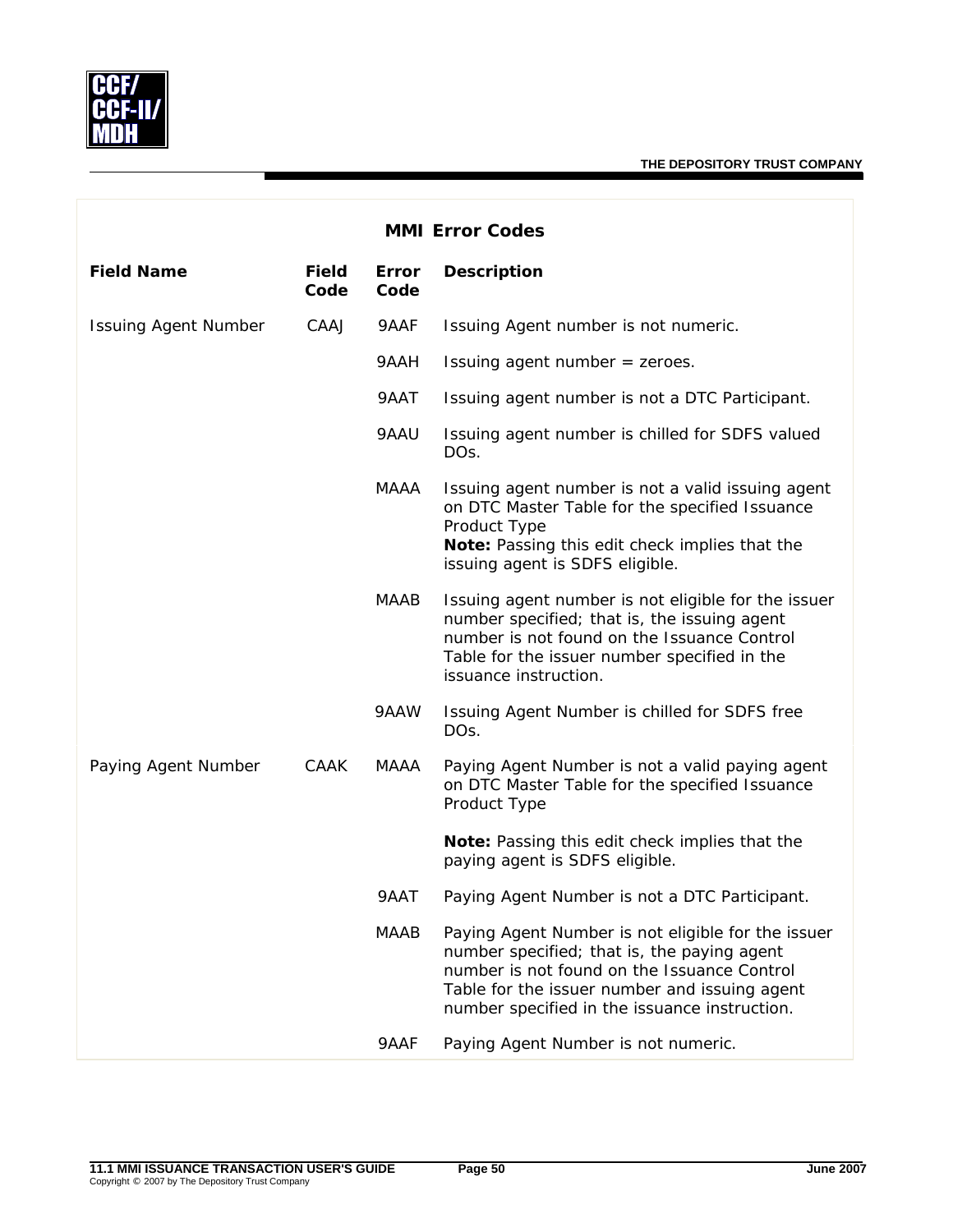

| <b>MMI Error Codes</b> |                      |               |                                                                                                                                                                                                                                                                                               |  |  |
|------------------------|----------------------|---------------|-----------------------------------------------------------------------------------------------------------------------------------------------------------------------------------------------------------------------------------------------------------------------------------------------|--|--|
| <b>Field Name</b>      | <b>Field</b><br>Code | Error<br>Code | <b>Description</b>                                                                                                                                                                                                                                                                            |  |  |
| <b>CUSIP Number</b>    | <b>GAAA</b>          | 9AAH          | First 6 characters of the CUSIP Number (issuer<br>$number) = zeroes.$                                                                                                                                                                                                                         |  |  |
|                        |                      | 9AA0          | CUSIP Number is invalid (positions 1-8 of the<br>CUSIP number is not equal to A-H, J-N, P-Z or 0-<br>9, or position 9 of the CUSIP number is not equal<br>to $0-9$ ).                                                                                                                         |  |  |
|                        |                      |               | <b>Note:</b> The letters I and O are not valid characters<br>to be used for the CUSIP number.                                                                                                                                                                                                 |  |  |
|                        |                      | <b>9AA1</b>   | Invalid check digit for CUSIP Number.                                                                                                                                                                                                                                                         |  |  |
|                        |                      | <b>MAAC</b>   | First 6 characters of the CUSIP Number (issuer<br>number) not found on the Issuer Number Table;<br>issuer number status = $D$ (pending delete) on the<br>Issuer Number Table; or the acronym's status =<br>D (pending delete) on the Issuer Acronym Table<br>for the specified issuer number. |  |  |
|                        |                      | MAAC          | First 6 characters of the CUSIP Number (issuer<br>number) are not found on the Issuer Number<br>Table; the issuer number status = $F$ (frozen) on<br>the Issuer Number Table; or the acronym's status<br>$=$ F (frozen) on the Issuer Acronym Table for the<br>specified issuer number.       |  |  |
|                        |                      | <b>9AA9</b>   | Seventh and eighth position of the CUSIP Number<br>(issue number) does not equal one of the valid<br>issue numbers established for each possible<br>maturity date month and day.                                                                                                              |  |  |
|                        |                      |               | Note: Applies to issuer numbers set up on the<br>Issuer Number Table as discount issuer numbers.<br>This implies that the span from dated date to<br>maturity date is 1 year or less.                                                                                                         |  |  |
|                        |                      | MAAD          | CUSIP Number's Maturity Date on the MFC<br>Security Table (as an active CUSIP) is less than<br>the current date                                                                                                                                                                               |  |  |
|                        |                      |               | Note: Applies to additional issuance instructions<br>only.                                                                                                                                                                                                                                    |  |  |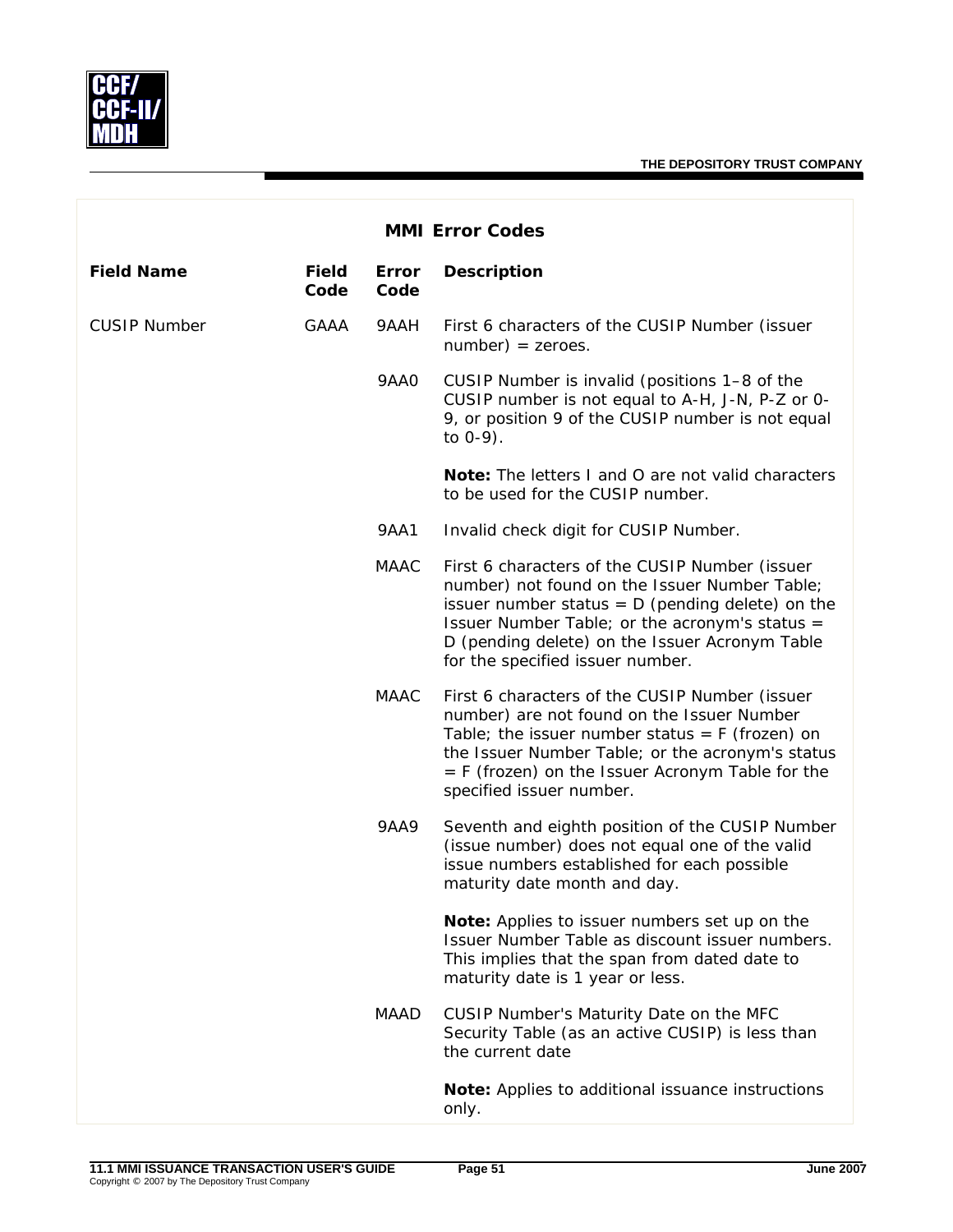

| <b>MMI Error Codes</b>             |                      |               |                                                                                                                                                                                                                                                                                   |  |  |
|------------------------------------|----------------------|---------------|-----------------------------------------------------------------------------------------------------------------------------------------------------------------------------------------------------------------------------------------------------------------------------------|--|--|
| <b>Field Name</b>                  | <b>Field</b><br>Code | Error<br>Code | <b>Description</b>                                                                                                                                                                                                                                                                |  |  |
| <b>CUSIP Number</b><br>(continued) |                      | MAAE          | CUSIP Number is inactive on MFC Security Table.                                                                                                                                                                                                                                   |  |  |
|                                    |                      | MAAF          | Issuance and Deliver Order information on the<br>issuance instruction does not match the original<br>issuance instruction's Issuance and Deliver Order<br>information.                                                                                                            |  |  |
|                                    |                      |               | Note: Applies to additional issuance instructions<br>only.                                                                                                                                                                                                                        |  |  |
|                                    |                      | <b>MAAG</b>   | Features on the issuance instruction do not match<br>the original issuance instruction's Features (see<br>the fields listed in Section 4.1.3.3 and 4.2.3.3,<br>Features.                                                                                                          |  |  |
|                                    |                      |               | Note: this applies to additional issuance<br>instructions only.                                                                                                                                                                                                                   |  |  |
|                                    |                      | MAAH          | Income Payment information on the issuance<br>instruction does not match the original issuance<br>instruction's Income Payment information (see<br>the fields listed in the Section 4.1.3.4 and 4.2.3.4,<br>Income Payment Information).                                          |  |  |
|                                    |                      |               | Note: This applies to additional issuance<br>instructions only.                                                                                                                                                                                                                   |  |  |
|                                    |                      | MAAI          | Variable Rate Income Payment information on the<br>issuance instruction does not match the original<br>issuance instruction's Variable Rate Income<br>Payment information (see the fields listed in<br>Section 4.1.3.5 and 4.2.3.5, Variable Rate Income<br>Payment Information). |  |  |
|                                    |                      |               | Note: This applies to additional issuance<br>instructions only.                                                                                                                                                                                                                   |  |  |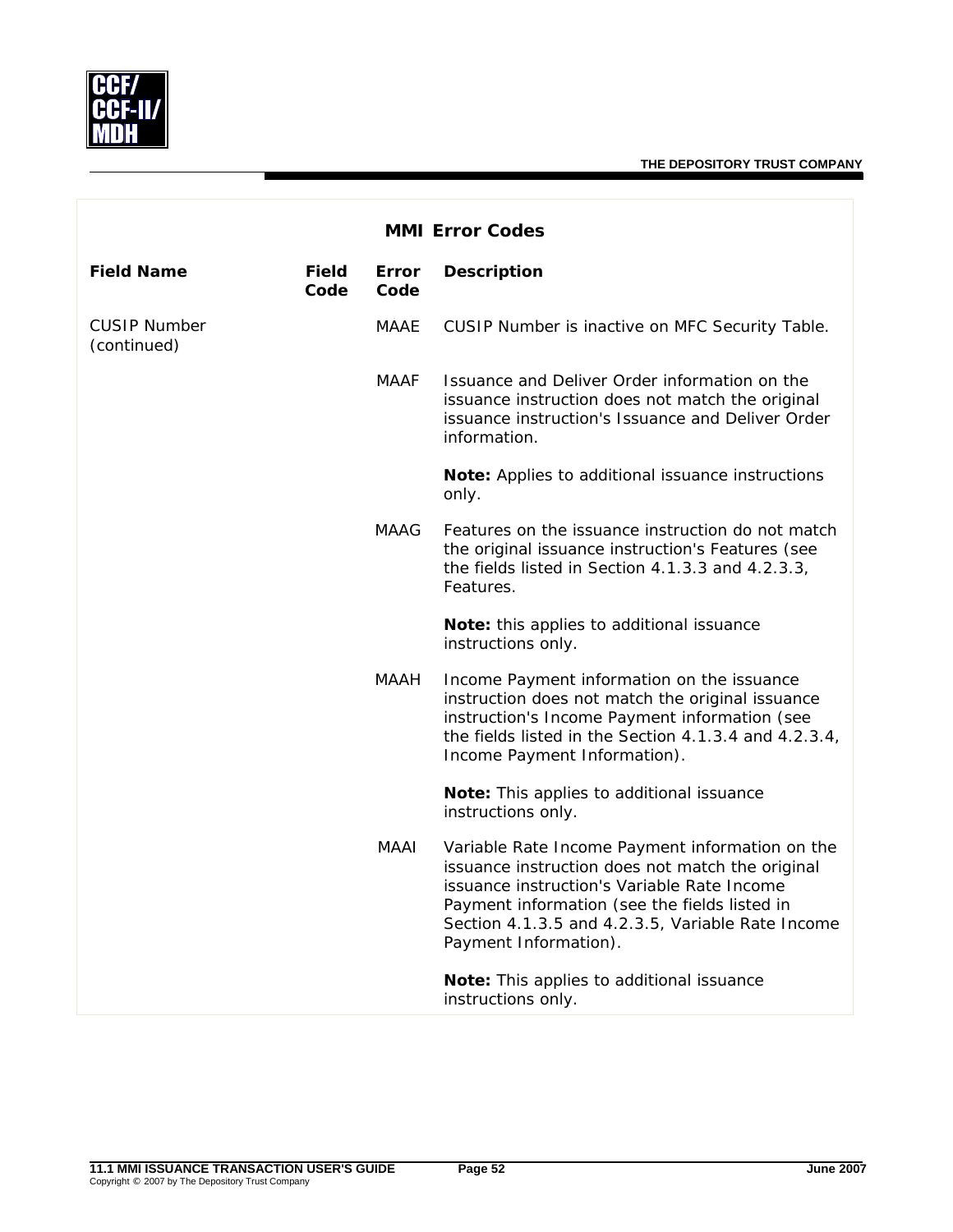

| <b>MMI Error Codes</b>               |                      |                      |                                                                                                                                                                                                                                                                              |  |  |
|--------------------------------------|----------------------|----------------------|------------------------------------------------------------------------------------------------------------------------------------------------------------------------------------------------------------------------------------------------------------------------------|--|--|
| <b>Field Name</b>                    | <b>Field</b><br>Code | <b>Error</b><br>Code | <b>Description</b>                                                                                                                                                                                                                                                           |  |  |
| <b>CUSIP Number</b><br>(continued)   |                      | MAAJ                 | Principal Payment information on the issuance<br>instruction does not match the original issuance<br>instruction's Principal Payment information (see<br>the fields listed in Sections 4.1.3.7, 4.1.3.8,<br>4.2.3.8, and 4.2.3.9, Principal Payment<br>Information).         |  |  |
|                                      |                      |                      | Note: This applies to additional issuance<br>instructions only.                                                                                                                                                                                                              |  |  |
|                                      |                      | MAAK                 | Indexed Principal Payment information on the<br>issuance instruction does not match the original<br>issuance instruction's Indexed Principal Payment<br>information (see the fields listed in Sections<br>4.1.3.8 and 4.2.3.9, Indexed Principal Payment<br>Information).    |  |  |
|                                      |                      |                      | Note: This applies to additional issuance<br>instructions only.                                                                                                                                                                                                              |  |  |
|                                      |                      | MAAL                 | Put Option and Call Information; information on<br>the issuance instruction does not match the<br>original issuance instruction's Put Option and Call<br>information (see the fields listed in Sections<br>4.1.3.6, 4.2.3.6, and 4.2.3.7, Put Option and Call<br>Information |  |  |
|                                      |                      |                      | Note: Applies to additional issuance instructions<br>only.                                                                                                                                                                                                                   |  |  |
|                                      |                      | <b>MAAM</b>          | CUSIP Number already exists for a Bankers'<br>Acceptance (that is, no additional issuance<br>instructions allowed for a Bankers' Acceptance).                                                                                                                                |  |  |
| Ex-DTC Issuance<br>Deposit Indicator | EAAM                 | 9AAE                 | The Ex-DTC Issuance Deposit Indicator is not<br>equal to Y or N.                                                                                                                                                                                                             |  |  |
|                                      |                      | 9AAE                 | This indicator $= N$ and the Last Payment Date is<br>not blank.                                                                                                                                                                                                              |  |  |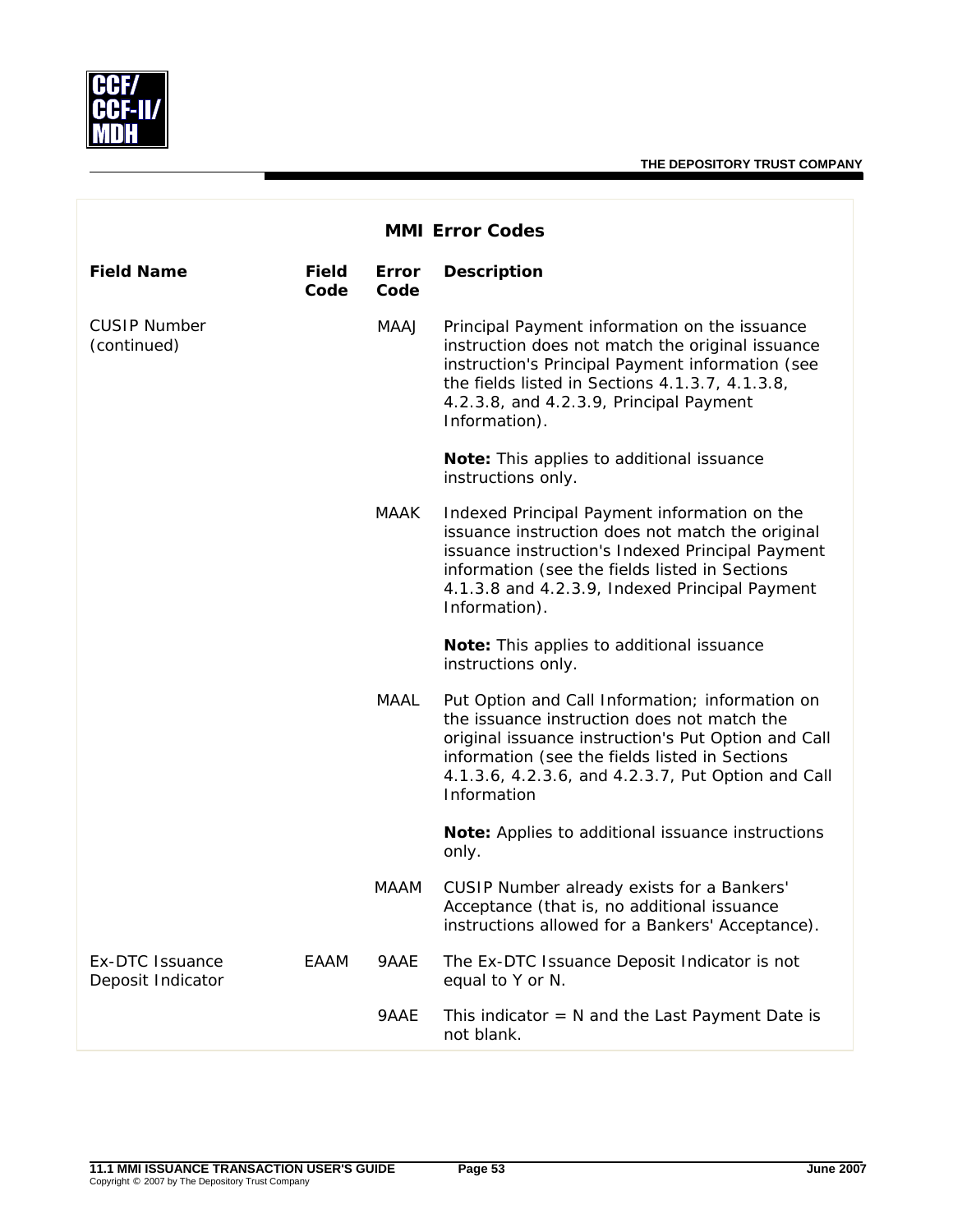

| <b>MMI Error Codes</b> |               |               |                                                                                                                                                                                                                                                                                                                                                                                                                                                                                                                                   |  |  |
|------------------------|---------------|---------------|-----------------------------------------------------------------------------------------------------------------------------------------------------------------------------------------------------------------------------------------------------------------------------------------------------------------------------------------------------------------------------------------------------------------------------------------------------------------------------------------------------------------------------------|--|--|
| <b>Field Name</b>      | Field<br>Code | Error<br>Code | <b>Description</b>                                                                                                                                                                                                                                                                                                                                                                                                                                                                                                                |  |  |
| Last Payment Date      | BAAG          | 9AAJ          | Invalid month for Last Payment Date (that is,<br>months not equal to $1-12$ ;<br>or<br>Invalid day for Last Payment Date (that is, day is<br>not equal to 1–31 for months 1, 3, 5, 7, 8, 10,<br>12; day is not equal to 1-30 for months 4, 6, 9<br>and 11; day is not equal to 1-28 for month 2 of a<br>non-leap year; day is not equal to 1-29 for month<br>2 of a leap year);<br>or<br>Invalid year for Last Paymt Date (that is, year is<br>not numeric).<br><b>Note:</b> This can be validated using the CALENDAR<br>routine. |  |  |
|                        |               | 9AAJ          | This date is greater than the DTC Settlement<br>Date.                                                                                                                                                                                                                                                                                                                                                                                                                                                                             |  |  |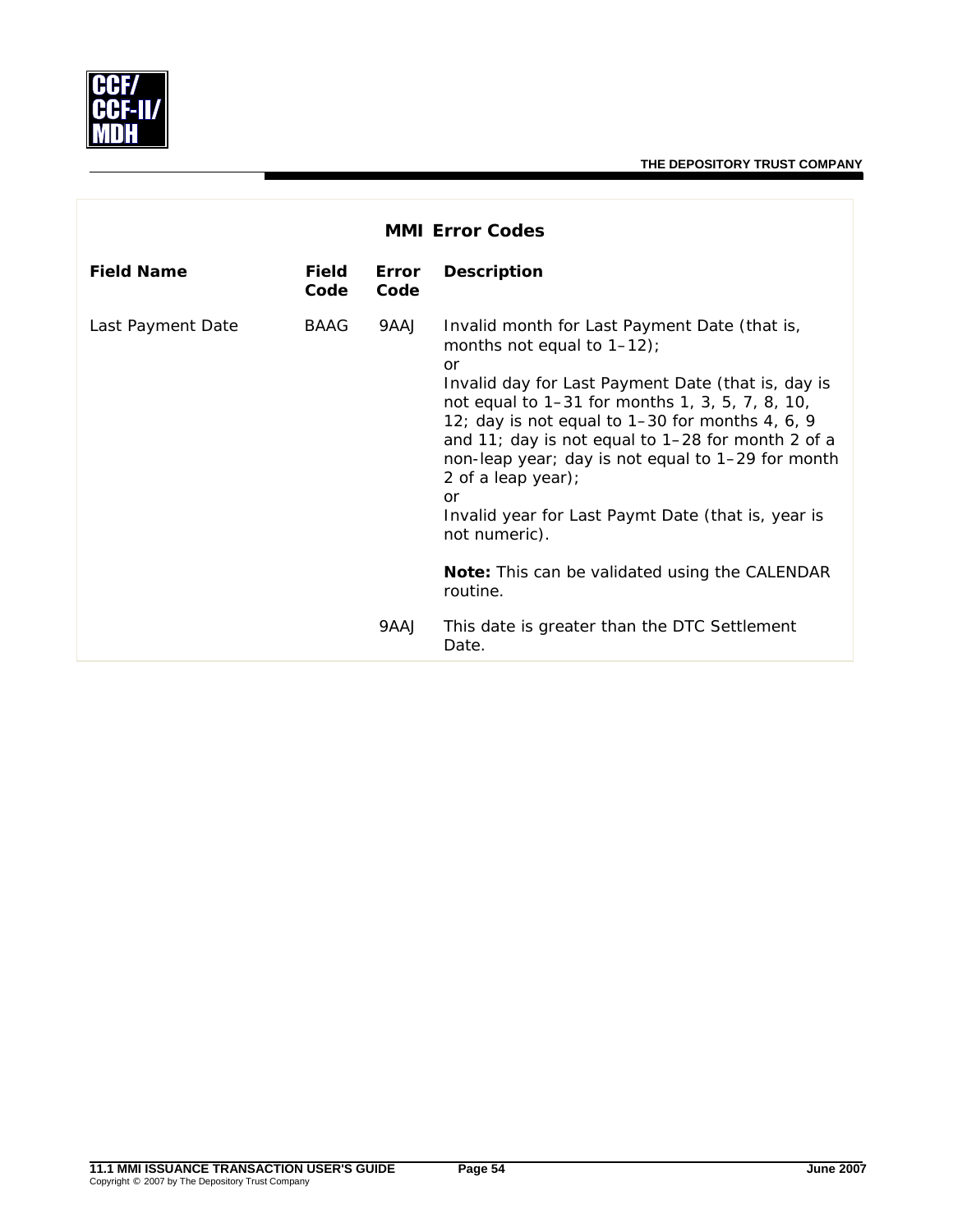

|                   | <b>MMI Error Codes</b> |               |                                                                                                                                                                                                                                                                                                                                                                                                                                                                                                                                       |  |  |  |
|-------------------|------------------------|---------------|---------------------------------------------------------------------------------------------------------------------------------------------------------------------------------------------------------------------------------------------------------------------------------------------------------------------------------------------------------------------------------------------------------------------------------------------------------------------------------------------------------------------------------------|--|--|--|
| <b>Field Name</b> | <b>Field</b><br>Code   | Error<br>Code | <b>Description</b>                                                                                                                                                                                                                                                                                                                                                                                                                                                                                                                    |  |  |  |
| Settlement Date   | BAAA                   | 9AAJ          | Invalid month for Settlement Date (that is, month<br>is not equal to $1-12$ );<br><b>or</b><br>Invalid day for Settlement Date. (that is, day is<br>not equal to 1-31 for months 1, 3, 5, 7, 8, 10,<br>12; day is not equal to 1-30 for months 4, 6, 9<br>and 11; day is not equal to 1-28 for month 2 of a<br>non-leap year; day is not equal to 1-29 for month<br>2 of a leap year);<br><b>or</b><br>Invalid year for Settlement Date (i.e., year is not<br>numeric).<br>Note: This can be validated using the CALENDAR<br>routine. |  |  |  |
|                   |                        | 9AAE          | Settlement Date is less than dated date.                                                                                                                                                                                                                                                                                                                                                                                                                                                                                              |  |  |  |
|                   |                        | <b>9AA8</b>   | Settlement Date is less than the current date.                                                                                                                                                                                                                                                                                                                                                                                                                                                                                        |  |  |  |
|                   |                        | 9AAJ          | Settlement Date is not a valid DTC settlement<br>date.                                                                                                                                                                                                                                                                                                                                                                                                                                                                                |  |  |  |
|                   |                        | 9AAJ          | Number of calendar days from the current date to<br>the settlement date is greater than 15 days.                                                                                                                                                                                                                                                                                                                                                                                                                                      |  |  |  |
|                   |                        | 9AAJ          | Settlement date is greater than or equal to the<br>First Income Payment Record Date.                                                                                                                                                                                                                                                                                                                                                                                                                                                  |  |  |  |
|                   |                        |               | Note: Applies when the field First Income<br>Payment Record Date is applicable.                                                                                                                                                                                                                                                                                                                                                                                                                                                       |  |  |  |
|                   |                        | 9AAJ          | Settlement date is greater than or equal to the<br>First Income Payment Date minus the Income<br>Payment Record/Payable Date Difference.                                                                                                                                                                                                                                                                                                                                                                                              |  |  |  |
|                   |                        |               | Note: Applies when the field Income Payment<br>Record/Payable Date Difference is applicable.                                                                                                                                                                                                                                                                                                                                                                                                                                          |  |  |  |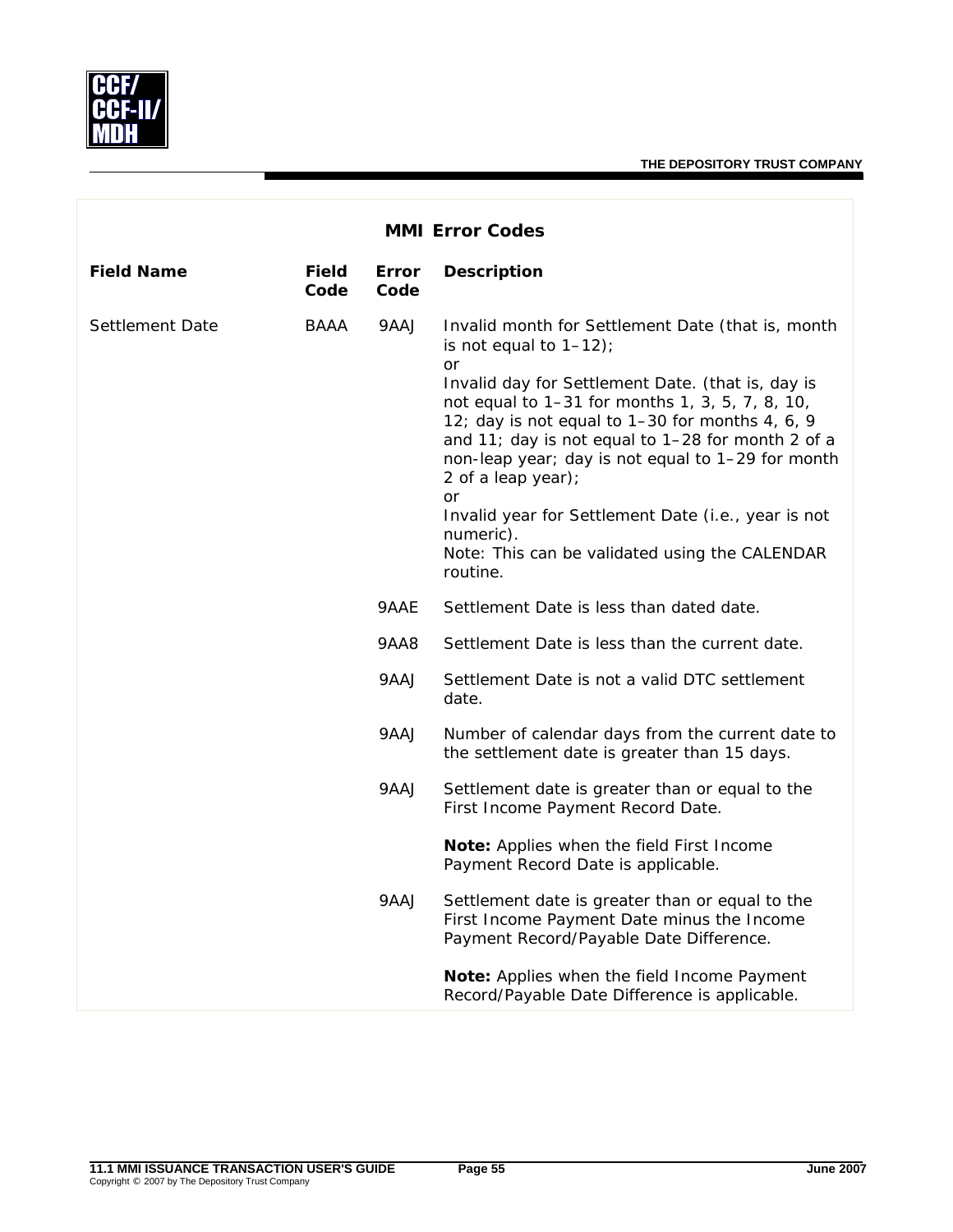|                                           |                      |                      | <b>MMI Error Codes</b>                                                                                                                                                                                                                                                                                                                                                                                                                     |
|-------------------------------------------|----------------------|----------------------|--------------------------------------------------------------------------------------------------------------------------------------------------------------------------------------------------------------------------------------------------------------------------------------------------------------------------------------------------------------------------------------------------------------------------------------------|
| <b>Field Name</b>                         | <b>Field</b><br>Code | <b>Error</b><br>Code | <b>Description</b>                                                                                                                                                                                                                                                                                                                                                                                                                         |
| Dated Date                                | <b>BAAH</b>          | 9AAJ                 | Invalid month for dated date (that is, month is<br>not equal to $1-12$ );<br>or<br>Invalid day for dated date. (that is, day is not<br>equal to 1-31 for months 1, 3, 5, 7, 8, 10, 12;<br>day is not equal to 1-30 for months 4, 6, 9 and<br>11; day is not equal to 1-28 for month 2 of a<br>non-leap year; day is not equal to 1-29 for month<br>2 of a leap year);<br>or<br>Invalid year for dated date (i.e., year is not<br>numeric). |
|                                           |                      |                      | Note: This can be validated using the CALENDAR<br>routine.                                                                                                                                                                                                                                                                                                                                                                                 |
| Maturity Date or<br>Mandatory Tender Date | BAAI                 | 9AAJ                 | Invalid month for date (that is, month is not equal<br>to $1 - 12$ );<br><b>or</b><br>Invalid day for date (that is, day is not equal to<br>1-31 for months 1, 3, 5, 7, 8, 10, 12; day is not<br>equal to $1-30$ for months 4, 6, 9 and 11; day is<br>not equal to 1-28 for month 2 of a non-leap year;<br>day is not equal to 1-29 for month 2 of a leap<br>year);<br>or<br>Invalid year for date (that is, year is not<br>numeric).      |
|                                           |                      |                      | Note: This can be validated using the CALENDAR<br>routine.                                                                                                                                                                                                                                                                                                                                                                                 |
|                                           |                      | 9AAE                 | The span from Dated Date to Maturity Date is<br>greater than 1 year.                                                                                                                                                                                                                                                                                                                                                                       |
|                                           |                      |                      | Note: Applies to issuer numbers set up on the<br>Issuer Number Table as discount user numbers.<br>This implies that the span from Dated Date to<br>Maturity Date is one year or less.                                                                                                                                                                                                                                                      |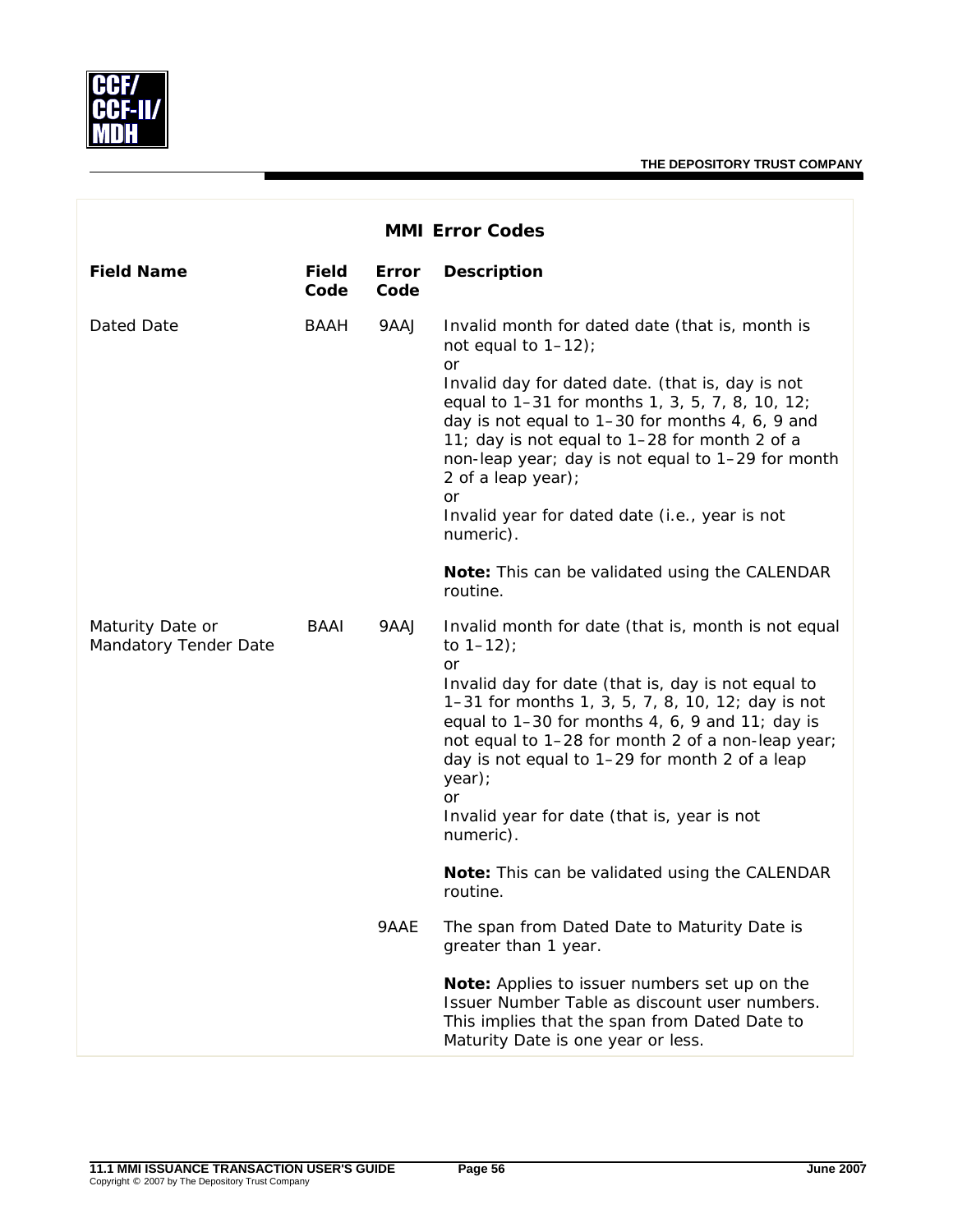

|                                                          |                      |               | <b>MMI Error Codes</b>                                                                                                                                                                                                                                      |
|----------------------------------------------------------|----------------------|---------------|-------------------------------------------------------------------------------------------------------------------------------------------------------------------------------------------------------------------------------------------------------------|
| <b>Field Name</b>                                        | <b>Field</b><br>Code | Error<br>Code | <b>Description</b>                                                                                                                                                                                                                                          |
| Maturity Date or<br>Mandatory Tender Date<br>(continued) |                      | 9AAE          | The seventh and eight position of the CUSIP<br>Number (issue number) is not equal to DTC's<br>calculated maturity date.                                                                                                                                     |
|                                                          |                      |               | Note: Applies to issuer numbers set up on the<br>Issuer Number Table as discount user numbers.<br>This implies that the span from Dated Date to<br>Maturity date is one year or less.                                                                       |
|                                                          |                      | 9AAZ          | Date is not greater than the Settlement Date.                                                                                                                                                                                                               |
|                                                          |                      | 9AAJ          | Date is not a valid DTC Settlement Date and the<br>span from the dated date to the maturity date or<br>mandatory tender date is less than 5 years.                                                                                                          |
|                                                          |                      | 9AAE          | Date is not greater than dated date.                                                                                                                                                                                                                        |
|                                                          |                      | <b>MAAN</b>   | First 6 characters of the CUSIP Number (issuer<br>number) is not valid for maturities of the year<br>specified.                                                                                                                                             |
|                                                          |                      |               | Note:<br>1. Applies to issuer number set up on the<br>Issuer Number Table as discount issuer<br>numbers and the span from dated date to<br>maturity is less than one year.<br>2. This edit is not applicable to Mandatory<br>Tender Date (used for PFD/CP). |
|                                                          |                      | 9AAJ          | Maturity date is not a valid LIBOR settlement date<br>and the span from the dated date to the maturity<br>date is less than 5 years.                                                                                                                        |
|                                                          |                      |               | Note: Applies to MMIs indexed to LIBOR for<br>income or principal payments.                                                                                                                                                                                 |
|                                                          |                      | 9AAJ          | Maturity length (span from dated date to maturity<br>date) is less than 6 calendar months.                                                                                                                                                                  |
|                                                          |                      |               | Note: Applies to Bankers' Acceptance.                                                                                                                                                                                                                       |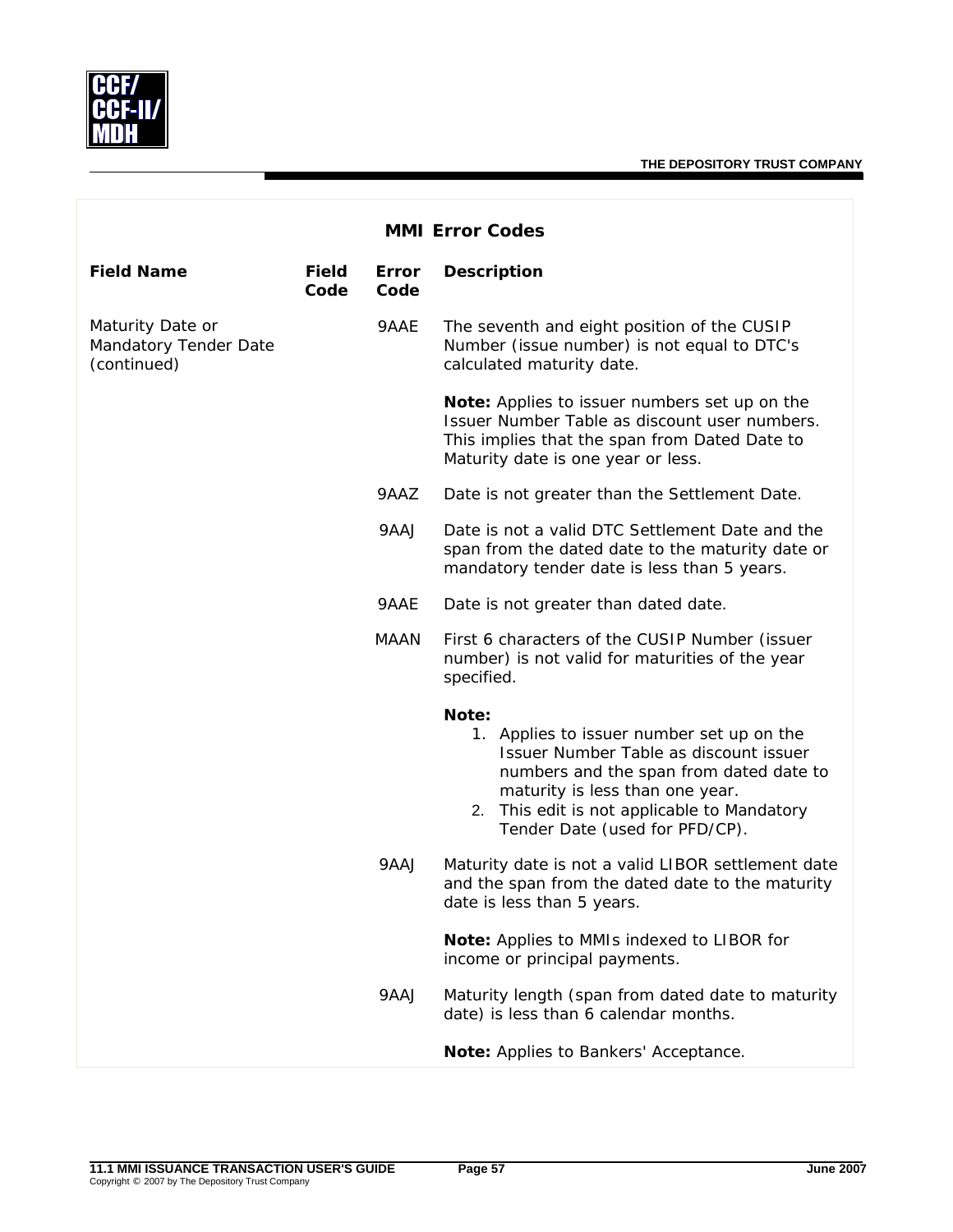

| <b>MMI Error Codes</b>                                   |                      |                      |                                                                                                                                                                                          |  |
|----------------------------------------------------------|----------------------|----------------------|------------------------------------------------------------------------------------------------------------------------------------------------------------------------------------------|--|
| <b>Field Name</b>                                        | <b>Field</b><br>Code | <b>Error</b><br>Code | <b>Description</b>                                                                                                                                                                       |  |
| Maturity Date or<br>Mandatory Tender Date<br>(continued) |                      | 9AAJ                 | Maturity length (span from dated date to maturity<br>date) is greater than 1 year.                                                                                                       |  |
|                                                          |                      |                      | Note: Applies to Corporate CP.                                                                                                                                                           |  |
|                                                          |                      | 9AAJ                 | The maturity length (span from dated date to<br>maturity date) is less than or equal to 180<br>calendar days and the Income Payment Type is<br>not equal to I (Income at Maturity Only). |  |
|                                                          |                      |                      | Note: Applies to Corporate and Municipal<br>VRDO/CP.                                                                                                                                     |  |
|                                                          |                      | 9AAJ                 | The maturity date is greater than the bond<br>maturity date on Issuer Number Table.                                                                                                      |  |
|                                                          |                      |                      | Note: Applies to Corporate and Municipal<br>VRDO/CP.                                                                                                                                     |  |
| Face Values or # of<br><b>Shares</b>                     | <b>DAAA</b>          | 9AAF                 | Field is not numeric.                                                                                                                                                                    |  |
|                                                          |                      | 9AAH                 | Field is equal to zeroes.                                                                                                                                                                |  |
|                                                          |                      | <b>9AA2</b>          | Field is greater than 50,000,000 for valued DOs.                                                                                                                                         |  |
|                                                          |                      | 9AA3                 | Field is greater than 999,999,999 for free DOs.                                                                                                                                          |  |
| Settlement Amount                                        | <b>DAAT</b>          | 9AAF                 | Settlement amount is not numeric.                                                                                                                                                        |  |
|                                                          |                      | <b>9AA4</b>          | Settlement amount is greater than<br>\$9,999,999,999.99.                                                                                                                                 |  |
|                                                          |                      | 9AA9                 | The settlement amount is less than the liquidation<br>preference amount face value.                                                                                                      |  |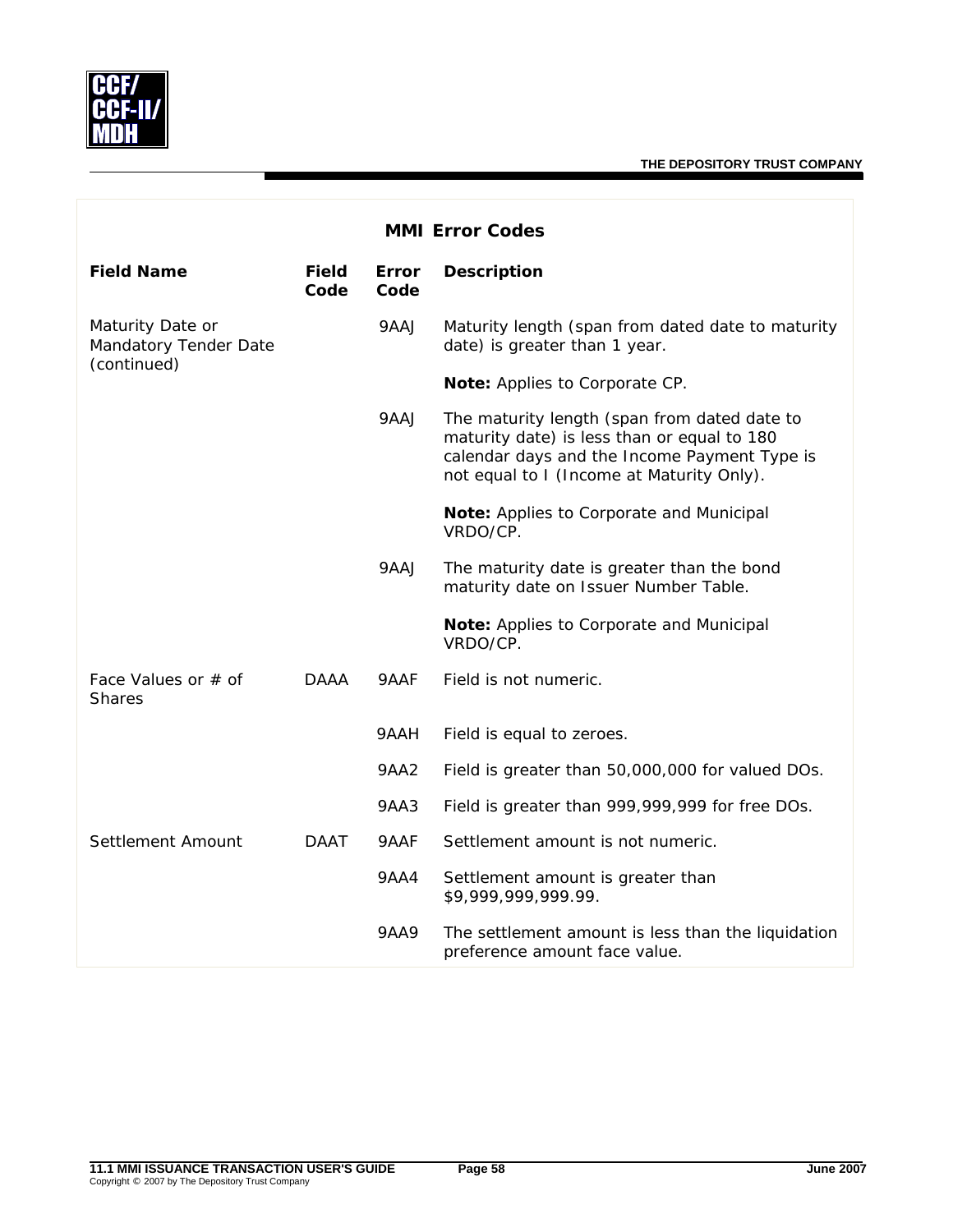

| <b>MMI Error Codes</b>                                                 |                      |               |                                                                   |  |  |
|------------------------------------------------------------------------|----------------------|---------------|-------------------------------------------------------------------|--|--|
| <b>Field Name</b>                                                      | <b>Field</b><br>Code | Error<br>Code | <b>Description</b>                                                |  |  |
| Receiving Participant<br>Number                                        | CAAL                 | 9AAF          | Receiving Participant number is not numeric.                      |  |  |
|                                                                        |                      | 9AAH          | Receiving Participant number is equal to zeroes.                  |  |  |
|                                                                        |                      | 9AAT          | Receiving Participant number is not a DTC<br>Participant.         |  |  |
|                                                                        |                      | 9AAY          | Receiving Participant number is not SDFS eligible.                |  |  |
|                                                                        |                      | 9AAU          | Receiving Participant number is chilled for SDFS<br>valued DOs.   |  |  |
|                                                                        |                      | 9AAW          | Receiving Participant number is chilled for SDFS<br>free DOs.     |  |  |
|                                                                        |                      | MAAO          | Receiving Participant number is equal to issuing<br>agent number. |  |  |
| Minimum Denomination<br>Amount or Number of<br><b>Shares</b>           | <b>DAAU</b>          | 9AAF          | Field is not numeric.                                             |  |  |
|                                                                        |                      | 9AAH          | Field is equal to zeroes.                                         |  |  |
| Incremental Denomina-<br>tion Amount or Number<br>of Shares Thereafter | <b>DAAV</b>          | 9AAF          | Field is not numeric.                                             |  |  |
|                                                                        |                      | 9AAH          | Field is equal to zeroes.                                         |  |  |
| Sales Agent/Direct Type                                                | GAA1                 | 9AAE          | Sales agent/Direct type is not equal to S or D.                   |  |  |
| Sales Price Percentage                                                 | <b>DAAW</b>          | 9AAF          | Sales Price Percentage is not numeric.                            |  |  |
|                                                                        |                      | 9AAH          | Sales Price Percentage is equal to zeroes.                        |  |  |
| <b>Commission Percentage</b>                                           | <b>DAAX</b>          | 9AAF          | Commission rate is not numeric.                                   |  |  |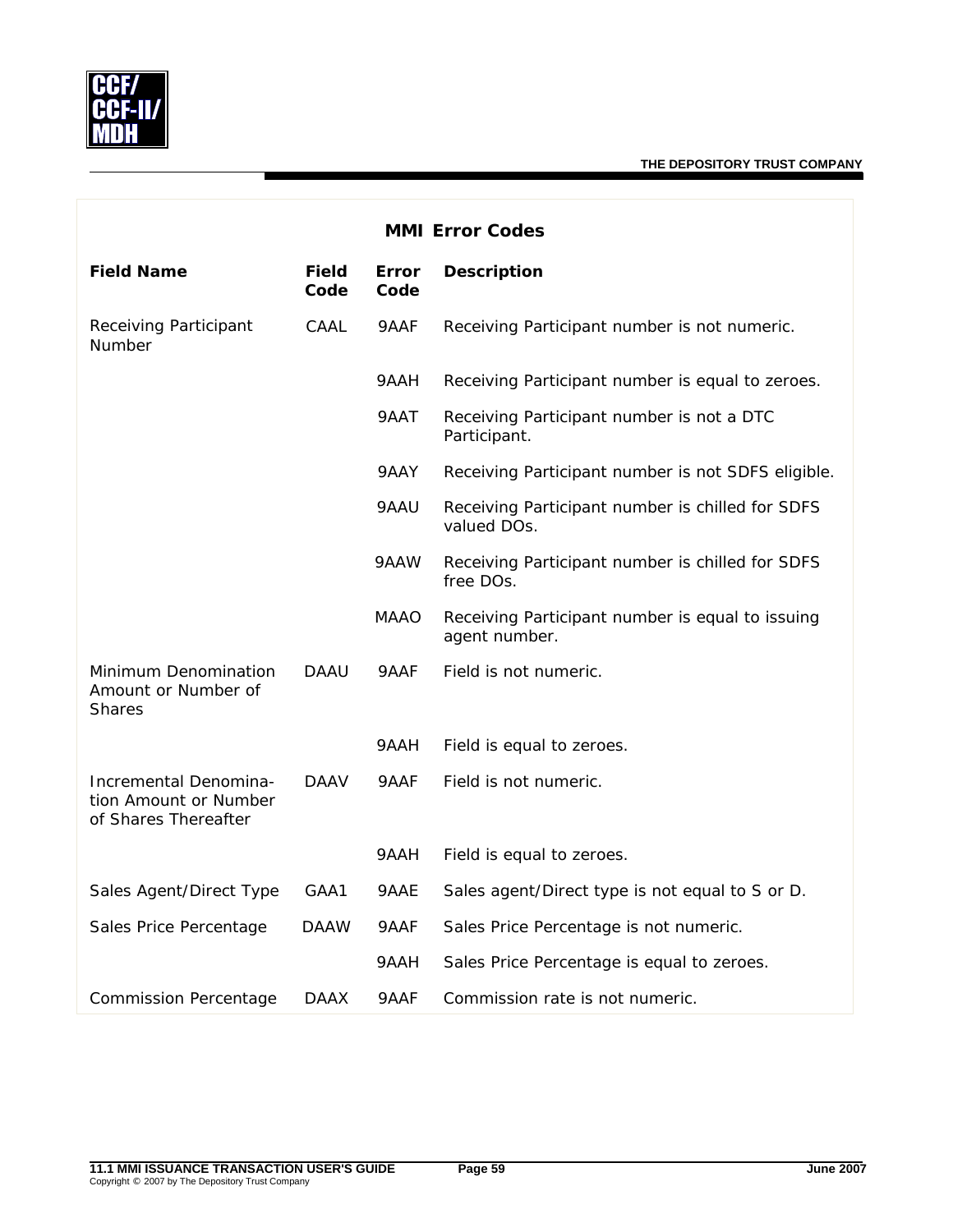

| <b>MMI Error Codes</b>       |                      |               |                                                                                                                                                                                                                                                      |  |  |
|------------------------------|----------------------|---------------|------------------------------------------------------------------------------------------------------------------------------------------------------------------------------------------------------------------------------------------------------|--|--|
| <b>Field Name</b>            | <b>Field</b><br>Code | Error<br>Code | <b>Description</b>                                                                                                                                                                                                                                   |  |  |
| <b>Cutoff Time</b>           | <b>AAAH</b>          | 9AAL          | Past cutoff time (3 pm) for valued issuance DOs.                                                                                                                                                                                                     |  |  |
|                              |                      | 9AAL          | Past cutoff time (5 pm) for free issuance<br>instructions requiring MFC Security Table add.                                                                                                                                                          |  |  |
|                              |                      | 9AAL          | Past cutoff time (6:15 pm) for free issuance<br>instructions requiring no MFC Security Table add.                                                                                                                                                    |  |  |
|                              |                      | 9AAL          | Past cutoff time (5:00 pm) for issuance<br>cancellations.                                                                                                                                                                                            |  |  |
|                              |                      | <b>MAAP</b>   | Issuance cancellation does not match a pending<br>issuance instruction.                                                                                                                                                                              |  |  |
| Miscellaneous Edit<br>Checks | <b>AAAH</b>          | <b>9AA6</b>   | The issuance instruction is a duplicate issuance<br>instruction based on CUSIP Number, transmission<br>time stamp, input media, individual user signon,<br>individual user number, individual user<br>terminal/transmission ID and instruction type. |  |  |
|                              |                      | 9AA7          | The issuance instruction or turnaround DO was<br>rejected by ATP.                                                                                                                                                                                    |  |  |
|                              | <b>GAAA</b>          | 9AAN          | The CUSIP Number for an issuance instruction or<br>dealer turnaround DO was not eligible (for<br>example, not found on DTC Master Table) at<br>cutoff time.                                                                                          |  |  |
| Income Rate Type             | FAAD                 | 9AAE          | Rate type is not equal to F or V and Income<br>Payment Type is equal to P or I.                                                                                                                                                                      |  |  |
|                              |                      | 9AAE          | Income Rate Type = V and Variable Rate Type =<br>N on the Issuer Number Table.                                                                                                                                                                       |  |  |
| Income Payment Type          | <b>GAAO</b>          | 9AAE          | Income Payment Type is not equal to P, Z or I.                                                                                                                                                                                                       |  |  |
|                              |                      | 9AAE          | Income Payment Type is not equal to Z for<br>Discount Notes.                                                                                                                                                                                         |  |  |
|                              |                      | 9AAE          | Income Payment Type is not equal to P or I and<br>the Issuance Product Type = $C$ , $G$ , H or P<br>(Corporate VRDO/CP, Tax-exempt and Taxable<br>Municipal VRDO/CP, and Preferred Stock in CP-<br>like mode, respectively).                         |  |  |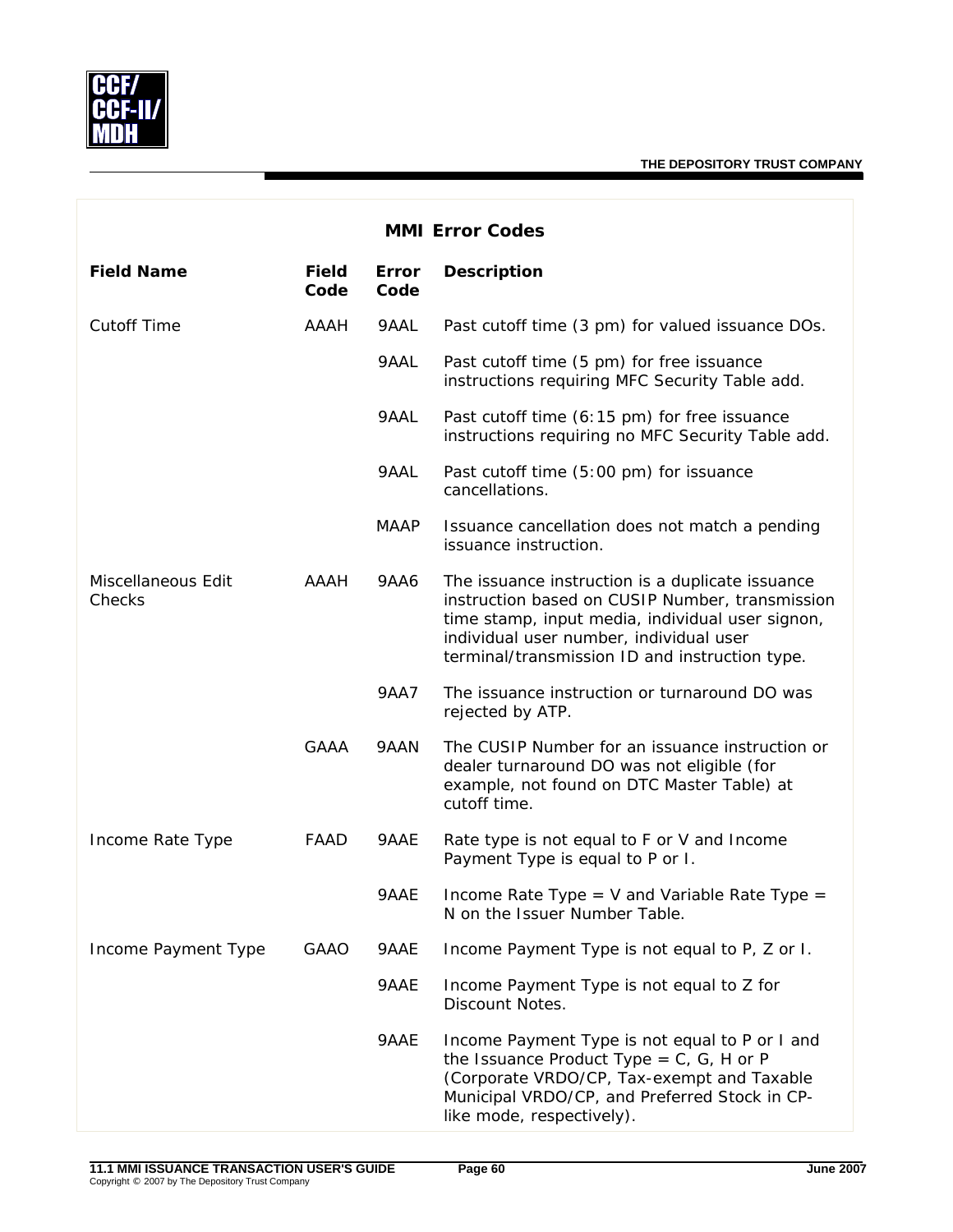

| <b>MMI Error Codes</b>             |                      |                      |                                                                                                                                                                    |  |
|------------------------------------|----------------------|----------------------|--------------------------------------------------------------------------------------------------------------------------------------------------------------------|--|
| <b>Field Name</b>                  | <b>Field</b><br>Code | <b>Error</b><br>Code | <b>Description</b>                                                                                                                                                 |  |
|                                    |                      | 9AAE                 | Income Payment Type is not equal to Z and the<br>issuer number is set up as a discount issuer<br>number.                                                           |  |
|                                    |                      | 9AAE                 | Rate Type $=$ F and Income Payment Type is not<br>equal to P or I.                                                                                                 |  |
|                                    |                      | 9AAE                 | Rate Type $=$ V and the Income Payment Type is<br>not equal to P or I.                                                                                             |  |
|                                    |                      | 9AAE                 | Income Payment Type = $P$ , Income Rate Type = $F$<br>and the fields which were not applicable did not<br>contain the default value of spaces or zeroes.           |  |
|                                    |                      |                      | Note: Refer to section 4, MMI Field<br>Requirements, on page 16, for a list of fields not<br>applicable based on income rate type and income<br>payment type.      |  |
|                                    |                      | 9AAE                 | Income Payment Type $=$ P and the Income Rate<br>Type $=$ V, and the fields which were not<br>applicable did not contain the default value of<br>spaces or zeroes. |  |
|                                    |                      |                      | Note: Refer to section 4, MMI Field<br>Requirements, on page 16, for a list of fields not<br>applicable based on income rate type and income<br>payment type.      |  |
| Income Payment Type<br>(continued) |                      | 9AAE                 | Income Payment Type $=$ Z, and the fields which<br>were not applicable did not contain the default<br>value of spaces or zeroes.                                   |  |
|                                    |                      |                      | Note: Refer to section 4, MMI Field<br>Requirements, on page 16, for a list of fields not<br>applicable based on income rate type and income<br>payment type.      |  |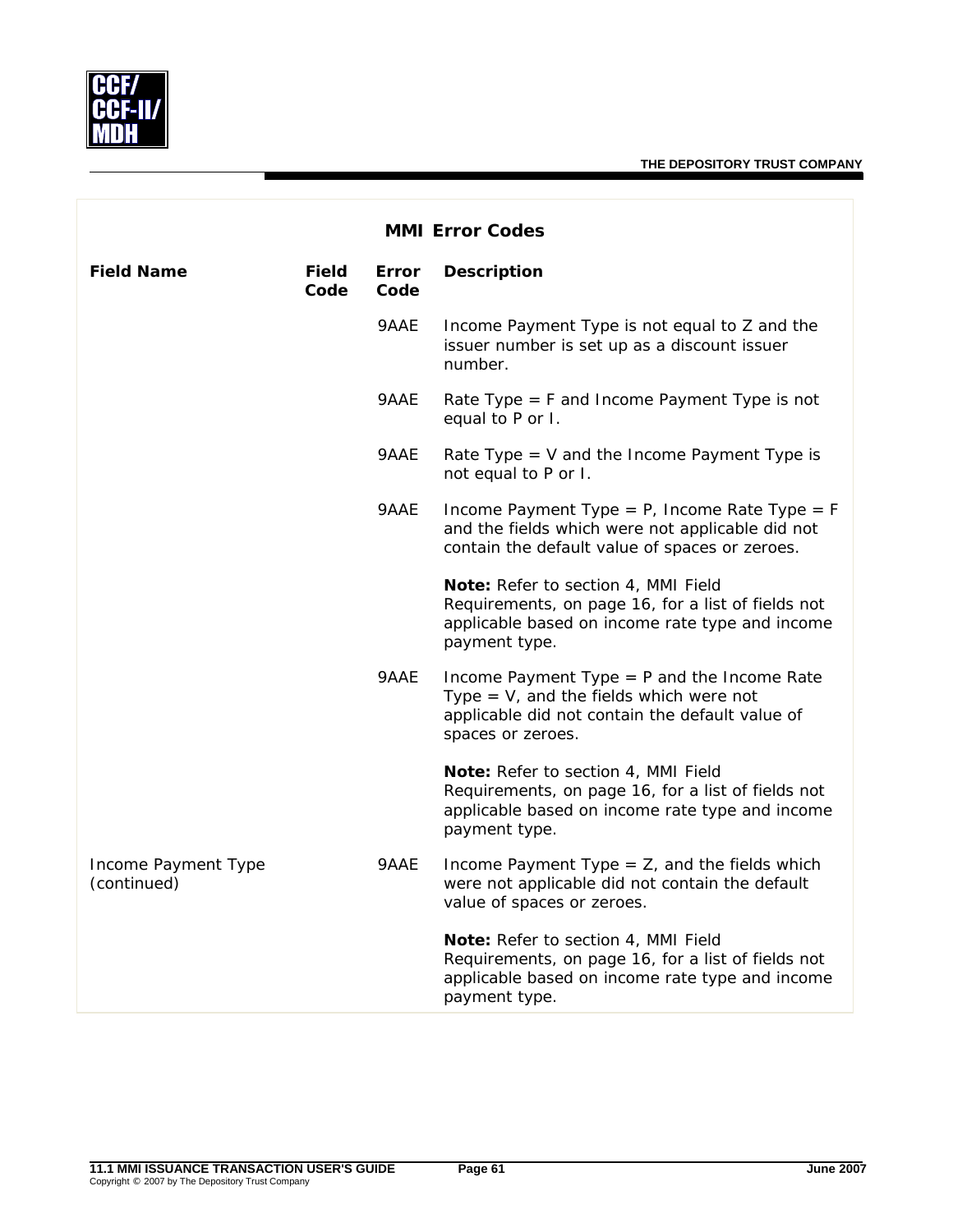

|                                            | <b>MMI Error Codes</b> |               |                                                                                                                                                                                                                                                                                                                                       |  |  |  |
|--------------------------------------------|------------------------|---------------|---------------------------------------------------------------------------------------------------------------------------------------------------------------------------------------------------------------------------------------------------------------------------------------------------------------------------------------|--|--|--|
| <b>Field Name</b>                          | <b>Field</b><br>Code   | Error<br>Code | <b>Description</b>                                                                                                                                                                                                                                                                                                                    |  |  |  |
|                                            |                        | 9AAE          | Income Payment Type $= 1$ , and the Income Rate<br>Type $=$ F, and the fields which were not applicable<br>did not contain the default value of spaces or<br>zeroes.<br>Note: Refer to section 4, MMI Field<br>Requirements, on page 16, for a list of fields not<br>applicable based on income rate type and income<br>payment type. |  |  |  |
|                                            |                        | 9AAE          | Income Payment Type $= 1$ , and the Income Rate<br>Type $=$ V, and the fields which were not<br>applicable did not contain the default value of<br>spaces or zeroes.                                                                                                                                                                  |  |  |  |
|                                            |                        |               | Note: Refer to section 4, MMI Field<br>Requirements, on page 16, for a list of fields not<br>applicable based on income rate type and income<br>payment type.                                                                                                                                                                         |  |  |  |
| <b>Indexed Principal</b><br>Indicator      | EAAN                   | 9AAE          | Indexed principal indicator is not equal to Y or N.                                                                                                                                                                                                                                                                                   |  |  |  |
|                                            |                        | 9AAE          | Indicator on the Issuer Number Table is set to N<br>and the indicator on the issuance instruction is<br>equal to Y.                                                                                                                                                                                                                   |  |  |  |
|                                            |                        | 9AAE          | Indexed Principal Indicator $= N$ and the fields that<br>were not applicable do not contain the default<br>value of zeroes or spaces.<br>Note: Refer to the Indexed Principal Information<br>subsection of section 4, MMI Field Requirements,<br>on page 16.                                                                          |  |  |  |
| Periodic/Amortizing<br>Principal Indicator | EAA0                   | 9AAE          | Indicator is not equal to Y or N.                                                                                                                                                                                                                                                                                                     |  |  |  |
|                                            |                        | 9AAE          | Indicator on the Issuer Number Table is set to N<br>and the indicator on the issuance instruction is<br>equal to Y.                                                                                                                                                                                                                   |  |  |  |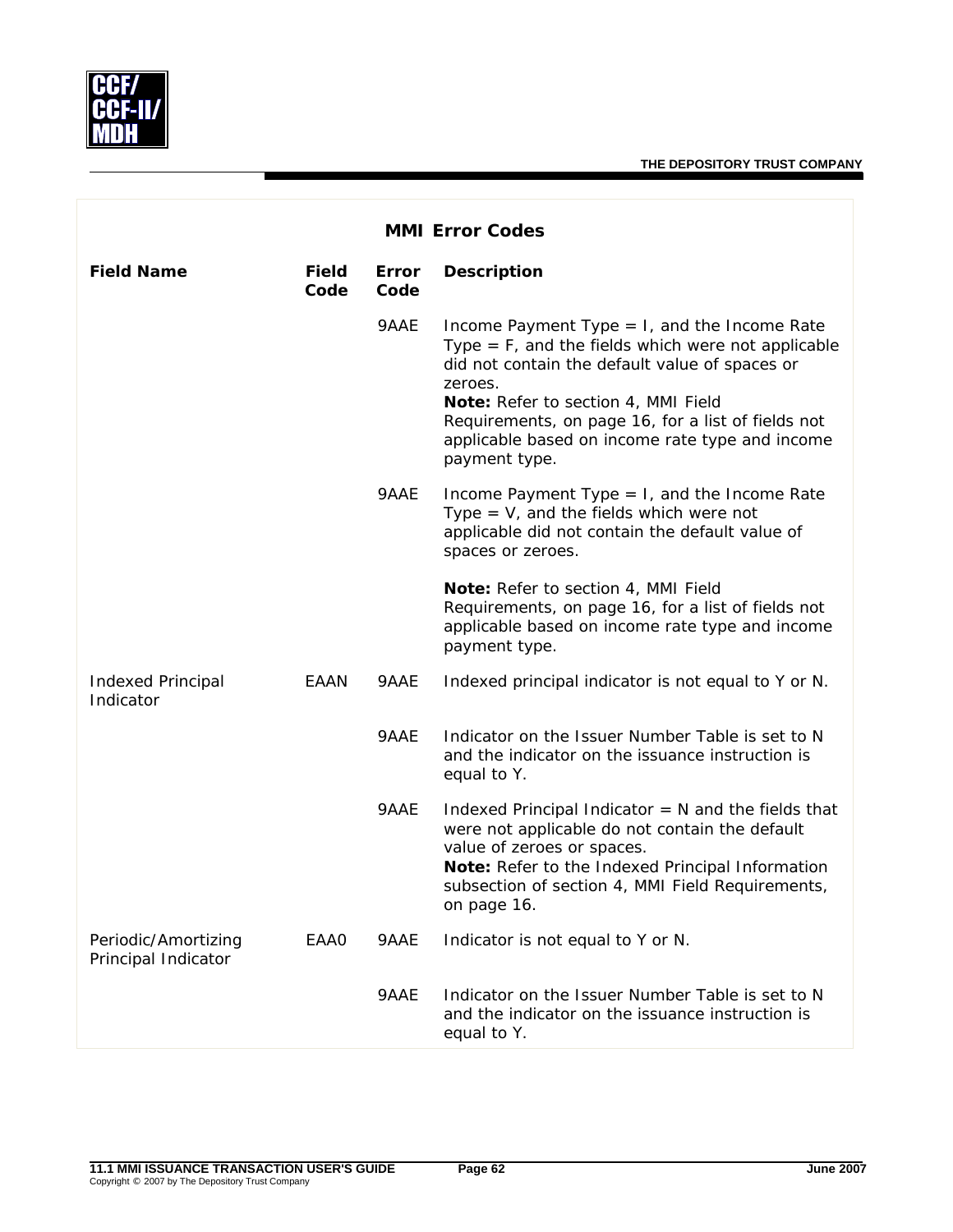|                                              | <b>MMI Error Codes</b> |               |                                                                                                                                                   |  |  |  |
|----------------------------------------------|------------------------|---------------|---------------------------------------------------------------------------------------------------------------------------------------------------|--|--|--|
| <b>Field Name</b>                            | <b>Field</b><br>Code   | Error<br>Code | <b>Description</b>                                                                                                                                |  |  |  |
|                                              |                        | 9AAE          | Periodic/Amortizing Principal Indicator = $N$ and<br>the fields that were not applicable do not contain<br>the default value of zeroes or spaces. |  |  |  |
|                                              |                        |               | Note: Refer to the Principal Payment Information<br>subsection of section 4, MMI Field Requirements,<br>on page 16.                               |  |  |  |
| Foreign Currency<br>Indicator                | EAAP                   | 9AAE          | Foreign Currency Indicator is not equal to Y or N.                                                                                                |  |  |  |
|                                              |                        | 9AAE          | Indicator on the Issuer Number Table is set to N<br>and indicator on the issuance instruction is equal<br>to Y                                    |  |  |  |
|                                              |                        | 9AAE          | The difference between maturity date and<br>settlement date is less than 30 days                                                                  |  |  |  |
|                                              |                        |               | Note: Applies to Corporate CP with foreign<br>currency indicator $=$ Y.                                                                           |  |  |  |
| Foreign Currency Code<br>ID                  | <b>GAAI</b>            | 9AAE          | Foreign Currency Code ID is not a valid ISO<br>currency code.                                                                                     |  |  |  |
|                                              |                        | 9AAE          | Foreign Currency Indicator $= N$ and the Foreign<br>Currency Code ID is not equal to USD (US<br>Dollars).                                         |  |  |  |
|                                              |                        | 9AAE          | Foreign Currency Indicator $=$ Y and the Foreign<br>Currency Code ID is equal to USD (US Dollars).                                                |  |  |  |
| <b>US Dollar Payment</b><br>Option Indicator | EAAO                   | 9AAE          | US Dollar Payment Indicator must be Y or N when<br>the Foreign Currency Indicator $=$ Y.                                                          |  |  |  |
|                                              |                        | 9AAE          | US Dollar Payment Indicator is not blank and the<br>foreign Currency Indicator = $N$ .                                                            |  |  |  |
| Repayment (PUT)<br>Option Indicator          | EAAR                   | 9AAE          | The repayment PUT Option Indicator is not equal<br>to Y or N.                                                                                     |  |  |  |
|                                              |                        | 9AAE          | The indicator on the Issuer Number Table is set to<br>N and the indicator on the issuance instruction is<br>equal to Y.                           |  |  |  |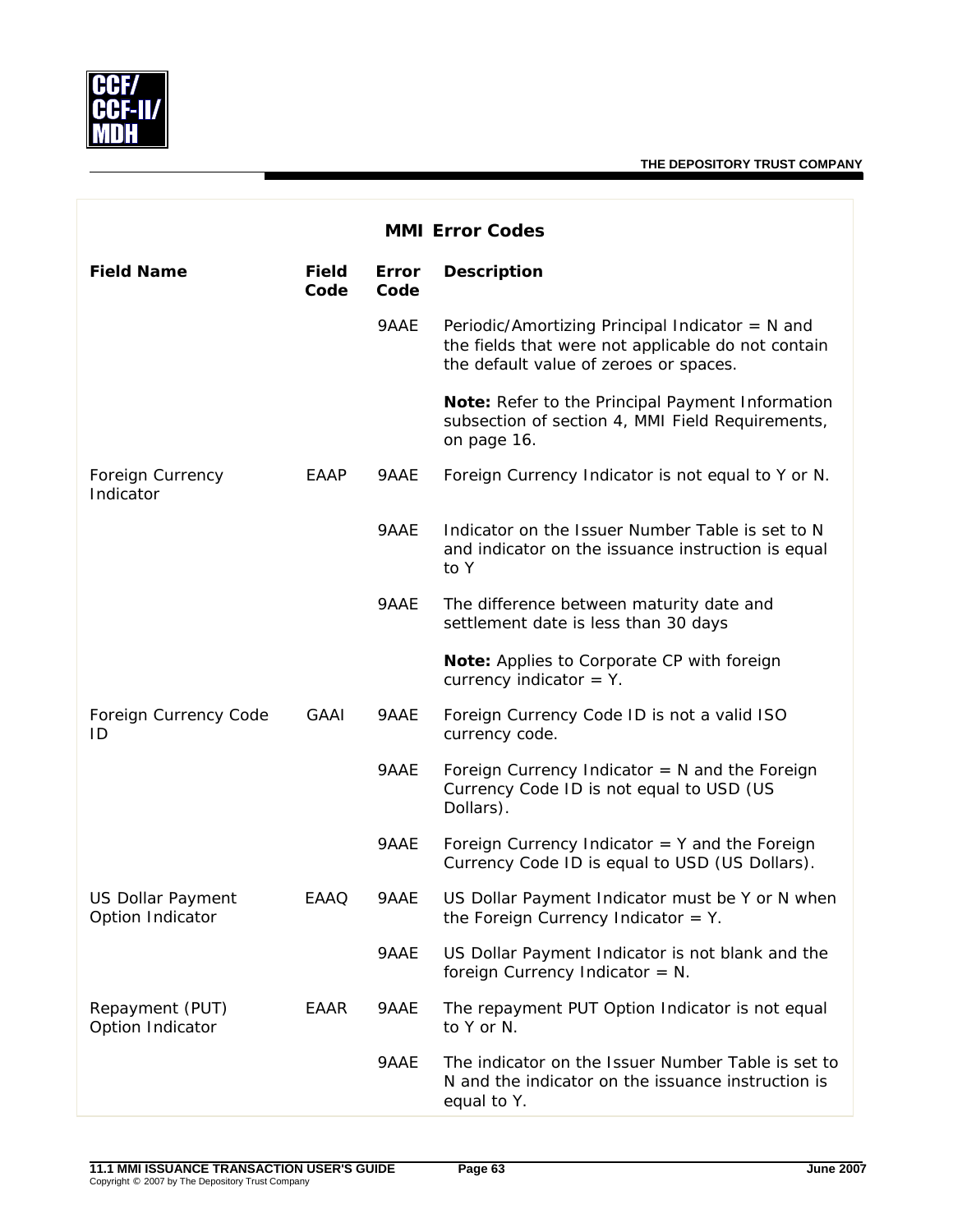

| <b>MMI Error Codes</b>                              |                      |                      |                                                                                                                                                       |                                                                                                           |
|-----------------------------------------------------|----------------------|----------------------|-------------------------------------------------------------------------------------------------------------------------------------------------------|-----------------------------------------------------------------------------------------------------------|
| <b>Field Name</b>                                   | <b>Field</b><br>Code | <b>Error</b><br>Code | <b>Description</b>                                                                                                                                    |                                                                                                           |
|                                                     |                      | 9AAE                 | Repayment PUT Option Indicator $= N$ and the<br>following fields were not applicable and do not<br>contain the default value of zeroes or spaces:     |                                                                                                           |
|                                                     |                      |                      | Repayment PUT Option Frequency:<br>space                                                                                                              | default                                                                                                   |
|                                                     |                      |                      | Start Date 1st Tender:<br>zero                                                                                                                        | default                                                                                                   |
|                                                     |                      |                      | End Date 1st Tender:<br>zero                                                                                                                          | default                                                                                                   |
|                                                     |                      |                      | End Date Last Tender:<br>zero                                                                                                                         | default.                                                                                                  |
| Call Indicator                                      | EAAS                 | 9AAE                 | Call indicator is not equal to Y or N.                                                                                                                |                                                                                                           |
|                                                     |                      | 9AAE                 | Indicator on the Issuer Number Table is set to N<br>and the indicator on the issuance instruction is<br>equal to Y.                                   |                                                                                                           |
|                                                     |                      | 9AAE                 | If the Call Indicator $= N$ , the following fields are<br>not applicable and do not contain the default<br>value:<br>First Call Date (default = zero) |                                                                                                           |
|                                                     |                      |                      | Call Price Percentage (default = zero).                                                                                                               |                                                                                                           |
| Changeable Income<br>Payment Frequency<br>Indicator | EAAT                 | 9AAE                 | is not equal to Y or N.                                                                                                                               | Changeable Income Payment Frequency Indicator                                                             |
|                                                     |                      | 9AAE                 | and the indicator on the issuance instruction is<br>equal to Y.                                                                                       | Indicator on the Issuer Number Table is set to N                                                          |
| Repayment (PUT)<br>Option Upon Death<br>Indicator   | EAAU                 | 9AAE                 | not equal to Y or N.                                                                                                                                  | Repayment (PUT) Option Upon Death Indicator is                                                            |
|                                                     |                      | 9AAE                 | Υ.                                                                                                                                                    | The indicator on the Issuer Number Table is set to<br>N and the indicator on the issuance instruction $=$ |
| Taxable Indicator                                   | EAA2                 | 9AAE                 | Taxable Indicator is not equal to Y or N.                                                                                                             |                                                                                                           |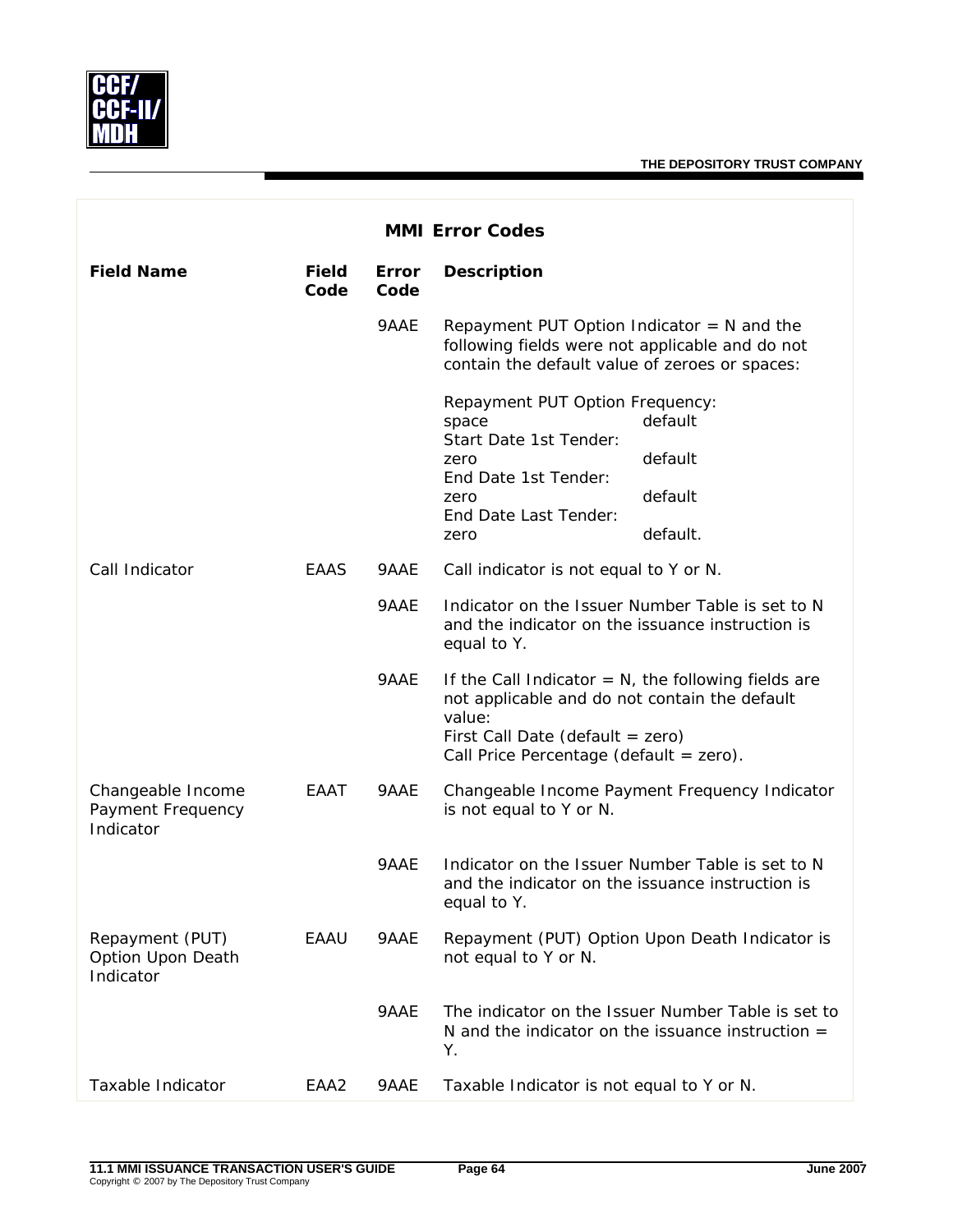

| <b>MMI Error Codes</b>                  |                      |                      |                                                                                                                     |
|-----------------------------------------|----------------------|----------------------|---------------------------------------------------------------------------------------------------------------------|
| <b>Field Name</b>                       | <b>Field</b><br>Code | <b>Error</b><br>Code | <b>Description</b>                                                                                                  |
|                                         |                      | 9AAE                 | Indicator on the Issuer Number Table is set to N<br>and the indicator on the issuance instruction $=$ Y.            |
| <b>Extendable Maturity</b><br>Indicator | EAAV                 | 9AAE                 | Extension of maturity indicator is not equal to Y or<br>N.                                                          |
|                                         |                      | 9AAE                 | Indicator on the Issuer Number Table is set to N<br>and the indicator on the issuance instruction is<br>equal to Y. |
| Income Rate Reset<br>Indicator          | <b>EAAW</b>          | 9AAE                 | Income rate reset indicator is not equal to Y or N.                                                                 |
|                                         |                      | 9AAE                 | Indicator on the Issuer Number Table is set to N<br>and the indicator on the issuance instruction is<br>equal to Y. |
| Renewable Note<br>Indicator             | EAAX                 | 9AAE                 | Renewable note indicator is not equal to Y or N.                                                                    |
|                                         |                      | 9AAE                 | Indicator on the Issuer Number Table is set to N<br>and the indicator on the issuance instruction is<br>equal to Y. |
|                                         |                      | 9AAE                 | Renewable note indicator is equal to Y and the<br>Extendable Maturity Indicator = $Y$ .                             |
| Income Step-Up Rate<br>Indicator        | EAAY                 | 9AAE                 | Income Step-Up Rate Indicator is not equal to Y<br>or N.                                                            |
| Income Step-Up Rate                     | FAAE                 | 9AAF                 | Income Step-Up Rate is not numeric.                                                                                 |
|                                         |                      | 9AAH                 | Income Step-Up Rate is equal to zero and Income<br>Step-Up Rate Indicator = $Y$ .                                   |
|                                         |                      | 9AAE                 | Income Step-Up Rate is not equal to zero and<br>Income Step-Up Rate Indicator = $N$ .                               |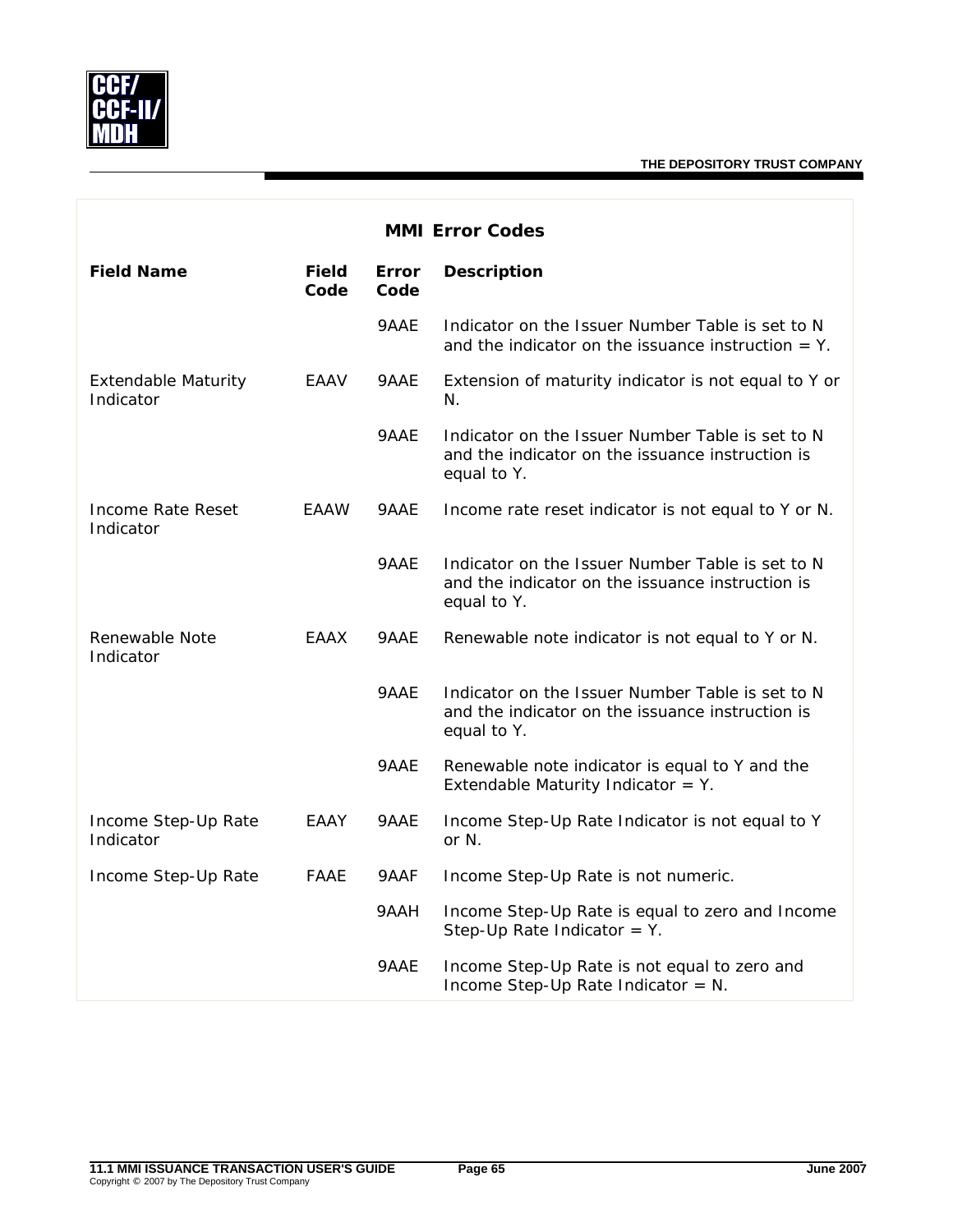

| <b>MMI Error Codes</b>                                 |                      |               |                                                                                                                                                                                                                                                                                                                                                                                                                                                                            |
|--------------------------------------------------------|----------------------|---------------|----------------------------------------------------------------------------------------------------------------------------------------------------------------------------------------------------------------------------------------------------------------------------------------------------------------------------------------------------------------------------------------------------------------------------------------------------------------------------|
| <b>Field Name</b>                                      | <b>Field</b><br>Code | Error<br>Code | <b>Description</b>                                                                                                                                                                                                                                                                                                                                                                                                                                                         |
| Income Step-Up Rate<br><b>Effective Date</b>           | <b>BAAC</b>          | 9AAJ          | Invalid month for First Payment Date (that is,<br>month is not equal to $1-12$ );<br><b>or</b><br>Invalid day for first payment date (that is, day is<br>not equal to 1-31 for months 1, 3, 5, 7, 8 10, 12;<br>day is not equal to 1-30 for months 4, 6, 9 and<br>11; day is not equal to 1-28 for month 2 of a<br>non-leap year; day is not equal to 1-29 for month<br>2 of a leap year);<br>or<br>Invalid year for First Payment Date (that is, year<br>is not numeric). |
|                                                        |                      |               | Note:<br>1. This can be validated using the CALENDAR<br>routine.<br>2. Applies when Income Step-Up Rate<br>Indicator $=$ Y.                                                                                                                                                                                                                                                                                                                                                |
|                                                        |                      | 9AAE          | This date is not equal to zero and Income Step-Up<br>Rate Indicator = $N$ .                                                                                                                                                                                                                                                                                                                                                                                                |
| Income, Discount or<br>Income Rate (of 1st<br>Payment) | FAAF                 | 9AAF          | Rate is not numeric.                                                                                                                                                                                                                                                                                                                                                                                                                                                       |
|                                                        |                      | 9AAH          | Rate is equal to zeroes.                                                                                                                                                                                                                                                                                                                                                                                                                                                   |
|                                                        |                      | 9AAE          | Rate is greater than 99.999%.                                                                                                                                                                                                                                                                                                                                                                                                                                              |
|                                                        |                      |               | Note: Applies to MMIs with an Income Rate Type<br>= F.                                                                                                                                                                                                                                                                                                                                                                                                                     |
|                                                        |                      | 9AAE          | Rate is greater than 99.99999%.                                                                                                                                                                                                                                                                                                                                                                                                                                            |
|                                                        |                      |               | Note: Applies to MMIs with an Income Rate Type<br>$= V.$                                                                                                                                                                                                                                                                                                                                                                                                                   |
| Income Payment<br>Amount Per \$1000 (1st<br>payment)   | DAAY                 | 9AAF          | Amount per \$1000 is not numeric.                                                                                                                                                                                                                                                                                                                                                                                                                                          |
|                                                        |                      |               | <b>Note:</b> Applies if Foreign Currency Indicator = $N$ .                                                                                                                                                                                                                                                                                                                                                                                                                 |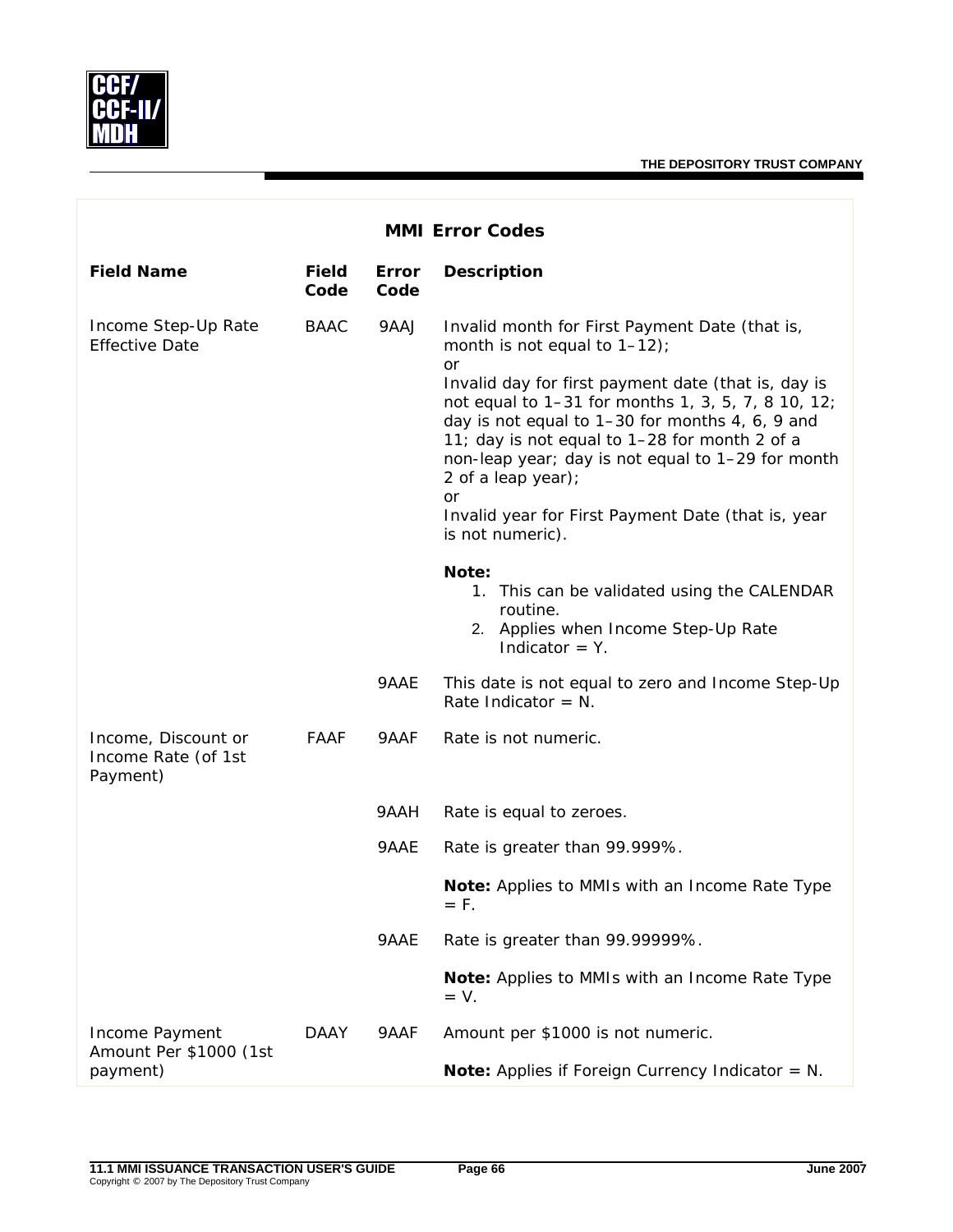

| <b>MMI Error Codes</b>                               |                      |               |                                                                                                          |  |
|------------------------------------------------------|----------------------|---------------|----------------------------------------------------------------------------------------------------------|--|
| <b>Field Name</b>                                    | <b>Field</b><br>Code | Error<br>Code | <b>Description</b>                                                                                       |  |
|                                                      |                      | 9AAH          | Amount is zeroes.                                                                                        |  |
|                                                      |                      |               | <b>Note:</b> Applies if Foreign Currency Indicator = $N$ .                                               |  |
| Income Payment<br>Amount Per \$1000 (at<br>maturity) |                      | <b>9AA9</b>   | Amount is not equal to DTC's calculated amount.                                                          |  |
|                                                      |                      | 9AAE          | Amount is greater than 999.999999.                                                                       |  |
|                                                      | <b>DAAY</b>          | 9AAF          | Amount per \$1000 is not numeric                                                                         |  |
|                                                      |                      |               | <b>Note:</b> Applies if Foreign Currency Indicator = $N$ .                                               |  |
|                                                      |                      | 9AA9          | Amount is not equal to DTC's calculated amount;<br>an RDP program will be used to verify this<br>amount. |  |
|                                                      |                      |               | <b>Note:</b> Applies if Foreign Currency Indicator = $N$ .                                               |  |
| Income Calculation<br>Formula Type                   | GAA3                 | 9AAE          | Income Calculation Formula Type is not equal to<br>01, 02, 03 or 04.                                     |  |
| Income Payment<br>Frequency Interval Type            | GAA4                 | 9AAE          | Income Payment Frequency Interval Type is not<br>equal to Y, M, W or D.                                  |  |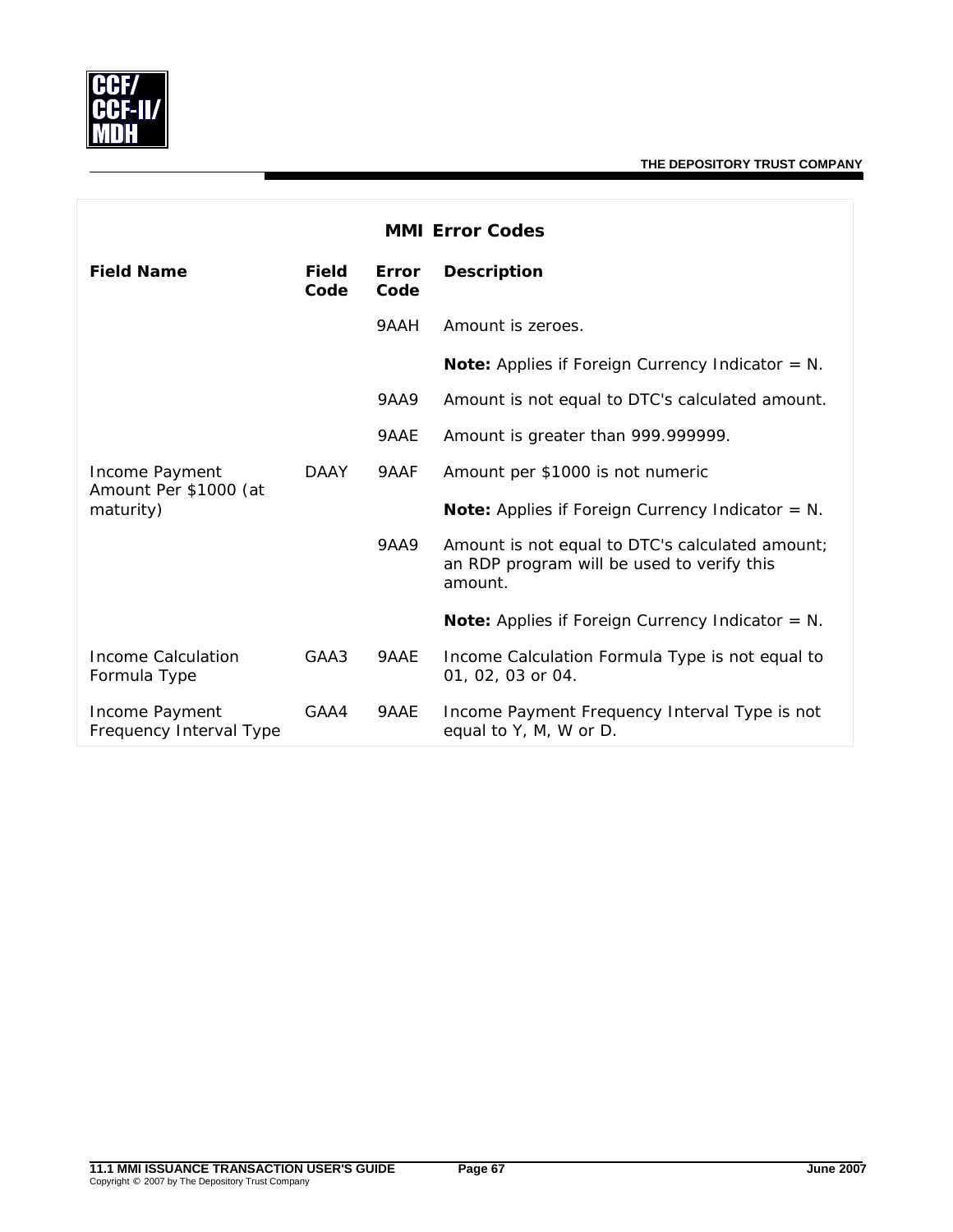

| <b>MMI Error Codes</b>                         |                      |               |                                                                                                                                                                                                                                                                                                                                                                                       |
|------------------------------------------------|----------------------|---------------|---------------------------------------------------------------------------------------------------------------------------------------------------------------------------------------------------------------------------------------------------------------------------------------------------------------------------------------------------------------------------------------|
| <b>Field Name</b>                              | <b>Field</b><br>Code | Error<br>Code | <b>Description</b>                                                                                                                                                                                                                                                                                                                                                                    |
| Income Payment<br>Frequency Interval<br>Number | GAA5                 | 9AAF          | Income Payment Frequency Interval Number is<br>not numeric.                                                                                                                                                                                                                                                                                                                           |
|                                                |                      | 9AAE          | Income Payment Frequency Interval Number =<br>zero and the Income Payment Frequency Interval<br>Type = $Y$ , M or W; 9AAE Income Payment<br>Frequency Interval Number is less than 7 and the<br>Income Payment Frequency Interval Type = D;<br>Targeted First Income Payment Date BAA59AAJ<br>Invalid month for First Payment Date (that is,<br>month is not equal to $1-12$ );<br>or |
|                                                |                      |               | Invalid day for First Payment Date (that is, day is<br>not equal to 1-31 for months 1, 3, 5, 7, 8 10, 12;<br>day is not equal to 1-30 for months 4, 6, 9 and<br>11; day is not equal to 1-28 for month 2 of a<br>non-leap year; day is not equal to 1--29 for<br>month 2 of a leap year);<br><b>or</b>                                                                                |
|                                                |                      |               | Invalid year for First Payment Date (that is, year<br>is not numeric).                                                                                                                                                                                                                                                                                                                |
|                                                |                      |               | Note: This can be validated using the CALENDAR<br>routine.                                                                                                                                                                                                                                                                                                                            |
|                                                |                      | 9AAE          | This date is not between the Settlement Date and<br>the Maturity Date.                                                                                                                                                                                                                                                                                                                |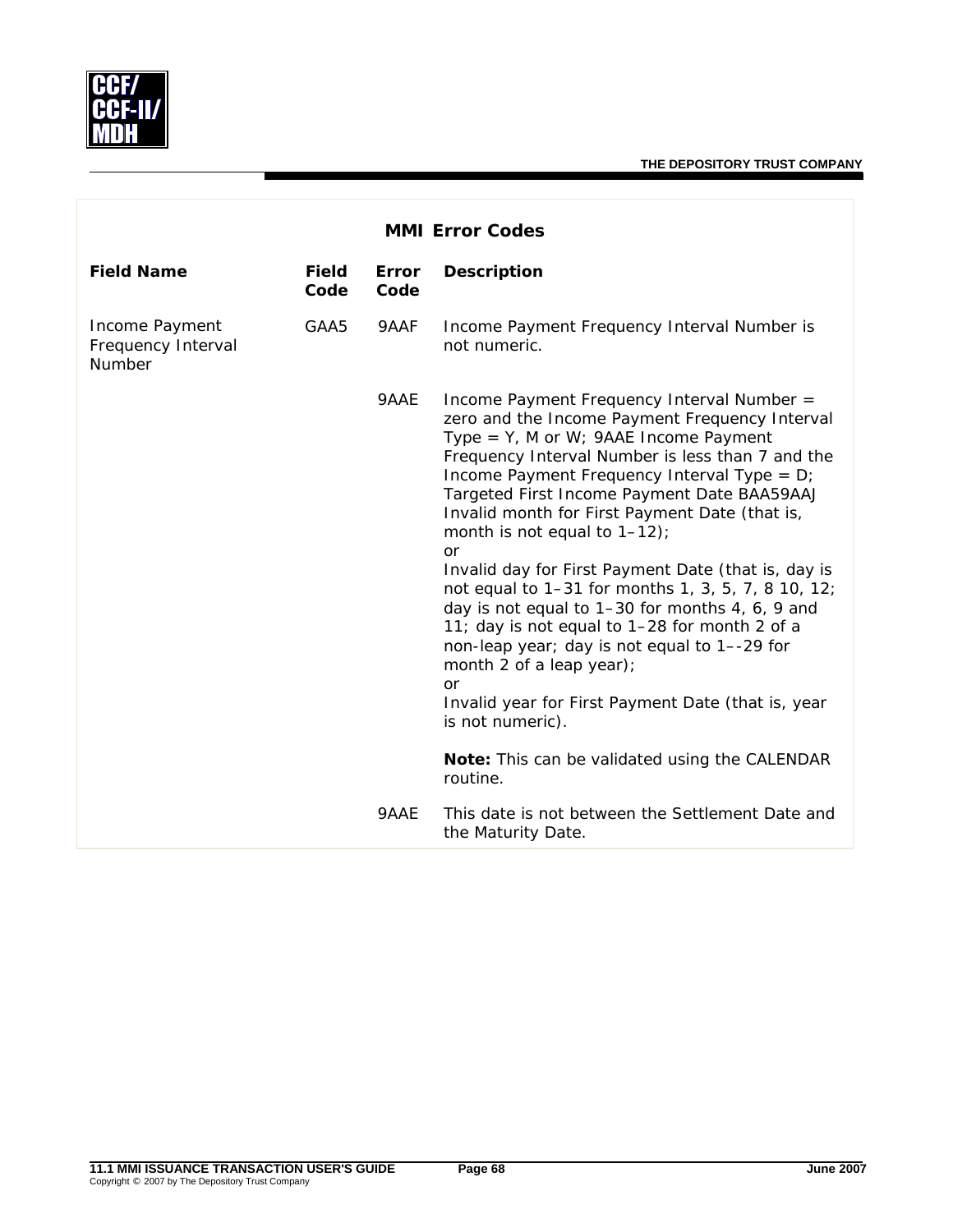

| <b>MMI Error Codes</b>                                  |                      |                      |                                                                                                                                                                                                                                                                                                                                                                                                                                                                           |
|---------------------------------------------------------|----------------------|----------------------|---------------------------------------------------------------------------------------------------------------------------------------------------------------------------------------------------------------------------------------------------------------------------------------------------------------------------------------------------------------------------------------------------------------------------------------------------------------------------|
| <b>Field Name</b>                                       | <b>Field</b><br>Code | <b>Error</b><br>Code | <b>Description</b>                                                                                                                                                                                                                                                                                                                                                                                                                                                        |
| <b>Actual First Income</b><br>Payment Date              | BAA6                 | 9AAJ                 | Invalid month for First Payment Date (that is,<br>month is not equal to $1-12$ ;<br><b>or</b><br>Invalid day for First Payment Date (that is, day is<br>not equal to 1-31 for months 1, 3, 5, 7, 8 10, 12;<br>day is not equal to 1-30 for months 4, 6, 9 and<br>11; day is not equal to 1-28 for month 2 of a<br>non-leap year; day is not equal to 1-29 for month<br>2 of a leap year);<br>or<br>Invalid year for First Payment Date (that is, year<br>is not numeric). |
|                                                         |                      |                      | Note: This can be validated using the CALENDAR<br>routine.                                                                                                                                                                                                                                                                                                                                                                                                                |
|                                                         |                      | 9AAE                 | Date is not a DTC settlement date or, when<br>applicable, a London business date.                                                                                                                                                                                                                                                                                                                                                                                         |
|                                                         |                      | 9AAE                 | Date is not between the Settlement Date and the<br>Maturity Date.                                                                                                                                                                                                                                                                                                                                                                                                         |
| Income Payment<br><b>Accrual Period Measure</b><br>Type | GAA6                 | 9AAE                 | Income Payment Accrual Period Measure Type is<br>not equal to A or T.                                                                                                                                                                                                                                                                                                                                                                                                     |
|                                                         |                      | 9AA5                 | Income Payment Accrual Period Measure Type =<br>spaces and the Income Payment Accrual Period<br>Method Type $= P$ .                                                                                                                                                                                                                                                                                                                                                       |
|                                                         |                      | 9AAE                 | Income Payment Accrual Period Measure Type is<br>not equal to spaces and the Income Payment<br>Accrual Period Method Type = $R$ .                                                                                                                                                                                                                                                                                                                                         |
| Income Payment<br><b>Accrual Period Method</b><br>Type  | EAAZ                 | 9AAE                 | Income Payment Accrual Period Method Type is<br>not equal to R or P.                                                                                                                                                                                                                                                                                                                                                                                                      |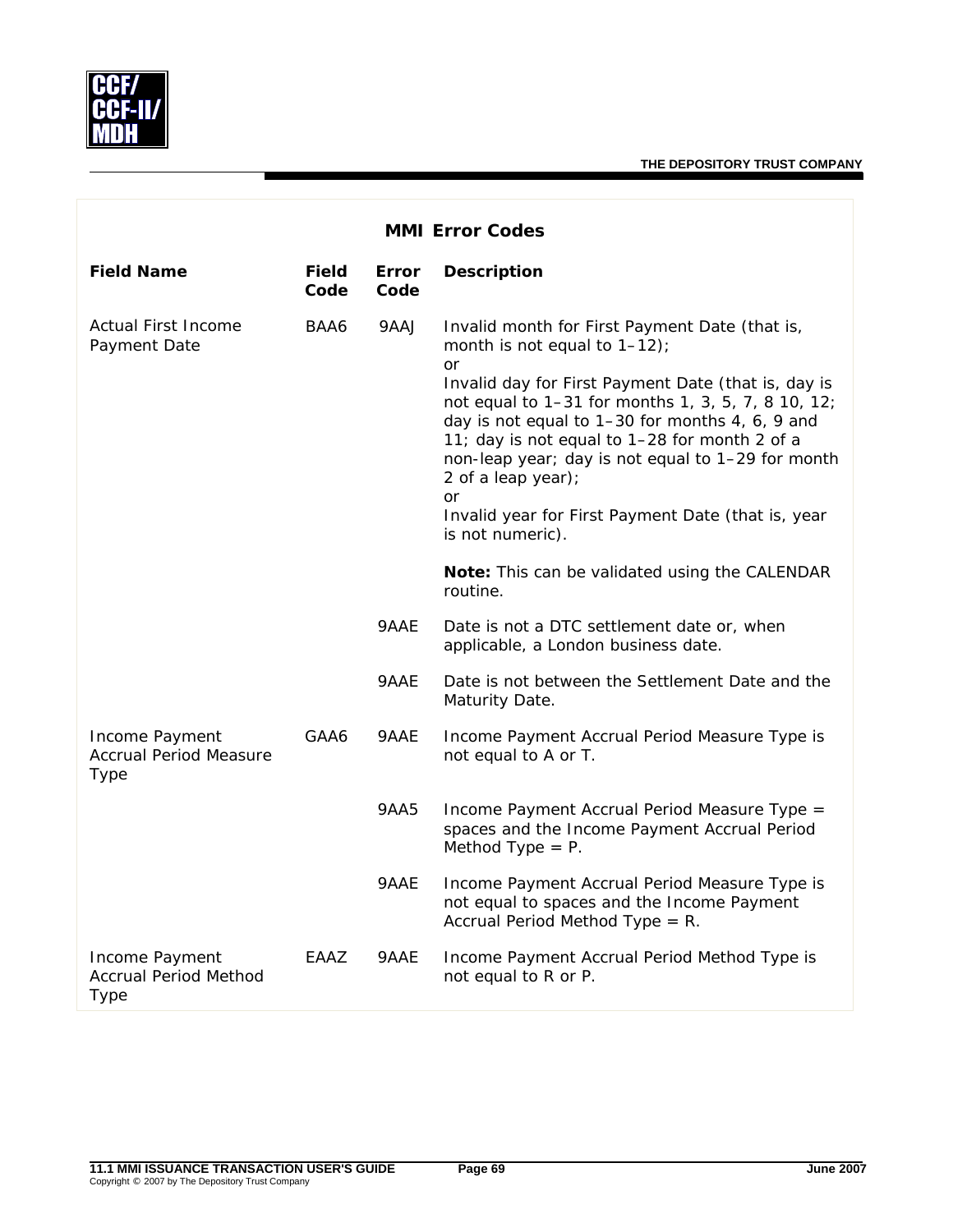

| <b>MMI Error Codes</b>                                                                              |                      |               |                                                                                                                                                                                                                                                                                                                                                                                                                                                                     |  |
|-----------------------------------------------------------------------------------------------------|----------------------|---------------|---------------------------------------------------------------------------------------------------------------------------------------------------------------------------------------------------------------------------------------------------------------------------------------------------------------------------------------------------------------------------------------------------------------------------------------------------------------------|--|
| <b>Field Name</b>                                                                                   | <b>Field</b><br>Code | Error<br>Code | <b>Description</b>                                                                                                                                                                                                                                                                                                                                                                                                                                                  |  |
| First Income Payment<br><b>Record Date</b>                                                          | BAA7                 | 9AAJ          | Invalid month for Actual Record Date (that is,<br>month is not equal to $1-12$ );<br>or<br>Invalid day for Actual Record Date (that is, day is<br>not equal to 1-31 for months 1, 3, 5, 7, 8 10, 12;<br>day is not equal to 1-30 for months 4, 6, 9 and<br>11; day is not equal to 1-28 for month 2 of a<br>non-leap year; day is not equal to 1-29 for month<br>2 of a leap year);<br><b>or</b><br>Invalid year for Record Date (that is, year is not<br>numeric). |  |
|                                                                                                     |                      |               | Note:<br>1. Applies when the field Income Payment<br>Record/Payable Date Difference = $0$ .<br>2. This can be validated using the CALENDAR<br>routine.                                                                                                                                                                                                                                                                                                              |  |
|                                                                                                     |                      | 9AAE          | Income Payment Record Date is greater than or<br>equal to the Targeted First Income Payment Date.                                                                                                                                                                                                                                                                                                                                                                   |  |
|                                                                                                     |                      |               | Note: Applies when the field Income Payment<br>Record/Payable Date difference = 0.                                                                                                                                                                                                                                                                                                                                                                                  |  |
| Income Payment<br>Record/Payable Date<br>Difference (# of days<br>record date precedes<br>pay date) | <b>BAAK</b>          | 9AAF          | Number of days is not numeric.                                                                                                                                                                                                                                                                                                                                                                                                                                      |  |
|                                                                                                     |                      | 9AAH          | Number of days is zeroes and the Targeted First<br>Income Payment Record Date = zeroes.                                                                                                                                                                                                                                                                                                                                                                             |  |
|                                                                                                     |                      | 9AAE          | Number of days is greater than zeroes and the<br>Targeted First Income Payment Record Date is<br>not equal to zeroes (that is, either the number of<br>days or the Targeted First Income Payment<br>Record Date must be supplied, but not both).                                                                                                                                                                                                                    |  |
| Income Payment Busi-<br>ness/Calendar Indicator                                                     | <b>EAA0</b>          | 9AAE          | Income Payment Business/Calendar Indicator is<br>not equal to B or C.                                                                                                                                                                                                                                                                                                                                                                                               |  |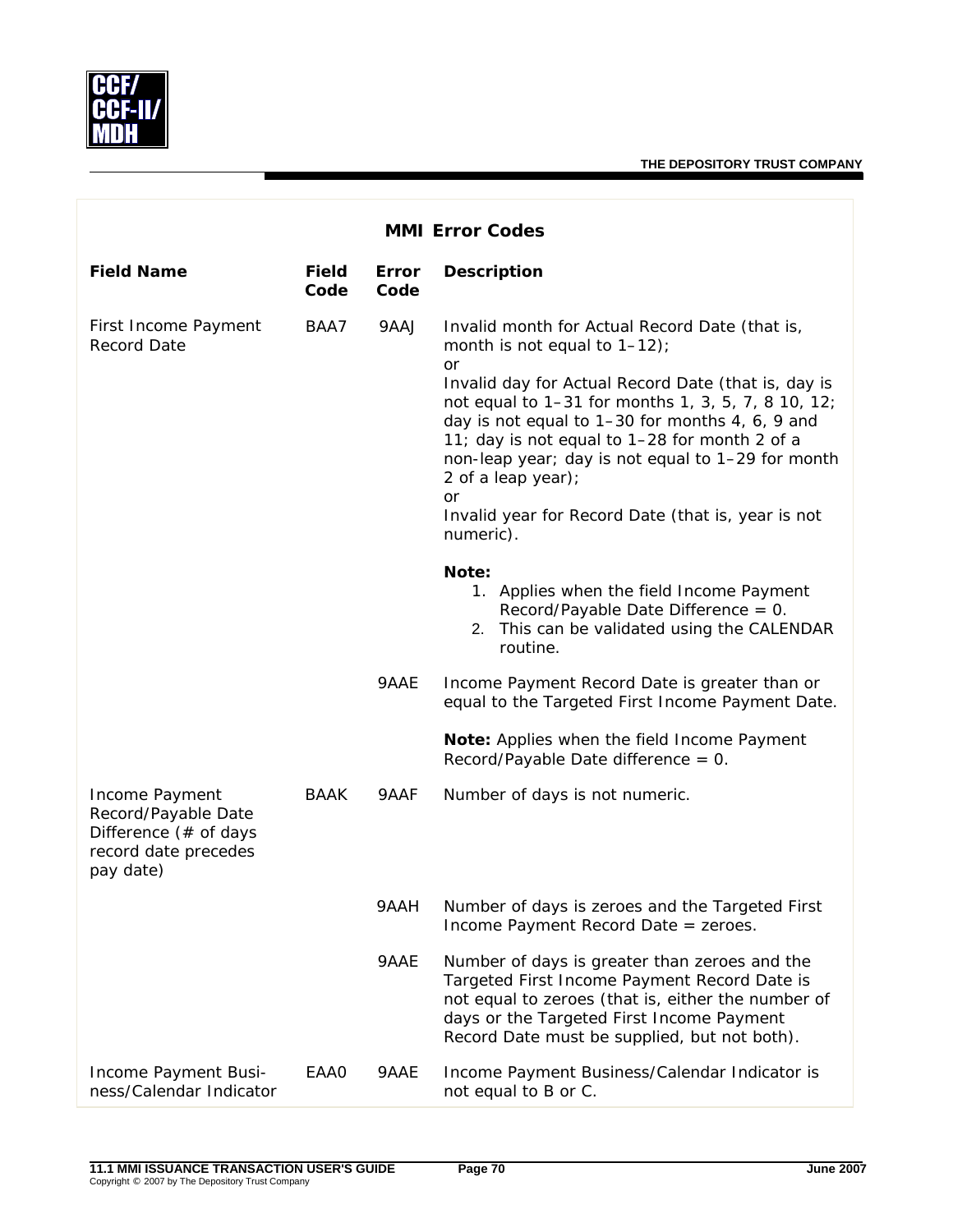

| <b>MMI Error Codes</b>                              |                      |                      |                                                                                                                                                                                                          |  |
|-----------------------------------------------------|----------------------|----------------------|----------------------------------------------------------------------------------------------------------------------------------------------------------------------------------------------------------|--|
| <b>Field Name</b>                                   | <b>Field</b><br>Code | <b>Error</b><br>Code | <b>Description</b>                                                                                                                                                                                       |  |
| Income Payment Week-<br>end/Holiday Indicator       | EAA1                 | 9AAE                 | Income Payment Weekend/Holiday Indicator is<br>not equal to A or B.                                                                                                                                      |  |
| Income Rate Reset<br>Interval Type                  | GAA7                 | 9AAE                 | Income Rate Reset Interval Type is not equal to<br>Y, M. D or W.                                                                                                                                         |  |
| <b>Income Rate Reset</b><br><b>Interval Number</b>  | GAA8                 | 9AAF                 | Income Rate Reset Interval Number is not<br>numeric.                                                                                                                                                     |  |
|                                                     |                      | 9AAH                 | Income Rate Reset Interval Number = zero.                                                                                                                                                                |  |
| <b>LIBOR Indexed Income</b><br>Payment Indicator    | <b>EAAK</b>          | 9AAE                 | LIBOR Indexed Income Payment Indicator is not<br>equal to Y or N.                                                                                                                                        |  |
| Income Payment Vari-<br>able Rate Index Name        | HAAA                 | 9AA5                 | Index name $=$ blanks.                                                                                                                                                                                   |  |
| Income Payment Index<br>Maturity Interval Type      | GAA9                 | 9AAE                 | Index maturity interval type is not equal to Y, M,<br>W or D.                                                                                                                                            |  |
|                                                     |                      | <b>9AA5</b>          | Index Maturity Interval Type is blank and Income<br>Payment Index Maturity Interval Number, Income<br>Payment Spread Sign Type, Income Payment<br>Spread Percentage, are not equal to default<br>values. |  |
| Income Payment Index<br>Maturity Interval<br>Number | <b>GABA</b>          | 9AAE                 | Index maturity interval number is not equal to<br>$00 - 99.$                                                                                                                                             |  |
| Income Payment<br>Spread Sign Type                  | <b>EAAL</b>          | 9AAE                 | Spread sign type is not equal to $+$ or $-$ .                                                                                                                                                            |  |
| Income Payment<br>Spread Percentage                 | DAAZ                 | 9AAF                 | Spread percentage is not numeric.                                                                                                                                                                        |  |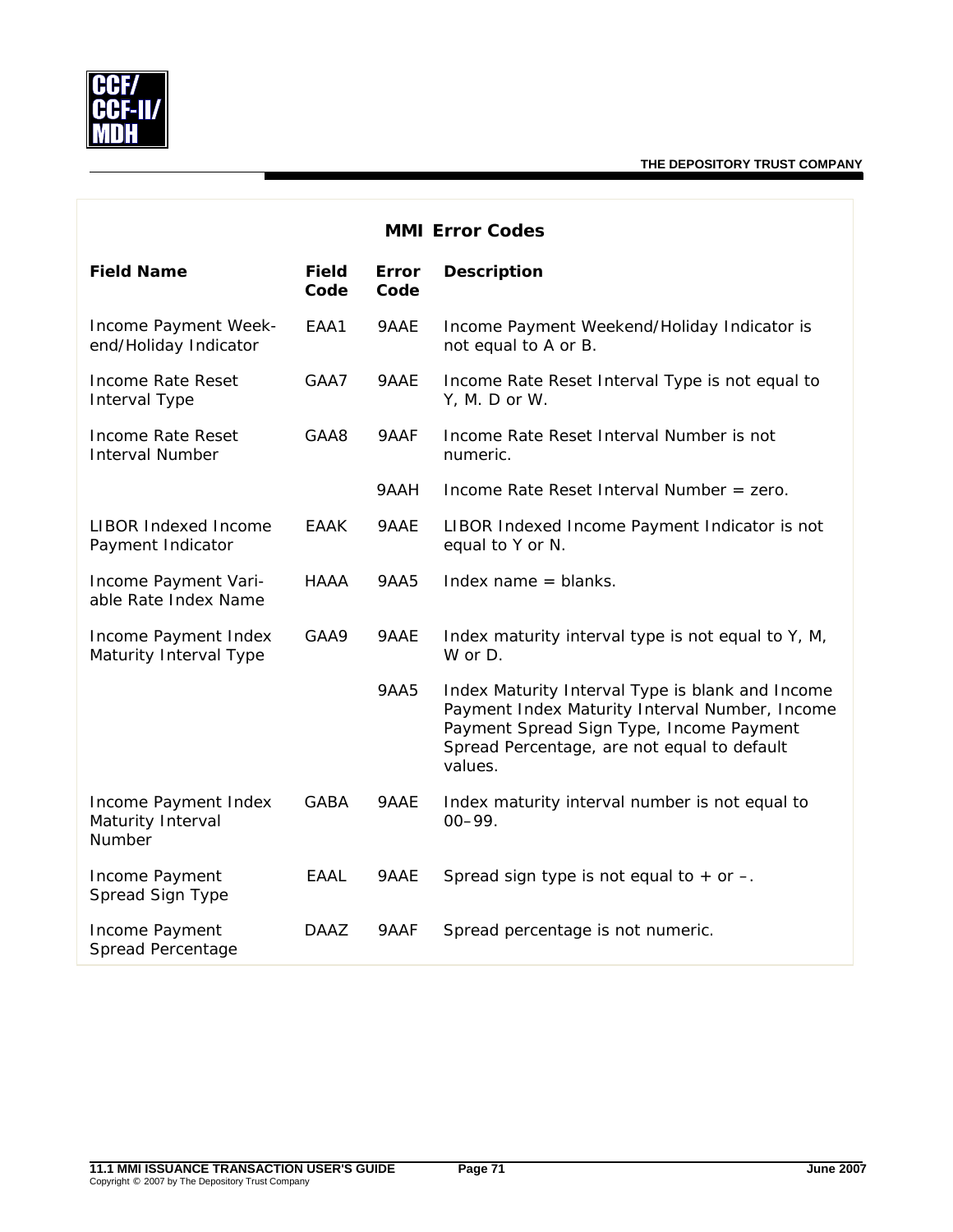

| <b>MMI Error Codes</b>                               |                      |               |                                                                                                                                  |  |
|------------------------------------------------------|----------------------|---------------|----------------------------------------------------------------------------------------------------------------------------------|--|
| <b>Field Name</b>                                    | <b>Field</b><br>Code | Error<br>Code | <b>Description</b>                                                                                                               |  |
| Income Payment Day of<br>Month (DOM)                 | <b>BAAL</b>          | 9AAE          | Income Payment Day of Month is not equal to 1<br>thru 31.                                                                        |  |
|                                                      |                      |               | Note: Applies if the Income Payment Frequency<br>Interval Type $=$ Y or M.                                                       |  |
|                                                      |                      | 9AAE          | Income Payment Day of Month is not equal to 0<br>and Income Payment Frequency Interval Type =<br>W or D.                         |  |
| Income Payment DOM<br>Business/Calendar<br>Indicator | BAAM                 | 9AAE          | Income Payment DOM Business/Calendar<br>Indicator is not equal to B or C.                                                        |  |
|                                                      |                      |               | Note: Applies if the Income Payment Frequency<br>Interval Type $=$ Y or M.                                                       |  |
|                                                      |                      | 9AAE          | Income Payment DOM Business/Calendar<br>Indicator is not equal to spaces and Income<br>Payment Frequency Interval Type = W or D. |  |
| Income Payment Week<br>of Month                      | <b>BAAN</b>          | 9AAE          | Income Payment Week of Month is not equal to<br>$1 - 4.$                                                                         |  |
|                                                      |                      |               | Note: Applies if the Income Payment Frequency<br>Interval Type $=$ Y or M.                                                       |  |
|                                                      |                      | 9AAE          | Income Payment Week of Month is not equal to 0<br>and Income Payment Frequency Interval Type =<br>W or D.                        |  |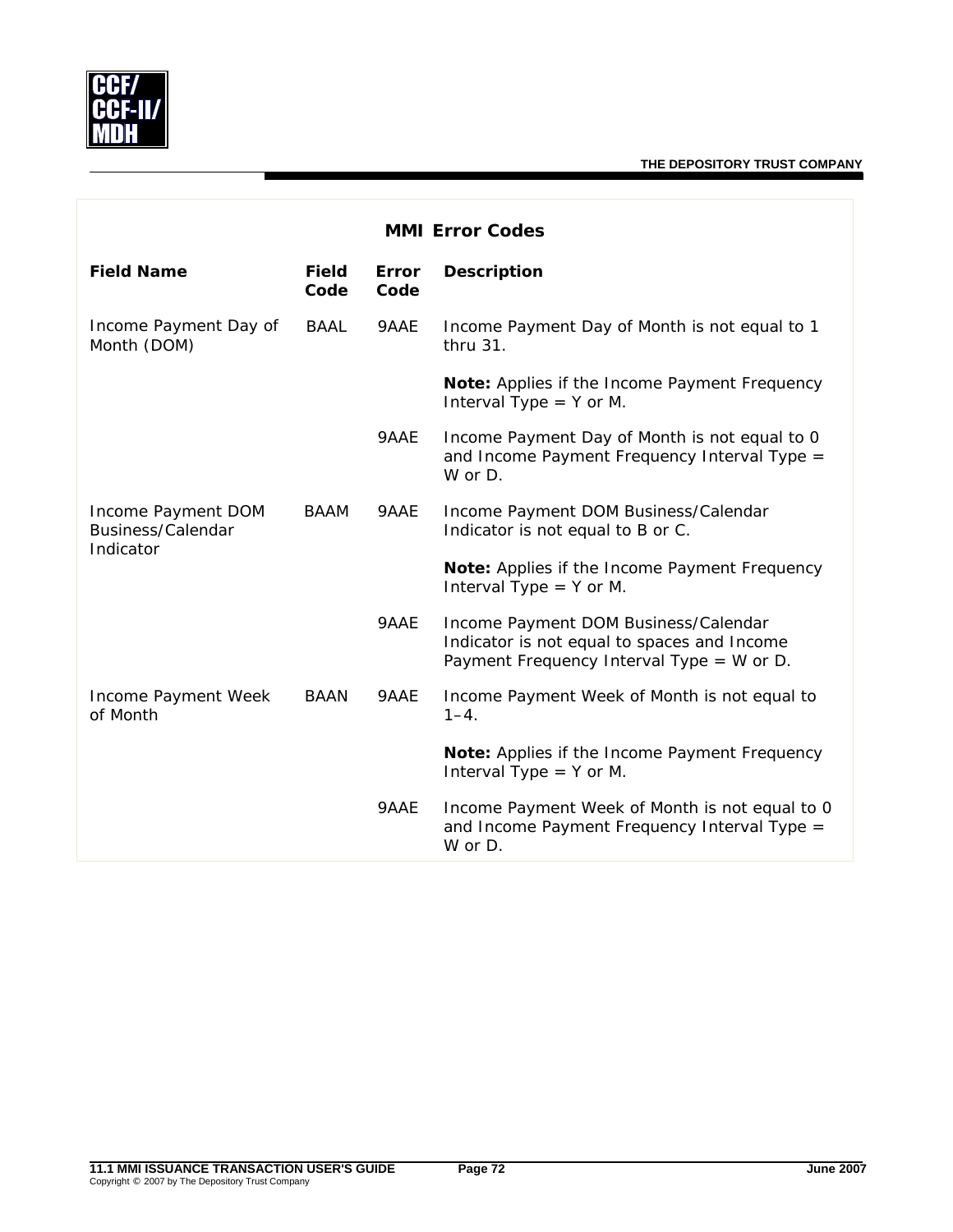

| <b>MMI Error Codes</b>            |                      |               |                                                                                                                                                                                                                                    |  |
|-----------------------------------|----------------------|---------------|------------------------------------------------------------------------------------------------------------------------------------------------------------------------------------------------------------------------------------|--|
| <b>Field Name</b>                 | <b>Field</b><br>Code | Error<br>Code | <b>Description</b>                                                                                                                                                                                                                 |  |
| Income Payment Day of<br>Week     | BAAO                 | 9AAE          | Income Payment Day of Week of not equal to M,<br>$T, W, R$ or $F.$                                                                                                                                                                 |  |
|                                   |                      |               | Note: Applies if the Income Payment Frequency<br>Interval Type $=$ Y or M.                                                                                                                                                         |  |
|                                   |                      | 9AAE          | Income Payment Week of Month is greater than<br>zeroes or Income Payment Day of Week is not<br>blank and Income Payment Day of Month is<br>greater than zeroes and Income Payment DOM<br>Business/Calendar Indicator is not blank. |  |
|                                   |                      | 9AA5          | Income Payment Day of Week is blank and<br>Income Payment Frequency Interval Type = W or<br>D.                                                                                                                                     |  |
| Repayment PUT Option<br>Frequency | GABB                 | 9AAE          | Repayment Option Frequency is not equal to A, S,<br>$Q, M, O,$ or $I$                                                                                                                                                              |  |
|                                   |                      |               | Note: Applies when the Repayment Put Option<br>Indicator = $Y$ .                                                                                                                                                                   |  |
|                                   |                      | 9AAE          | End date of last tender period is not equal to the<br>end date of first tender period.                                                                                                                                             |  |
|                                   |                      |               | Note: Applies when Repayment Put Option<br>Indicator = Y and Repayment put option frequency<br>$= 0.$                                                                                                                              |  |
|                                   |                      | 9AAE          | End date of last tender period is less than the pay<br>date of the first tender period.                                                                                                                                            |  |
|                                   |                      |               | Note: Applies when Repayment put option<br>indicator $=$ Y and<br>repayment put option frequency = $A$ , $S$ , $Q$ , $M$ , or<br>I.                                                                                                |  |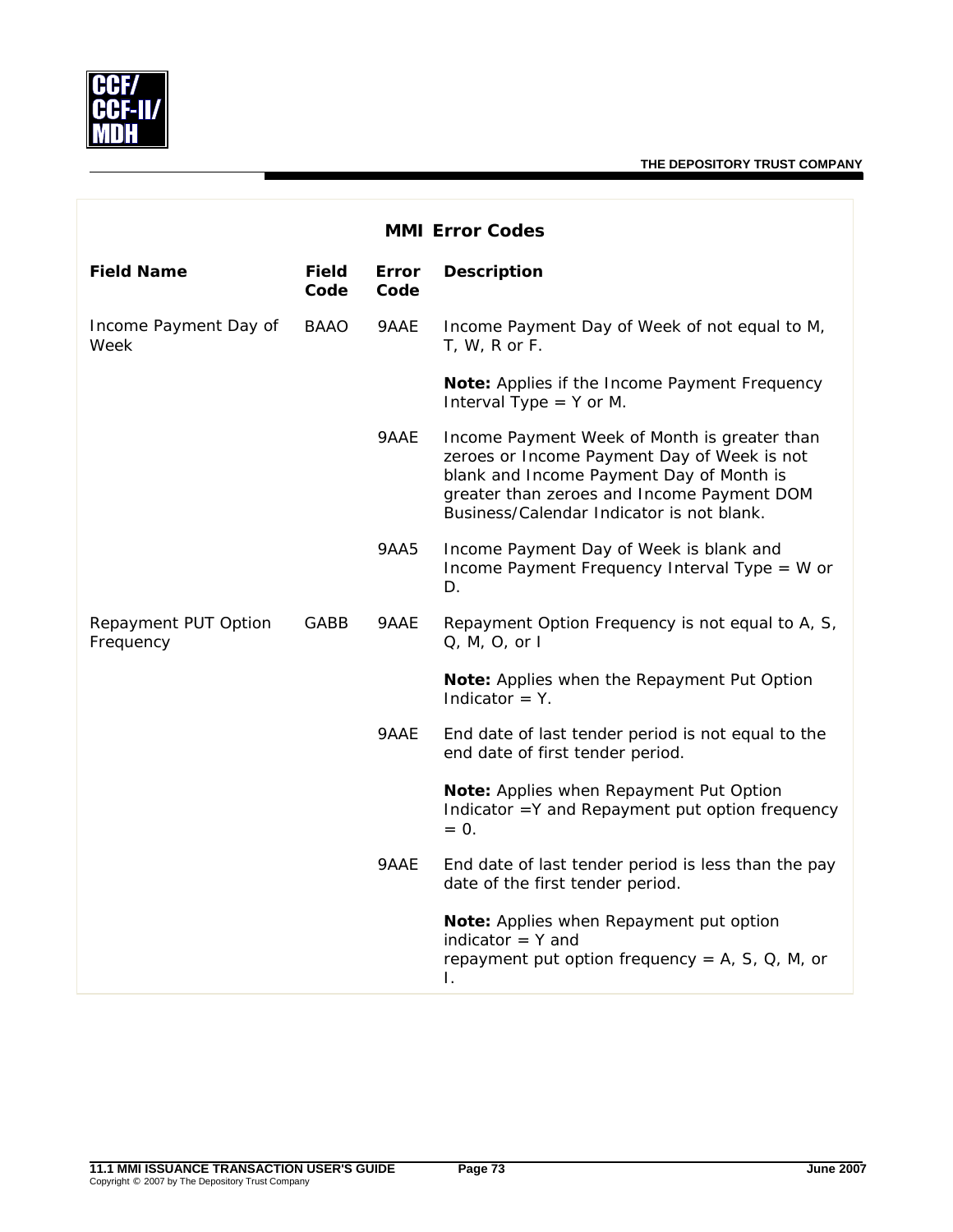

| <b>MMI Error Codes</b>                             |                      |               |                                                                                                                                                                                                                                                                                                                                                                             |  |
|----------------------------------------------------|----------------------|---------------|-----------------------------------------------------------------------------------------------------------------------------------------------------------------------------------------------------------------------------------------------------------------------------------------------------------------------------------------------------------------------------|--|
| <b>Field Name</b>                                  | <b>Field</b><br>Code | Error<br>Code | <b>Description</b>                                                                                                                                                                                                                                                                                                                                                          |  |
| <b>Start Date of First</b><br><b>Tender Period</b> | <b>BAAP</b>          | 9AAJ          | Invalid month for Start Date of First Tender<br>Period. (that is, month is not equal to $1-12$ );<br>or<br>Invalid day for Start Date of First Tender Period.<br>(that is, day is not equal to 1-31 for months 1, 3,<br>5, 7, 8 10, 12; day is not equal to 1-30 for<br>months 4, 6, 9 and 11; day is not equal to 1-28<br>for month 2 of a non-leap year; day is not equal |  |
|                                                    |                      |               | to 1-29 for month 2 of a leap year);<br>or<br>Invalid year for Start Date of First Tender Period<br>(that is, year is not numeric).                                                                                                                                                                                                                                         |  |
|                                                    |                      |               | Note:<br>1. Applies when the Repayment put Option<br>indicator $=$ Y.<br>2. This can be validated using the CALENDAR<br>routine.                                                                                                                                                                                                                                            |  |
|                                                    |                      | 9AAZ          | Start Date of a First Tender Period is less than the<br>Settlement Date.                                                                                                                                                                                                                                                                                                    |  |
|                                                    |                      |               | Note: Applies when the Repayment Put Option<br>indicator $=$ Y.                                                                                                                                                                                                                                                                                                             |  |
|                                                    |                      | 9AAE          | Start Date of First Tender Period is greater than<br>the Maturity Date.                                                                                                                                                                                                                                                                                                     |  |
|                                                    |                      |               | Note: Applies when the Repayment Put Option<br>indicator $=$ Y.                                                                                                                                                                                                                                                                                                             |  |
|                                                    |                      | 9AAE          | Start Date of First Tender is greater than the End<br>Date of First Tender, or is greater than the Pay<br>Date of First Tender, or is greater than the End<br>Date of Last Tender Period.                                                                                                                                                                                   |  |
|                                                    |                      |               | Note: Applies when the Repayment put Option<br>indicator $=$ Y.                                                                                                                                                                                                                                                                                                             |  |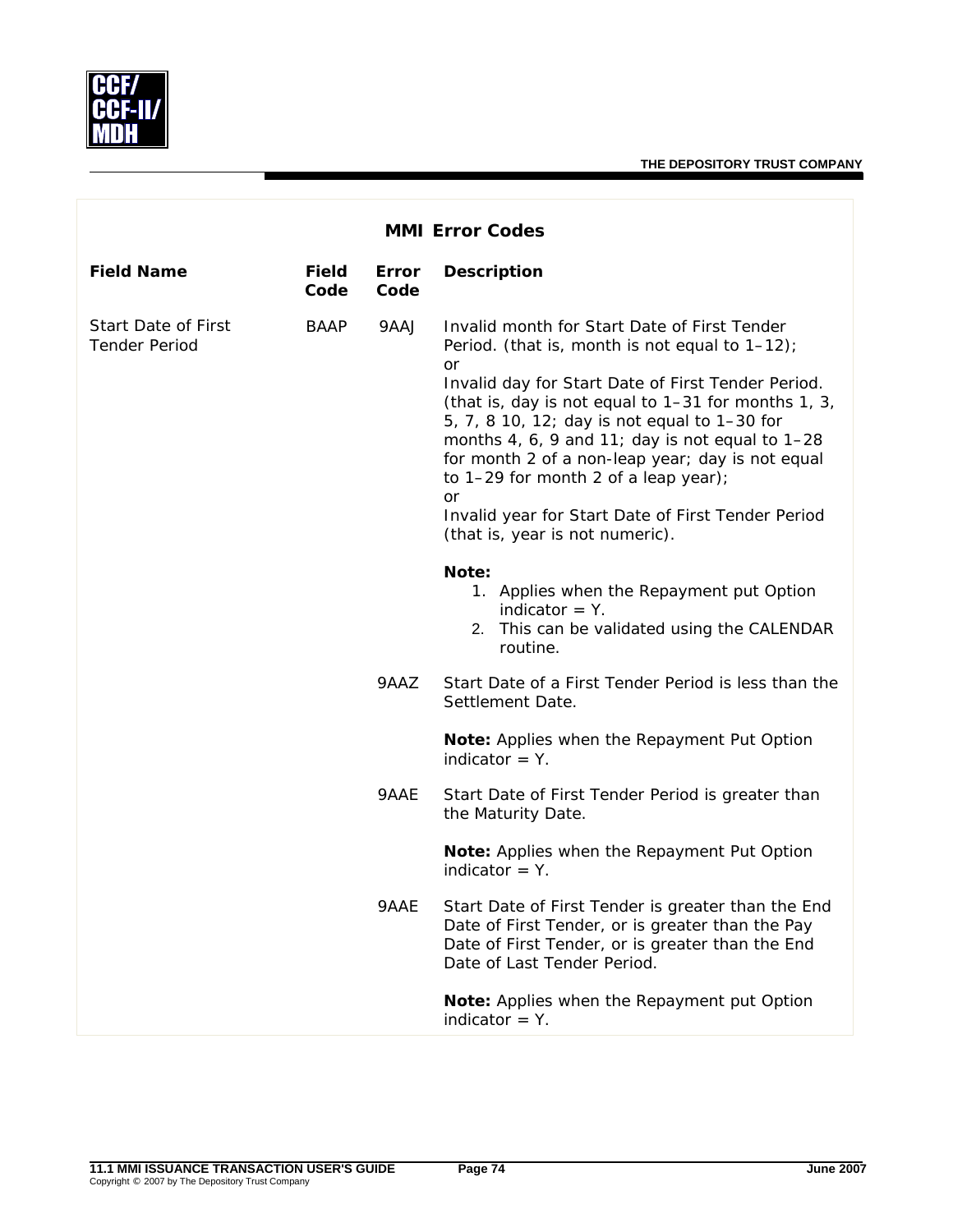

| <b>MMI Error Codes</b>                    |                      |                      |                                                                                                                                                                                                                                                                                                                                                                                                                                                                                                                                                                                                    |  |
|-------------------------------------------|----------------------|----------------------|----------------------------------------------------------------------------------------------------------------------------------------------------------------------------------------------------------------------------------------------------------------------------------------------------------------------------------------------------------------------------------------------------------------------------------------------------------------------------------------------------------------------------------------------------------------------------------------------------|--|
| <b>Field Name</b>                         | <b>Field</b><br>Code | <b>Error</b><br>Code | <b>Description</b>                                                                                                                                                                                                                                                                                                                                                                                                                                                                                                                                                                                 |  |
| End Date of First<br><b>Tender Period</b> | <b>BAAO</b>          | 9AAJ                 | Invalid month for End Date of First Tender Period.<br>(that is, month is not equal to 1-12);<br><b>or</b><br>Invalid day for End Date of First Tender Period<br>(that is, day is not equal to 1-31 for months 1, 3,<br>5, 7, 8 10, 12; day is not equal to 1-30 for<br>months 4, 6, 9 and 11; day is not equal to $1-28$<br>for month 2 of a non-leap year; day is not equal<br>to 1-29 for month 2 of a leap year);<br><b>or</b><br>Invalid year for End Date of First Tender Period<br>(that is, year is not numeric).<br>Note:<br>1. Applies when the Repayment Put Option<br>Indicator $= Y$ . |  |
|                                           |                      |                      | 2. This can be validated using the CALENDAR<br>routine.                                                                                                                                                                                                                                                                                                                                                                                                                                                                                                                                            |  |
|                                           |                      | 9AAE                 | End Date of First Tender Period is greater than<br>the Maturity Date.                                                                                                                                                                                                                                                                                                                                                                                                                                                                                                                              |  |
|                                           |                      |                      | Note: Applies when the Repayment Put Option<br>Indicator $= Y$ .                                                                                                                                                                                                                                                                                                                                                                                                                                                                                                                                   |  |
|                                           |                      | 9AAE                 | End Date of First Tender Period is greater than<br>the Pay Date of the First Tender Period, or is<br>greater than the End Date of Last Tender Period.                                                                                                                                                                                                                                                                                                                                                                                                                                              |  |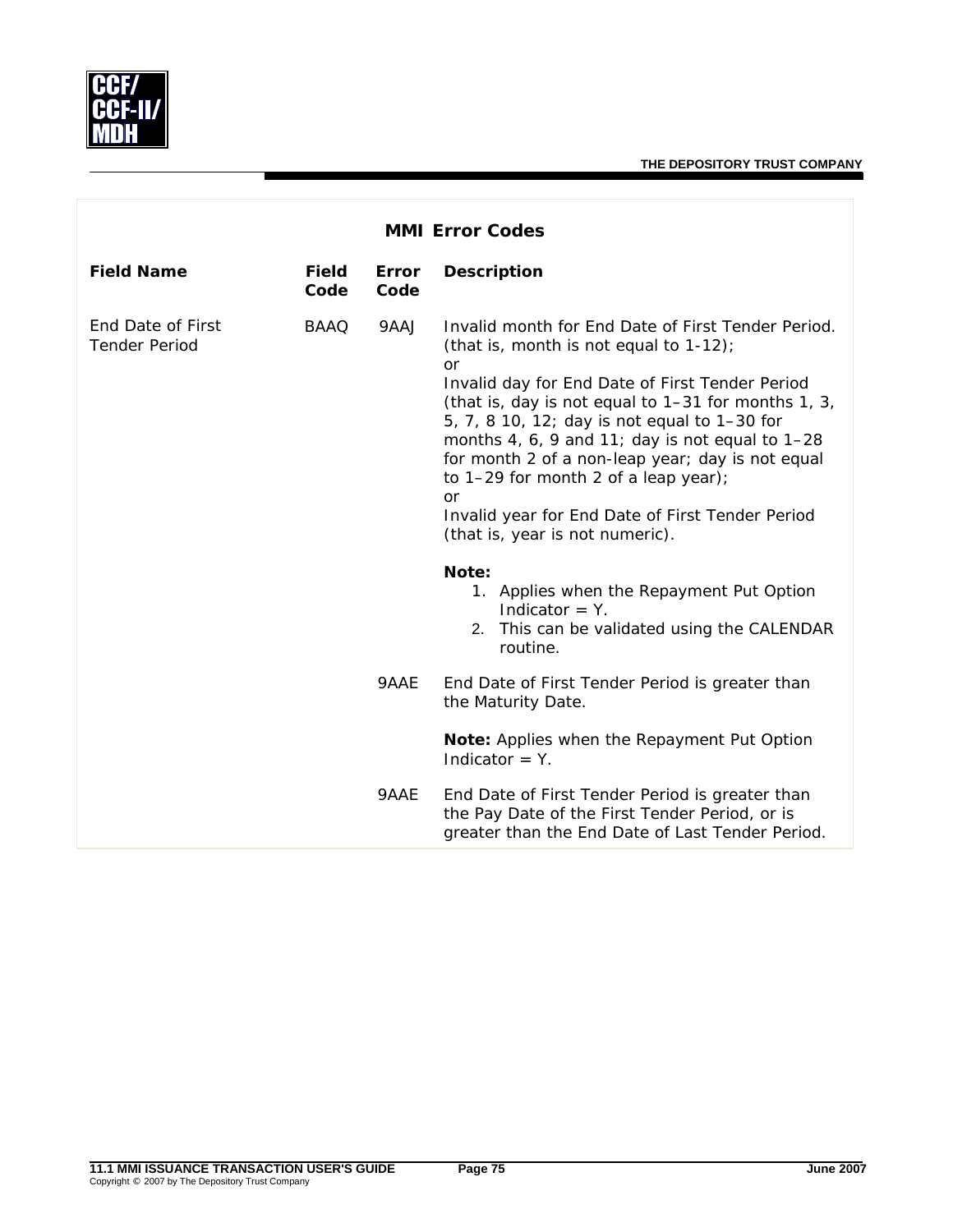

| <b>MMI Error Codes</b>             |                      |               |                                                                                                                                                                                                                                                                                                                                                                                                                                                                                                                                                                    |  |
|------------------------------------|----------------------|---------------|--------------------------------------------------------------------------------------------------------------------------------------------------------------------------------------------------------------------------------------------------------------------------------------------------------------------------------------------------------------------------------------------------------------------------------------------------------------------------------------------------------------------------------------------------------------------|--|
| <b>Field Name</b>                  | <b>Field</b><br>Code | Error<br>Code | <b>Description</b>                                                                                                                                                                                                                                                                                                                                                                                                                                                                                                                                                 |  |
| Pay Date of First Tender<br>Period | <b>BAAR</b>          | 9AAJ          | Invalid month for Pay Date of First Tender Period.<br>(that is, month is not equal to $1-12$ );<br>or<br>Invalid day for Pay Date of First Tender Period<br>(that is, day is not equal to 1-31 for months 1, 3,<br>5, 7, 8 10, 12; day is not equal to 1-30 for<br>months 4, 6, 9 and 11; day is not equal to 1-28<br>for month 2 of a non-leap year; day is not equal<br>to $1-29$ for month 2 of a leap year);<br>or<br>Invalid year for Pay Date of First Tender Period<br>(that is, year is not numeric).<br>Note:<br>1. Applies when the REPAYMENT PUT OPTION |  |
|                                    |                      |               | $INDICATOR = Y$ .<br>2. This can be validated using the CALENDAR<br>routine.                                                                                                                                                                                                                                                                                                                                                                                                                                                                                       |  |
|                                    |                      | 9AAE          | Pay Date of First Tender Period is greater than the<br>Maturity Date.                                                                                                                                                                                                                                                                                                                                                                                                                                                                                              |  |
|                                    |                      |               | Note: Applies when the Repayment Put Option<br>Indicator $= Y$ .                                                                                                                                                                                                                                                                                                                                                                                                                                                                                                   |  |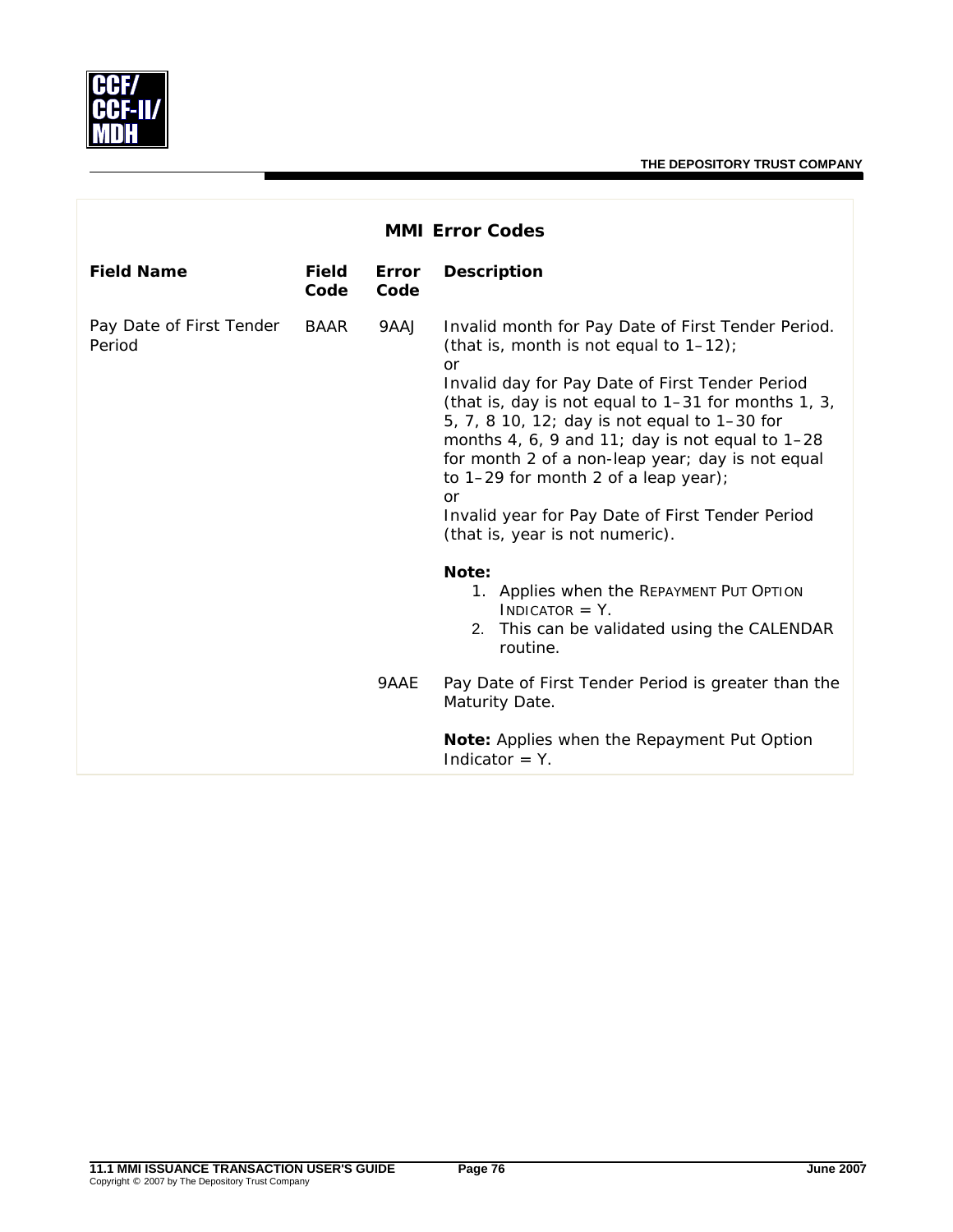

| <b>MMI Error Codes</b>                   |                      |               |                                                                                                                                                                                                                                                                                                                                                                                                                                                                                                                  |  |
|------------------------------------------|----------------------|---------------|------------------------------------------------------------------------------------------------------------------------------------------------------------------------------------------------------------------------------------------------------------------------------------------------------------------------------------------------------------------------------------------------------------------------------------------------------------------------------------------------------------------|--|
| <b>Field Name</b>                        | <b>Field</b><br>Code | Error<br>Code | <b>Description</b>                                                                                                                                                                                                                                                                                                                                                                                                                                                                                               |  |
| <b>Fnd Date of Last Tender</b><br>Period | BAA3                 | 9AAJ          | Invalid month for Fnd Date of Last Tender Period<br>(that is, month is not equal to $1-12$ );<br>or<br>Invalid day for End Date of Last Tender Period<br>(that is, day is not equal to 1-31 for months 1, 3,<br>5, 7, 8 10, 12; day is not equal to 1-30 for<br>months 4, 6, 9 and 11; day is not equal to $1-28$<br>for month 2 of a non-leap year; day is not equal<br>to 1-29 for month 2 of a leap year);<br><b>or</b><br>Invalid year for End Date of Last Tender Period<br>(that is, year is not numeric). |  |
|                                          |                      | 9AAE          | Note:<br>1. Applies when the Repayment Put Option<br>Indicator $= Y$<br>2. This can be validated using the CALENDAR<br>routine.<br>The End Date of Last Tender Period is greater<br>than the Maturity date.<br>Note: Applies when the Repayment Put Option<br>Indicator = $Y$ .                                                                                                                                                                                                                                  |  |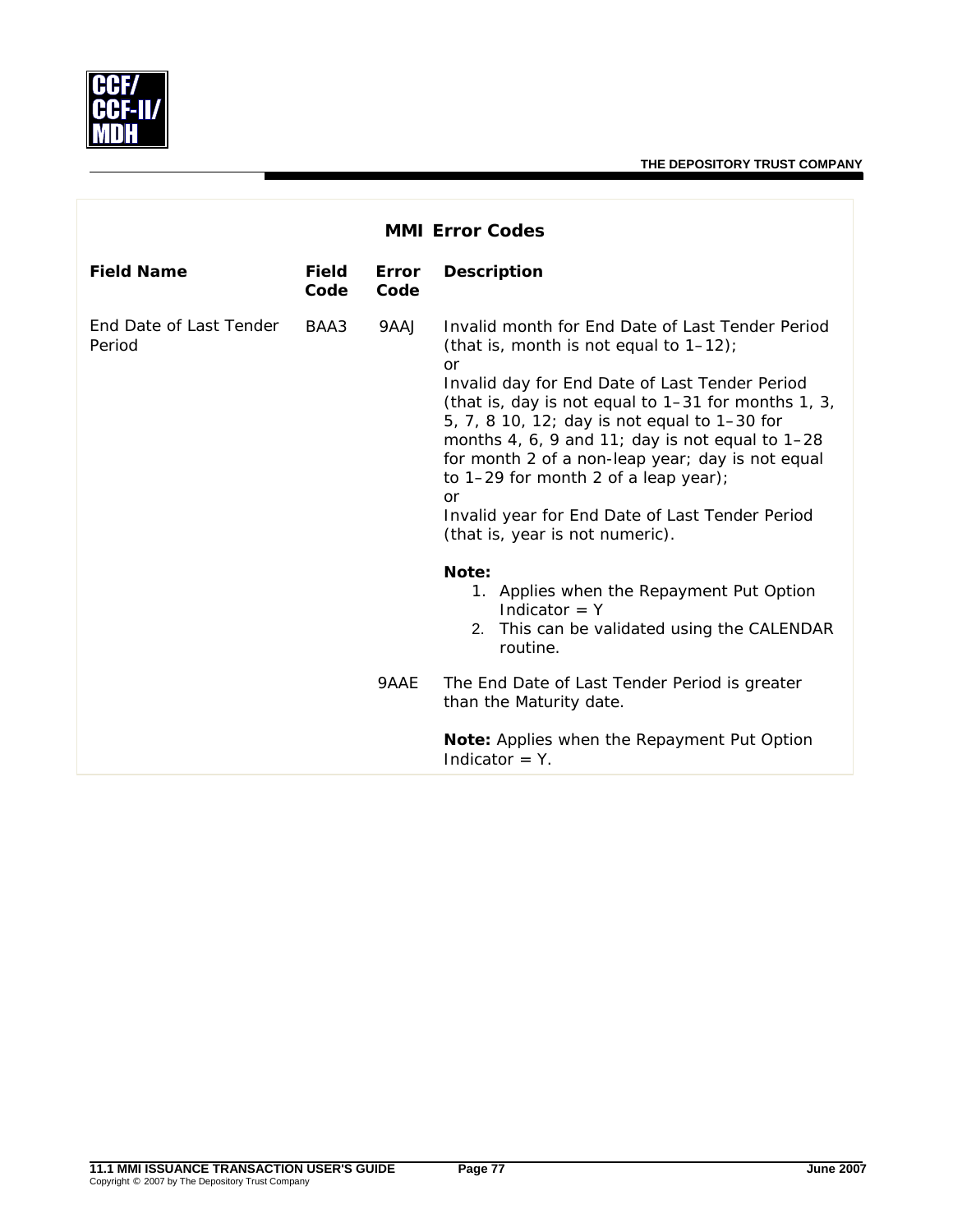

| <b>MMI Error Codes</b>                              |                      |               |                                                                                                                                                                                                                                                                                                                                                                                                                                                                        |  |
|-----------------------------------------------------|----------------------|---------------|------------------------------------------------------------------------------------------------------------------------------------------------------------------------------------------------------------------------------------------------------------------------------------------------------------------------------------------------------------------------------------------------------------------------------------------------------------------------|--|
| <b>Field Name</b>                                   | <b>Field</b><br>Code | Error<br>Code | <b>Description</b>                                                                                                                                                                                                                                                                                                                                                                                                                                                     |  |
| <b>First Call Date</b>                              | BAA4                 | 9AAJ          | Invalid month for First Call Date (that is, month is<br>not equal to $1-12$ );<br><b>or</b><br>Invalid day for First Call Date (i.e., day is not<br>equal to 1-31 for months 1, 3, 5, 7, 8 10, 12; day<br>is not equal to 1-30 for months 4, 6, 9 and 11;<br>day is not equal to 1-28 for month 2 of a non-<br>leap year; day is not equal to 1-29 for month 2 of<br>a leap year);<br><b>or</b><br>Invalid year for First Call Date (that is, year is not<br>numeric). |  |
|                                                     |                      |               | Note:<br>1. Applies when the Call Indicator $=$ Y.<br>2. This can be validated using the CALENDAR<br>routine.                                                                                                                                                                                                                                                                                                                                                          |  |
|                                                     |                      | 9AAE          | This date is not between the Settlement Date and<br>the Maturity Date.                                                                                                                                                                                                                                                                                                                                                                                                 |  |
| Call Price Percentage                               | DAA0                 | 9AAF          | Call price percentage is not numeric.                                                                                                                                                                                                                                                                                                                                                                                                                                  |  |
|                                                     |                      |               | <b>Note:</b> Applies when the Call Indicator $=$ Y.                                                                                                                                                                                                                                                                                                                                                                                                                    |  |
|                                                     |                      | 9AAH          | Call price percentage $=$ zero.                                                                                                                                                                                                                                                                                                                                                                                                                                        |  |
|                                                     |                      |               | <b>Note:</b> Applies when the Call Indicator $=$ Y.                                                                                                                                                                                                                                                                                                                                                                                                                    |  |
| <b>Principal Payment</b><br>Frequency Interval Type | <b>GABC</b>          | 9AAE          | Principal Payment Frequency Interval Type is not<br>equal to Y, M, W or D.                                                                                                                                                                                                                                                                                                                                                                                             |  |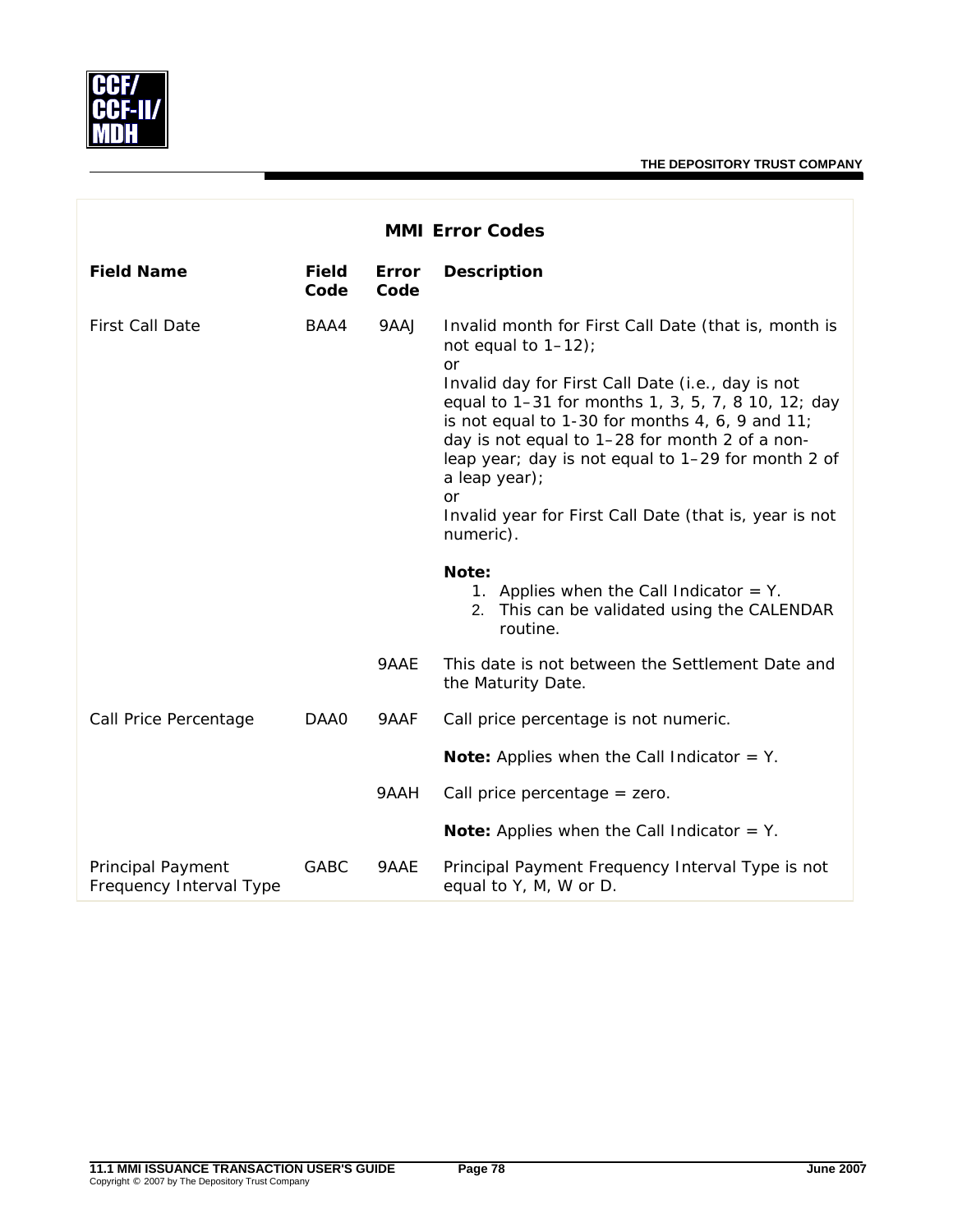

|                                                   |                      |               | <b>MMI Error Codes</b>                                                                                                                                                                                                         |
|---------------------------------------------------|----------------------|---------------|--------------------------------------------------------------------------------------------------------------------------------------------------------------------------------------------------------------------------------|
| <b>Field Name</b>                                 | <b>Field</b><br>Code | Error<br>Code | <b>Description</b>                                                                                                                                                                                                             |
| Principal Payment<br>Frequency Interval<br>Number | GABD                 | 9AAF          | Principal Payment Frequency Interval Number is<br>not numeric.                                                                                                                                                                 |
|                                                   |                      | 9AAH          | Principal Payment Frequency Interval Number =<br>zero and the Principal Payment Frequency<br>Interval Type = $Y$ , M or W.                                                                                                     |
|                                                   |                      | 9AAE          | Principal Payment Frequency Interval Number is<br>less than 7 and the Principal Payment Frequency<br>Interval Type $= D$ .                                                                                                     |
|                                                   |                      | 9AAE          | Principal Payment Frequency Interval is more<br>frequent than the Income Payment Frequency<br>Interval, or the Principal Payment Frequency<br>Interval does not fall in the cycle of the Income<br>Payment Frequency Interval. |
| Principal Payment Day<br>of Month                 | <b>BAAS</b>          | 9AAJ          | Principal Payment Day of Month is not equal to 1-<br>31.                                                                                                                                                                       |
|                                                   |                      |               | Note: Applies if Principal Payment Frequency<br>Interval Type $=$ Y or M.                                                                                                                                                      |
|                                                   |                      | 9AAE          | (Day of the Month or Business/Calendar Days)<br>and (Week of Month or Day of Week) were both<br>entered.                                                                                                                       |
|                                                   |                      |               | Note: Applies if Principal Payment Frequency<br>Interval Type $=$ Y or M.                                                                                                                                                      |
|                                                   |                      | 9AAE          | Principal Payment Day of Month is not equal to 0<br>and the Principal Payment Frequency Interval<br>Type = $W$ or D.                                                                                                           |
|                                                   |                      | 9AAE          | Principal Payment Day of Month is not equal to<br>Income Payment Day of Month.                                                                                                                                                 |
|                                                   |                      |               | Note: Applies to MMIs with Income Payment Type<br>$=$ P and Periodic/Amortizing Principal Indicator $=$<br>Υ.                                                                                                                  |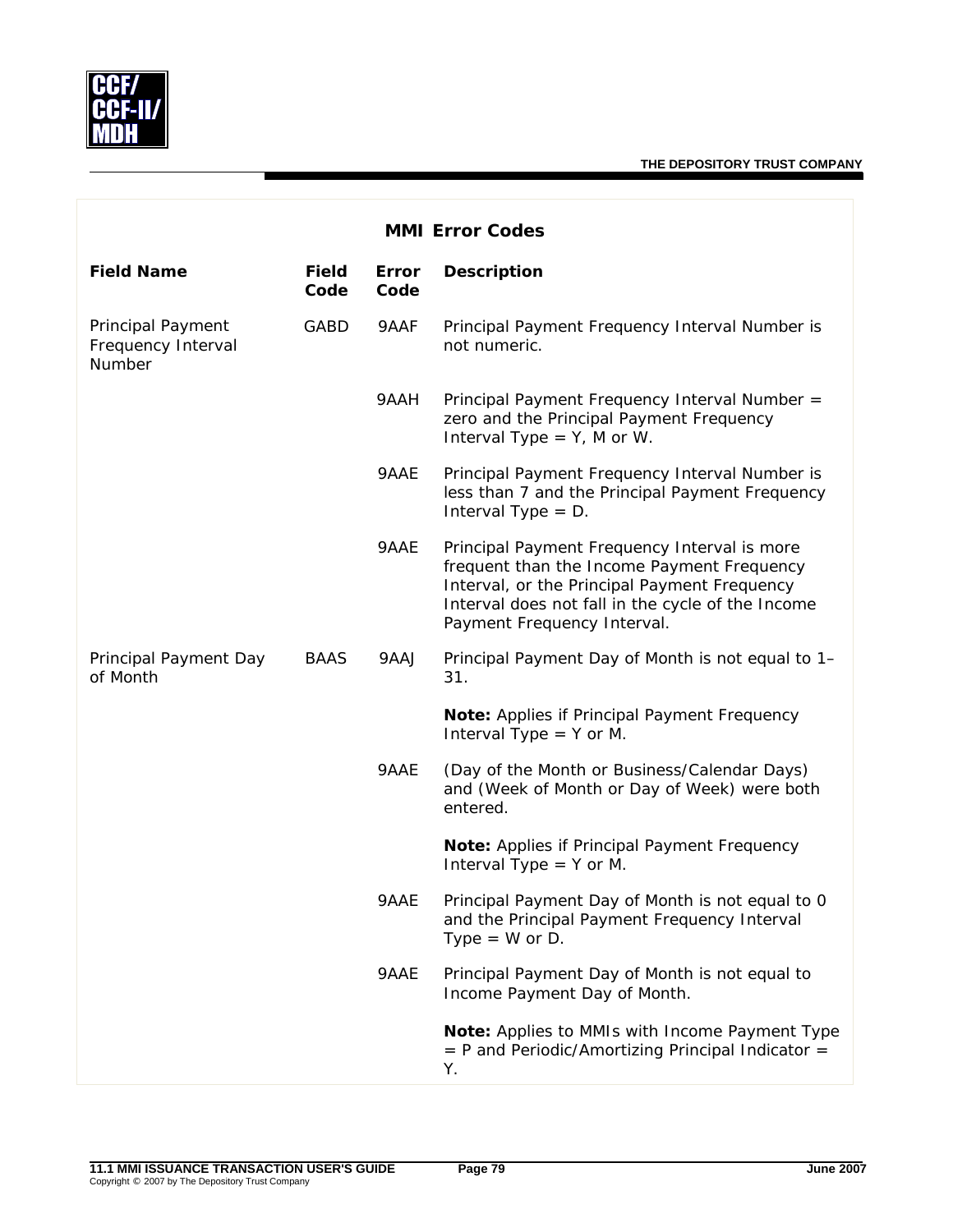

| <b>MMI Error Codes</b>                                             |                      |               |                                                                                                                                                              |  |
|--------------------------------------------------------------------|----------------------|---------------|--------------------------------------------------------------------------------------------------------------------------------------------------------------|--|
| <b>Field Name</b>                                                  | <b>Field</b><br>Code | Error<br>Code | <b>Description</b>                                                                                                                                           |  |
| Principal Payment Day<br>of Month Busi-<br>ness/Calendar Indicator | BAAT                 | 9AAE          | Principal Payment Day of Month<br>Business/Calendar Indicator is not equal to B or<br>C.                                                                     |  |
|                                                                    |                      |               | Note: Applies if Principal Payment Frequency<br>Interval Type $=$ Y or M.                                                                                    |  |
|                                                                    |                      | 9AAE          | The Principal Payment Day of Month<br>Business/Calendar Indicator is not equal to spaces<br>and the Principal Payment Frequency Interval<br>Type = $W$ or D. |  |
|                                                                    |                      | 9AAE          | Principal Payment Day of Month<br>Business/Calendar Indicator is not equal to<br>Income Payment Day of Month Business/Calendar<br>Indicator.                 |  |
|                                                                    |                      |               | Note: Applies to MMIs with Income Payment Type<br>$=$ P and Periodic/Amortizing Principal Indicator $=$<br>Υ.                                                |  |
| Principal Payment Week<br>of Month                                 | BAAU                 | 9AAE          | The Principal Payment Week of Month is not equal<br>to $1-4$ .                                                                                               |  |
|                                                                    |                      |               | Note: Applies if Principal Payment Frequency<br>Interval Type $=$ Y or M.                                                                                    |  |
|                                                                    |                      | 9AAE          | The Principal Payment Week of Month is not equal<br>to 0 and the Principal Payment Frequency Interval<br>Type = $W$ or D.                                    |  |
|                                                                    |                      | 9AAE          | Principal Payment Week of Month is not equal to<br>Income Payment Week of Month.                                                                             |  |
|                                                                    |                      |               | Note: Applies to MMIs with Income Payment Type<br>$=$ P and Periodic/Amortizing Principal Indicator $=$<br>Υ.                                                |  |
| Principal Payment Day<br>of Week                                   | BAAV                 | 9AAE          | Principal Payment Day if Week is not equal to 1-<br>5.                                                                                                       |  |
|                                                                    |                      |               | Note: Applies if Principal Payment Frequency<br>Interval = P and Periodic/Amortizing Principal<br>Indicator $=$ Y.                                           |  |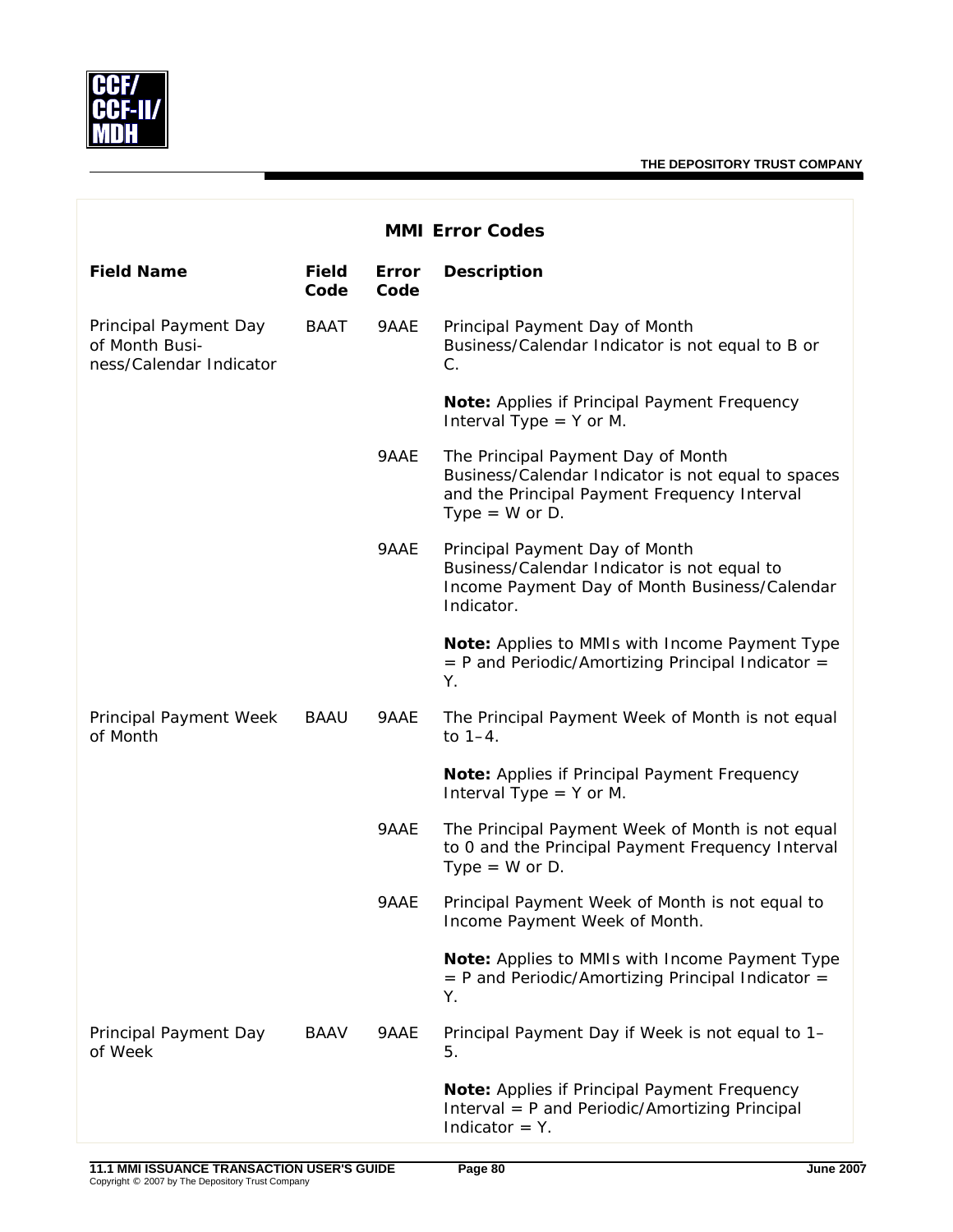

| <b>MMI Error Codes</b>                          |                      |               |                                                                                                                          |  |
|-------------------------------------------------|----------------------|---------------|--------------------------------------------------------------------------------------------------------------------------|--|
| <b>Field Name</b>                               | <b>Field</b><br>Code | Error<br>Code | <b>Description</b>                                                                                                       |  |
|                                                 |                      | 9AAE          | Principal Payment Day of Week is not equal to 0<br>and the Principal Payment Frequency Interval<br>Type = $W$ or D.      |  |
|                                                 |                      | 9AAE          | Principal Payment Day of Week is not equal to<br>Income Payment Day of Week.                                             |  |
|                                                 |                      |               | Note: Applies to MMIs with Income Payment Type<br>$=$ P and Periodic/Amortizing Principal Indicator $=$<br>Υ.            |  |
| <b>Targeted First Principal</b><br>Payment Date | BAA0                 | 9AAJ          | Targeted First Principal Payment Date is invalid<br>(for example, day is not valid for month or year is<br>not numeric). |  |
|                                                 |                      | 9AAE          | This date is not between the Settlement Date and<br>the Maturity Date.                                                   |  |
|                                                 |                      |               | Note: Applies to MMIs with Income Payment Type<br>$=$ P and Periodic/Amortizing Principal Indicator $=$<br>Υ.            |  |
|                                                 |                      | 9AAE          | This date does not fall in the cycle of the Income<br>Payment Frequency Interval.                                        |  |
|                                                 |                      |               | Note: Applies to MMIs with Income Payment Type<br>$=$ P and Periodic Amortizing Principal Indicator $=$<br>Υ.            |  |
| <b>Actual First Principal</b><br>Payment Date   | BAA1                 | 9AAJ          | Actual First Principal Payment Date is invalid (for<br>example, day is not valid for month, or year is not<br>numeric).  |  |
|                                                 |                      | 9AAE          | This date is not between the Settlement Date and<br>the Maturity Date.                                                   |  |
|                                                 |                      | 9AAE          | Date is not a DTC settlement date or when<br>applicable, a London business date.                                         |  |
| <b>First Principal Payment</b><br>Record Date   | BAA2                 | 9AAJ          | First Principal Payment Record Date is invalid (for<br>example, day is not valid for month, or year is not<br>numeric).  |  |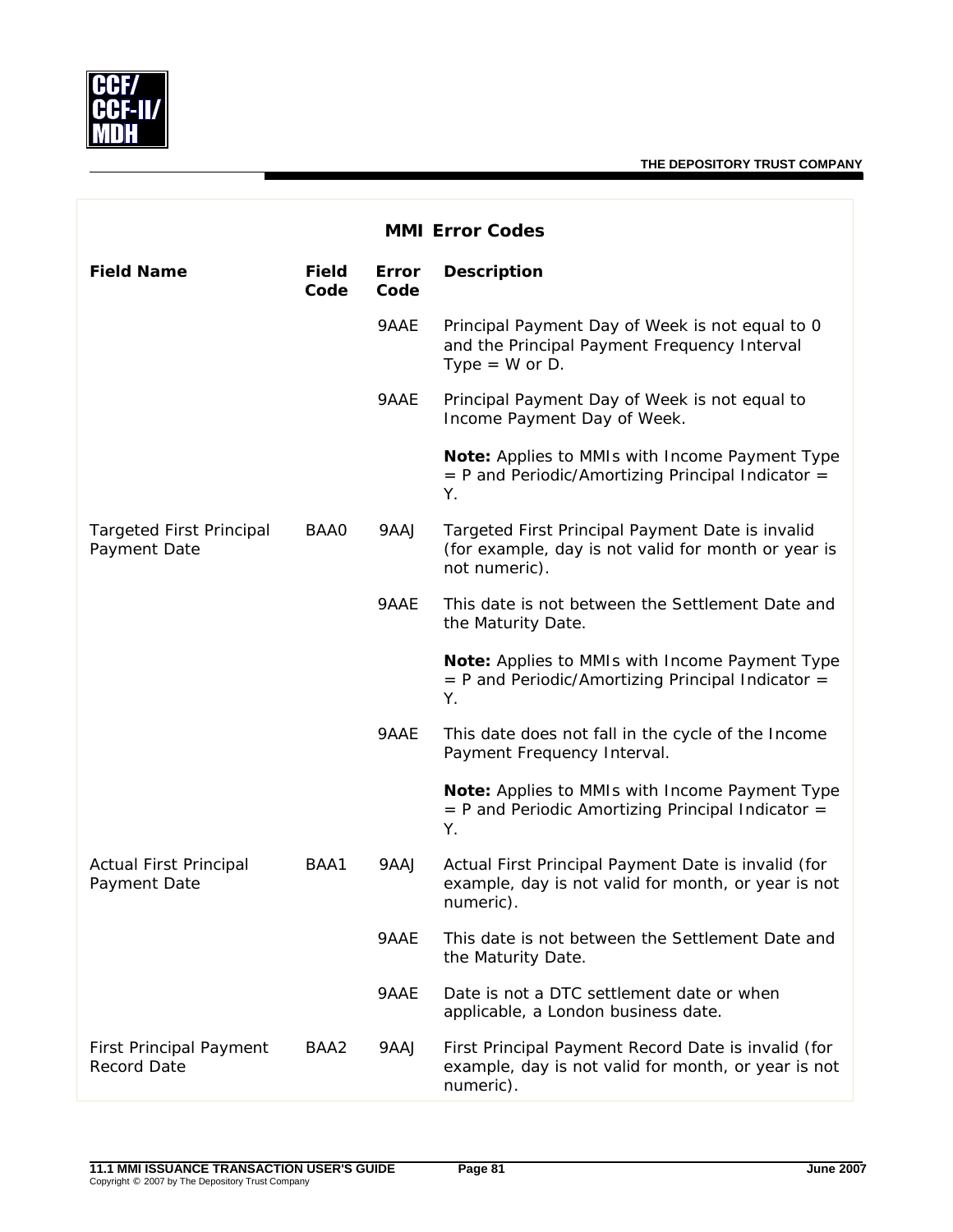

| <b>MMI Error Codes</b>                                                                             |                      |                      |                                                                                                                                                                                                                                                        |
|----------------------------------------------------------------------------------------------------|----------------------|----------------------|--------------------------------------------------------------------------------------------------------------------------------------------------------------------------------------------------------------------------------------------------------|
| <b>Field Name</b>                                                                                  | <b>Field</b><br>Code | <b>Error</b><br>Code | <b>Description</b>                                                                                                                                                                                                                                     |
|                                                                                                    |                      | 9AAE                 | First Principal Payment Date is greater than or<br>equal to the First Principal Record Date.                                                                                                                                                           |
|                                                                                                    |                      | 9AAE                 | This date is not equal to the First Income<br>Payment Record Date.                                                                                                                                                                                     |
|                                                                                                    |                      | 9AAE                 | This date is less than or equal to the Settlement<br>Date.                                                                                                                                                                                             |
| <b>Principal Payment</b><br>Record/Payable Date<br>Difference (# of days<br>prior to payable date) | <b>BAAW</b>          | 9AAF                 | Number of days is not numeric.                                                                                                                                                                                                                         |
|                                                                                                    |                      | 9AAH                 | Number of days is zeroes and the Targeted First<br>Principal Payment Record Date is zeroes.                                                                                                                                                            |
|                                                                                                    |                      | 9AAE                 | The number of days is greater than zero and the<br>Targeted First Principal Payment Record Date is<br>not equal to zero (that is, either the number of<br>days or the Targeted First Principal Payment<br>Record Date must be supplied, but not both). |
|                                                                                                    |                      | 9AAE                 | Number of days is not equal to the Income<br>Payment number of days.                                                                                                                                                                                   |
|                                                                                                    |                      | 9AAE                 | This date is greater than or equal to the Targeted<br>First Principal Payment Date.                                                                                                                                                                    |
|                                                                                                    |                      |                      | Note: Applies when the field Principal Payment<br>Record/Payable Date Difference = 0.                                                                                                                                                                  |
| Principal Payment<br>Business/Calendar                                                             | EAAH                 | 9AAE                 | Principal Payment Business/Calendar Indicator is<br>not equal to B or C.                                                                                                                                                                               |
|                                                                                                    |                      | 9AAE                 | This indicator is not equal to Income Payment<br>Business/Calendar Indicator.                                                                                                                                                                          |
| Principal Payment<br>Weekend/Holiday Indi-<br>cator                                                | EAAI                 | 9AAE                 | Principal Payment Weekend/Holiday Indicator is<br>not equal to A or B.                                                                                                                                                                                 |
|                                                                                                    |                      | 9AAE                 | This indicator is not equal to Income Payment<br>Weekend/Holiday Indicator.                                                                                                                                                                            |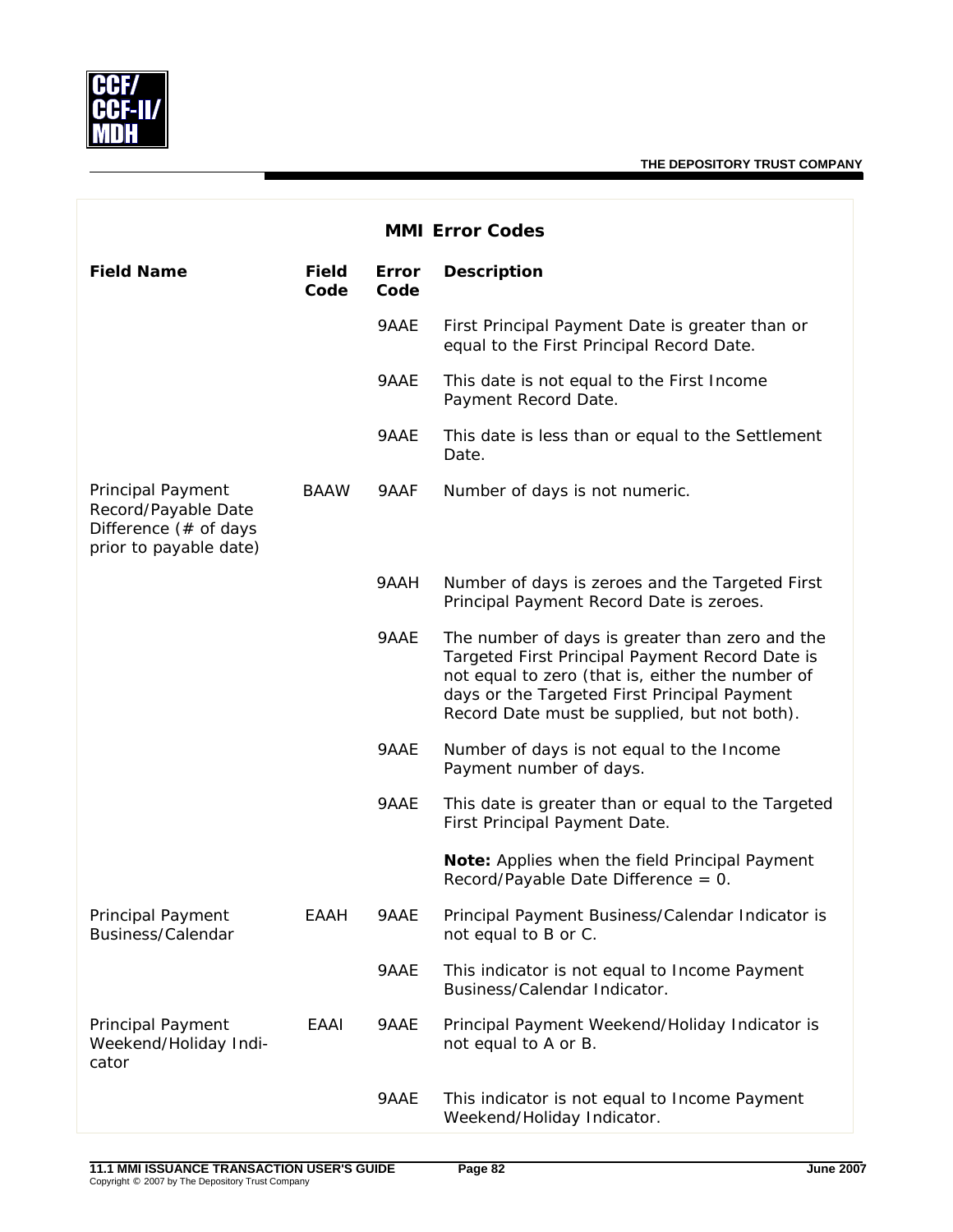

| <b>MMI Error Codes</b>                                               |                      |               |                                                                                                                                                                                                                    |  |
|----------------------------------------------------------------------|----------------------|---------------|--------------------------------------------------------------------------------------------------------------------------------------------------------------------------------------------------------------------|--|
| <b>Field Name</b>                                                    | <b>Field</b><br>Code | Error<br>Code | <b>Description</b>                                                                                                                                                                                                 |  |
| <b>LIBOR Indexed Principal</b><br>Payment Indicator                  | EAAJ                 | 9AAE          | LIBOR Indexed Principal Payment Indicator is not<br>equal to Y or N.                                                                                                                                               |  |
|                                                                      |                      | 9AAE          | This indicator is not equal to N when the Indexed<br>Principal Indicator is equal to N and the Periodic<br>Amortizing Principal Indicator is equal to Y.                                                           |  |
| <b>Principal Payment</b><br>Variable Rate Index<br>Name              | <b>HAAC</b>          | 9AA5          | Index name $=$ blanks.                                                                                                                                                                                             |  |
| Principal Payment Index<br>Maturity Interval Type                    | GABE                 | 9AAE          | Index Maturity Interval Type is not equal to Y, M<br>or D.                                                                                                                                                         |  |
|                                                                      |                      | 9AAE          | Index Maturity Interval Type is blank and Principal<br>Payment Maturity Interval Number, and Principal<br>Payment Spread Sign Type, and Principal<br>Payment Spread Percentage are not equal to<br>default values. |  |
| Principal Payment Index<br>Maturity Interval<br>Number               | <b>GABF</b>          | 9AAE          | Index maturity interval number is not equal to<br>$00 - 99.$                                                                                                                                                       |  |
| <b>Principal Payment</b><br>Spread Sign Type                         | EAAG                 | 9AAE          | Spread sign type is not equal to $+$ or $-$ .                                                                                                                                                                      |  |
| <b>Principal Payment</b><br>Spread Percentage                        | DAA1                 | 9AAF          | Spread percentage is not numeric.                                                                                                                                                                                  |  |
| Settlement Days<br>Principal Payment After<br>Maturity Date          | <b>BAAX</b>          | 9AAF          | Number of days is not numeric.                                                                                                                                                                                     |  |
| <b>Final Principal Payment</b><br>Calendar/Business Day<br>Indicator | EAAE                 | 9AAE          | Indicator is not equal to B or C;<br>or<br>Indicator is not space.                                                                                                                                                 |  |
|                                                                      |                      |               | Note: This applies if Settlement Days Principal<br>Payment After Maturity Date is zeroes.                                                                                                                          |  |
| Settlement Days<br>Income Payment After<br>Maturity Date             | BAAY                 | 9AAF          | Number of days is not numeric.                                                                                                                                                                                     |  |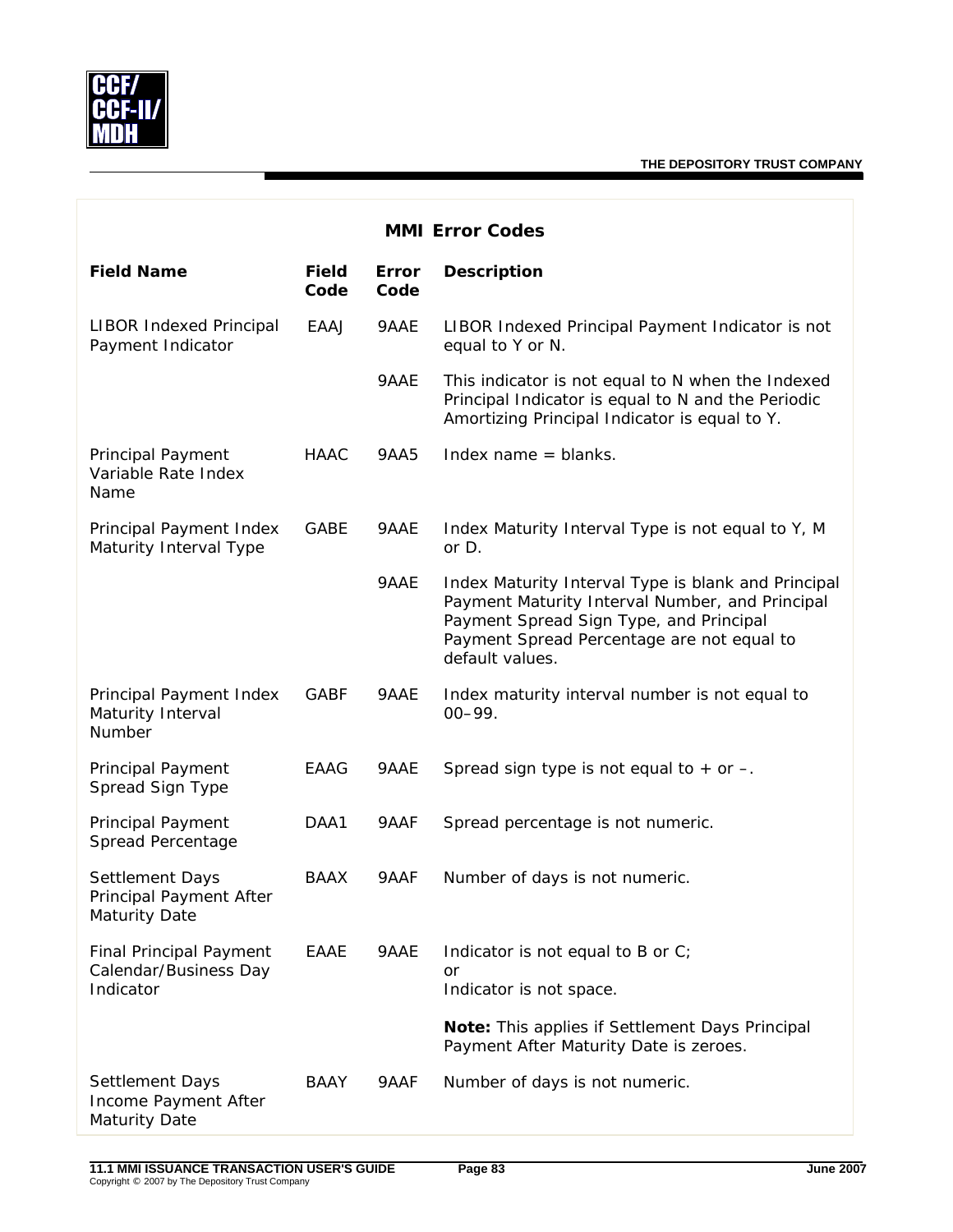

| <b>MMI Error Codes</b>                                     |                      |                      |                                                                                                                                                                                                                                                                                                                                                                                                                                                                                                                                                             |  |
|------------------------------------------------------------|----------------------|----------------------|-------------------------------------------------------------------------------------------------------------------------------------------------------------------------------------------------------------------------------------------------------------------------------------------------------------------------------------------------------------------------------------------------------------------------------------------------------------------------------------------------------------------------------------------------------------|--|
| <b>Field Name</b>                                          | <b>Field</b><br>Code | <b>Error</b><br>Code | <b>Description</b>                                                                                                                                                                                                                                                                                                                                                                                                                                                                                                                                          |  |
| Final Income Payment<br>Calendar/Business Day<br>Indicator | <b>EAAF</b>          | 9AAE                 | Indicator is not equal to B or C;<br>or<br>Indicator is not space.<br><b>Note:</b> This applies if Settlement Days Income                                                                                                                                                                                                                                                                                                                                                                                                                                   |  |
| <b>BA Draft Date</b>                                       | BAAZ                 | 9AAJ                 | Payment After Maturity Date is zeroes.<br>Invalid month for BA Draft Date (that is, month is<br>not equal to $1-12$ ;<br><b>or</b><br>Invalid day for BA Draft Date. (that is, day is not<br>equal to 1-31 for months 1, 3, 5, 7, 8 10, 12; day<br>is not equal to $1-30$ for months 4, 6, 9 and 11;<br>day is not equal to 1-28 for month 2 of a non-<br>leap year; day is not equal to 1-29 for month 2 of<br>a leap year);<br>or<br>Invalid year for BA Draft Date<br>(that is, year is not numeric).<br>Note: This can be validated using the CALENDAR. |  |
| <b>BA Draft Name</b>                                       | HAAE                 | 9AA5                 | BA Draft Name is equal to spaces.                                                                                                                                                                                                                                                                                                                                                                                                                                                                                                                           |  |
| <b>BA Letter of Credit</b><br>Name                         | <b>HAAF</b>          | 9AA5                 | BA Letter of Credit Name is equal to spaces.                                                                                                                                                                                                                                                                                                                                                                                                                                                                                                                |  |
| Error In Calling Internal<br>Module                        | <b>ZZZZ</b>          | 9999                 | Program/System error; call DTC Support.                                                                                                                                                                                                                                                                                                                                                                                                                                                                                                                     |  |

## **5.2 Additional Error Codes:**

| <b>Field Name</b>         | <b>Field</b><br>Code | Error<br>Code | <b>Description</b>                                                                                                                                               |
|---------------------------|----------------------|---------------|------------------------------------------------------------------------------------------------------------------------------------------------------------------|
| Exchangeable<br>Indicator | EAHM                 | 9AAE          | Exchangeable Indicator is not equal to Y or N<br>or<br>Indicator on the Issuer Table is set to N and the indicator on<br>the issuance instruction is equal to Y. |
| Exchanged<br><b>CUSIP</b> | CAJB                 | 9AAH          | First 6 characters of the CUSIP Number (issuer number) $=$<br>zeroes.                                                                                            |